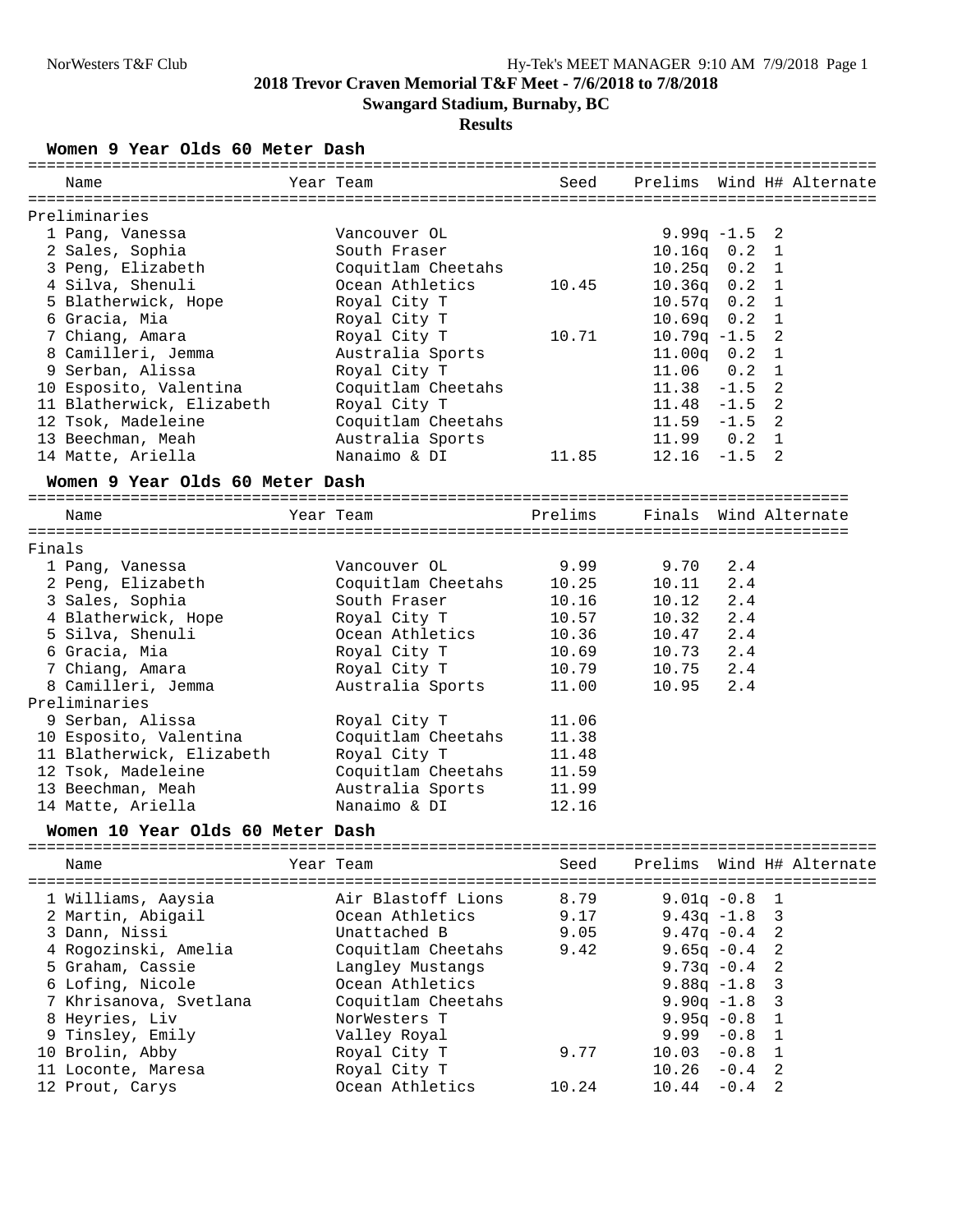**Swangard Stadium, Burnaby, BC**

**Results**

| Women 10 Year Olds 60 Meter Dash |                    |         |                 |          |                           |
|----------------------------------|--------------------|---------|-----------------|----------|---------------------------|
| 13 Toor, Syra                    | Air Blastoff Lions | 10.75   | $10.94 -1.8$ 3  |          |                           |
| 14 Phangura, Talia               | Royal City T       |         | 11.22           | $-0.4$ 2 |                           |
| Women 10 Year Olds 60 Meter Dash |                    |         |                 |          |                           |
| Name                             | Year Team          | Prelims |                 |          | Finals Wind Alternate     |
| Finals                           |                    |         |                 |          |                           |
| 1 Williams, Aaysia               | Air Blastoff Lions | 9.01    | 8.78            | NWI      |                           |
| 2 Dann, Nissi                    | Unattached B       | 9.47    | 9.17            | NWI      |                           |
| 3 Martin, Abigail                | Ocean Athletics    | 9.43    | 9.34            | NWI      |                           |
| 4 Graham, Cassie                 | Langley Mustangs   | 9.73    | 9.82            | NWI      |                           |
| 5 Lofing, Nicole                 | Ocean Athletics    | 9.88    | 9.88            | NWI      |                           |
| 6 Rogozinski, Amelia             | Coquitlam Cheetahs | 9.65    | 9.94            | NWI      |                           |
| 7 Khrisanova, Svetlana           | Coquitlam Cheetahs | 9.90    | 10.05           | NWI      |                           |
| 8 Heyries, Liv                   | NorWesters T       | 9.95    | 10.16           | NWI      |                           |
| Preliminaries                    |                    |         |                 |          |                           |
| 9 Tinsley, Emily                 | Valley Royal       | 9.99    |                 |          |                           |
| 10 Brolin, Abby                  | Royal City T       | 10.03   |                 |          |                           |
| 11 Loconte, Maresa               | Royal City T       | 10.26   |                 |          |                           |
| 12 Prout, Carys                  | Ocean Athletics    | 10.44   |                 |          |                           |
| 13 Toor, Syra                    | Air Blastoff Lions | 10.94   |                 |          |                           |
| 14 Phangura, Talia               | Royal City T       | 11.22   |                 |          |                           |
| Women 11 Year Olds 60 Meter Dash |                    |         |                 |          |                           |
|                                  |                    |         |                 |          |                           |
| Name                             | Year Team          | Seed    |                 |          | Prelims Wind H# Alternate |
| 1 Silva, Nicole                  | Langley Mustangs   |         | $8.88q$ 1.3 1   |          |                           |
| 2 McLaughlin, Jaedyn             | Coquitlam Cheetahs |         | $9.00q - 0.72$  |          |                           |
| 3 Schoenroth, Alexis             | Langley Mustangs   | 9.03    | $9.10q$ 1.3     |          | 1                         |
| 4 Gul, Laila                     | NorWesters T       |         | $9.28q -0.8$    |          | 3                         |
| 5 Varma-Vitug, Sofia             | Kajaks Track       | 9.31    | 9.49 $q$ -0.7   |          | 2                         |
| 6 Young, Jordyn                  | Coquitlam Cheetahs |         | $9.50q$ 1.3 1   |          |                           |
| 7 McCready, Alessandra           | NorWesters T       | 9.46    | $9.59q - 0.7$   |          | 2                         |
| 8 Torrance, Allison              | Vancouver OL       | 9.42    | 9.64 $q$ -0.8   |          | 3                         |
| 9 Toor, Priya                    | Air Blastoff Lions | 9.41    | $9.67 - 0.8$    |          | 3                         |
| 10 Kaweski, Claire               | Vancouver TH       |         | 9.94            | 1.3 1    |                           |
| 11 Ngobi, Safia                  | Coquitlam Cheetahs |         | $10.12 - 0.7$   |          | -2                        |
| 12 Grellier, Josephine           | NorWesters T       |         | $10.17 - 0.7$   |          | 2                         |
| 13 Lukaitis, Eva                 | NorWesters T       |         | $10.24 - 0.8$ 3 |          |                           |
| 14 Pasha, Diya Zehra             | Kajaks Track       |         | $10.45 - 0.8$ 3 |          |                           |
| 15 McKenna, Kaitlyn              | Langley Mustangs   |         | 11.07           | 1.3 1    |                           |
| 16 McLaughlin, Camdyn            | Coquitlam Cheetahs |         | 11.18           | $-0.7$ 2 |                           |
| Women 11 Year Olds 60 Meter Dash |                    |         |                 |          |                           |
|                                  |                    |         |                 |          |                           |
| Name                             | Year Team          | Prelims |                 |          | Finals Wind Alternate     |
| Finals                           |                    |         |                 |          |                           |
| 1 McLaughlin, Jaedyn             | Coquitlam Cheetahs | 9.00    | 8.78            | 0.6      |                           |
| 2 Silva, Nicole                  | Langley Mustangs   | 8.88    | 8.91            | 0.6      |                           |
| 3 Schoenroth, Alexis             | Langley Mustangs   | 9.10    | 9.33            | 0.6      |                           |
|                                  | NorWesters T       | 9.28    | 9.38            | 0.6      |                           |
| 4 Gul, Laila                     |                    |         |                 |          |                           |

5 Young, Jordyn Coquitlam Cheetahs 9.50 9.42 0.6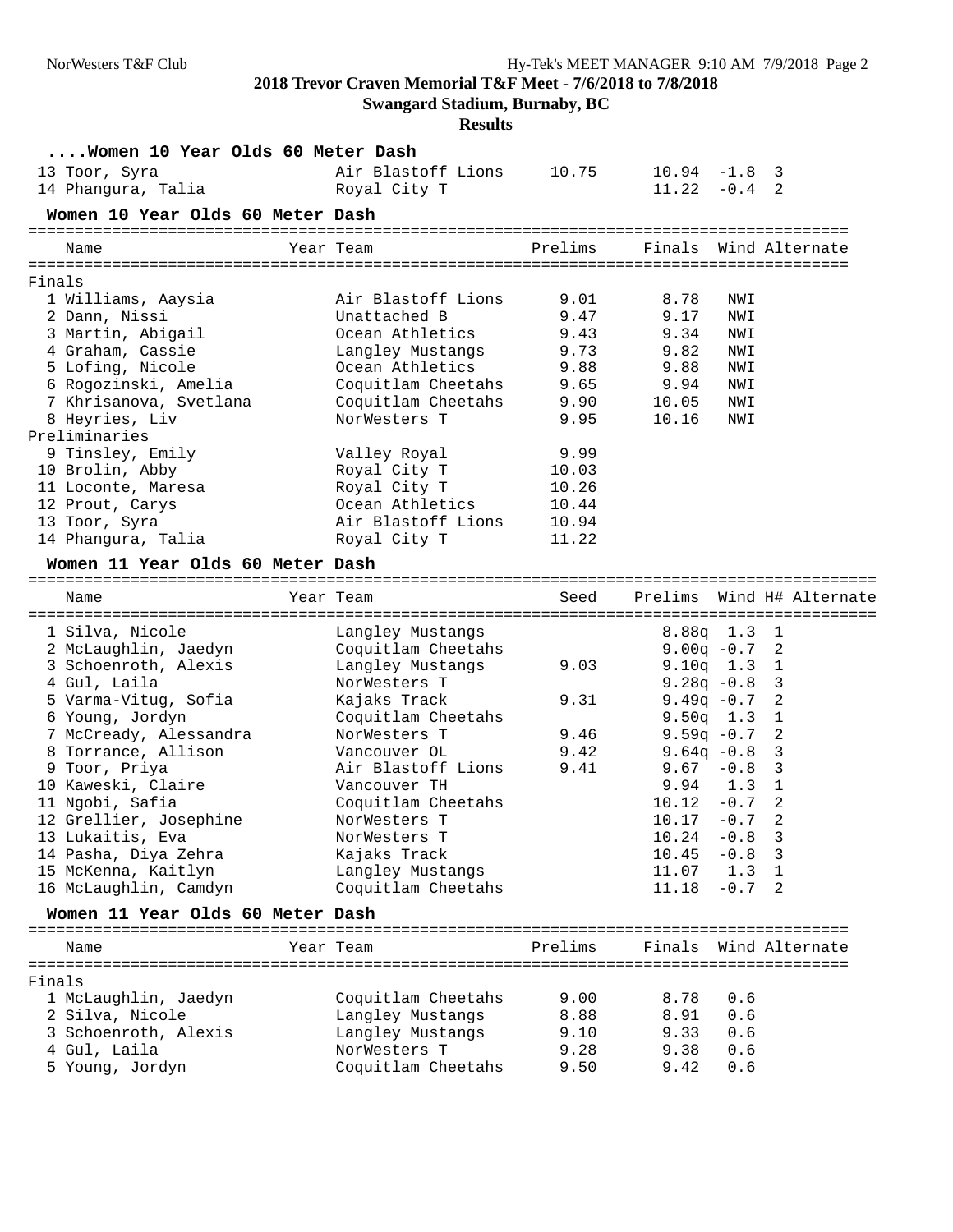**Results**

| Women 11 Year Olds 60 Meter Dash |                    |       |      |     |
|----------------------------------|--------------------|-------|------|-----|
| 6 Varma-Vitug, Sofia             | Kajaks Track       | 9.49  | 9.54 | 0.6 |
| 7 Torrance, Allison              | Vancouver OL       | 9.64  | 9.60 | 0.6 |
| 8 McCready, Alessandra           | NorWesters T       | 9.59  | 9.83 | 0.6 |
| Preliminaries                    |                    |       |      |     |
| 9 Toor, Priya                    | Air Blastoff Lions | 9.67  |      |     |
| 10 Kaweski, Claire               | Vancouver TH       | 9.94  |      |     |
| 11 Ngobi, Safia                  | Coquitlam Cheetahs | 10.12 |      |     |
| 12 Grellier, Josephine           | NorWesters T       | 10.17 |      |     |
| 13 Lukaitis, Eva                 | NorWesters T       | 10.24 |      |     |
| 14 Pasha, Diya Zehra             | Kajaks Track       | 10.45 |      |     |
| 15 McKenna, Kaitlyn              | Langley Mustangs   | 11.07 |      |     |
| 16 McLaughlin, Camdyn            | Coquitlam Cheetahs | 11.18 |      |     |

#### **Women 9 Year Olds 100 Meter Dash**

=========================================================================================== Name Year Team Seed Prelims Wind H# Alternate =========================================================================================== 1 Pang, Vanessa Vancouver OL 16.31q -1.6 2 2 Peng, Elizabeth Coquitlam Cheetahs 16.91q -0.3 1 3 Sales, Sophia South Fraser 17.03q -0.3 1 4 Hardcastle, Elizabeth Vancouver OL 17.69q -1.6 2 5 Gracia, Mia Royal City T 17.91q -1.6 2 6 Chiang, Amara Royal City T 17.61 17.98q -0.3 1 7 Raposo, Emily Golden Ears 18.58q -0.3 1 8 Berhanu, Sarah Royal City T 18.59 18.65q -1.6 2 9 Serban, Alissa Royal City T 18.70 -0.3 1 10 Maghera, Raaweya Royal City T 1:36.00 18.84 -0.3 1 11 Barton, Alice Vancouver TH 19.02 -1.6 2 12 Nesbitt, Katie Vancouver TH 19.47 -0.3 1 13 Matte, Ariella Nanaimo & DI 20.47 19.52 -1.6 2 14 Beechman, Meah Australia Sports 19.63 -1.6 2

#### **Women 9 Year Olds 100 Meter Dash**

| Name                    | Year Team          |       |                 | Prelims Finals Wind Alternate |  |  |
|-------------------------|--------------------|-------|-----------------|-------------------------------|--|--|
| Finals                  |                    |       |                 |                               |  |  |
| 1 Pang, Vanessa         | Vancouver OL       |       | 16.31 15.91 2.1 |                               |  |  |
| 2 Peng, Elizabeth       | Coquitlam Cheetahs | 16.91 | $16.32$ $2.1$   |                               |  |  |
| 3 Sales, Sophia         | South Fraser       | 17.03 | 16.38 2.1       |                               |  |  |
| 4 Hardcastle, Elizabeth | Vancouver OL       | 17.69 | $17.11$ $2.1$   |                               |  |  |
| 5 Gracia, Mia           | Royal City T       | 17.91 | $17.16$ $2.1$   |                               |  |  |
| 6 Chiang, Amara         | Royal City T       | 17.98 | $17.82$ $2.1$   |                               |  |  |
| 7 Raposo, Emily         | Golden Ears        | 18.58 | 18.14 2.1       |                               |  |  |
| 8 Berhanu, Sarah        | Royal City T       | 18.65 | 18.35 2.1       |                               |  |  |
| Preliminaries           |                    |       |                 |                               |  |  |
| 9 Serban, Alissa        | Royal City T       | 18.70 |                 |                               |  |  |
| 10 Maghera, Raaweya     | Royal City T       | 18.84 |                 |                               |  |  |
| 11 Barton, Alice        | Vancouver TH       | 19.02 |                 |                               |  |  |
| 12 Nesbitt, Katie       | Vancouver TH       | 19.47 |                 |                               |  |  |
| 13 Matte, Ariella       | Nanaimo & DI       | 19.52 |                 |                               |  |  |
| 14 Beechman, Meah       | Australia Sports   | 19.63 |                 |                               |  |  |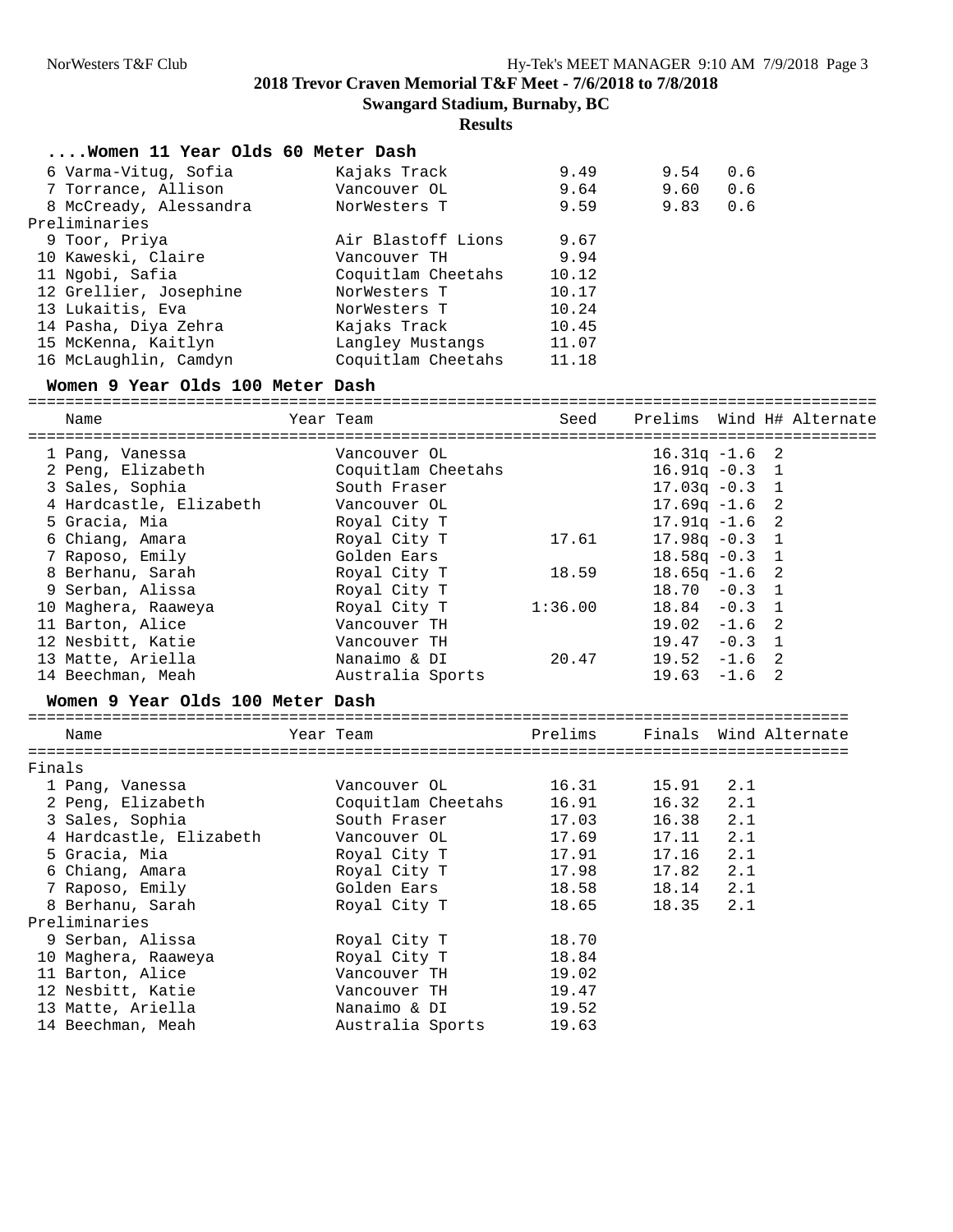**Results**

### **Women 10 Year Olds 100 Meter Dash**

| Name                              | Year Team          | Seed    |                  |               | Prelims Wind H# Alternate |
|-----------------------------------|--------------------|---------|------------------|---------------|---------------------------|
|                                   |                    |         |                  |               |                           |
| 1 Williams, Aaysia                | Air Blastoff Lions | 13.81   | $14.40q - 2.3$ 1 |               |                           |
| 2 Dann, Nissi                     | Unattached B       | 14.65   | $15.22q$ 0.4 2   |               |                           |
| 3 Martin, Abigail                 | Ocean Athletics    | 14.84   | $15.41q - 1.1$   |               | 3                         |
| 4 Graham, Cassie                  | Langley Mustangs   |         | 15.74q  0.4  2   |               |                           |
| 5 Lofing, Nicole                  | Ocean Athletics    |         | $16.01q - 1.1$ 3 |               |                           |
| 6 Rogozinski, Amelia              | Coquitlam Cheetahs | 15.39   | $16.03q$ $0.4$   |               | 2                         |
| 7 Brolin, Abby                    | Royal City T       | 16.06   | $16.17q - 2.3$ 1 |               |                           |
| 8 Tinsley, Emily                  | Valley Royal       |         | $16.49q -1.1$ 3  |               |                           |
| 9 Heyries, Liv                    | NorWesters T       |         | $16.63 - 1.1$    |               | 3                         |
| 10 Loconte, Maresa                | Royal City T       |         | 16.65            | $0.4$ 2       |                           |
| 11 Prout, Carys                   | Ocean Athletics    | 16.24   | $17.22 - 2.3$ 1  |               |                           |
| 12 Khrisanova, Svetlana           | Coquitlam Cheetahs |         | $17.24 - 2.3$ 1  |               |                           |
| 13 Sangha, Shehneet               | Universal AT       |         | 17.60            | $0.4 \quad 2$ |                           |
| 14 Toor, Syra                     | Air Blastoff Lions |         | $18.38 - 2.3$ 1  |               |                           |
| 15 Aulakh, Japneet                | Universal AT       |         | 19.30            | $0.4 \quad 2$ |                           |
| Women 10 Year Olds 100 Meter Dash |                    |         |                  |               |                           |
| Name                              | Year Team          | Prelims |                  |               | Finals Wind Alternate     |
|                                   |                    |         |                  |               |                           |
| Finals                            |                    |         |                  |               |                           |
| 1 Williams, Aaysia                | Air Blastoff Lions | 14.40   | 14.14            | 0.8           |                           |
| 2 Dann, Nissi                     | Unattached B       | 15.22   | 14.86            | 0.8           |                           |
| 3 Martin, Abigail                 | Ocean Athletics    | 15.41   | 15.09            | 0.8           |                           |
| 4 Graham, Cassie                  | Langley Mustangs   | 15.74   | 15.63            | 0.8           |                           |
| 5 Rogozinski, Amelia              | Coquitlam Cheetahs | 16.03   | 15.98            | 0.8           |                           |
| 6 Lofing, Nicole                  | Ocean Athletics    | 16.01   | 16.02            | 0.8           |                           |
| 6 Tinsley, Emily                  | Valley Royal       | 16.49   | 16.02            | 0.8           |                           |
| 8 Brolin, Abby                    | Royal City T       | 16.17   | 16.13            | 0.8           |                           |
| Preliminaries                     |                    |         |                  |               |                           |
| 9 Heyries, Liv                    | NorWesters T       | 16.63   |                  |               |                           |
| 10 Loconte, Maresa                | Royal City T       | 16.65   |                  |               |                           |
| 11 Prout, Carys                   | Ocean Athletics    | 17.22   |                  |               |                           |
| 12 Khrisanova, Svetlana           | Coquitlam Cheetahs | 17.24   |                  |               |                           |
| 13 Sangha, Shehneet               | Universal AT       | 17.60   |                  |               |                           |
| 14 Toor, Syra                     | Air Blastoff Lions | 18.38   |                  |               |                           |
| 15 Aulakh, Japneet                | Universal AT       | 19.30   |                  |               |                           |
|                                   |                    |         |                  |               |                           |
| Women 11 Year Olds 100 Meter Dash |                    |         |                  |               |                           |
| Name                              | Year Team          | Seed    |                  |               | Prelims Wind H# Alternate |
| 1 McLaughlin, Jaedyn              | Coquitlam Cheetahs |         | $14.16q$ 0.4     |               | 4                         |
| 2 Silva, Nicole                   | Langley Mustangs   |         | 14.32q 0.9       |               | 3                         |
| 3 Yong, Ellie                     | Royal City T       | 14.44   | $14.77q - 1.4$   |               | 2                         |
| 4 Gul, Laila                      | NorWesters T       |         | 14.85q 0.9       |               | $\overline{3}$            |
| 5 Chamberland, Akasha             | Vancouver TH       | 14.36   | $14.97q -2.1$ 1  |               |                           |
|                                   |                    |         |                  |               |                           |

 6 Schoenroth, Alexis Langley Mustangs 14.75 15.02q 0.9 3 7 McCready, Alessandra NorWesters T 15.49 15.27q 0.9 3 8 Toor, Priya Air Blastoff Lions 15.39 15.43q -1.4 2 9 Torrance, Allison Vancouver OL 15.02 15.54 0.9 3 10 Bernett, Mya Kajaks Track 15.10 15.76 -2.1 1

11 Varma-Vitug, Sofia Kajaks Track 15.08 15.78 -1.4 2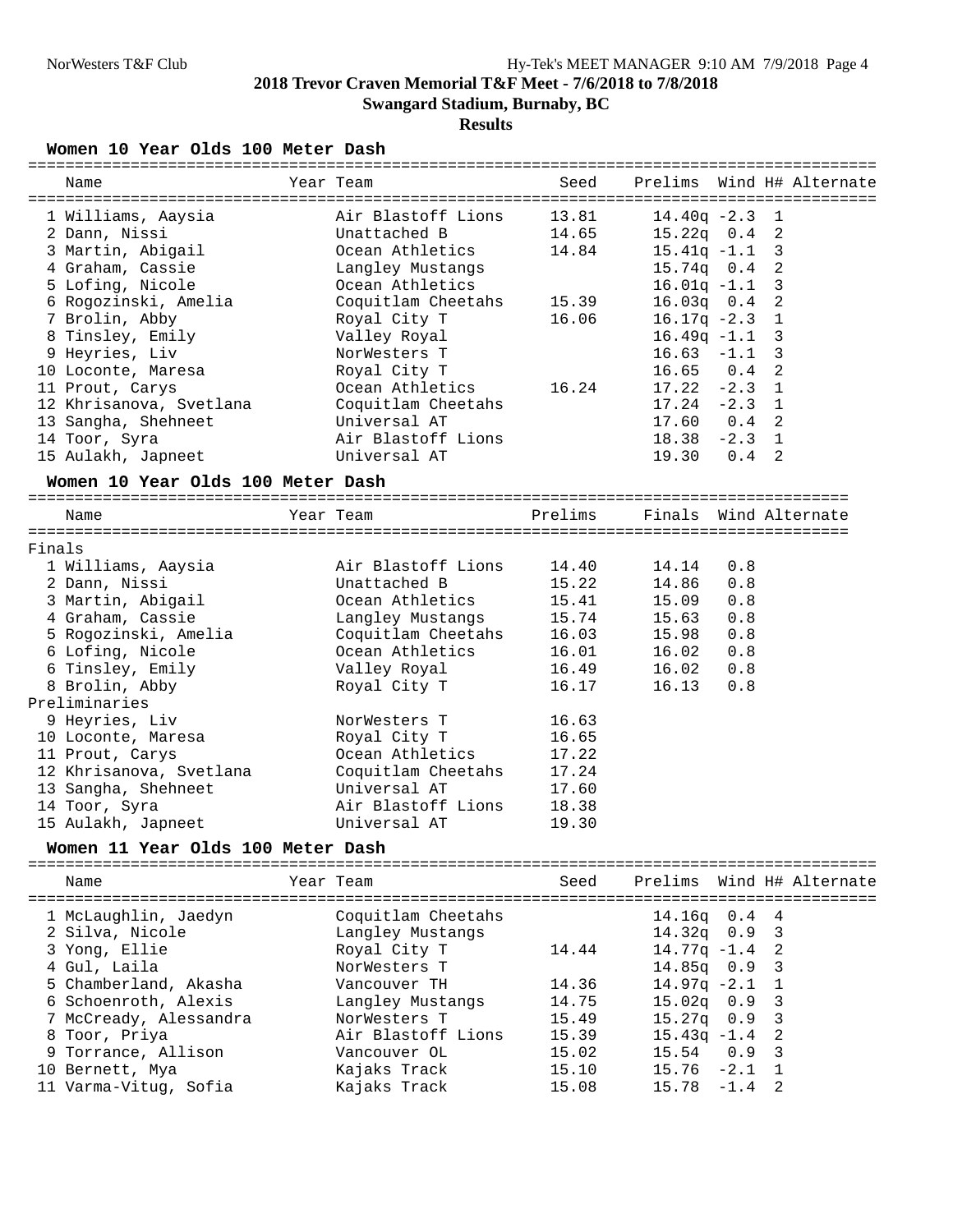**Swangard Stadium, Burnaby, BC**

## **Results**

| Women 11 Year Olds 100 Meter Dash |                                               |         |               |                       |  |
|-----------------------------------|-----------------------------------------------|---------|---------------|-----------------------|--|
| 12 Meier, Helena                  | Langley Mustangs                              | 15.15   | 15.86         | $-2.1$ 1              |  |
| 13 Greene, Teeauah                | Valley Royal                                  |         | 16.02         | $0.4 \quad 4$         |  |
| 14 Park, Justice                  | Langley Mustangs                              |         | 16.35         | $-1.4$ 2              |  |
| 15 Lukaitis, Eva                  | NorWesters T                                  |         | 16.76         | $0.4 \quad 4$         |  |
| 16 Ngobi, Safia                   | Coquitlam Cheetahs                            |         | 17.03         | $0.4 \quad 4$         |  |
| 17 Perk, Emily                    | Coquitlam Cheetahs                            |         | 17.12         | $-2.1$ 1              |  |
| 18 Pasha, Diya Zehra              | Kajaks Track                                  |         | 17.81         | $-1.4$ 2              |  |
| 19 McKenna, Kaitlyn               | Langley Mustangs                              |         |               | 18.17 0.9 3           |  |
| Women 11 Year Olds 100 Meter Dash |                                               |         |               |                       |  |
| Name                              | ================================<br>Year Team | Prelims |               | Finals Wind Alternate |  |
|                                   |                                               |         |               |                       |  |
| Finals                            |                                               |         |               |                       |  |
| 1 McLaughlin, Jaedyn              | Coquitlam Cheetahs                            | 14.16   | $14.40 - 1.8$ |                       |  |
| 2 Silva, Nicole                   | Langley Mustangs                              | 14.32   | $14.69 - 1.8$ |                       |  |
| 3 Chamberland, Akasha             | Vancouver TH                                  | 14.97   | $14.70 - 1.8$ |                       |  |
| 4 Yong, Ellie                     | Royal City T                                  | 14.77   | $14.93 - 1.8$ |                       |  |
| 5 Gul, Laila                      | NorWesters T                                  | 14.85   | $15.18 - 1.8$ |                       |  |
| 6 Toor, Priya                     | Air Blastoff Lions                            | 15.43   | $15.30 - 1.8$ |                       |  |
| 7 Schoenroth, Alexis              | Langley Mustangs                              | 15.02   | $15.32 - 1.8$ |                       |  |
| 8 McCready, Alessandra            | NorWesters T                                  | 15.27   | $15.47 - 1.8$ |                       |  |
| Preliminaries                     |                                               |         |               |                       |  |
| 9 Torrance, Allison               | Vancouver OL                                  | 15.54   |               |                       |  |
| 10 Bernett, Mya                   | Kajaks Track                                  | 15.76   |               |                       |  |
| 11 Varma-Vitug, Sofia             | Kajaks Track                                  | 15.78   |               |                       |  |
| 12 Meier, Helena                  | Langley Mustangs                              | 15.86   |               |                       |  |
| 13 Greene, Teeauah                | Valley Royal                                  | 16.02   |               |                       |  |
| 14 Park, Justice                  | Langley Mustangs                              | 16.35   |               |                       |  |
| 15 Lukaitis, Eva                  | NorWesters T                                  | 16.76   |               |                       |  |
| 16 Ngobi, Safia                   | Coquitlam Cheetahs                            | 17.03   |               |                       |  |
| 17 Perk, Emily                    | Coquitlam Cheetahs                            | 17.12   |               |                       |  |
| 18 Pasha, Diya Zehra              | Kajaks Track                                  | 17.81   |               |                       |  |

## **Women 12 Year Olds 100 Meter Dash**

19 McKenna, Kaitlyn Langley Mustangs 18.17

| Name                | Year Team |                        |       |                  |     | Seed Prelims Wind H# Alternate |
|---------------------|-----------|------------------------|-------|------------------|-----|--------------------------------|
| 1 Nagra, Jasleen    |           | Universal AT           | 13.78 | 13.81a   0.6   1 |     |                                |
| 2 Kambidi, Mballany |           | Royal City T           |       | $13.92q - 0.4$ 2 |     |                                |
| 3 Beuthin, Michela  |           | Coquitlam Cheetahs     |       | $14.29q$ 1.2 3   |     |                                |
| 4 Chiang, Indira    |           | Royal City T           | 14.12 | $14.31q$ 0.6 1   |     |                                |
| 5 Brunoro, Maiya    |           | Langley Mustangs 13.88 |       | $14.34q - 0.4$ 2 |     |                                |
| 6 Herrell, Amelia   |           | Coquitlam Cheetahs     | 14.07 | $14.38q - 0.4$ 2 |     |                                |
| 7 Miller, Sage      |           | Vancouver OL           |       | $14.46q - 0.4$ 2 |     |                                |
| 8 Rozman, Renzey    |           | Kajaks Track           | 14.26 | $14.55q$ 0.6 1   |     |                                |
| 9 Ali, Zehra        |           | Royal City T           |       | $14.73 - 0.4$ 2  |     |                                |
| 10 Greene, Sierra   |           | Valley Royal           |       | $15.05$ $1.2$ 3  |     |                                |
| 11 Macleod, Scarlet |           | Coquitlam Cheetahs     |       | 15.08 0.6 1      |     |                                |
| 12 Nash, Ella       |           | NorWesters T           |       | $15.64$ $1.2$ 3  |     |                                |
| 13 Young, Payton    |           | Coquitlam Cheetahs     |       | 15.74 0.6 1      |     |                                |
| 14 Sahota, Indiya   |           | Royal City T           |       | 16.59            | 1.2 | 3                              |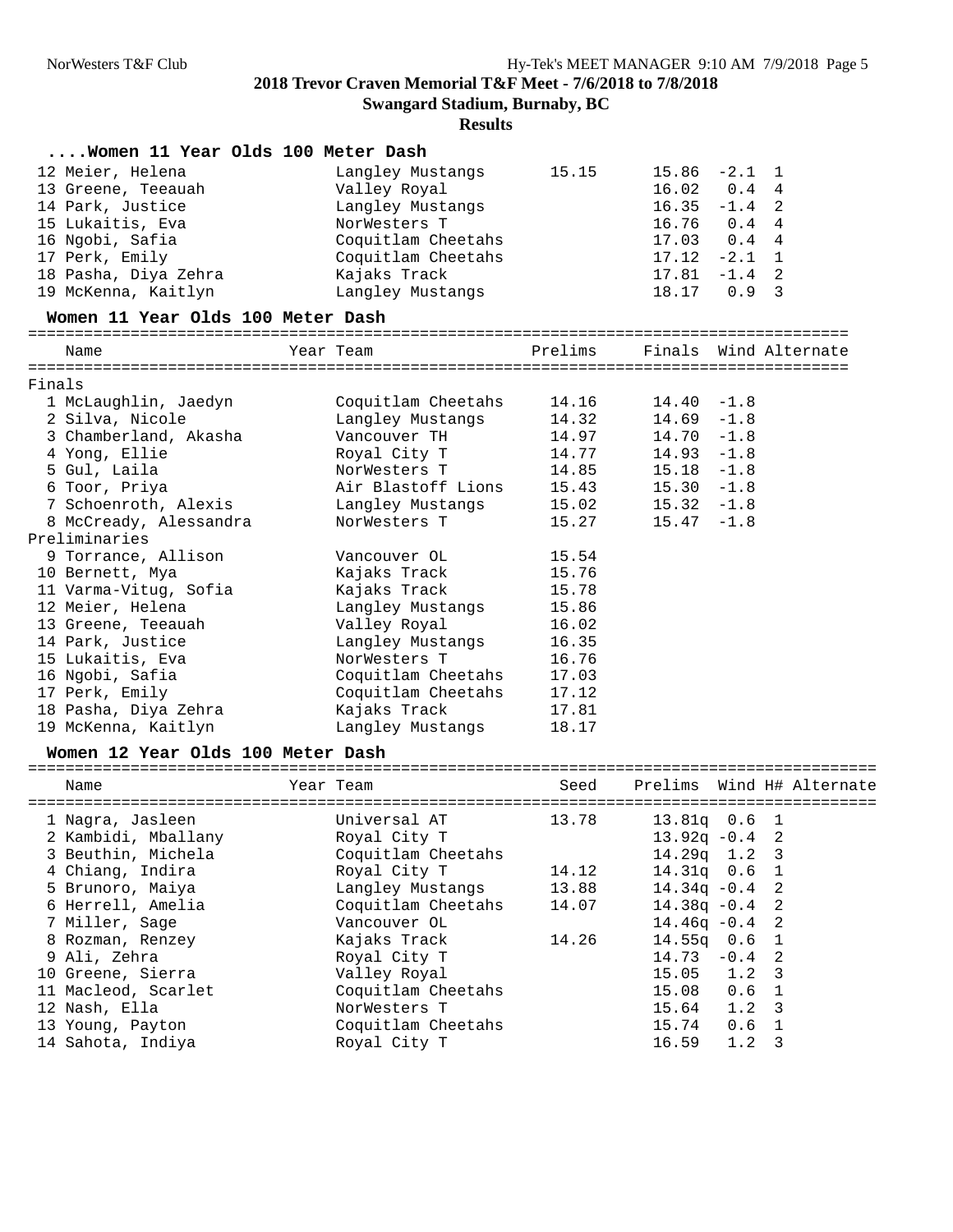## **Results**

**Women 12 Year Olds 100 Meter Dash**

|                                                                                                                                                                                                                                                                                                                           | Universal AT       |           |                                                                    |                                                                                                                                         |  |
|---------------------------------------------------------------------------------------------------------------------------------------------------------------------------------------------------------------------------------------------------------------------------------------------------------------------------|--------------------|-----------|--------------------------------------------------------------------|-----------------------------------------------------------------------------------------------------------------------------------------|--|
|                                                                                                                                                                                                                                                                                                                           | Coquitlam Cheetahs |           | $14.34 - 1.0$                                                      |                                                                                                                                         |  |
|                                                                                                                                                                                                                                                                                                                           | Royal City T       |           | $14.39 - 1.0$                                                      |                                                                                                                                         |  |
|                                                                                                                                                                                                                                                                                                                           |                    |           | $14.49 - 1.0$                                                      |                                                                                                                                         |  |
|                                                                                                                                                                                                                                                                                                                           | Coquitlam Cheetahs |           | $14.68 - 1.0$                                                      |                                                                                                                                         |  |
|                                                                                                                                                                                                                                                                                                                           | Royal City T       |           | $14.70 - 1.0$                                                      |                                                                                                                                         |  |
|                                                                                                                                                                                                                                                                                                                           | Vancouver OL       |           | $14.75 - 1.0$                                                      |                                                                                                                                         |  |
|                                                                                                                                                                                                                                                                                                                           | Kajaks Track       |           |                                                                    |                                                                                                                                         |  |
|                                                                                                                                                                                                                                                                                                                           |                    |           |                                                                    |                                                                                                                                         |  |
|                                                                                                                                                                                                                                                                                                                           | Royal City T       | 14.73     |                                                                    |                                                                                                                                         |  |
|                                                                                                                                                                                                                                                                                                                           | Valley Royal       | 15.05     |                                                                    |                                                                                                                                         |  |
|                                                                                                                                                                                                                                                                                                                           |                    | 15.08     |                                                                    |                                                                                                                                         |  |
|                                                                                                                                                                                                                                                                                                                           | NorWesters T       | 15.64     |                                                                    |                                                                                                                                         |  |
|                                                                                                                                                                                                                                                                                                                           |                    |           |                                                                    |                                                                                                                                         |  |
|                                                                                                                                                                                                                                                                                                                           | Royal City T       | 16.59     |                                                                    |                                                                                                                                         |  |
| Name<br>Finals<br>1 Nagra, Jasleen<br>2 Beuthin, Michela<br>3 Kambidi, Mballany<br>4 Brunoro, Maiya<br>5 Herrell, Amelia<br>6 Chiang, Indira<br>7 Miller, Sage<br>8 Rozman, Renzey<br>Preliminaries<br>9 Ali, Zehra<br>10 Greene, Sierra<br>11 Macleod, Scarlet<br>12 Nash, Ella<br>13 Young, Payton<br>14 Sahota, Indiya |                    | Year Team | Langley Mustangs<br>Coquitlam Cheetahs<br>Coquitlam Cheetahs 15.74 | Prelims Finals Wind Alternate<br>$13.81$ $13.94$ $-1.0$<br>14.29<br>13.92<br>14.34<br>14.38<br>14.31<br>14.46<br>$14.55$ $14.88$ $-1.0$ |  |

## **Women 13 Year Olds 100 Meter Dash**

| Name                      | Year Team          |       |       |                  | Seed Prelims Wind H# Alternate |
|---------------------------|--------------------|-------|-------|------------------|--------------------------------|
| 1 Eisses, Loren           | Vancouver TH       | 13.06 |       | $13.46q +0.0$ 1  |                                |
| 2 Erdevicki, Ana Natalija | Kajaks Track       | 13.26 |       | 13.59g NWI 2     |                                |
| 3 Kleinschmidt, Taylor    | Ocean Athletics    | 13.16 |       | 13.63g NWI 2     |                                |
| 4 Jackson, Ava            | Burnaby Stri       | 13.36 |       | $14.06q +0.0$ 1  |                                |
| 5 Leung, Victoria         | Kajaks Track       | 13.90 |       | 14.35q NWI 2     |                                |
| 6 Roberts, Rachel         | Burnaby Stri       | 13.96 |       | $14.47q + 0.0$ 1 |                                |
| 7 Brar, Mehak             | Universal AT       |       |       | $14.48q + 0.0$ 1 |                                |
| 8 Luongo, Stefania        | Unattached B       |       |       | 14.49g NWI 2     |                                |
| 9 Froese, Nylah           | Coquitlam Cheetahs |       |       | $15.02 + 0.0 1$  |                                |
| 10 Dickin, Camille        | NorWesters T       |       |       | 15.10 NWI 2      |                                |
| 11 Ngobi, Kalima          | Coquitlam Cheetahs |       | 15.19 | $+0.0$           |                                |
| 12 Park, Haewon           | Coquitlam Cheetahs |       |       | 15.23 NWI 2      |                                |
| 13 Meier, Giulia          | Kajaks Track       | 15.84 | 16.07 | $+0.0$           |                                |

## **Women 13 Year Olds 100 Meter Dash**

|        | Name                      | Year Team |                    |                        |               | Prelims Finals Wind Alternate |  |
|--------|---------------------------|-----------|--------------------|------------------------|---------------|-------------------------------|--|
|        |                           |           |                    |                        |               |                               |  |
| Finals |                           |           |                    |                        |               |                               |  |
|        | 1 Eisses, Loren           |           | Vancouver TH       | $13.46$ $13.79$ $-3.0$ |               |                               |  |
|        | 2 Kleinschmidt, Taylor    |           | Ocean Athletics    | 13.63                  | $13.94 - 3.0$ |                               |  |
|        | 3 Erdevicki, Ana Natalija |           | Kajaks Track       | 13.59                  | $14.02 - 3.0$ |                               |  |
|        | 4 Jackson, Ava            |           | Burnaby Stri       | 14.06                  | $14.51 - 3.0$ |                               |  |
|        | 5 Luongo, Stefania        |           | Unattached B       | 14.49                  | $14.80 - 3.0$ |                               |  |
|        | 6 Leung, Victoria         |           | Kajaks Track       | 14.35                  | $14.84 - 3.0$ |                               |  |
|        | 7 Roberts, Rachel         |           | Burnaby Stri       | 14.47                  | $14.87 - 3.0$ |                               |  |
|        | 8 Brar, Mehak             |           | Universal AT       | 14.48                  | $14.93 - 3.0$ |                               |  |
|        | Preliminaries             |           |                    |                        |               |                               |  |
|        | 9 Froese, Nylah           |           | Coquitlam Cheetahs | 15.02                  |               |                               |  |
|        | 10 Dickin, Camille        |           | NorWesters T       | 15.10                  |               |                               |  |
|        | 11 Ngobi, Kalima          |           | Coquitlam Cheetahs | 15.19                  |               |                               |  |
|        | 12 Park, Haewon           |           | Coquitlam Cheetahs | 15.23                  |               |                               |  |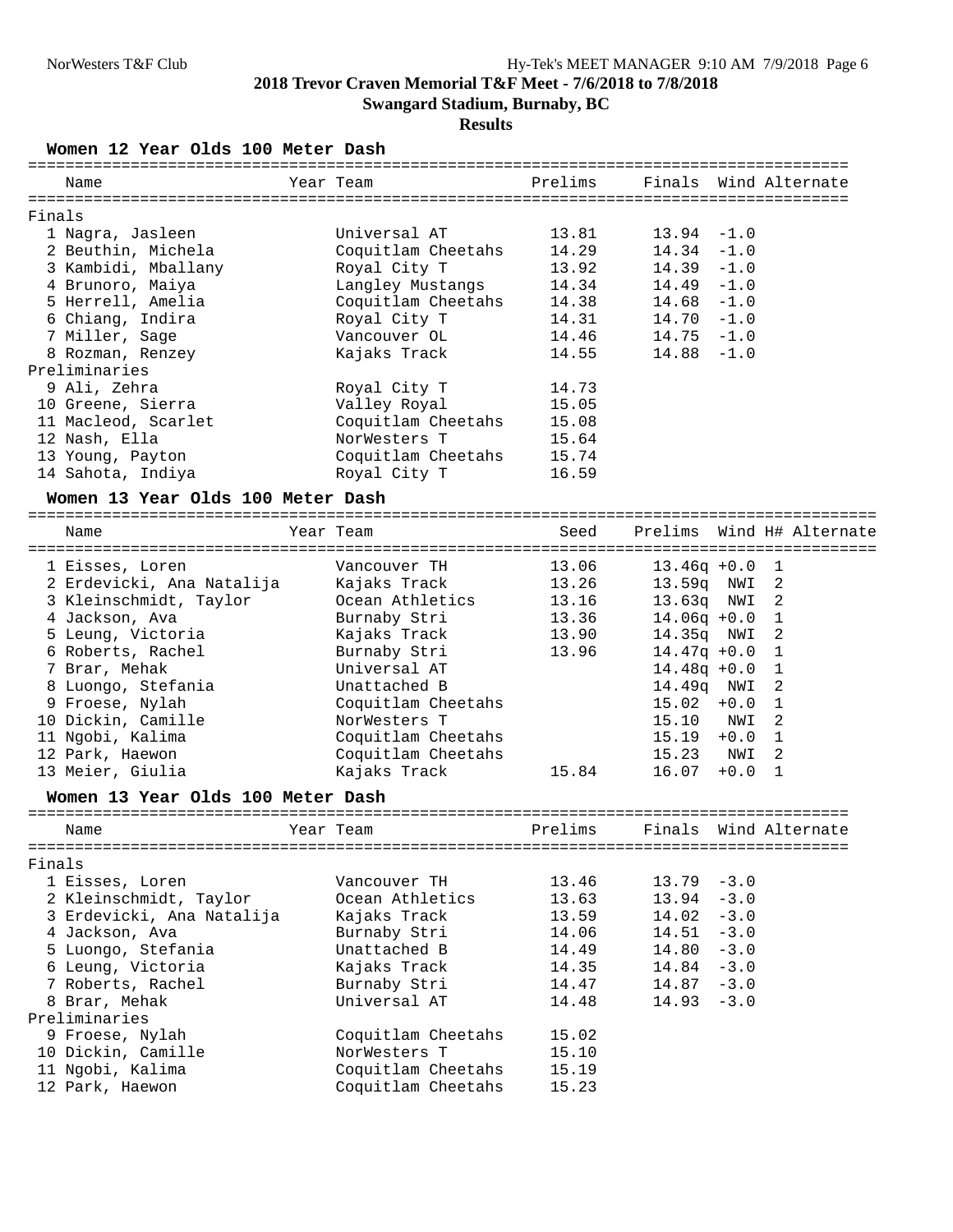**Swangard Stadium, Burnaby, BC**

**Results**

**....Women 13 Year Olds 100 Meter Dash**

16.07

**Women 14-15 100 Meter Dash**

|        | Name                       | Year Team          | Seed    |                  |               | Prelims Wind H# Alternate |
|--------|----------------------------|--------------------|---------|------------------|---------------|---------------------------|
|        |                            |                    |         |                  |               |                           |
|        | 1 Mainella, Estella        | Universal AT       | 12.27   | $12.63q - 0.8$ 1 |               |                           |
|        | 2 Cummings, Jaeland        | Unattached B       | 12.49   | $12.81q$ 0.2 2   |               |                           |
|        | 3 Gooch, Millie            | Australia Sports   | 12.54   | $12.83q$ 1.4 3   |               |                           |
|        | 4 Walton-Knight, Bethany   | NorWesters T       | 12.81   | $13.02q$ $0.2$   |               | 2                         |
|        | 4 Aitken, Sophia           | Vancouver TH       | 13.46   | $13.02q$ 0.2     |               | 2                         |
|        | 6 Washington, Imani        | Universal AT       | 12.72   | 13.04q 1.4       |               | $\overline{3}$            |
|        | 7 McMahon, Krystal         | Australia Sports   | 13.45   | $13.22q$ 1.4     |               | $\overline{3}$            |
|        | 7 Hamnett, Amelia          | Coquitlam Cheetahs | 12.98   | $13.22q - 0.8$ 1 |               |                           |
|        | 9 Adams, Ashlyn            | Australia Sports   | 13.16   | $13.84 - 0.8$ 1  |               |                           |
|        | 10 Shuen, Karina           | Vancouver OL       | 13.66   | 13.85            | 0.2           | 2                         |
|        | 11 Cesarin, Stephanie      | Australia Sports   | 13.25   | 13.91            | $1.4-3$       |                           |
|        | 12 Geheran, Amelia         | Vancouver TH       | 13.86   | 13.95 1.4 3      |               |                           |
|        | 13 Beecham, Elli           | Australia Sports   | 13.59   | $13.97 - 0.8$ 1  |               |                           |
|        | 14 Pawlowicz, Forest       | Vancouver OL       |         | $14.23 - 0.8$ 1  |               |                           |
|        | 15 Sauer, Teniel           | Australia Sports   | 14.77   | 14.87            | $0.2 \quad 2$ |                           |
|        | 16 Aulakh, Anureet         | Universal AT       |         | 14.89            | $-0.8$ 1      |                           |
|        | -- Peace, Jorja            | Australia Sports   | 13.66   | DQ               | $-0.8$ 1      |                           |
|        | Women 14-15 100 Meter Dash |                    |         |                  |               |                           |
|        |                            |                    |         |                  |               |                           |
|        | Name                       | Year Team          | Prelims |                  |               | Finals Wind Alternate     |
|        |                            |                    |         |                  |               |                           |
| Finals |                            | Universal AT       | 12.63   |                  |               |                           |
|        | 1 Mainella, Estella        | Unattached B       | 12.81   | 12.60            | 0.5           |                           |
|        | 2 Cummings, Jaeland        |                    |         | 12.87            | 0.5           |                           |
|        | 3 Washington, Imani        | Universal AT       | 13.04   | 12.89            | 0.5           |                           |
|        | 4 Gooch, Millie            | Australia Sports   | 12.83   | 12.95            | 0.5           |                           |
|        | 5 Aitken, Sophia           | Vancouver TH       | 13.02   | 12.97            | 0.5           |                           |
|        | 6 Walton-Knight, Bethany   | NorWesters T       | 13.02   | 13.11            | 0.5           |                           |
|        | 7 Hamnett, Amelia          | Coquitlam Cheetahs | 13.22   | 13.21            | 0.5           |                           |
|        | 8 McMahon, Krystal         | Australia Sports   | 13.22   | 13.41            | 0.5           |                           |
|        | Preliminaries              |                    |         |                  |               |                           |
|        | 9 Adams, Ashlyn            | Australia Sports   | 13.84   |                  |               |                           |
|        | 10 Shuen, Karina           | Vancouver OL       | 13.85   |                  |               |                           |
|        | 11 Cesarin, Stephanie      | Australia Sports   | 13.91   |                  |               |                           |
|        | 12 Geheran, Amelia         | Vancouver TH       | 13.95   |                  |               |                           |
|        | 13 Beecham, Elli           | Australia Sports   | 13.97   |                  |               |                           |
|        | 14 Pawlowicz, Forest       | Vancouver OL       | 14.23   |                  |               |                           |
|        | 15 Sauer, Teniel           | Australia Sports   | 14.87   |                  |               |                           |
|        | 16 Aulakh, Anureet         | Universal AT       | 14.89   |                  |               |                           |
|        | -- Peace, Jorja            | Australia Sports   | DQ      |                  |               |                           |
|        | Women 16-17 100 Meter Dash |                    |         |                  |               |                           |
|        | Name                       | Year Team          | Seed    |                  |               | Prelims Wind H# Alternate |
|        |                            |                    |         |                  |               |                           |
|        | 1 Windsor, Jacinta         | Australia Sports   | 12.37   | $12.97q - 1.3$ 1 |               |                           |
|        | 2 Fuller, Sundance         | Australia Sports   | 12.45   | $13.18q - 1.7$ 2 |               |                           |

3 Economou, Mia Australia Sports 12.61 13.29q -1.1 3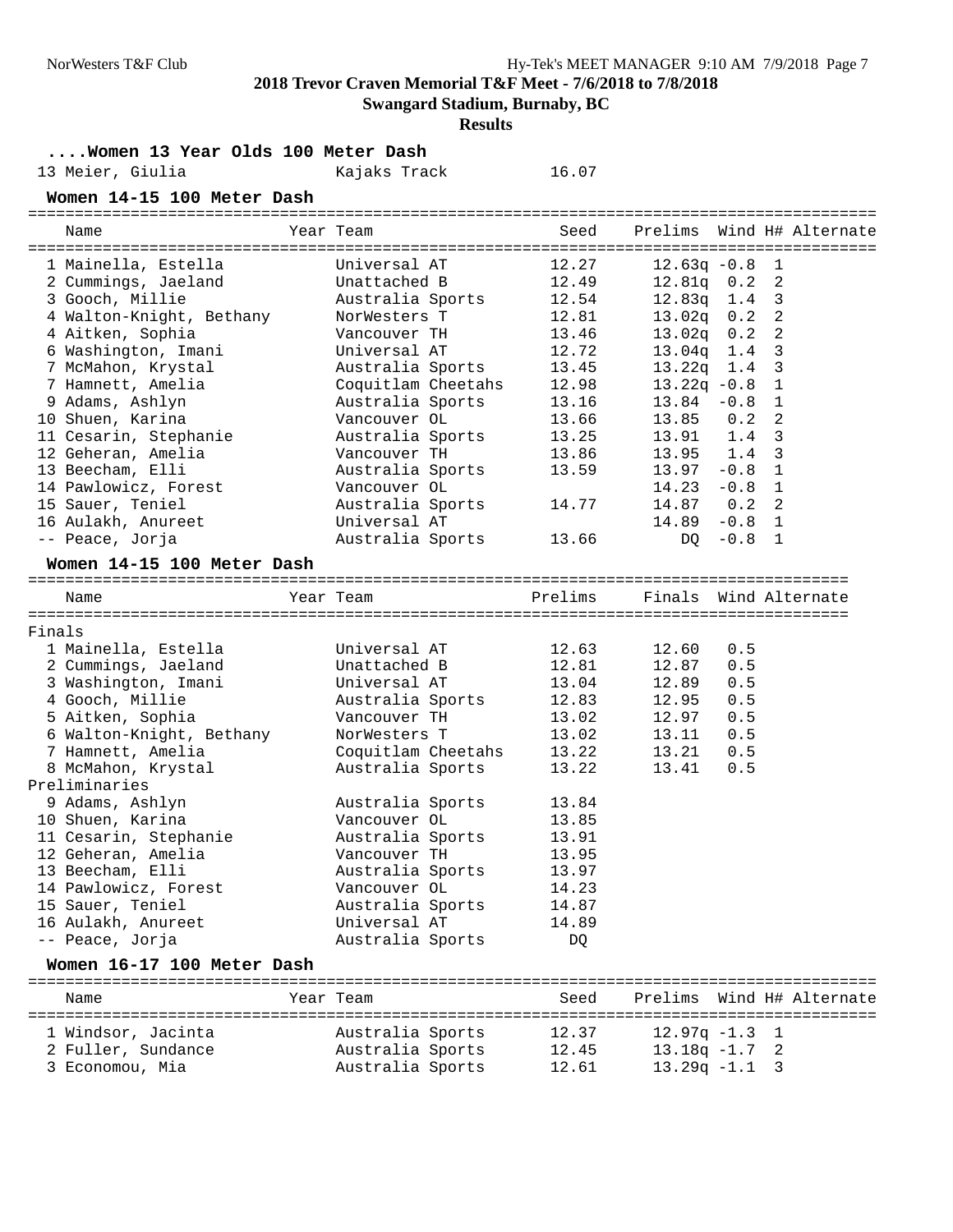| Women 16-17 100 Meter Dash |                  |         |               |                                 |
|----------------------------|------------------|---------|---------------|---------------------------------|
| 4 Piras, Maya              | Australia Sports | 12.52   |               | $13.36q -1.1$ 3                 |
| 5 Dickinson, Makayla       | Athletics Vi     | 13.10   |               | $13.40q - 1.7$ 2                |
| 6 Peters, Angela           | Ocean Athletics  | 13.09   |               | $13.45q -1.1$ 3                 |
| 7 Taylor, Jesse            | Kajaks Track     |         |               | $13.51q - 1.7$ 2                |
| 8 Adams, Grace             | Australia Sports | 12.64   |               | $13.61q -1.7$<br>$\overline{2}$ |
| 9 Green, Breanna           | Australia Sports | 13.43   | $13.74 - 1.1$ | 3                               |
| 10 O'Flaherty, Caleigh     | New West Spa     | 13.15   |               | $13.80 - 1.3 1$                 |
| 11 Sobh, Taylor            | Australia Sports | 13.31   |               | $13.87 - 1.3$ 1                 |
| 12 Richardson, Teagan      | Langley Mustangs |         |               | $14.13 - 1.3$ 1                 |
| 13 Owen, Madelin           | Australia Sports | 12.93   |               | $14.16 - 1.7$ 2                 |
| 14 Simula, Kiera           | Australia Sports | 12.88   |               | $14.36 - 1.3$ 1                 |
| 15 Van Ryswyk, Olivia      | Ocean Athletics  | 14.74   |               | $14.61 - 1.1$ 3                 |
|                            |                  |         |               |                                 |
| Women 16-17 100 Meter Dash |                  |         |               |                                 |
| Name                       | Year Team        | Prelims |               | Finals Wind Alternate           |
| Finals                     |                  |         |               |                                 |
| 1 Fuller, Sundance         | Australia Sports | 13.18   | 12.97         | 0.8                             |
| 2 Economou, Mia            | Australia Sports | 13.29   | 13.07         | 0.8                             |
| 3 Taylor, Jesse            | Kajaks Track     | 13.51   | 13.12         | 0.8                             |
|                            | Australia Sports |         |               |                                 |
| 4 Adams, Grace             |                  | 13.61   | 13.22         | 0.8                             |
| 5 Peters, Angela           | Ocean Athletics  | 13.45   | 13.30         | 0.8                             |
| 6 Piras, Maya              | Australia Sports | 13.36   | 13.38         | 0.8                             |
| 7 Dickinson, Makayla       | Athletics Vi     | 13.40   | 13.42         | 0.8                             |
| -- Windsor, Jacinta        | Australia Sports | 12.97   | DQ            | 0.8                             |
| Preliminaries              |                  |         |               |                                 |
| 9 Green, Breanna           | Australia Sports | 13.74   |               |                                 |
| 10 O'Flaherty, Caleigh     | New West Spa     | 13.80   |               |                                 |
| 11 Sobh, Taylor            | Australia Sports | 13.87   |               |                                 |
| 12 Richardson, Teagan      | Langley Mustangs | 14.13   |               |                                 |
| 13 Owen, Madelin           | Australia Sports | 14.16   |               |                                 |
| 14 Simula, Kiera           | Australia Sports | 14.36   |               |                                 |
| 15 Van Ryswyk, Olivia      | Ocean Athletics  | 14.61   |               |                                 |
| Women 18-19 100 Meter Dash |                  |         |               |                                 |
| Name                       | Year Team        | Seed    |               | Finals Wind Alternate           |
| Finals                     |                  |         |               |                                 |
| 1 Urban, Jessica           | Vancouver OL     | 12.76   | $13.28 - 1.6$ |                                 |
|                            |                  | 12.75   | $13.52 - 1.6$ |                                 |
| 2 Yuen, Camryn             | Unattached B     |         |               |                                 |
| Women 20-34 100 Meter Dash |                  |         |               |                                 |
| Name                       | Year Team        | Seed    |               | Finals Wind Alternate           |
|                            |                  | ------- |               | ===================             |
| 1 Quaynor, Meyer           | Unattached B     | 12.15   | 12.79         | $-1.6$                          |
| 2 Adande, Karin            | NorWesters T     |         | $13.71 - 1.6$ |                                 |
| 3 Irwin, Lara              | Athletics Vi     |         | 14.03         | $-1.6$                          |
| 4 Cathcart, Sarah          | Vancouver TH     |         | $14.04 - 1.6$ |                                 |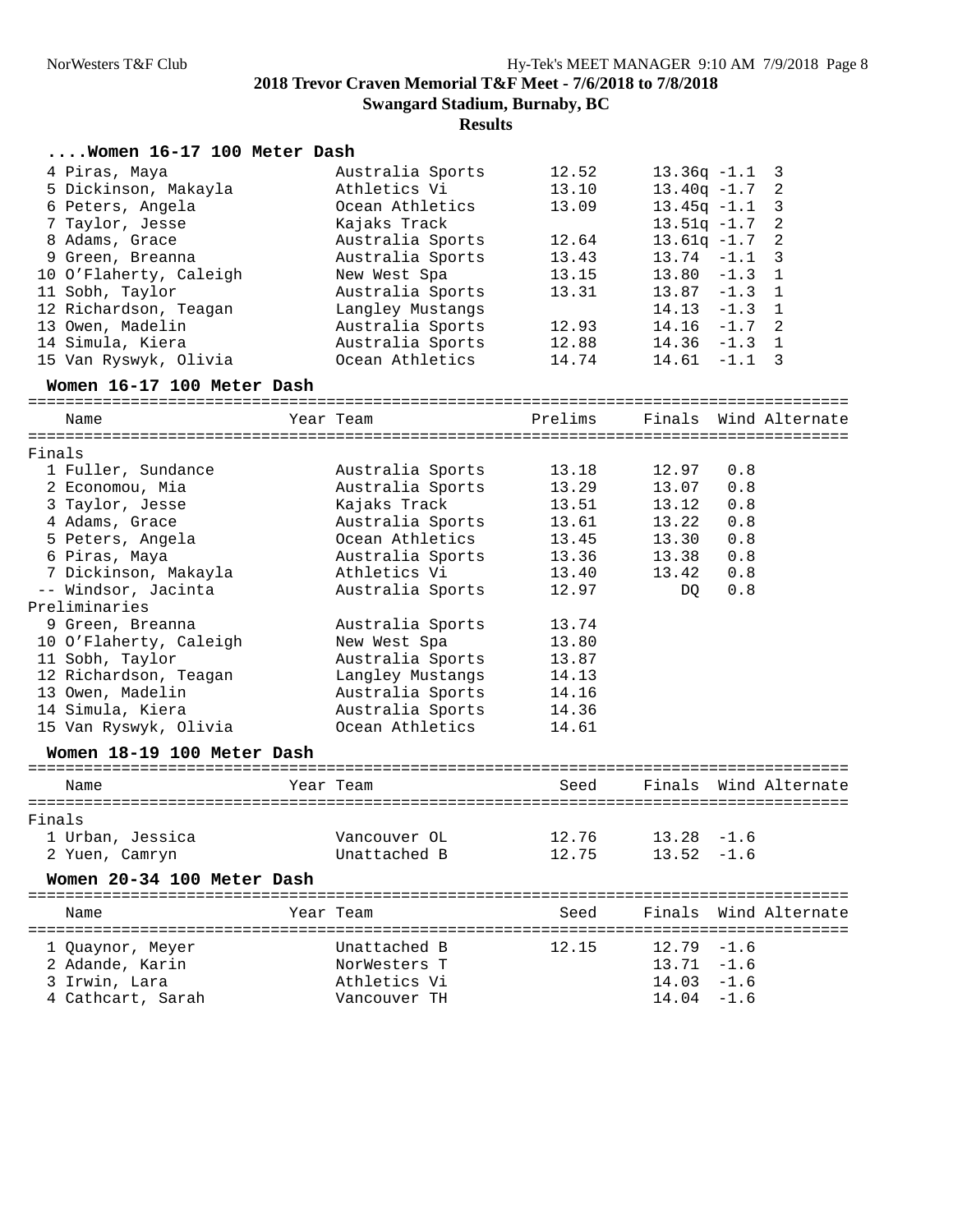**Swangard Stadium, Burnaby, BC**

| Women 40-44 100 Meter Dash                              |                                  |                                        |                          |            |                              |
|---------------------------------------------------------|----------------------------------|----------------------------------------|--------------------------|------------|------------------------------|
| Name                                                    | Year Team                        | Seed<br>--------------------------     |                          |            | Finals Wind Alternate        |
| 1 Bunbury, Shauna                                       | NorWesters T                     | 14.28                                  | 14.47                    | 1.0        |                              |
| Women 45-49 100 Meter Dash                              |                                  |                                        |                          |            |                              |
| Name                                                    | Year Team                        | Seed                                   |                          |            | Finals Wind H# Alternate     |
| 1 Evans, Sharon<br>2 Cooper, Susan                      | Greyhounds M<br>Ocean Athletics  | 14.99                                  | 15.38<br>$17.07 - 1.4$ 2 | 1.0        | 1                            |
| Women 50-54 100 Meter Dash                              |                                  |                                        |                          |            |                              |
| Name                                                    | Year Team                        | ------------------------------<br>Seed |                          |            | Finals Wind Alternate        |
| 1 Strong, Kylie                                         | Australia Sports                 | 13.60                                  | 12.99                    | 1.0        |                              |
| Women 55-59 100 Meter Dash                              |                                  |                                        |                          |            |                              |
| Name                                                    | Year Team                        | Seed                                   | Finals                   |            | Wind Alternate               |
| 1 Rogers, Patti                                         | Nanaimo & DI                     | 14.65                                  | 15.01                    | 1.0        |                              |
| 2 O'Brien Hugh, Cindy                                   | Greyhounds M                     | 15.00                                  | 15.34                    | 1.0        |                              |
| Women 65-69 100 Meter Dash                              |                                  |                                        |                          |            |                              |
| Name                                                    | Year Team                        | Seed                                   | Finals                   |            | Wind H# Alternate            |
| 1 Hayley, Urith                                         | Greyhounds M                     | 16.50                                  | 16.98                    | 1.0        | 1                            |
| 2 Johnson, Marie<br>3 Lee, Deborah                      | Greyhounds M<br>Greyhounds M     | 16.86<br>17.43                         | 17.50<br>$17.79 - 1.4$   | 1.0        | $\mathbf{1}$<br>2            |
| Women 80-84 100 Meter Dash                              |                                  |                                        |                          |            |                              |
|                                                         |                                  |                                        |                          |            |                              |
| Name                                                    | Year Team                        | Seed                                   | Finals                   |            | Wind H# Alternate            |
| 1 Bortignon, Christa                                    | West Vancouv                     | 17.34                                  | 17.54                    | 1.0        | 1                            |
| 2 Cheetham, Renate<br>Women 11 Year Olds 200 Meter Dash | Greyhounds M                     | 26.00                                  | $26.20 -1.4$ 2           |            |                              |
|                                                         |                                  |                                        |                          |            |                              |
| Name                                                    | Year Team                        | Seed                                   |                          |            | Finals Wind H# Alternate     |
| 1 McLaughlin, Jaedyn                                    | Coquitlam Cheetahs               |                                        | 29.52                    | 0.5        | 1                            |
| 2 Symon, Chloe                                          | Vancouver TH                     | 29.78                                  | 29.96                    | 0.5        | $\mathbf{1}$                 |
| 3 Chamberland, Akasha                                   | Vancouver TH                     | 29.21                                  | 30.05                    | 0.5        | $\mathbf 1$                  |
| 4 Bosma, Charlotte                                      | Kajaks Track                     |                                        | 30.54                    | NWI        | 3                            |
| 5 Gul, Laila                                            | NorWesters T                     |                                        | 31.01                    | $-0.4$     | 2                            |
| 6 Meier, Helena<br>7 McCready, Alessandra               | Langley Mustangs<br>NorWesters T | 31.68                                  | 31.93                    | 0.5        | $\mathbf{1}$<br>$\mathbf{1}$ |
| 8 Toor, Priya                                           | Air Blastoff Lions               | 31.62<br>32.16                         | 32.12<br>32.15           | 0.5<br>0.5 | $\mathbf{1}$                 |
| 9 Park, Justice                                         | Langley Mustangs                 | 32.20                                  | 32.18                    | 0.5        | $\mathbf 1$                  |
| 10 Varma-Vitug, Sofia                                   | Kajaks Track                     | 31.89                                  | 32.94                    | 0.5        | 1                            |
| 11 Grellier, Josephine                                  | NorWesters T                     |                                        | 33.75                    | $-0.4$     | 2                            |
| 12 Kaweski, Claire                                      | Vancouver TH                     |                                        | 34.44                    | $-0.4$     | 2                            |
|                                                         |                                  |                                        |                          |            |                              |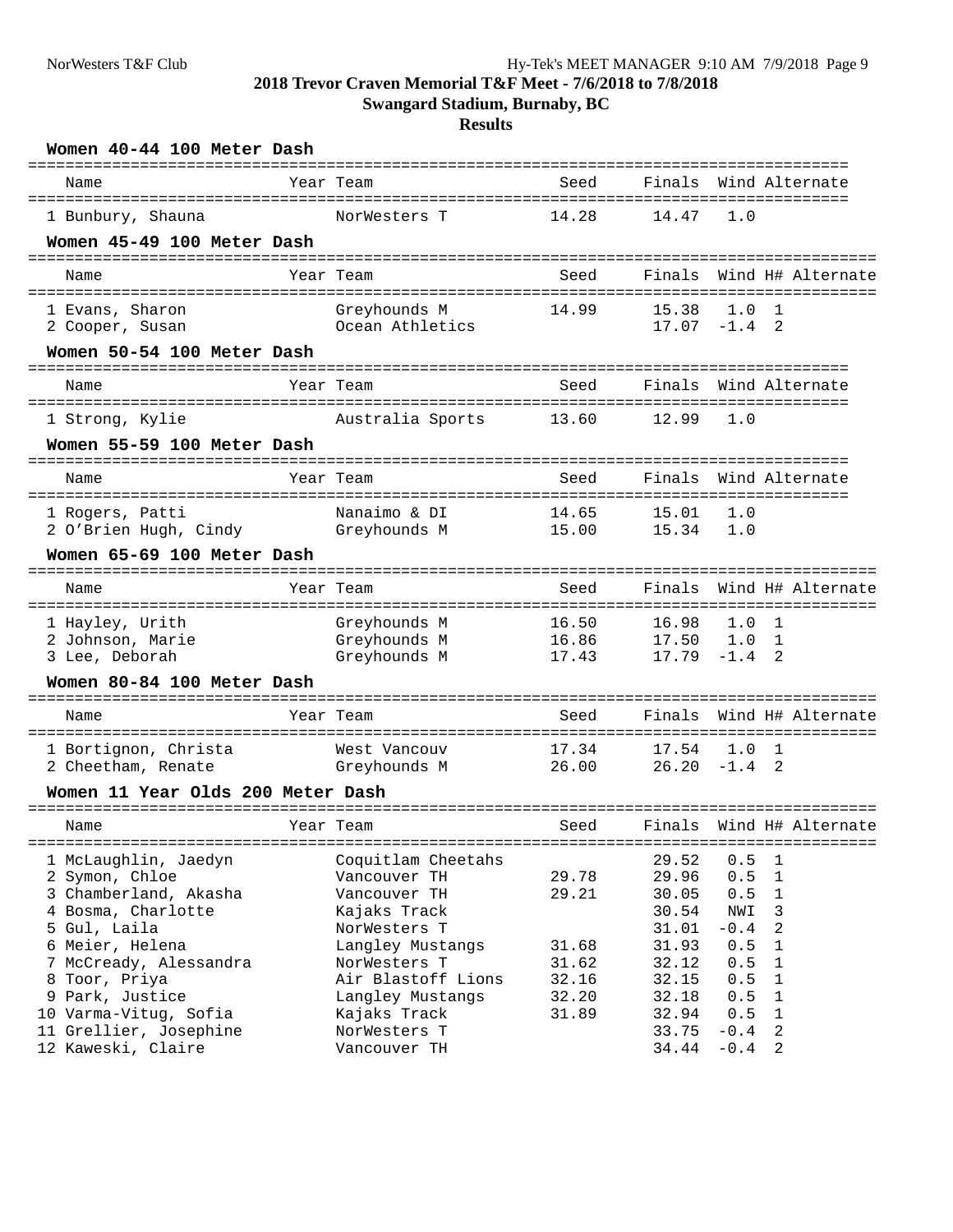**Swangard Stadium, Burnaby, BC**

### **Results**

| Women 11 Year Olds 200 Meter Dash |                    |      |                 |                 |                          |
|-----------------------------------|--------------------|------|-----------------|-----------------|--------------------------|
| 13 Perk, Emily                    | Coquitlam Cheetahs |      |                 | $34.98 - 0.4$ 2 |                          |
| 14 Scherk, Veronica               | NorWesters T       |      | 35.23 NWI 3     |                 |                          |
| 15 Lukaitis, Eva                  | NorWesters T       |      | 35.24           | $-0.4$ 2        |                          |
| 16 Mander, Gurleen                | Universal AT       |      |                 | 37.47 NWI 3     |                          |
| 17 Pasha, Diya Zehra              | Kajaks Track       |      |                 | $38.18 - 0.4$ 2 |                          |
| 18 McKenna, Kaitlyn               | Langley Mustangs   |      | $38.69 - 0.4$ 2 |                 |                          |
| Women 12 Year Olds 200 Meter Dash |                    |      |                 |                 |                          |
| Name                              | Year Team          | Seed |                 |                 | Finals Wind H# Alternate |

| 1 Nagra, Jasleen        | Universal AT       | 28.77 | 28.95         | $0.5$ 1       |    |
|-------------------------|--------------------|-------|---------------|---------------|----|
| 2 Beuthin, Michela      | Coquitlam Cheetahs |       | 29.57         | NWI 2         |    |
| 3 Chiang, Indira        | Royal City T       | 29.78 | 30.00         | $0.5 \quad 1$ |    |
| 4 Miller, Sage          | Vancouver OL       |       | 30.11         | NWI 2         |    |
| 5 Herrell, Amelia       | Coquitlam Cheetahs | 29.07 | 30.12         | $0.5 \quad 1$ |    |
| 6 Rozman, Renzey        | Kajaks Track       | 29.84 | $30.21$ 0.5 1 |               |    |
| 7 Melles-Hewitt, Lishan | Royal City T       |       | 30.59         | NWI 2         |    |
| 8 Linden, Kayla         | Kajaks Track       |       | 30.87         | NWI 2         |    |
| 9 Sandhu, Jasleen       | Ocean Athletics    |       | 31.52         | NWI 2         |    |
| 10 Vennesland, Audrey   | NorWesters T       |       | 31.96         | $0.5 \quad 1$ |    |
| 11 Flood, Nathalie      | Royal City T       | 32.17 | 32.24         | $0.5 \quad 1$ |    |
| 12 Binng, Sareena       | Universal AT       |       | 34.19         | NWI           | -2 |

#### **Women 13 Year Olds 200 Meter Dash**

=========================================================================================== Year Team Seed Finals Wind H# Alternate =========================================================================================== 1 Erdevicki, Ana Natalija Kajaks Track 27.60 27.82 0.5 1 2 Jackson, Ava Burnaby Stri 27.81 27.99 0.5 1 3 Peters, Lèah Ocean Athletics 27.86 28.12 0.5 1

| 4 Eisses, Loren     | Vancouver TH       | 27.42 | 28.18 0.5 1     |  |
|---------------------|--------------------|-------|-----------------|--|
| 5 Woode, Rachel     | Air Blastoff Lions | 28.33 | 28.47 0.5 1     |  |
| 6 Roberts, Rachel   | Burnaby Stri       | 28.71 | $29.08 - 0.1$ 2 |  |
| 7 Rohu, Robin       | Royal City T       | 28.27 | $29.13$ 0.5 1   |  |
| 8 Mazziotti, Marisa | Burnaby Stri       | 28.78 | $29.19 - 0.1$ 2 |  |
| 9 Luongo, Stefania  | Unattached B       |       | $29.48 - 0.1$ 2 |  |
| 10 Dickin, Camille  | NorWesters T       |       | $31.11 - 0.1$ 2 |  |
| 11 Kaweski, Ella    | Vancouver TH       |       | $31.97 - 0.1$ 2 |  |
| 12 Faoro, Natalie   | Coquitlam Cheetahs |       | $31.98 - 0.1$ 2 |  |

#### **Women 14-15 200 Meter Dash**

| Name                     | Year Team          | Seed  |       | Finals Wind H# Alternate |  |
|--------------------------|--------------------|-------|-------|--------------------------|--|
| 1 Cummings, Jaeland      | Unattached B       | 25.75 | 25.86 | $0.8 \quad 1$            |  |
| 2 Mainella, Estella      | Universal AT       | 26.13 | 25.97 | $0.8 \quad 1$            |  |
| 3 Gooch, Millie          | Australia Sports   | 26.16 | 26.33 | $0.8 \quad 1$            |  |
| 4 Walton-Knight, Bethany | NorWesters T       | 26.42 | 26.67 | 0.8                      |  |
| 5 McMahon, Krystal       | Australia Sports   | 26.46 | 27.24 | 0.8                      |  |
| 6 Hamnett, Amelia        | Coquitlam Cheetahs | 27.17 | 27.34 | 0.8                      |  |
| 7 Adams, Ashlyn          | Australia Sports   | 27.48 | 27.94 | 0.8                      |  |
| 8 Robertson, Veronica    | Langley Mustangs   | 27.67 | 28.02 | $0.8 \quad 1$            |  |
| 8 Peace, Jorja           | Australia Sports   | 28.13 | 28.02 | $2.4$ 2                  |  |
| 10 Shuen, Karina         | Vancouver OL       | 28.13 | 28.23 | 2.4<br>- 2               |  |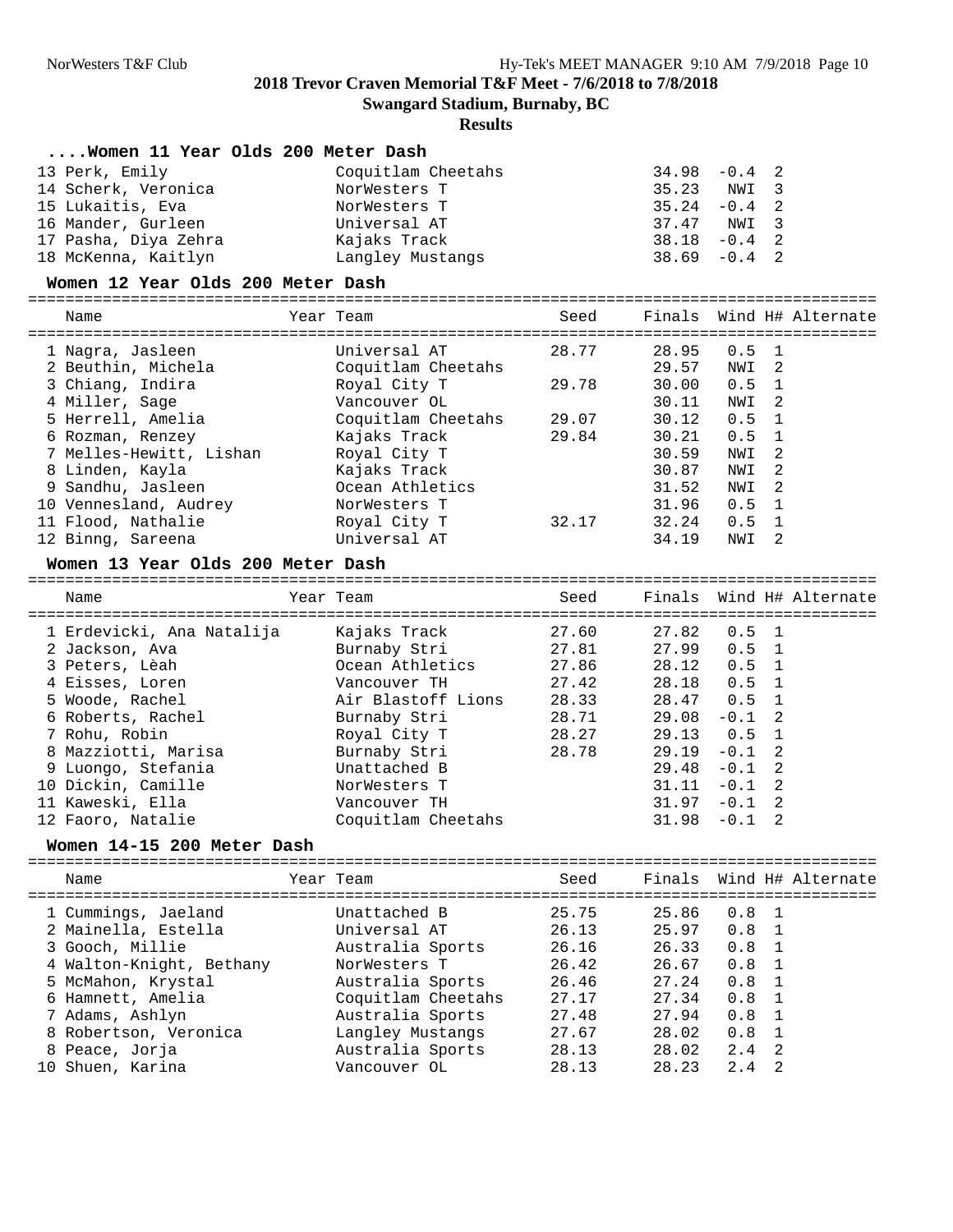## **Results**

## **....Women 14-15 200 Meter Dash**

| 11 Beecham, Elli        | Australia Sports   | 29.00 | 28.49 2.4 2 |       |  |
|-------------------------|--------------------|-------|-------------|-------|--|
| 12 Cesarin, Stephanie   | Australia Sports   | 29.00 | 28.50 2.4 2 |       |  |
| 13 Geheran, Amelia      | Vancouver TH       | 28.53 | 28.72 2.4 2 |       |  |
| 14 Villamizar, Manuela  | Coquitlam Cheetahs |       | 29.68 2.4 2 |       |  |
| 15 Chiang-Tsui, Madison | Coquitlam Cheetahs |       | 29.89       | 2.4 2 |  |

#### **Women 16-17 200 Meter Dash**

===========================================================================================

| Name                       | Year Team          | Seed  | Finals        | Wind H# Alternate       |
|----------------------------|--------------------|-------|---------------|-------------------------|
| 1 Windsor, Jacinta         | Australia Sports   | 25.33 | 25.71         | 0.1<br>-1               |
| 2 Economou, Mia            | Australia Sports   | 25.54 | 26.46         | 0.1<br>$\mathbf{1}$     |
| 3 Robb, Alma               | Australia Sports   | 26.16 | 26.59         | 0.1<br>1                |
| 4 Fuller, Sundance         | Australia Sports   | 26.99 | 26.69         | 2<br>1.4                |
| 5 Malmquist, Katelyn       | Burnaby Stri       | 26.33 | 26.78         | $0.1 \quad 1$           |
| 6 Dickinson, Makayla       | Athletics Vi       | 26.61 | 26.93         | 0.1<br>$\mathbf{1}$     |
| 7 Adams, Grace             | Australia Sports   | 26.22 | 27.17         | $0.1\,$<br>$\mathbf{1}$ |
| 8 Peters, Angela           | Ocean Athletics    | 26.84 | 27.32         | 1.4<br>$\mathfrak{D}$   |
| 9 Piras, Maya              | Australia Sports   | 26.30 | 27.46         | $\mathbf{1}$<br>0.1     |
| 10 Duncan, Amara           | Coquitlam Cheetahs | 26.80 | 27.58         | 0.1<br>1                |
| 11 Galley, Brooke          | Australia Sports   | 28.09 | 27.90         | 3<br>$-0.1$             |
| 12 White, Phoebe           | Australia Sports   | 27.98 | 28.25         | 2<br>1.4                |
| 13 Cunha, Alanna           | Ocean Athletics    |       | 28.69         | 3<br>$-0.1$             |
| 14 McKinley, Amy           | Australia Sports   | 27.80 | 28.74         | 2<br>1.4                |
| 15 Liang, Rachael          | Burnaby Stri       | 27.91 | 28.90         | $\overline{2}$<br>1.4   |
| 16 Owen, Madelin           | Australia Sports   | 27.85 | 29.05         | 2<br>1.4                |
| 17 Suriya, Shaunika        | Langley Mustangs   |       | 29.11         | $-0.1$<br>3             |
| 18 States-Jones, Trinaya   | Air Blastoff Lions |       | 29.66         | 3<br>$-0.1$             |
| 19 Simula, Kiera           | Australia Sports   | 27.56 | 29.77         | 2<br>1.4                |
| 20 Arthur, Abby            | Vancouver TH       |       | 31.77         | $-0.1$<br>3             |
| Women 18-19 200 Meter Dash |                    |       |               |                         |
| Name                       | Year Team          | Seed  |               | Finals Wind Alternate   |
| 1 Urban, Jessica           | Vancouver OL       | 26.16 | $27.67 - 1.1$ |                         |
| Women 20-34 200 Meter Dash |                    |       |               |                         |
| Name                       | Year Team          | Seed  | Finals        | Wind Alternate          |
| 1 Adande, Karin            | NorWesters T       |       | $28.17 - 1.1$ |                         |
| Women 40-44 200 Meter Dash |                    |       |               |                         |
|                            |                    |       |               |                         |
| Name                       | Year Team          | Seed  |               | Finals Wind Alternate   |
| 1 Bunbury, Shauna          | NorWesters T       | 29.89 | 29.31         | 1.0                     |
| Women 45-49 200 Meter Dash |                    |       |               |                         |
| Name                       | Year Team          | Seed  | Finals        | Wind Alternate          |
| 1 Robertson, Tamara        | Greyhounds M       | 32.03 | 31.49         | 1.0                     |

2 Evans, Sharon Greyhounds M 31.51 32.87 1.0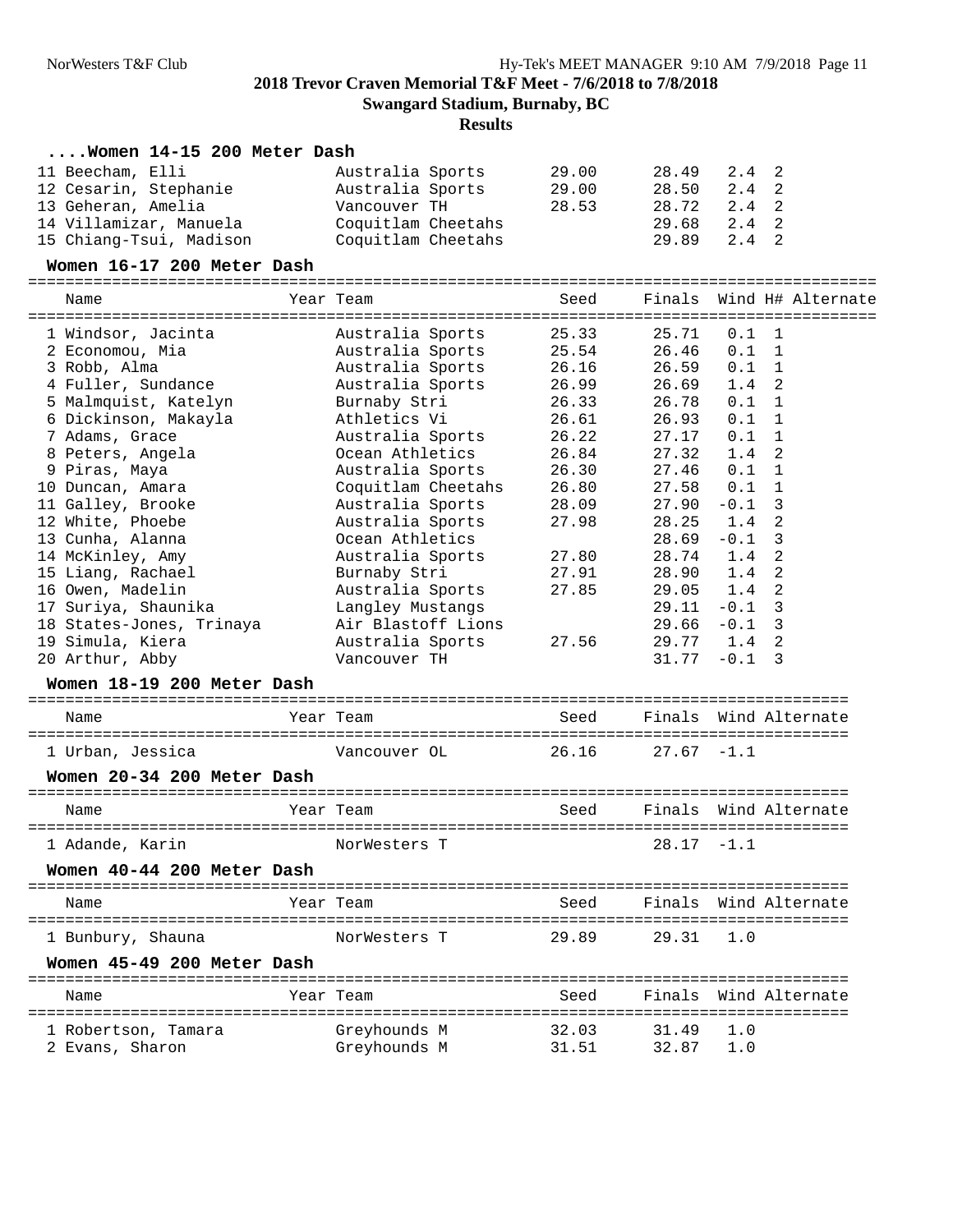**Swangard Stadium, Burnaby, BC**

| Women 50-54 200 Meter Dash                    |              |                    |                          |        |              |                                             |
|-----------------------------------------------|--------------|--------------------|--------------------------|--------|--------------|---------------------------------------------|
| Name<br>===================================== |              | Year Team          | Seed                     |        |              | Finals Wind Alternate                       |
| 1 Strong, Kylie                               |              | Australia Sports   | 27.50                    | 26.49  | 1.0          |                                             |
| Women 55-59 200 Meter Dash                    |              |                    |                          |        |              |                                             |
| Name                                          |              | Year Team          | ----------------<br>Seed |        |              | Finals Wind Alternate                       |
|                                               |              |                    |                          |        |              |                                             |
| 1 Rogers, Patti<br>Women 65-69 200 Meter Dash |              | Nanaimo & DI       | 31.40                    | 30.22  | 1.0          |                                             |
|                                               |              |                    |                          |        |              |                                             |
| Name                                          |              | Year Team          | Seed                     |        |              | Finals Wind Alternate<br>================== |
| 1 Hayley, Urith                               |              | Greyhounds M       | 35.50                    | 35.86  | 1.0          |                                             |
| Women 70-74 200 Meter Dash                    |              |                    |                          |        |              |                                             |
| Name                                          |              | Year Team          | --------------<br>Seed   |        |              | Finals Wind H# Alternate                    |
| 1 Allison, Sheila                             |              | Greyhounds M       | 44.00                    | 43.85  | 1.0          | 2                                           |
| 2 Baldock, Lynette                            |              | Greyhounds M       | 58.00                    | 49.66  | 1.0          | 2                                           |
| Women 80-90 200 Meter Dash                    |              |                    |                          |        |              |                                             |
| Name                                          |              | Year Team          | Seed                     | Finals |              | Wind H# Alternate                           |
| 1 Bortignon, Christa                          |              | West Vancouv       | 37.88                    | 37.70  | 1.0          | 1                                           |
| 2 Cheetham, Renate                            |              | Greyhounds M       | 56.00                    | 57.34  | 1.0          | -2                                          |
| Women 12 Year Olds 300 Meter Dash             | ============ |                    |                          |        |              |                                             |
| Name                                          |              | Year Team          | Seed                     | Finals | Alternate    |                                             |
| 1 Brunoro, Maiya                              |              | Langley Mustangs   | 46.26                    | 46.52  |              |                                             |
| 2 Myint, Katelyn                              |              | Nanaimo & DI       | 48.11                    | 47.53  |              |                                             |
| 3 Rozman, Renzey                              |              | Kajaks Track       | 48.77                    | 49.29  |              |                                             |
| 4 Flood, Nathalie                             |              | Royal City T       | 51.88                    | 51.62  |              |                                             |
| 5 Greene, Sierra                              |              | Valley Royal       |                          | 54.04  |              |                                             |
| Women 13 Year Olds 300 Meter Dash             |              |                    |                          |        |              |                                             |
| Name                                          |              | Year Team          | Seed                     | Finals |              | H# Alternate                                |
| 1 Peters, Lèah                                |              | Ocean Athletics    | 45.09                    | 44.16  | 1            |                                             |
| 2 Jackson, Ava                                |              | Burnaby Stri       | 44.26                    | 44.53  | $\mathbf{1}$ |                                             |
| 3 Woode, Rachel                               |              | Air Blastoff Lions | 44.16                    | 44.63  | $\mathbf 1$  |                                             |
| 4 Kleinschmidt, Taylor                        |              | Ocean Athletics    | 44.36                    | 44.77  | $\mathbf 1$  |                                             |
| 5 Rohu, Robin                                 |              | Royal City T       | 47.86                    | 45.71  | 2            |                                             |
| 6 Howarth, Jenna                              |              | Kajaks Track       |                          | 45.78  | 2            |                                             |
| 7 Mazziotti, Marisa                           |              | Burnaby Stri       | 46.35                    | 46.00  | $\mathbf{1}$ |                                             |
| 8 Roberts, Rachel                             |              | Burnaby Stri       | 46.72                    | 46.37  | $\mathbf 1$  |                                             |
| 9 Logan, Clare                                |              | Vancouver TH       | 46.59                    | 46.70  | 1            |                                             |
| 10 Luongo, Stefania                           |              | Unattached B       |                          | 47.01  | 2            |                                             |
| 11 Syberg-Olsen, Kate                         |              | Air Blastoff Lions | 47.54                    | 47.26  | 2            |                                             |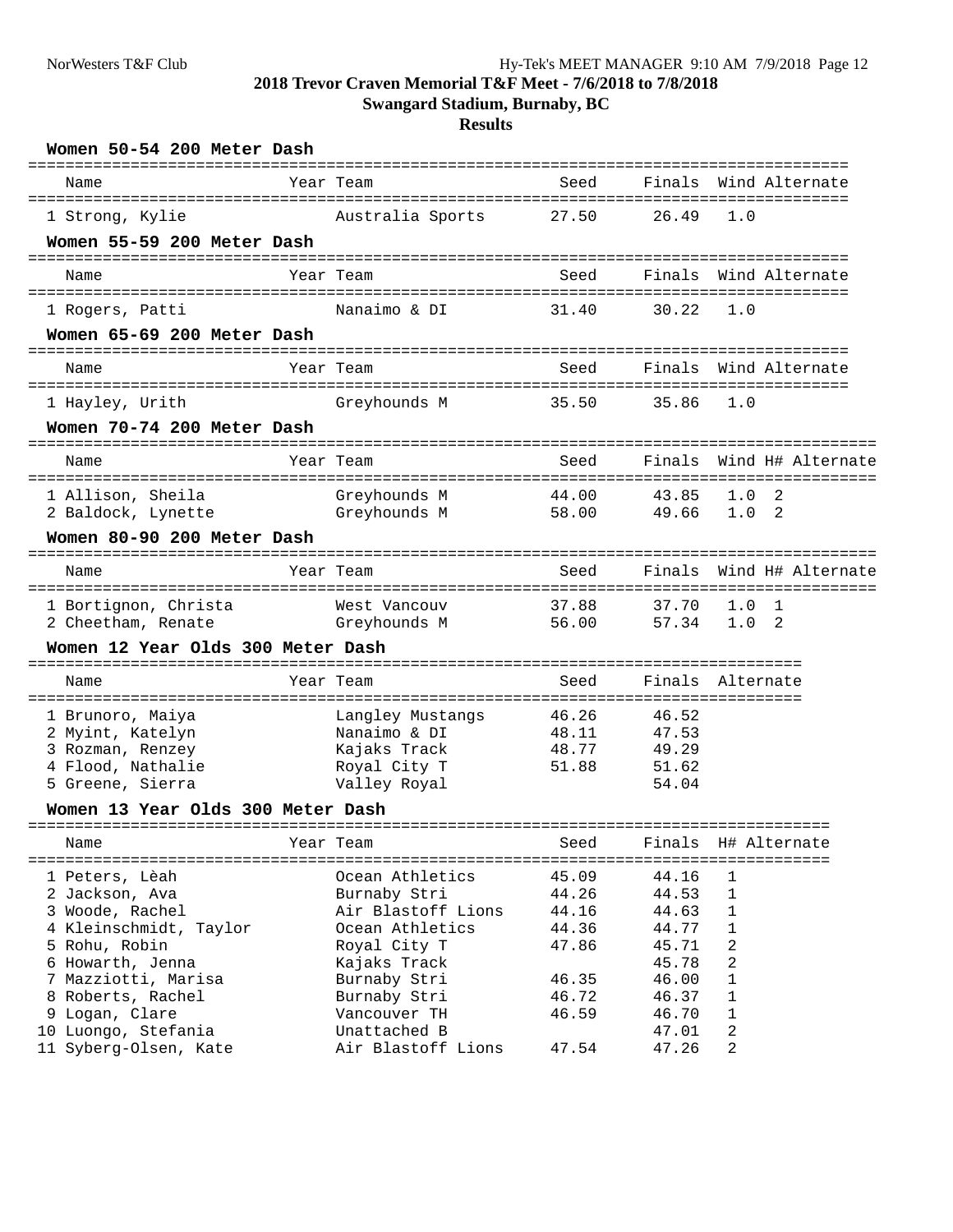### **Results**

### **Women 14-15 300 Meter Dash**

| Name                       | Year Team          | Seed    |         | Finals H# Alternate |
|----------------------------|--------------------|---------|---------|---------------------|
| 1 Bosma, Claire            | Kajaks Track       | 42.52   | 42.78   | $\mathbf{1}$        |
| 2 Cummings, Jaeland        | Unattached B       | 43.02   | 43.34   | $\mathbf{1}$        |
| 3 James, Sophie            | Kajaks Track       | 44.00   | 43.45   | 1                   |
| 4 Pernecker, Ashley        | Australia Sports   |         | 44.15   | 2                   |
| 5 Hamnett, Amelia          | Coquitlam Cheetahs | 46.20   | 44.96   | 1                   |
| 6 McMahon, Krystal         | Australia Sports   |         | 45.17   | 2                   |
| 7 Hutchison, Allyssa       | Valley Royal       |         | 45.64   | $\overline{c}$      |
| 8 Reddin, Jenaya           | Coquitlam Cheetahs | 45.00   | 45.86   | $\mathbf{1}$        |
| 9 Walton-Knight, Bethany   | NorWesters T       | 44.79   | 46.30   | 1                   |
| 10 Cesarin, Stephanie      | Australia Sports   | 52.50   | 46.72   | 1                   |
| 11 Vanderkemp, Brooklyn    | Powell River       |         | 47.17   | 2                   |
| 12 Chiang-Tsui, Madison    | Coquitlam Cheetahs |         | 47.25   | 2                   |
| 13 Sauer, Teniel           |                    | 49.30   | 48.96   | $\mathbf{1}$        |
|                            | Australia Sports   |         |         |                     |
| Women 16-17 400 Meter Dash |                    |         |         |                     |
| Name                       | Year Team          | Seed    |         | Finals Alternate    |
| 1 Robb, Alma               | Australia Sports   | 58.89   | 59.49   |                     |
| 2 Dickinson, Makayla       | Athletics Vi       | 58.96   | 1:00.10 |                     |
| 3 Peters, Angela           | Ocean Athletics    | 1:06.30 | 1:01.13 |                     |
| 4 Galley, Brooke           | Australia Sports   | 1:02.61 | 1:01.72 |                     |
| 5 McKinley, Amy            | Australia Sports   | 1:01.10 | 1:03.14 |                     |
| 6 Malmquist, Katelyn       | Burnaby Stri       | 1:00.33 | 1:03.58 |                     |
| 7 Liang, Rachael           | Burnaby Stri       | 1:04.14 | 1:05.20 |                     |
| 8 Piller, Ashton           | Vancouver TH       | 1:04.00 | 1:05.23 |                     |
|                            |                    |         |         |                     |
| Women 18-19 400 Meter Dash |                    |         |         |                     |
| Name                       | Year Team          | Seed    |         | Finals Alternate    |
| 1 Terry, Alyssa            | Coastal Track Club | 59.67   | 1:01.72 |                     |
|                            |                    |         |         |                     |
| Women 20-34 400 Meter Dash |                    |         |         |                     |
| Name                       | Year Team          | Seed    |         | Finals Alternate    |
| 1 Adande, Karin            | NorWesters T       |         | 1:05.97 |                     |
| Women 55-59 400 Meter Dash |                    |         |         |                     |
| Name                       | Year Team          | Seed    |         | Finals Alternate    |
| 1 Rogers, Patti            | Nanaimo & DI       | 1:11.12 | 1:10.94 |                     |
| Women 65-69 400 Meter Dash |                    |         |         |                     |
| Name                       | Year Team          | Seed    |         | Finals Alternate    |
| 1 Johnson, Marie           | Greyhounds M       | 1:25.30 | 1:26.74 |                     |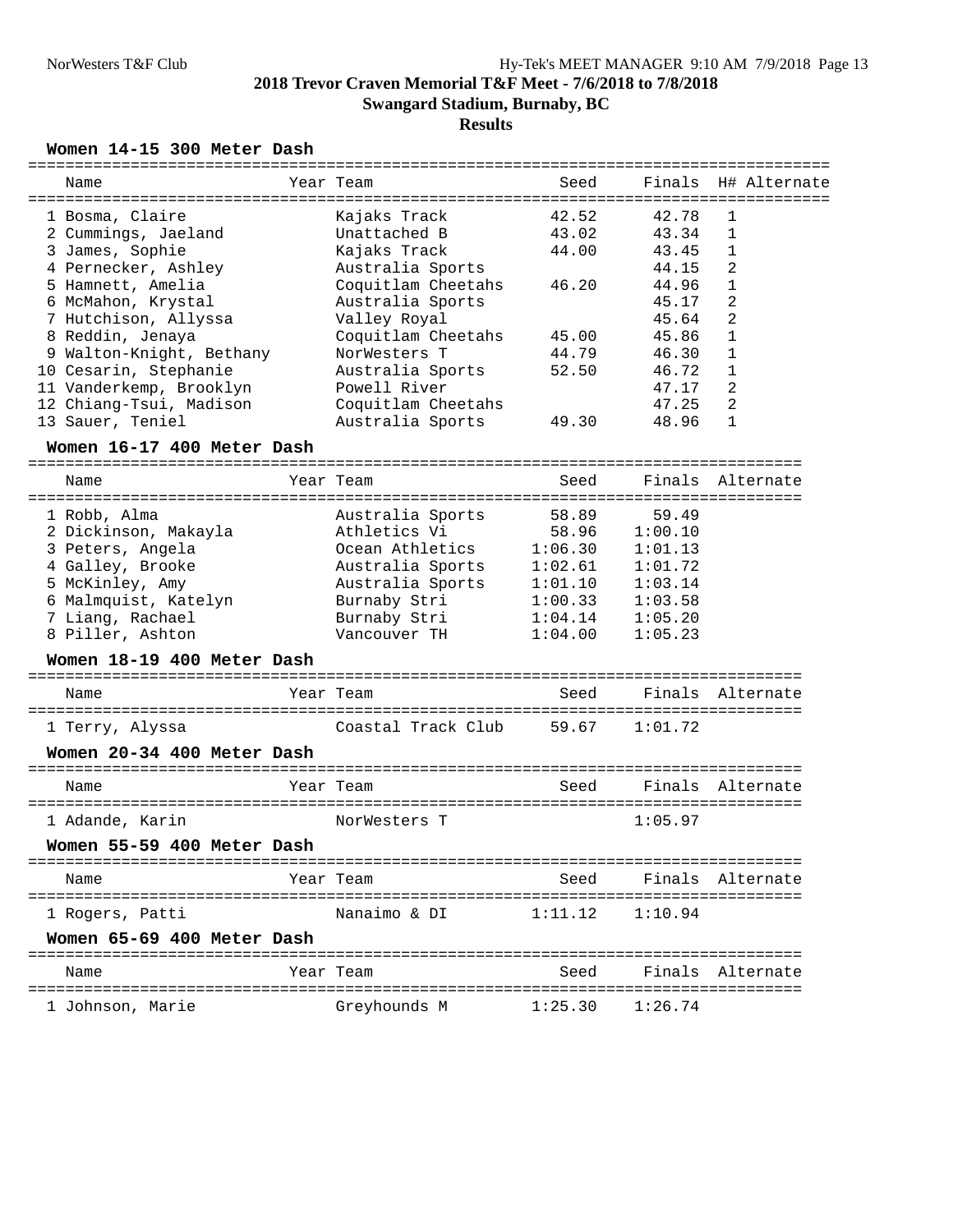| Women 70-74 400 Meter Dash<br>=============================== |               | -------                          | -------------------------- |         |                  |
|---------------------------------------------------------------|---------------|----------------------------------|----------------------------|---------|------------------|
| Name                                                          |               | Year Team                        | Seed                       |         | Finals Alternate |
| 1 Allison, Sheila                                             |               | Greyhounds M                     | 1:38.00                    | 1:41.55 |                  |
| 2 Baldock, Lynette                                            |               | Greyhounds M                     | 2:00.00                    | 1:54.71 |                  |
| Women 80-84 400 Meter Dash                                    |               |                                  |                            |         |                  |
| ----------------------------<br>Name                          |               | Year Team                        | Seed                       | Finals  | Alternate        |
| 1 Cheetham, Renate                                            |               | Greyhounds M                     | 2:11.00                    | 2:18.47 |                  |
| Women 9 Year Olds 600 Meter Run                               | ------------- |                                  |                            |         |                  |
| Name                                                          |               | Year Team                        | Seed                       | Finals  | Alternate        |
| 1 Gracia, Mia                                                 |               | Royal City T                     |                            | 2:12.74 |                  |
| 2 Silva, Shenuli                                              |               | Ocean Athletics                  | 2:12.66                    | 2:16.21 |                  |
| 3 Gunning, Dulce Mia                                          |               | Valley Royal                     |                            | 2:17.81 |                  |
| 4 Camilleri, Jemma                                            |               | Australia Sports                 | 2:55.00                    | 2:27.00 |                  |
| 5 Tsok, Madeleine                                             |               | Coquitlam Cheetahs               |                            | 2:31.57 |                  |
| 6 Matte, Ariella                                              |               | Nanaimo & DI                     | 3:00.00                    | 2:48.96 |                  |
| Women 10 Year Olds 600 Meter Run                              |               |                                  |                            |         |                  |
| Name                                                          |               | Year Team                        | Seed                       | Finals  | Alternate        |
| 1 Macleod, Tessa                                              |               | Coquitlam Cheetahs               |                            | 1:59.76 |                  |
| 2 Forsyth, Ava                                                |               | Royal City T                     | 2:05.11                    | 2:05.68 |                  |
| 3 Heyries, Liv                                                |               | NorWesters T                     |                            | 2:10.07 |                  |
| 4 Don, Bianca                                                 |               | Golden Ears                      |                            | 2:11.19 |                  |
| 5 Loconte, Maresa                                             |               | Royal City T                     |                            | 2:13.49 |                  |
| 6 Graham, Cassie                                              |               | Langley Mustangs                 |                            | 2:14.11 |                  |
| 7 Lofing, Nicole                                              |               | Ocean Athletics                  |                            | 2:14.47 |                  |
| 8 Orth, Kayla                                                 |               | NorWesters T                     |                            | 2:17.19 |                  |
| Women 11 Year Olds 600 Meter Run                              |               |                                  |                            |         |                  |
| Name                                                          |               | Year Team                        | Seed                       | Finals  | Alternate        |
| 1 Haller, Ezra                                                |               | Golden Ears                      | 1:51.85                    | 1:52.44 |                  |
| 2 Symon, Chloe                                                |               | Vancouver TH                     | 1:49.51                    | 1:54.97 |                  |
| 3 Logan, Kate                                                 |               | Vancouver TH                     | 1:53.39                    | 1:55.80 |                  |
| 4 Meier, Helena                                               |               | Langley Mustangs                 | 1:57.55                    | 1:58.91 |                  |
| 5 Torrance, Allison                                           |               | Vancouver OL                     | 2:06.61                    | 2:04.11 |                  |
| 6 Schoenroth, Alexis                                          |               | Langley Mustangs                 | 2:06.86                    | 2:07.55 |                  |
| 7 Ngobi, Safia                                                |               | Coquitlam Cheetahs               |                            | 2:10.83 |                  |
| 8 Sayer, Frances                                              |               | Vancouver OL                     | 2:15.23                    | 2:11.19 |                  |
| 9 McCready, Alessandra                                        |               | NorWesters T                     |                            | 2:16.34 |                  |
| Women 12 Year Olds 800 Meter Run                              |               |                                  |                            |         |                  |
| Name                                                          |               | Year Team                        | Seed                       | Finals  | Alternate        |
|                                                               |               |                                  | 2:26.79                    | 2:33.96 |                  |
| 1 Brunoro, Maiya<br>2 Myint, Katelyn                          |               | Langley Mustangs<br>Nanaimo & DI | 2:37.00                    | 2:39.22 |                  |
|                                                               |               |                                  |                            |         |                  |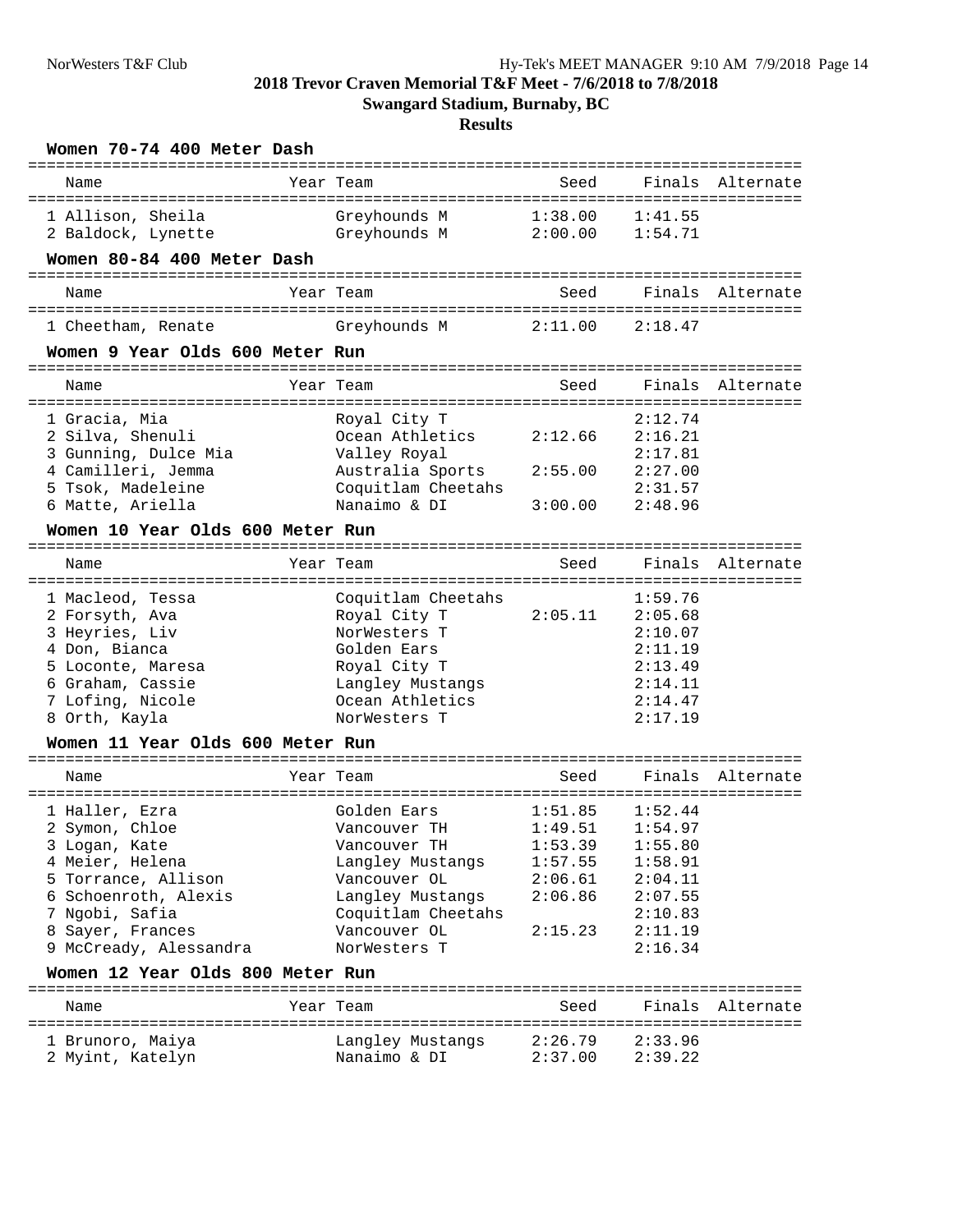**Swangard Stadium, Burnaby, BC**

| Women 12 Year Olds 800 Meter Run |                            |                                         |         |                  |
|----------------------------------|----------------------------|-----------------------------------------|---------|------------------|
| 3 Ali, Zehra                     | Royal City T               |                                         | 2:44.68 |                  |
| 4 Flood, Nathalie                | Royal City T               | 2:48.00                                 | 2:47.12 |                  |
| 5 Sandhu, Jasleen                | Ocean Athletics            |                                         | 3:06.35 |                  |
| 6 Thornburn, Sarah               | Langley Mustangs           | 3:14.96                                 | 3:31.81 |                  |
| Women 13 Year Olds 800 Meter Run |                            |                                         |         |                  |
| Name                             | Year Team                  | Seed                                    |         | Finals Alternate |
| 1 Madsen, Ella                   | Coquitlam Cheetahs         | 2:21.35                                 | 2:20.55 |                  |
| 2 Woode, Rachel                  | Air Blastoff Lions 2:25.16 |                                         | 2:25.98 |                  |
| 3 Howarth, Jenna                 | Kajaks Track               | 2:32.00                                 | 2:33.02 |                  |
| 4 Theunissen, Lise-Ann           | Golden Ears                | 2:38.00                                 | 2:34.90 |                  |
| 5 Logan, Clare                   | Vancouver TH               | 2:33.76                                 | 2:35.17 |                  |
| 6 Peters, Lèah                   | Ocean Athletics            | 2:30.01                                 | 2:40.22 |                  |
| 7 Curiel, Itzel                  | Coquitlam Cheetahs         |                                         | 2:43.50 |                  |
| 8 Ngobi, Kalima                  | Coquitlam Cheetahs         |                                         | 2:54.03 |                  |
| Women 14-15 800 Meter Run        |                            |                                         |         |                  |
| Name                             | Year Team                  | Seed                                    | Finals  | Alternate        |
| 1 Pernecker, Ashley              | Australia Sports           | 2:17.00                                 | 2:20.48 |                  |
| 2 Higgins, Skye                  | Vancouver TH               | 2:20.68                                 | 2:27.18 |                  |
| 3 Bosma, Claire                  | Kajaks Track               | 2:19.00                                 | 2:27.37 |                  |
| 4 Mitchell, Ava                  | Ocean Athletics            | 2:26.00                                 | 2:32.36 |                  |
| 5 Reddin, Jenaya                 | Coquitlam Cheetahs         | 2:33.00                                 | 2:37.47 |                  |
| 6 Arcadi, Monika                 | Royal City T               |                                         | 2:37.61 |                  |
| 7 James, Sophie                  | Kajaks Track               | 2:32.00                                 | 2:39.79 |                  |
| 8 Collingwood, Caitlyn           | Okanagan Ath               | 2:37.00                                 | 2:44.26 |                  |
| 9 Sauer, Teniel                  | Australia Sports           | 2:44.17                                 | 2:45.50 |                  |
| 10 Bajarunas, Liepa              | Coquitlam Cheetahs         |                                         | 2:50.48 |                  |
| Women 16-17 800 Meter Run        |                            |                                         |         |                  |
| Name                             | Year Team                  | ===============================<br>Seed |         | Finals Alternate |
|                                  |                            |                                         |         |                  |
| 1 McCabe, Ceili                  | Vancouver OL               | 2:11.21                                 | 2:13.86 |                  |
| 2 Zurkovic, Mia                  | Unattached B               | 2:17.20                                 | 2:21.18 |                  |
| 3 Robb, Alma                     | Australia Sports           | 2:26.01                                 | 2:28.82 |                  |
| 4 McDonell, Olivia               | Coquitlam Cheetahs         |                                         | 2:30.86 |                  |
| 5 Galley, Brooke                 | Australia Sports           | 2:31.62                                 | 2:42.98 |                  |
| 6 Rai, Ivran                     | Coastal Track Club         | 2:40.00                                 | 2:58.38 |                  |
| Women 18-19 800 Meter Run        |                            |                                         |         |                  |
| Name                             | Year Team                  | Seed                                    |         | Finals Alternate |
| 1 Terry, Alyssa                  | Coastal Track Club 2:19.66 |                                         | 2:30.64 |                  |
| Women 45-49 800 Meter Run        |                            |                                         |         |                  |
| Name                             | Year Team                  | Seed                                    |         | Finals Alternate |
| 1 Mackelvie, Kerry               | Unattached B               | 2:30.00                                 | 2:32.00 |                  |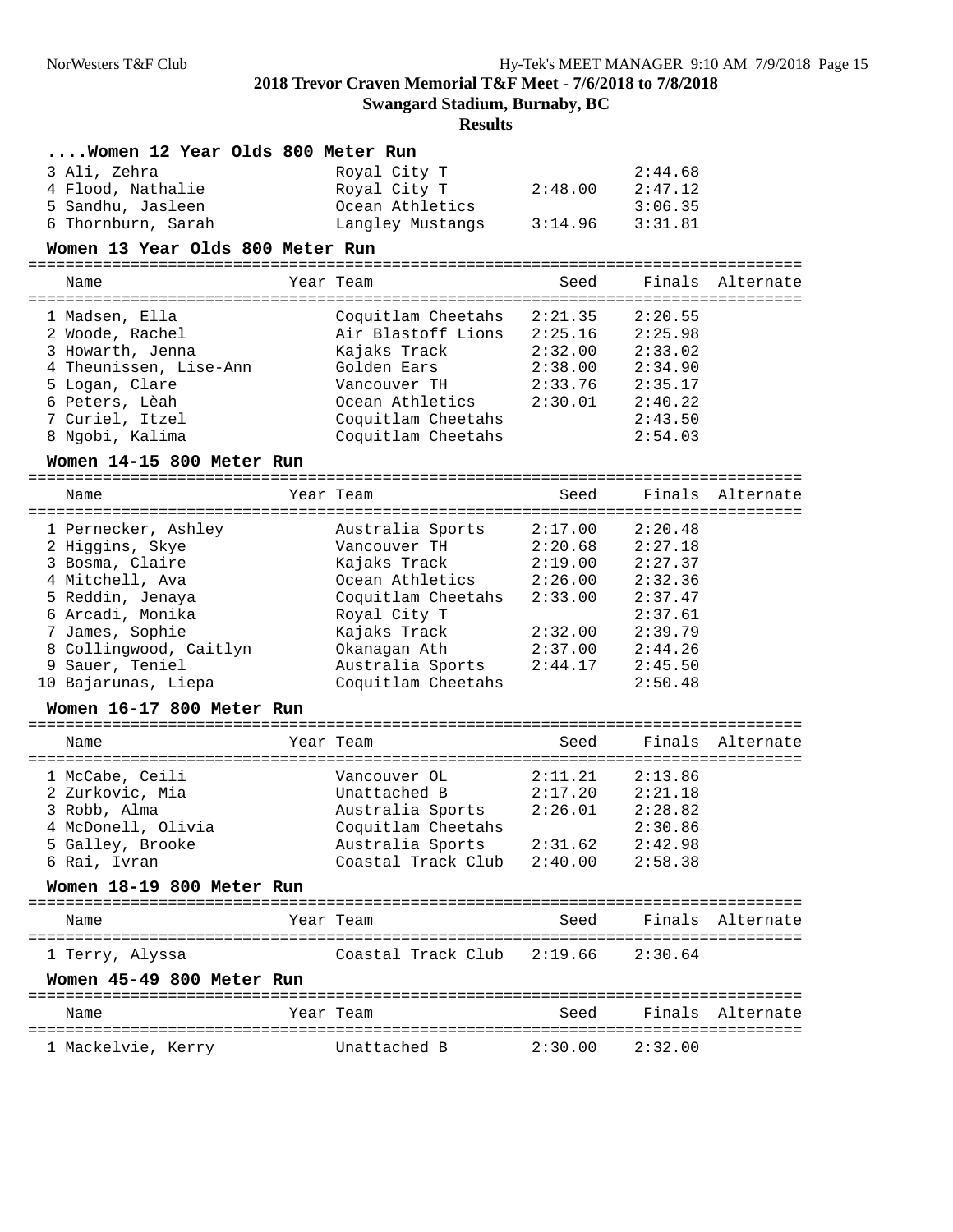**Swangard Stadium, Burnaby, BC**

| Women 70-74 800 Meter Run<br>---------------------------                                                                             |                                                                                                   | -----------------------                                  |                                                                |                  |
|--------------------------------------------------------------------------------------------------------------------------------------|---------------------------------------------------------------------------------------------------|----------------------------------------------------------|----------------------------------------------------------------|------------------|
| Name                                                                                                                                 | Year Team                                                                                         | Seed                                                     | Finals                                                         | Alternate        |
| 1 Allison, Sheila<br>2 Baldock, Lynette                                                                                              | Greyhounds M<br>Greyhounds M                                                                      | 4:15.00<br>4:00.00                                       | 4:00.59<br>4:15.23                                             |                  |
| Women 9 Year Olds 1000 Meter Run                                                                                                     |                                                                                                   |                                                          |                                                                |                  |
| Name                                                                                                                                 | Year Team                                                                                         | Seed                                                     | Finals                                                         | Alternate        |
| 1 Barton, Alice<br>2 Vaudan, Madeleine<br>3 Peng, Elizabeth<br>4 Matte, Ariella                                                      | Vancouver TH<br>Langley Mustangs<br>Coquitlam Cheetahs<br>Nanaimo & DI                            | ==================================<br>4:03.00<br>5:13.00 | 4:13.90<br>4:21.04<br>4:28.60<br>4:55.04                       |                  |
| Women 10 Year Olds 1000 Meter Run                                                                                                    |                                                                                                   |                                                          |                                                                |                  |
| Name                                                                                                                                 | Year Team                                                                                         | Seed                                                     | Finals                                                         | Alternate        |
| 1 Forsyth, Ava<br>2 Don, Bianca<br>3 Heyries, Liv<br>4 Tinsley, Emily<br>5 Orth, Kayla<br>6 Bergeron, Clea                           | Royal City T<br>Golden Ears<br>NorWesters T<br>Valley Royal<br>NorWesters T<br>Royal City T       | 3:35.53                                                  | 3:49.35<br>3:50.77<br>3:55.14<br>4:01.82<br>4:13.36<br>4:16.06 |                  |
| Women 11 Year Olds 1000 Meter Run                                                                                                    |                                                                                                   |                                                          |                                                                |                  |
| Name                                                                                                                                 | Year Team                                                                                         | ============================<br>Seed                     |                                                                | Finals Alternate |
| 1 Barton, Gabriella<br>2 Logan, Kate<br>3 Haller, Ezra<br>4 Ngobi, Safia<br>5 Vaudan, Gabrielle<br>Women 12 Year Olds 1200 Meter Run | Vancouver TH<br>Vancouver TH<br>Golden Ears<br>Coquitlam Cheetahs<br>Langley Mustangs             | 3:21.00<br>3:27.88<br>3:31.81                            | 3:25.55<br>3:26.57<br>3:34.40<br>4:01.90<br>4:04.44            |                  |
| Name                                                                                                                                 | Year Team                                                                                         | Seed                                                     | Finals                                                         | Alternate        |
| 1 Myint, Katelyn<br>2 Melles-Hewitt, Lishan<br>3 Woelders, Sarah                                                                     | Nanaimo & DI<br>Royal City T<br>Langley Mustangs                                                  | 4:17.66<br>5:10.91                                       | 4:16.07<br>4:25.95<br>5:18.19                                  |                  |
| Women 13 Year Olds 1200 Meter Run                                                                                                    |                                                                                                   |                                                          |                                                                |                  |
| Name                                                                                                                                 | Year Team                                                                                         | Seed                                                     |                                                                | Finals Alternate |
| 1 Baechler, Maya<br>2 Woode, Rachel<br>3 Hack, Mackenzie<br>4 Syberg-Olsen, Kate<br>5 Curiel, Itzel                                  | Vancouver TH<br>Air Blastoff Lions<br>Ocean Athletics<br>Air Blastoff Lions<br>Coquitlam Cheetahs | 3:41.74<br>3:54.59<br>4:09.76                            | 3:52.61<br>3:56.81<br>4:15.79<br>4:16.79<br>4:27.95            |                  |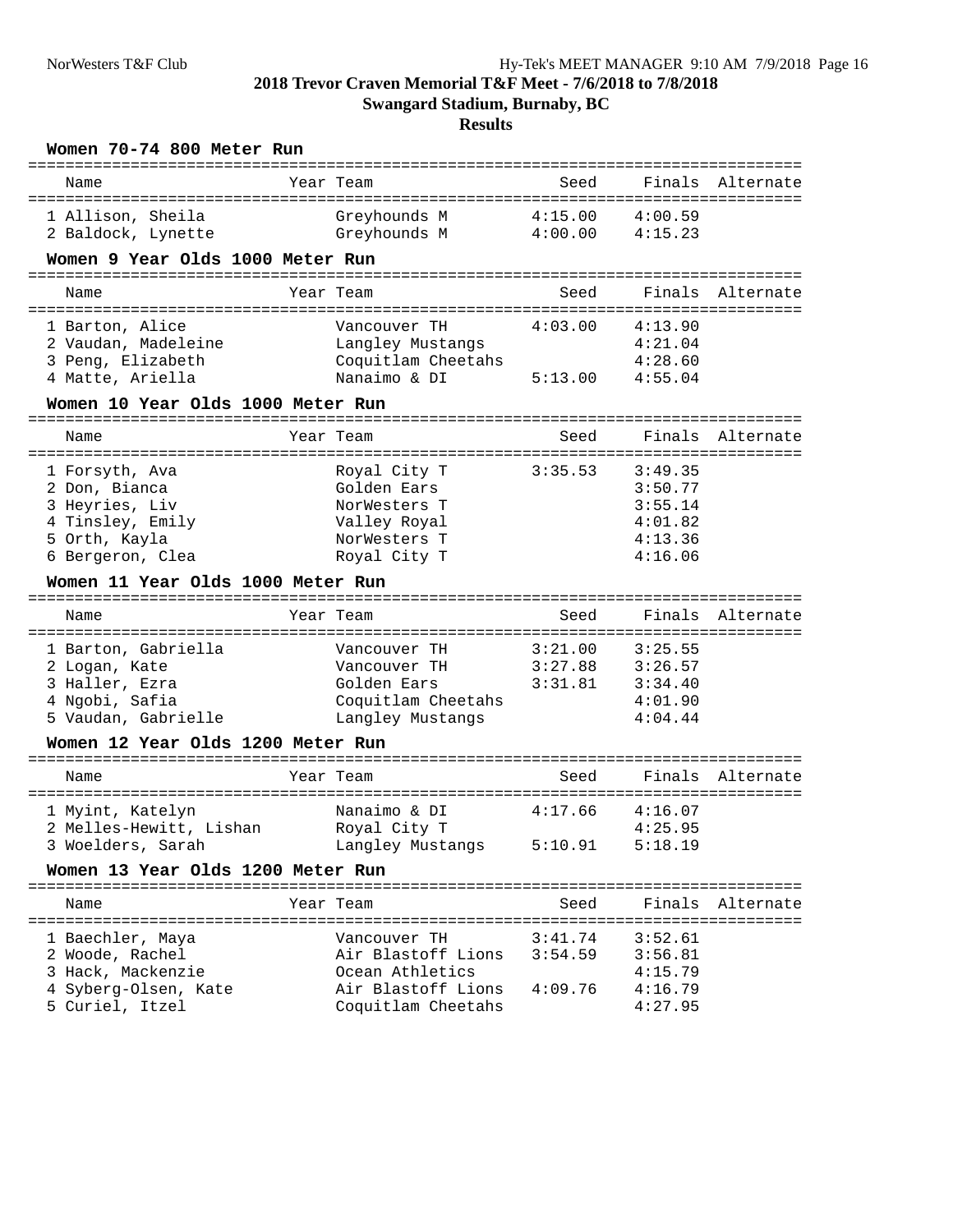## **Results**

#### **Women 14-15 1200 Meter Run**

| Name                       | Year Team          | Seed    |         | Finals Alternate |
|----------------------------|--------------------|---------|---------|------------------|
| 1 Pernecker, Ashley        | Australia Sports   |         | 3:43.32 |                  |
| 2 Stewart-Barnett, Katelyn | Royal City T       | 3:53.00 | 3:44.09 |                  |
| 3 Higgins, Skye            | Vancouver TH       | 3:50.00 | 4:03.90 |                  |
| 4 Mackie, Julia            | Ocean Athletics    |         | 4:08.77 |                  |
| 5 Cobban, Emma             | Ocean Athletics    | 4:15.01 | 4:14.34 |                  |
| 6 Hutchison, Allyssa       | Valley Royal       |         | 4:14.42 |                  |
| 7 Collingwood, Caitlyn     | Okanagan Ath       | 4:22.00 | 4:17.45 |                  |
| 8 Kawamura, Kezia          | Kajaks Track       | 4:06.00 | 4:20.49 |                  |
| 9 Sauer, Teniel            | Australia Sports   | 4:39.12 | 4:26.60 |                  |
| 10 Villamizar, Manuela     | Coquitlam Cheetahs |         | 4:33.13 |                  |
|                            |                    |         |         |                  |

## **Women 16-17 1500 Meter Run**

| Name                                                           | Year Team                                                      | Seed               |                               | Finals Alternate |
|----------------------------------------------------------------|----------------------------------------------------------------|--------------------|-------------------------------|------------------|
| 1 Bains, Baneet<br>2 Stoochnoff, Madison<br>3 McDonell, Olivia | Coastal Track Club<br>Coastal Track Club<br>Coquitlam Cheetahs | 4:40.00<br>4:55.00 | 4:50.22<br>5:10.26<br>5:35.71 |                  |

## **Women 60-64 1500 Meter Run**

| Name             | Year Team    | Seed                | Finals Alternate |  |
|------------------|--------------|---------------------|------------------|--|
| 1 Sharp, Suzanne | Greyhounds M | $7:13.15$ $7:42.64$ |                  |  |

### **Women 70-74 1500 Meter Run**

| Name                                    | Year Team |                              | Seed               |                    | Finals Alternate |
|-----------------------------------------|-----------|------------------------------|--------------------|--------------------|------------------|
| 1 Allison, Sheila<br>2 Baldock, Lynette |           | Greyhounds M<br>Greyhounds M | 8:18.00<br>8:00.00 | 8:10.94<br>8:19.73 |                  |

#### **Women 80-84 1500 Meter Run**

| Name               | Year Team    | Seed |                      | Finals Alternate |
|--------------------|--------------|------|----------------------|------------------|
| 1 Cheetham, Renate | Greyhounds M |      | $9:57.00$ $10:15.99$ |                  |

## **Women 13 Year Olds 2000 Meter Run**

| Name                                                                             | Year Team                                                                   | Seed               |                                          | Finals Alternate |
|----------------------------------------------------------------------------------|-----------------------------------------------------------------------------|--------------------|------------------------------------------|------------------|
| 1 Baechler, Maya<br>2 Kalnins, Ella<br>3 Hack, Mackenzie<br>4 Syberg-Olsen, Kate | Vancouver TH<br>Coquitlam Cheetahs<br>Ocean Athletics<br>Air Blastoff Lions | 6:38.14<br>7:53.06 | 6:48.74<br>7:30.24<br>7:31.56<br>7:31.88 |                  |

#### **Women 14-15 2000 Meter Run**

| Name                                            | Year Team                       | Seed               |                    | Finals Alternate |
|-------------------------------------------------|---------------------------------|--------------------|--------------------|------------------|
| 1 Stewart-Barnett, Katelyn<br>2 Kalisch, Milena | Royal City T<br>Ocean Athletics | 6:50.00<br>6:51.47 | 6:39.44<br>6:56 32 |                  |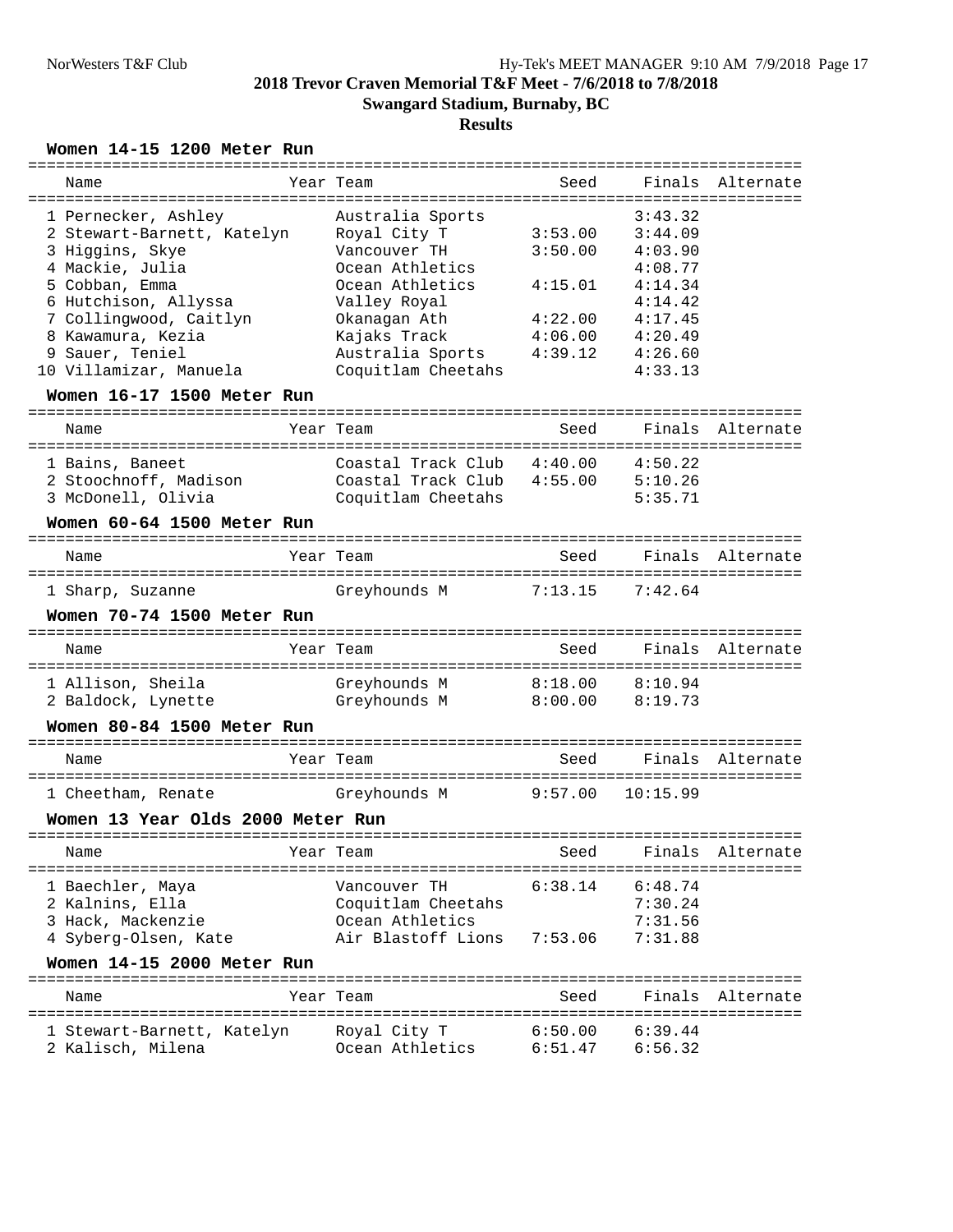**Swangard Stadium, Burnaby, BC**

| $\ldots$ . Women 14-15 2000 Meter Run                           |                                 |                           |                  |                                        |
|-----------------------------------------------------------------|---------------------------------|---------------------------|------------------|----------------------------------------|
| 3 Pernecker, Ashley                                             | Australia Sports                | 7:07.00                   | 7:25.26          |                                        |
| 4 Kawamura, Kezia                                               | Kajaks Track                    | 7:33.00                   | 7:42.15          |                                        |
| 5 Collingwood, Caitlyn                                          | Okanagan Ath                    | 7:20.00                   | 7:44.64          |                                        |
| 6 Friedel, Alexis                                               | Coastal Track Club 7:50.00      |                           | 8:37.94          |                                        |
| Women 18-19 3000 Meter Run                                      |                                 |                           |                  |                                        |
| Name                                                            | Year Team                       | Seed                      |                  | Finals Alternate                       |
| 1 Desbrisay, Sydney                                             | Vancouver TH 11:14.00           |                           | 12:36.26         |                                        |
| Women 60-64 3000 Meter Run                                      |                                 |                           |                  |                                        |
| Name                                                            | Year Team                       | Seed                      | Finals Alternate |                                        |
| 1 Sharp, Suzanne                                                | Greyhounds M                    | 15:31.79                  | 16:01.35         |                                        |
| Women 70-74 3000 Meter Run                                      |                                 |                           |                  |                                        |
| Name                                                            | Year Team                       | Seed                      |                  | Finals Alternate                       |
| 1 Allison, Sheila                                               | Greyhounds M                    |                           | 16:56.49         |                                        |
| 2 Baldock, Lynette                                              | Greyhounds M                    | $17:04.00$ $17:03.95$     |                  |                                        |
| Women 80-84 3000 Meter Run                                      |                                 |                           |                  |                                        |
| Name                                                            | Year Team                       | Seed                      |                  | Finals Alternate                       |
|                                                                 |                                 |                           |                  |                                        |
|                                                                 |                                 |                           |                  |                                        |
| 1 Cheetham, Renate                                              | Greyhounds M 21:00.00           |                           | 21:42.09         |                                        |
| Women 9 Year Olds 60 Meter Hurdles 0.533m                       |                                 |                           |                  |                                        |
| Name                                                            | Year Team                       | Seed                      |                  | Finals Wind H# Alternate               |
| 1 Pang, Vanessa                                                 | Vancouver OL                    |                           | 11.90            | 0.1<br>-2                              |
| 2 Hardcastle, Elizabeth                                         | Vancouver OL                    |                           | 13.22            | $0.1 \quad 2$                          |
| 3 Horlock, Lili                                                 | Vancouver TH                    |                           |                  | $13.31 -0.4$ 1                         |
| 4 Camilleri, Jemma                                              | Australia Sports                | 12.50                     |                  | $13.80 - 0.4$ 1                        |
| 5 Raposo, Emily                                                 | Golden Ears                     |                           |                  | $13.89 - 0.4$ 1                        |
| 6 Gracia, Mia                                                   | Royal City T                    |                           |                  | $13.95 -0.4$ 1                         |
| 7 Vaudan, Madeleine                                             | Langley Mustangs                |                           | 14.04            | $0.1\quad2$                            |
| 8 Serban, Alissa                                                | Royal City T                    |                           | 14.18            | -0.4 1                                 |
| 9 Chiang, Amara                                                 | Royal City T                    | 14.38                     |                  | $14.53 - 0.4$ 1                        |
|                                                                 | Royal City T                    | 14.12                     | 14.70            | -0.4 1                                 |
| 10 Berhanu, Sarah<br>Women 10 Year Olds 60 Meter Hurdles 0.610m |                                 |                           |                  |                                        |
| Name                                                            | Year Team                       | Seed<br>----------------- | Finals           | Wind H# Alternate                      |
| 1 Macleod, Tessa                                                | Coquitlam Cheetahs              |                           | 11.79            | =======================<br>$-0.4$<br>1 |
| 2 Khrisanova, Svetlana                                          | Coquitlam Cheetahs              |                           | 12.26            | $+0.0$<br>2                            |
| 3 Rogozinski, Amelia                                            | Coquitlam Cheetahs              | 12.53                     | 12.27            | $-0.4$<br>1                            |
| 4 Graham, Cassie                                                | Langley Mustangs                |                           | 12.41            | $+0.0$<br>2                            |
| 5 Martin, Abigail<br>6 Forsyth, Ava                             | Ocean Athletics<br>Royal City T | 12.57<br>12.58            | 12.68<br>13.17   | $-0.4$<br>-1<br>$-0.4$ 1               |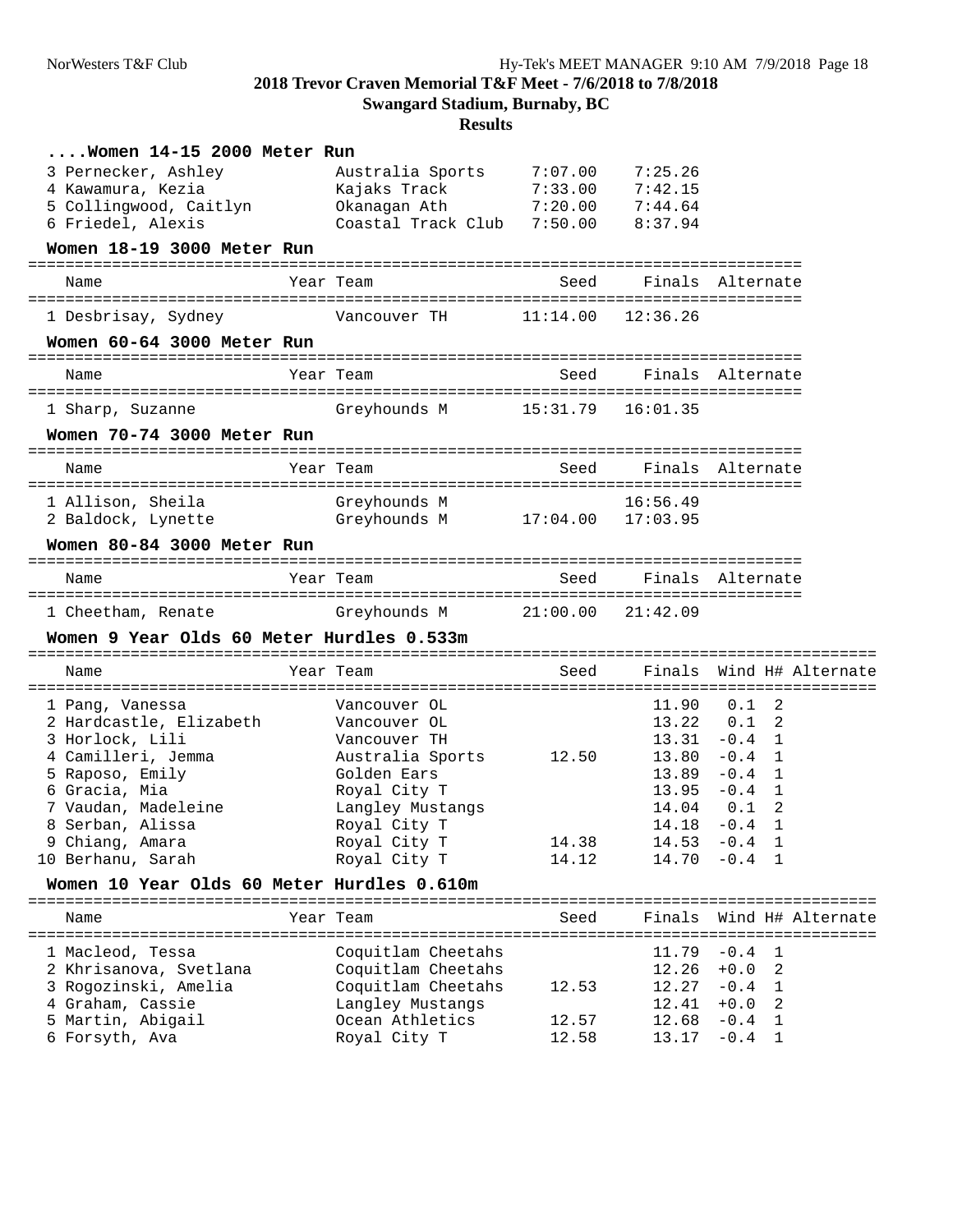**Swangard Stadium, Burnaby, BC**

### **Results**

## **....Women 10 Year Olds 60 Meter Hurdles 0.610m**

| 7 Loconte, Maresa | Royal City T       | $13.23 -0.4$ 1 |
|-------------------|--------------------|----------------|
| 8 Heyries, Liv    | NorWesters T       | $13.82 -0.4$ 1 |
| 9 Bergeron, Clea  | Royal City T       | $15.23 -0.4$ 1 |
| 10 Toor, Syra     | Air Blastoff Lions | $15.26 + 0.02$ |

#### **Women 11 Year Olds 60 Meter Hurdles 0.610m**

#### =========================================================================================== Name Year Team Seed Finals Wind H# Alternate

| Name                 | Year Team                                                            | Seed  |       | Finals Wind H# Alternate |  |
|----------------------|----------------------------------------------------------------------|-------|-------|--------------------------|--|
| 1 Yong, Ellie        |                                                                      |       |       | $10.69 - 0.4 1$          |  |
| 2 Schoenroth, Alexis | Langley Mustangs 11.33                                               |       |       | $10.93 - 0.4$ 1          |  |
| 3 Torrance, Allison  | Vancouver OL 11.01                                                   |       | 11.00 | $-0.4$ 1                 |  |
| 4 Turner, Madeleine  |                                                                      |       |       | $11.03 - 0.4$ 1          |  |
| 5 Meier, Helena      | Langley Mustangs 10.86                                               |       | 11.17 | $-0.4$ 1                 |  |
| 6 Young, Jordyn      | Coquitlam Cheetahs                                                   |       | 11.32 | $-0.1$ 4                 |  |
| 7 Gul, Laila         | NorWesters T                                                         |       | 11.33 | $-0.1$ 4                 |  |
| 8 Greene, Teeauah    | Valley Royal                                                         |       | 11.76 | $+0.0$ 3                 |  |
| 9 McKay, Meagan      | Ocean Athletics                                                      |       | 12.05 | $+0.0$ 3                 |  |
| 10 Bernett, Mya      | Kajaks Track                                                         | 11.98 | 12.07 | $-0.4$ 1                 |  |
| 11 Sayer, Frances    | Vancouver OL                                                         | 13.49 |       | $12.10$ 0.9 2            |  |
| 12 Park, Justice     | Langley Mustangs                                                     | 12.74 |       | $12.17$ 0.9 2            |  |
| 12 Scherk, Veronica  | NorWesters T 11.51                                                   |       |       | $12.17 - 0.4$ 1          |  |
|                      | 14 Varma-Vitug, Sofia               Kajaks Track               12.04 |       |       | 12.22 0.9<br>2           |  |
|                      | 15 Toor, Priya               Air Blastoff Lions     12.72            |       |       | $12.26$ 0.9 2            |  |
| 16 Logan, Kate       | Vancouver TH                                                         | 11.46 | 12.28 | $-0.4$<br>$\mathbf{1}$   |  |
| 17 Spedding, Sophie  | Langley Mustangs                                                     |       | 12.51 | $+0.0$<br>-3             |  |
| 18 McKay, Kailey     | Ocean Athletics                                                      |       | 12.53 | $-0.1$<br>4              |  |
| 19 Vaudan, Gabrielle | Langley Mustangs                                                     |       | 12.54 | $+0.0$<br>3              |  |
| 20 Ngobi, Safia      | Coquitlam Cheetahs                                                   |       | 13.01 | $+0.0$<br>3              |  |
| 21 Liu, Grace        | New West Spa                                                         |       | 13.12 | $-0.1$<br>4              |  |
| 22 Robinson, Makenna | Langley Mustangs                                                     |       | 14.09 | $+0.0$<br>3              |  |
| 23 Perk, Emily       | Coquitlam Cheetahs                                                   |       | 14.27 | 2<br>0.9                 |  |

#### **Women 12 Year Olds 80 Meter Hurdles 0.686m**

| Name                   | Year Team          | Seed  |       | Finals Wind H# Alternate |
|------------------------|--------------------|-------|-------|--------------------------|
| 1 Rogozinski, Victoria | Coquitlam Cheetahs | 13.63 |       | $13.89 - 0.1 1$          |
| 2 Kambidi, Mballany    | Royal City T       |       |       | $14.02 - 0.5$ 2          |
| 3 Chiang, Indira       | Royal City T       | 14.21 |       | $14.31 - 0.1 1$          |
| 4 Miller, Sage         | Vancouver OL       |       |       | $14.91 - 0.1 1$          |
| 5 Greene, Sierra       | Valley Royal       |       |       | $15.37 - 0.5$ 2          |
| 6 Macleod, Scarlet     | Coquitlam Cheetahs |       |       | $15.86 - 0.5$ 2          |
| 7 Questroo, Kaitlyn    | Coquitlam Cheetahs |       | 17.07 | $-0.1$ 1                 |
| 8 Nash, Ella           | NorWesters T       |       | 17.09 | $-0.1$ 1                 |
| 9 Dobson, Isla         | Coquitlam Cheetahs |       |       | $18.32 - 0.1 1$          |

## **Women 13 Year Olds 80 Meter Hurdles 0.762m**

| Name                                               | Year Team                                       | Seed                    |                                                 | Finals Wind Alternate |
|----------------------------------------------------|-------------------------------------------------|-------------------------|-------------------------------------------------|-----------------------|
| 1 Peters, Lèah<br>2 Yong, Annika<br>3 Reed, Jordyn | Ocean Athletics<br>Royal City T<br>Vancouver TH | 18.34<br>13.69<br>13.65 | $13.53 - 1.3$<br>$14.27 - 1.3$<br>$15.19 - 1.3$ |                       |
| 4 Ngobi, Kalima                                    | Coquitlam Cheetahs                              |                         | $15.32 - 1.3$                                   |                       |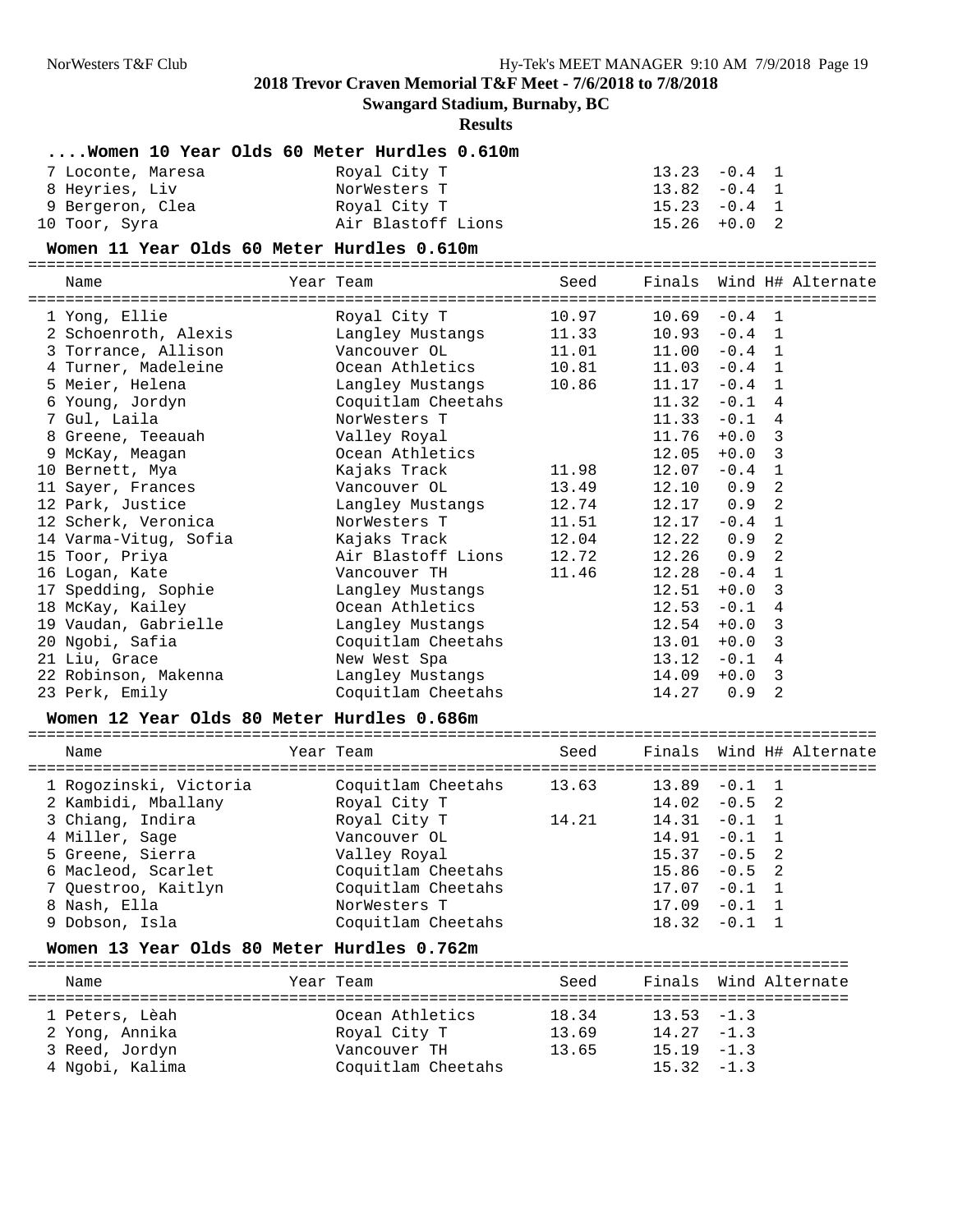**Results**

## **Women 14-15 80 Meter Hurdles 0.762m**

| Name                                        | Year Team          | Seed  |                 |            | Finals Wind H# Alternate |
|---------------------------------------------|--------------------|-------|-----------------|------------|--------------------------|
| 1 Bremer, Alicia                            | Coquitlam Cheetahs |       | 12.20           | $-0.4$     | $\overline{2}$           |
| 2 Adams, Ashlyn                             | Australia Sports   | 12.24 | $12.53 - 0.3$   |            | 1                        |
| 3 Kang, Karman                              | Universal AT       | 12.44 | $12.65 - 0.3$   |            | 1                        |
| 4 Gribbon, Sophia                           | Coquitlam Cheetahs | 12.85 | 13.01           | $-0.3$     | 1                        |
| 5 Vanderkemp, Brooklyn                      | Powell River       | 12.85 | 13.12           | $-0.3$ 1   |                          |
| 6 Fernback, Sophie                          | Ocean Athletics    |       | $13.23 - 0.4$   |            | 2                        |
| 7 Aitken, Sophia                            | Vancouver TH       | 14.04 | 13.41           | $-0.3$ 1   |                          |
| 8 Sellers, Adria                            | Vancouver OL       |       | $13.49 - 0.4$   |            | 2                        |
| Shuen, Karina<br>9                          | Vancouver OL       | 13.79 | 13.58           | $-0.3$     | 1                        |
| 10 Loo, Kaitlyn                             | Vancouver OL       |       | 13.71           | $-0.4$     | 2                        |
| 11 Peace, Jorja                             | Australia Sports   | 13.94 | $13.76 - 0.3$ 1 |            |                          |
| 12 Etheridge, Caitlyn                       | Australia Sports   | 13.95 | $14.33 - 0.3$ 1 |            |                          |
| 13 Millard, Emily                           | NorWesters T       |       | $14.95 - 0.4$   |            | 2                        |
| Women 65-69 80 Meter Hurdles 0.686m         |                    |       |                 |            |                          |
|                                             |                    |       |                 |            |                          |
| Name                                        | Year Team          | Seed  |                 |            | Finals Wind Alternate    |
| 1 Hayley, Urith                             | Greyhounds M       | 18.20 | $18.09 - 0.4$   |            |                          |
| 2 Lee, Deborah                              | Greyhounds M       | 18.19 | $18.35 - 0.4$   |            |                          |
| 3 Moriyama, Naomi                           | Greyhounds M       | 20.29 | $21.38 - 0.4$   |            |                          |
| Women 16-17 100 Meter Hurdles 0.762m        |                    |       |                 |            |                          |
|                                             |                    |       |                 |            |                          |
| Name                                        | Year Team          | Seed  |                 |            | Finals Wind Alternate    |
|                                             |                    |       |                 | 1.1        |                          |
| 1 Adams, Grace                              | Australia Sports   | 14.12 | 14.65           |            |                          |
| 2 Piras, Maya                               | Australia Sports   | 15.00 | 14.78           | 1.1<br>1.1 |                          |
| 3 Economou, Mia                             | Australia Sports   | 15.09 | 15.50           |            |                          |
| 4 O'Flaherty, Caleigh                       | New West Spa       | 15.65 | 16.03           | 1.1        |                          |
| 5 Fuller, Sundance                          | Australia Sports   | 16.21 | 17.13           | 1.1        |                          |
| 6 Richardson, Teagan                        | Langley Mustangs   |       | 17.80           | 1.1        |                          |
| 7 McKinley, Amy                             | Australia Sports   |       | 18.19           | 1.1        |                          |
| Women 12 Year Olds 200 Meter Hurdles 0.610m |                    |       |                 |            |                          |
| Name                                        | Year Team          | Seed  | Finals          |            | Wind Alternate           |
| 1 Brunoro, Maiya                            | Langley Mustangs   | 31.12 | 31.28           | NWI        |                          |
| 2 Nagra, Jasleen                            | Universal AT       | 32.29 | 33.02 NWI       |            |                          |
| 3 Flood, Nathalie                           | Royal City T       | 34.61 | 34.20           | NWI        |                          |
| 4 Rozman, Renzey                            | Kajaks Track       | 34.76 | 35.90           | NWI        |                          |
| 5 Questroo, Kaitlyn                         | Coquitlam Cheetahs |       | 37.12           | NWI        |                          |
| 6 Thornburn, Sarah                          | Langley Mustangs   | 36.25 | 38.18           | NWI        |                          |
| Women 13 Year Olds 200 Meter Hurdles 0.686m |                    |       |                 |            |                          |
|                                             |                    |       |                 |            |                          |
| Name                                        | Year Team          | Seed  | Finals          |            | Wind Alternate           |
| 1 Cyr, Lindsay                              | Ocean Athletics    | 29.98 | 30.29           | NWI        |                          |

 2 Peters, Lèah Ocean Athletics 27.86 30.45 NWI 3 Yong, Annika Royal City T 31.27 31.13 NWI

4 Ngobi, Kalima Coquitlam Cheetahs 32.76 NWI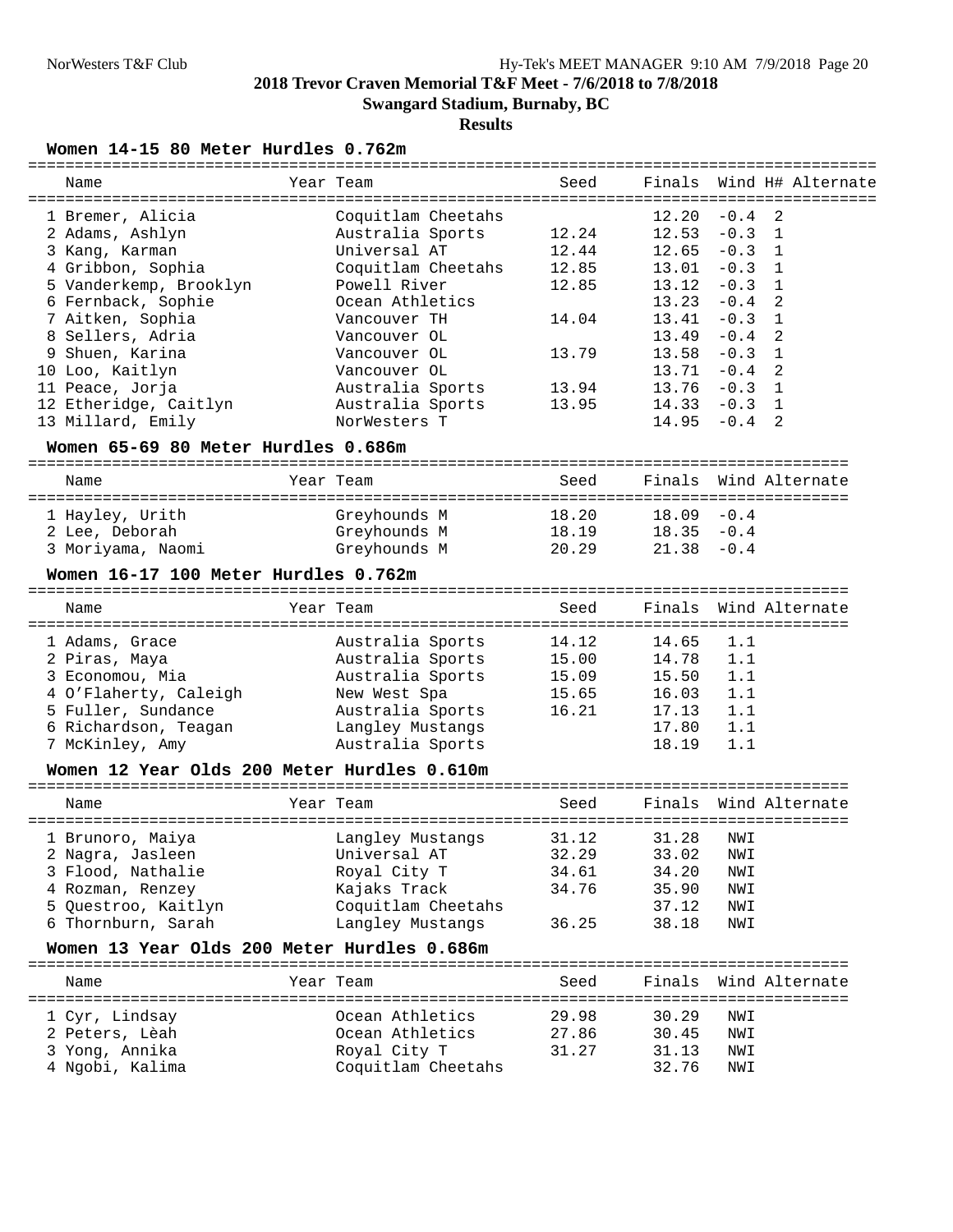**Swangard Stadium, Burnaby, BC**

#### **Results**

#### **....Women 13 Year Olds 200 Meter Hurdles 0.686m**

5 Faoro, Natalie Coquitlam Cheetahs 35.09 NWI

## **Women 14-15 300 Meter Hurdles 0.762m**

| Name             | Year Team          | Seed  |       | Finals Alternate |
|------------------|--------------------|-------|-------|------------------|
| 1 Aitken, Sophia | Vancouver TH       |       | 47.61 |                  |
| 2 Bremer, Alicia | Coquitlam Cheetahs |       | 47.94 |                  |
| 3 Sellers, Adria | Vancouver OL       |       | 48.61 |                  |
| 4 Peace, Jorja   | Australia Sports   | 49.50 | 48.65 |                  |
| 5 Adams, Ashlyn  | Australia Sports   | 47.26 | 49.65 |                  |

6 Vanderkemp, Brooklyn Powell River 49.90 49.76

## **Women 16-17 400 Meter Hurdles 0.762m**

=================================================================================== Name Year Team Seed Finals Alternate =================================================================================== 1 Dolman, Emma Royal City T 1:07.74 1:08.00 Hand Timed 2 Adams, Grace Australia Sports 1:07.66 1:08.15 Hand Timed 3 McKinley, Amy Australia Sports 1:06.84 1:10.00 Hand Timed 4 Fuller, Sundance Australia Sports 1:08.00 1:19.00 Hand Timed -- Economou, Mia Australia Sports 1:08.00 DQ

#### **Women 14-15 1500 Meter Steeplechase 0.762m**

=================================================================================== Name Year Team Seed Finals Alternate =================================================================================== 1 Stewart-Barnett, Katelyn Royal City T 4:54.00 4:56.79 2 Pernecker, Ashley Australia Sports 5:39.17 3 Mackie, Julia Ocean Athletics 5:47.86 4 Hutchison, Allyssa Valley Royal 5:49.00 5 Collingwood, Caitlyn Okanagan Ath 5:50.00 5:53.88 6 Cobban, Emma Ocean Athletics 4:35.01 6:03.03

#### **Women 9 Year Olds High Jump**

| Name                                                                          |                             | Year Team                       | Seed  |                   | Finals Alternate |
|-------------------------------------------------------------------------------|-----------------------------|---------------------------------|-------|-------------------|------------------|
| 1 Hardcastle, Elizabeth<br>0.90 0.95 1.00 1.05 1.08 1.12 1.15                 |                             | Vancouver OL                    |       | 1.12m             |                  |
| $\Omega$<br>XO.<br>$\Omega$<br>2 Blatherwick, Hope<br>$0.90$ $0.95$ 1.00 1.05 | $\Omega$<br>$\Omega$        | XXX<br>$\Omega$<br>Royal City T | 0.95m | 1.00 <sub>m</sub> |                  |
| O XO XXX<br>XO.<br>3 Silva, Shenuli                                           |                             | Ocean Athletics                 |       | 0.95m             |                  |
| 0.80 0.85 0.90 0.95 1.00<br>XXO<br>$\overline{O}$                             | $\Omega$<br>$\Omega$<br>XXX |                                 |       |                   |                  |
| 3 Blatherwick, Elizabeth<br>$0.85$ $0.90$ $0.95$ 1.00<br>XO                   | O XXX                       | Royal City T                    | 1.05m | 0.95m             |                  |
| XO.<br>5 Gracia, Mia<br>$0.85$ $0.90$ $0.95$                                  |                             | Royal City T                    |       | 0.90m             |                  |
| $\Omega$<br>XXX<br>$\circ$                                                    |                             |                                 |       |                   |                  |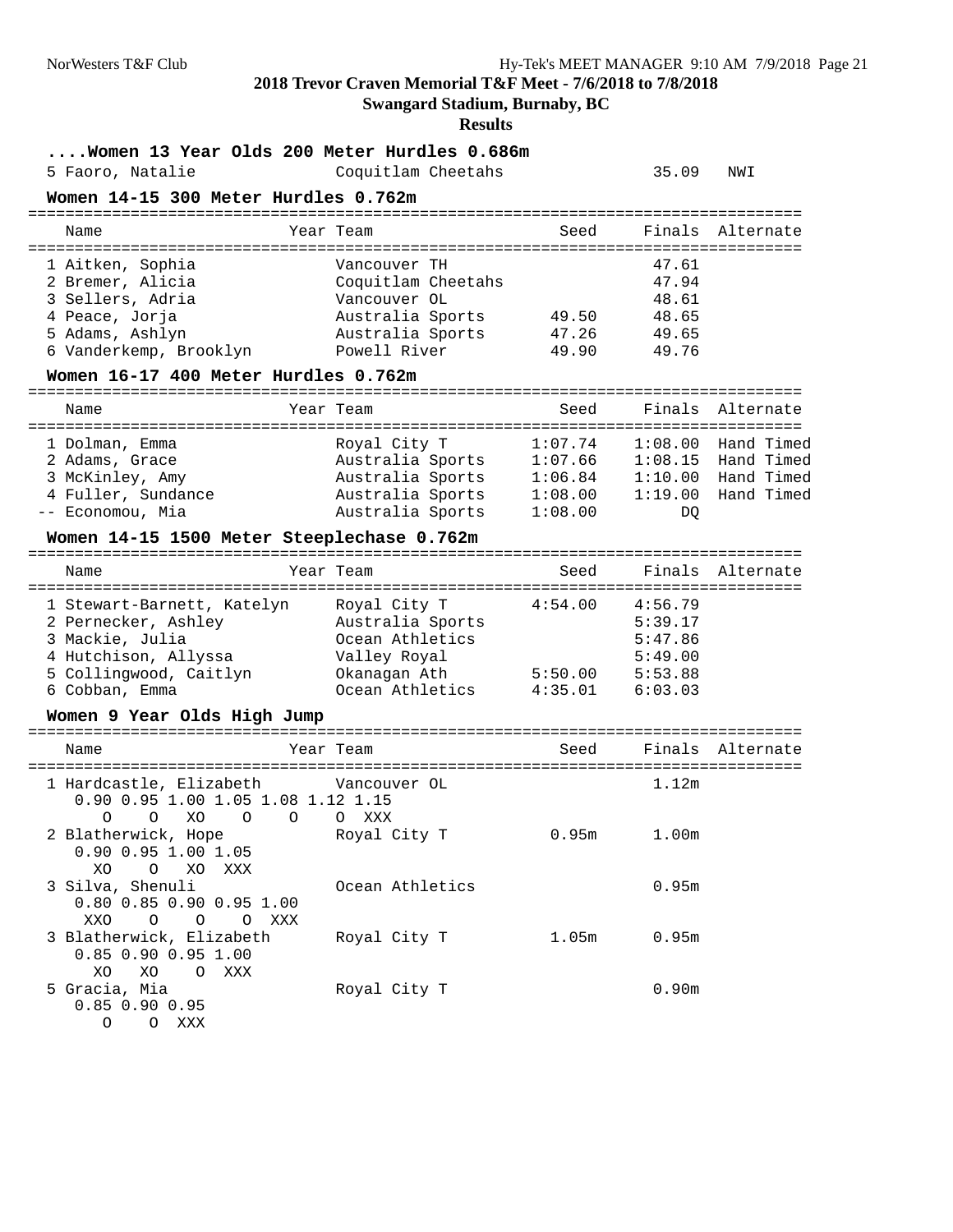| Women 9 Year Olds High Jump                                                                                             |                             |                 |                   |                  |
|-------------------------------------------------------------------------------------------------------------------------|-----------------------------|-----------------|-------------------|------------------|
| 6 Maghera, Raaweya<br>0.75 0.80 0.85 0.90 0.95<br>O O O XO XXX                                                          | Royal City T 0.93m J0.90m   |                 |                   |                  |
| 7 Chiang, Amara                     Royal City T           0.90m       0.80m<br>$0.75$ $0.80$ $0.85$<br>O O XXX         |                             |                 |                   |                  |
| Women 10 Year Olds High Jump                                                                                            |                             |                 |                   |                  |
| Name                                                                                                                    | Year Team                   | Seed            |                   | Finals Alternate |
| 1 Khrisanova, Svetlana Coquitlam Cheetahs<br>0.80 0.85 0.90 0.95 1.00 1.05 1.10 1.15 1.20 1.22<br>P P P O P O O P O XXX |                             |                 | 1.20m             |                  |
| 2 Tinsley, Emily Colley Royal<br>0.80 0.85 0.90 0.95 1.00 1.05 1.10 1.15 1.20<br>P P O O O O O O XXX                    |                             |                 | 1.15m             |                  |
| 3 Brolin, Abby         Royal City T<br>0.80 0.85 0.90 0.95 1.00 1.05 1.10 1.15<br>P P O O O O O XXX                     |                             | $1.12m$ $1.10m$ |                   |                  |
| 4 Grewal, Bhavneet Walley Royal<br>0.80 0.85 0.90 0.95 1.00 1.05 1.10 1.15<br>P P O O O XO O XXX                        |                             |                 | J1.10m            |                  |
| 5 Prout, Carys<br>0.80 0.85 0.90 0.95 1.00 1.05 1.10<br>P P P O XO O XXX                                                | Ocean Athletics 1.10m 1.05m |                 |                   |                  |
| 6 Loconte, Maresa (5) Royal City T<br>0.80 0.85 0.90 0.95 1.00 1.05 1.10<br>P P O O O XO XXX                            |                             |                 | J1.05m            |                  |
| 7 Toor, Syra                   Air Blastoff Lions     0.95m     1.00m<br>0.80 0.85 0.90 0.95 1.00 1.05<br>P P O O O XXX |                             |                 |                   |                  |
| 8 Macleod, Tessa (Coquitlam Cheetahs<br>0.80 0.85 0.90 0.95 1.00 1.05<br>P P O O XO XXX                                 |                             |                 | J1.00m            |                  |
| 9 Martin, Abigail<br>0.80 0.85 0.90 0.95<br>O XO O O                                                                    | Ocean Athletics             |                 | 0.95m             |                  |
| 10 Bergeron, Clea<br>$0.80$ $0.85$ $0.90$ $0.95$<br>O XXX<br>$\overline{O}$<br>0                                        | Royal City T                |                 | 0.90 <sub>m</sub> |                  |
| Women 11 Year Olds High Jump                                                                                            |                             |                 |                   |                  |
| Year Team<br>Name                                                                                                       |                             | Seed            |                   | Finals Alternate |
| 1 Silva, Nicole<br>1.10 1.15 1.20 1.25 1.30 1.35<br>$O$ $O$ $O$ $O$ $XXX$<br>$\Omega$                                   | Langley Mustangs            |                 | 1.30m             |                  |
| 2 Gul, Laila<br>1.05 1.10 1.15 1.20 1.25 1.30<br>$\Omega$<br>$\Omega$<br>$\circ$<br>$\Omega$<br>XO.<br>XXX              | NorWesters T                |                 | 1.25m             |                  |
| 3 Yong, Ellie<br>1.05 1.10 1.15 1.20 1.25 1.30<br>O XXO XXX<br>O<br>$\Omega$<br>$\circ$                                 | Royal City T                | 1.25m J1.25m    |                   |                  |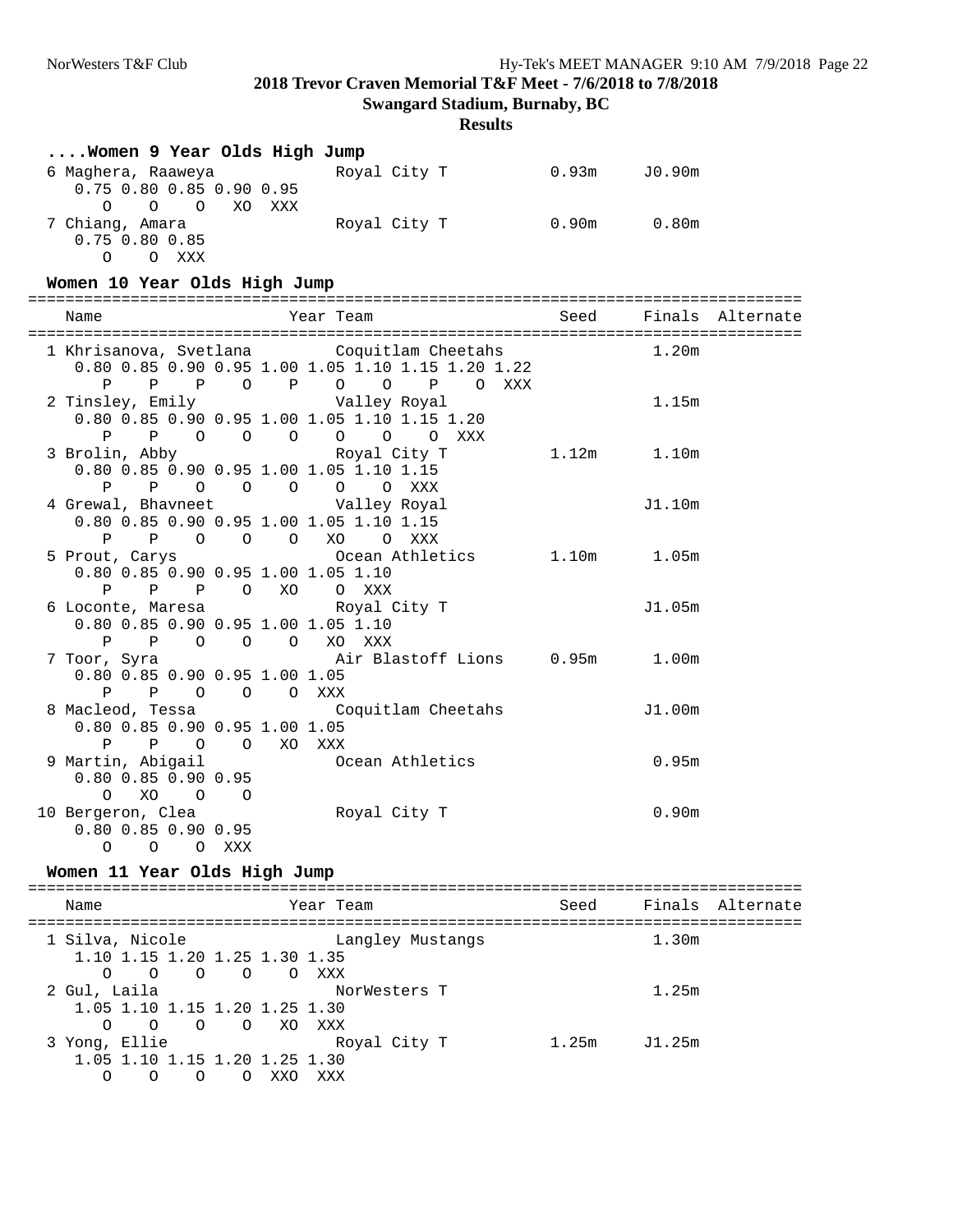## **Results**

| Women 11 Year Olds High Jump                                                                        |          |                     |             |                   |
|-----------------------------------------------------------------------------------------------------|----------|---------------------|-------------|-------------------|
| 4 Turner, Madeleine<br>1.10 1.15 1.20 1.25 1.30<br>O XO XXO XXX<br>$\Omega$                         |          | Ocean Athletics     |             | J1.25m            |
| 5 Young, Jordyn<br>1.05 1.10 1.15 1.20 1.25<br>$0\qquad 0\qquad 0$<br>XO                            | XXX      | Coquitlam Cheetahs  |             | 1.20m             |
| 6 Barton, Gabriella<br>1.10 1.15 1.20 1.25<br>O XXO<br>$\Omega$<br>XXX                              |          | Vancouver TH        | 1.25m       | J1.20m            |
| 7 Meier, Helena<br>1.05 1.10 1.15 1.20<br>O O XO XXX                                                |          | Langley Mustangs    | 1.20m       | 1.15m             |
| 7 McKay, Meagan<br>1.10 1.15 1.20<br>XO XXX<br>$\Omega$                                             |          | Ocean Athletics     |             | 1.15m             |
| 9 McKay, Kailey<br>1.05 1.10 1.15 1.20<br>O O XXO XXX                                               |          | Ocean Athletics     |             | J1.15m            |
| 10 McCready, Alessandra<br>0.90 0.95 1.00 1.05 1.10 1.15<br>$O$ $O$ $O$ $O$ $XXX$<br>XO             |          | NorWesters T        |             | 1.10m             |
| 10 Sayer, Frances<br>0.90 0.95 1.00 1.05 1.10 1.15<br>XO<br>$\circ$ $\circ$<br>$\circ$              | $\Omega$ | Vancouver OL<br>XXX | 1.10m       | 1.10m             |
| 12 Robinson, Makenna<br>0.95 1.00 1.05 1.10 1.15<br>O O O XO XXX                                    |          | Langley Mustangs    |             | J1.10m            |
| 12 Vaudan, Gabrielle<br>0.95 1.00 1.05 1.10 1.15<br>$\overline{O}$ $\overline{O}$<br>XO<br>$\Omega$ | XXX      | Langley Mustangs    |             | J1.10m            |
| 14 Bernett, Mya<br>$0.95$ 1.00 1.05 1.10<br>O XO O XXX                                              |          | Kajaks Track        | 1.20m 1.05m |                   |
| 15 Bot, Daniella<br>$0.90$ 0.95 1.00 1.05<br>$\circ$<br>O XO XXX                                    |          | Langley Mustangs    |             | 1.00 <sub>m</sub> |
| -- Schoenroth, Alexis<br>0.95<br>XXX                                                                |          | Langley Mustangs    |             | NH                |

## **Women 12 Year Olds High Jump**

| Name                                                                                            | Year Team          | Seed  |       | Finals Alternate |
|-------------------------------------------------------------------------------------------------|--------------------|-------|-------|------------------|
| 1 Van Der Hoven, Nicolette<br>1.40 1.45 1.50 1.57<br>XO OXXX<br>$\Omega$                        | Golden Ears        | 1.50m | 1.50m |                  |
| 2 Brunoro, Maiya<br>1.15 1.20 1.25 1.30 1.35<br>$\Omega$<br>$\overline{O}$<br>O XXX<br>$\Omega$ | Langley Mustangs   | 1.35m | 1.30m |                  |
| 3 Herrell, Amelia<br>1.15 1.20 1.25 1.30<br>XXX<br>Ω<br>XO<br>O                                 | Coquitlam Cheetahs |       | 1.25m |                  |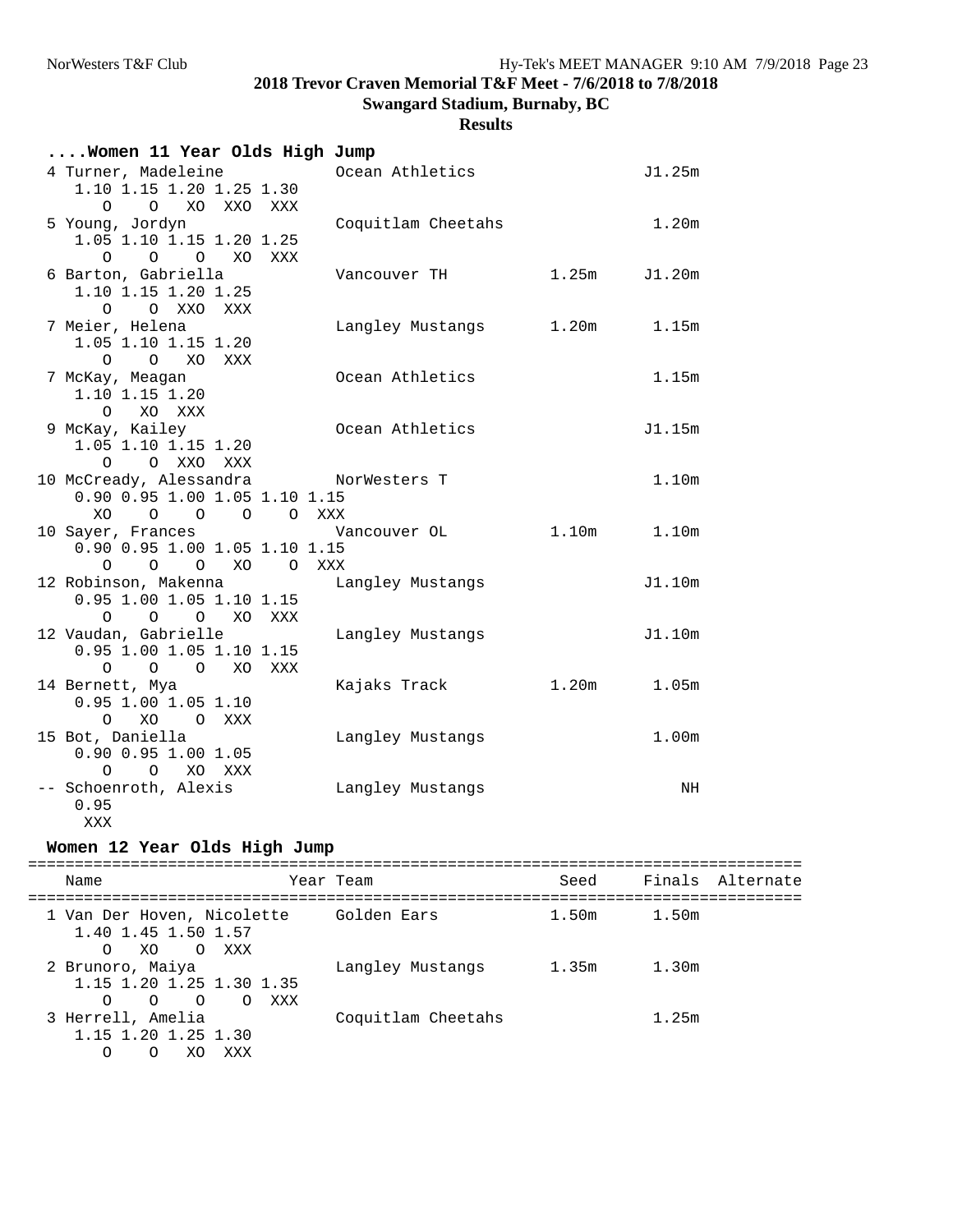| Women 12 Year Olds High Jump                                                                    |                                    |                        |                 |                  |
|-------------------------------------------------------------------------------------------------|------------------------------------|------------------------|-----------------|------------------|
| 3 Chiang, Indira<br>1.15 1.20 1.25 1.30<br>XO.<br>$\circ$<br>XO XXX                             | Royal City T                       |                        | $1.30m$ $1.25m$ |                  |
| 5 Flood, Nathalie<br>1.05 1.10 1.15 1.20 1.25<br>O O XXO XXX<br>XO                              | Royal City T                       | 1.21m                  | 1.20m           |                  |
| 6 Sahota, Indiya<br>1.05 1.10 1.15 1.20<br>$\circ$<br>O XO XXX                                  | Royal City T                       |                        | 1.15m           |                  |
| -- Woelders, Sarah<br>1.00<br>XXX                                                               | Langley Mustangs                   | 1.00m                  | NH              |                  |
| Women 13 Year Olds High Jump                                                                    |                                    |                        |                 |                  |
| Name                                                                                            | Year Team                          | Seed                   |                 | Finals Alternate |
| 1 Logan, Clare<br>1.25 1.30 1.35 1.40 1.45<br>0<br>$\circ$ $\circ$                              | Vancouver TH<br>XO XXX             | 1.45m                  | 1.40m           |                  |
| 2 Hack, Mackenzie<br>1.20 1.25 1.30 1.35 1.40<br>$O$ $O$ $XO$<br>O XXX                          | Ocean Athletics                    |                        | 1.35m           |                  |
| Women 14-15 High Jump                                                                           |                                    |                        |                 |                  |
|                                                                                                 |                                    |                        |                 |                  |
| Name                                                                                            | Year Team                          | Seed                   |                 | Finals Alternate |
| 1 Stewart-Barnett, Katelyn Royal City T 1.60m<br>1.50 1.55 1.58 1.60<br>O<br>$\circ$<br>XO XXX  |                                    |                        | 1.58m           |                  |
| 2 Gribbon, Sophia<br>1.30 1.35 1.40 1.45 1.50 1.55 1.58 1.60                                    | Coquitlam Cheetahs                 |                        | 1.55m           |                  |
| $\circ$<br>$0\qquad 0\qquad 0$<br>$\overline{O}$<br>3 Gooch, Millie<br>1.50 1.55                | XX XXX<br>$\circ$                  | Australia Sports 1.56m | 1.50m           |                  |
| O XXX<br>4 Arcadi, Monika<br>1.35 1.40 1.45 1.50                                                | Royal City T                       |                        | 1.45m           |                  |
| $\circ$<br>$\overline{O}$<br>O XXX<br>5 Bremer, Alicia<br>1.35 1.40 1.45 1.50                   | Coquitlam Cheetahs                 |                        | J1.45m          |                  |
| $\circ$<br>XO<br>XO XXX<br>6 McCallum, Olivia<br>1.25 1.30 1.35 1.40 1.45                       | Ocean Athletics                    | 1.35m                  | 1.40m           |                  |
| $\circ$ $\circ$<br>$\circ$<br>7 Beecham, Elli<br>1.20 1.25 1.30 1.35 1.50<br>$\circ$<br>$O$ $O$ | O XXX<br>Australia Sports<br>O XXX | 1.42m                  | 1.35m           |                  |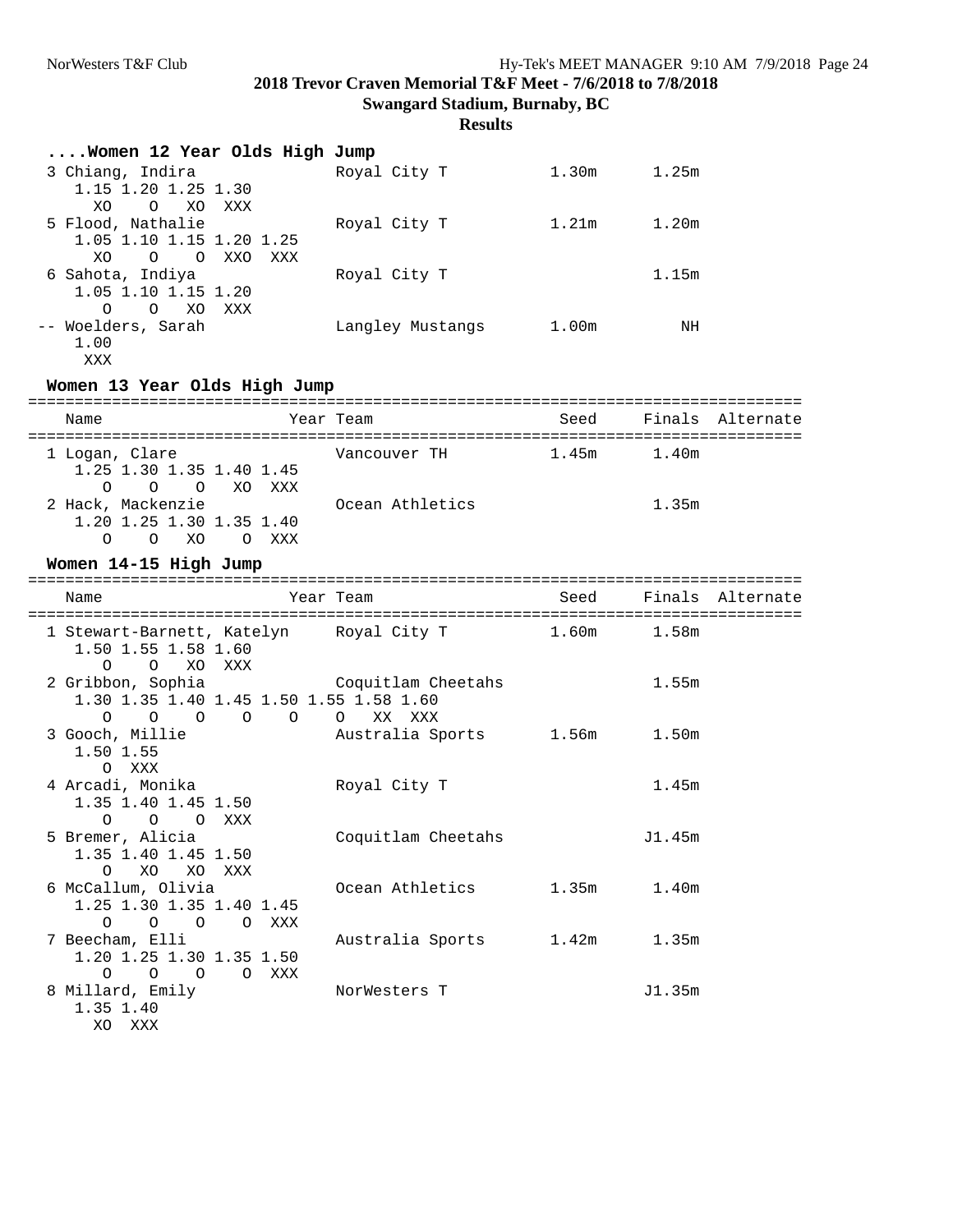#### **Results**

#### **Women 16-17 High Jump**

| Name                                                                                         | Year Team        | Seed |        | Finals Alternate |
|----------------------------------------------------------------------------------------------|------------------|------|--------|------------------|
| 1 White, Phoebe<br>1.35 1.40 1.45 1.50 1.55<br>O O O XXX<br>$\Omega$                         | Australia Sports |      | 1.50m  |                  |
| 2 Suriya, Shaunika<br>1.35 1.40 1.45 1.50 1.55<br>XXX<br>$\overline{O}$<br>O XXO<br>$\Omega$ | Langley Mustangs |      | J1.50m |                  |

#### **Women 20-34 High Jump**

| Name                                                                    | Year Team           | Seed  |        | Finals Alternate |
|-------------------------------------------------------------------------|---------------------|-------|--------|------------------|
|                                                                         |                     |       |        |                  |
| 1 Kimoto, Emma<br>1.60 1.65 1.70 1.75                                   | Valley Royal        |       | 1.70m  |                  |
| $\Omega$<br>$\Omega$<br>XXX<br>$\Omega$                                 |                     |       |        |                  |
| 2 Cathcart, Sarah<br>1.45 1.50 1.55                                     | Vancouver TH        | 1.55m | 1.50m  |                  |
| $\Omega$<br>$\Omega$<br>XXX                                             |                     |       |        |                  |
| 3 Kariya, Claire<br>1.40 1.45 1.50 1.55                                 | Kajaks Track        | 1.50m | J1.50m |                  |
| XXX<br>$\Omega$<br>XO<br>$\Omega$                                       |                     |       |        |                  |
| 4 Irwin, Lara<br>1.35 1.40 1.45 1.50 1.55<br>XO<br>O<br>XO.<br>$\Omega$ | Athletics Vi<br>XXX |       | J1.50m |                  |

#### **Women 50-54 High Jump**

| Name                                      | Year Team    | Seed |       | Finals Alternate |
|-------------------------------------------|--------------|------|-------|------------------|
| 1 Lessing, Sunette<br>1.35 1.40 1.45 1.50 | Kamloops Tra |      | 1.45m |                  |
| XO XXX<br>O                               |              |      |       |                  |

## **Girls 14 Pole Vault**

| Name                                      | Year Team                                                                                                            | Seed            |       | Finals Alternate |
|-------------------------------------------|----------------------------------------------------------------------------------------------------------------------|-----------------|-------|------------------|
|                                           | 1 Urbanowicz, Sonya           Nanaimo & DI           1.95m<br>1.80 1.90 2.00 2.10 2.20 2.30 2.40 2.50 2.60 2.70 2.80 |                 | 2.70m |                  |
| 2 Ho, Caroline                            | XO O XO O XO O XXO XO XO<br>Vancouver TH                                                                             | XXX<br>$\Omega$ | 2.40m |                  |
| 2.00 2.10 2.20 2.30 2.40 2.50<br>O<br>XXO | xxx<br>$\Omega$<br>XO.                                                                                               |                 |       |                  |

#### **Women 15 Pole Vault**

=================================================================================== Year Team Seed Finals Alternate =================================================================================== 1 Foster, Ella Royal City T 2.30 2.40 2.50 2.60 2.70 2.80 2.90 O O O O XXO XXO XXX NANO AAA<br>Nanaimo & DI 2.70m 2.70m 2.30 2.40 2.50 2.60 2.70 2.80 O O O O XO XXX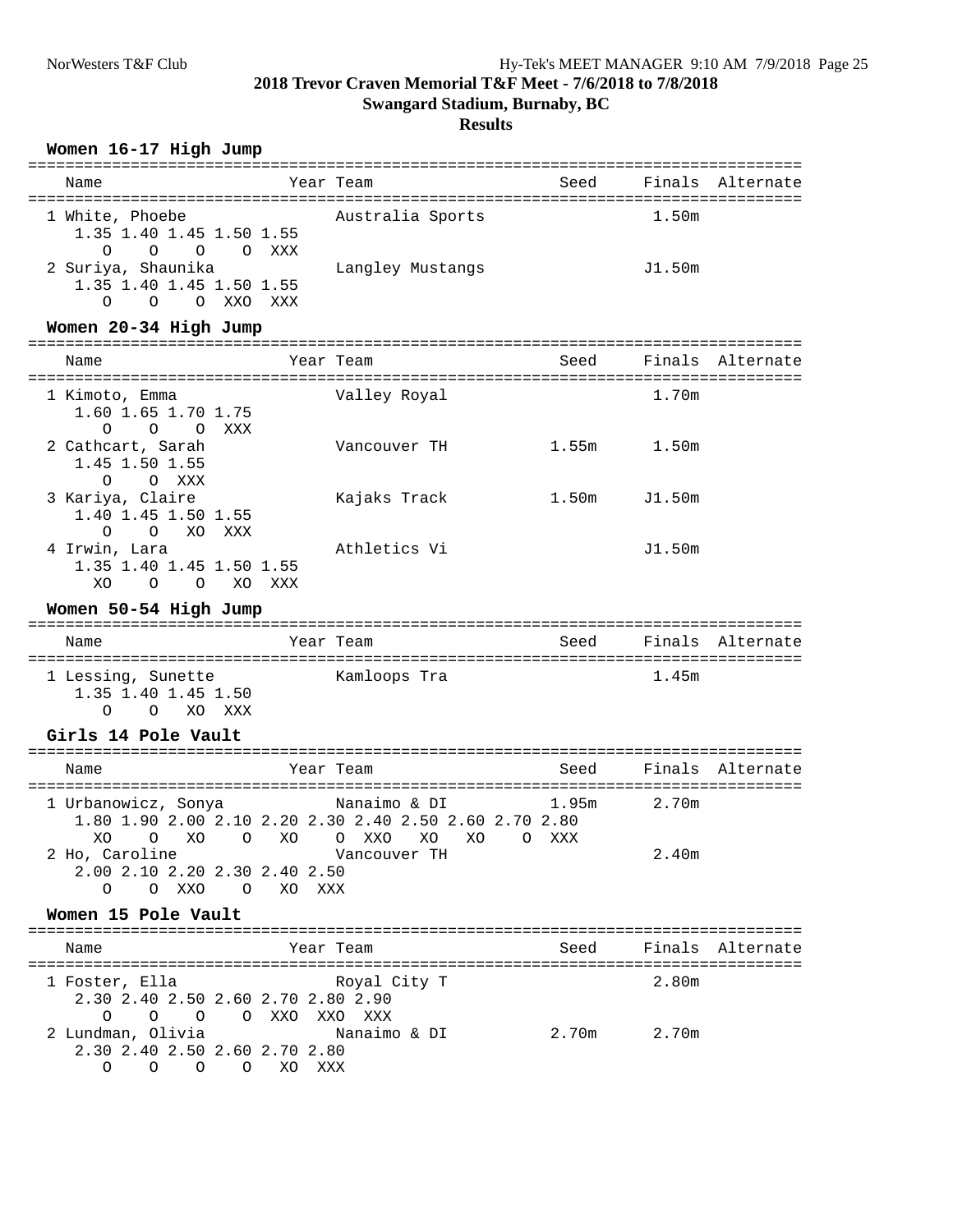**Swangard Stadium, Burnaby, BC**

| Women 15 Pole Vault                                                              |                                                                                                                              |       |                   |                       |
|----------------------------------------------------------------------------------|------------------------------------------------------------------------------------------------------------------------------|-------|-------------------|-----------------------|
| 3 McCallum, Olivia<br>2.20 2.30 2.40 2.50 2.60 2.70<br>$\circ$<br>$\circ$        | Ocean Athletics 2.20m 2.60m<br>O O XO XXX                                                                                    |       |                   |                       |
| Women 16-17 Pole Vault                                                           |                                                                                                                              |       |                   |                       |
| Name                                                                             | Year Team                                                                                                                    | Seed  |                   | Finals Alternate      |
| 1 Van Ryswyk, Olivia<br>$3.00$ $3.15$<br>XO XXX                                  | Ocean Athletics                                                                                                              |       | 3.00m             |                       |
| $\overline{O}$<br>O<br>$\circ$                                                   | 2 Benjamin, Julina               Nanaimo & DI<br>2.10 2.20 2.30 2.40 2.50 2.60 2.70 2.80 2.90 3.00<br>O XO XXO XO XO XXO XXX | 2.40m | 2.90m             |                       |
| 3 Micshaud, Macey<br>2.60 2.80 2.90<br>O XX<br>$\Omega$                          | Ocean Athletics                                                                                                              |       | 2.80m             |                       |
| -- Weiss, Taylor<br>2.00<br>XXX                                                  | NorWesters T                                                                                                                 |       | ΝH                |                       |
| Women 20-34 Pole Vault                                                           |                                                                                                                              |       |                   |                       |
| Name                                                                             | Year Team                                                                                                                    | Seed  |                   | Finals Alternate      |
| 1 Irwin, Lara<br>2.00 2.20 2.30 2.40 2.50 2.60<br>$\Omega$<br>$\circ$<br>$\circ$ | Athletics Vi<br>O XO XXX                                                                                                     |       | 2.50m             |                       |
| Women 50-54 Pole Vault                                                           |                                                                                                                              |       |                   |                       |
| Name                                                                             | Year Team                                                                                                                    | Seed  |                   | Finals Alternate      |
| -- Valente, Julie<br>1.20<br>Χ                                                   | Greyhounds M                                                                                                                 |       | NH                |                       |
| Women 65-69 Pole Vault                                                           |                                                                                                                              |       |                   |                       |
| Name                                                                             | Year Team                                                                                                                    | Seed  | Finals            | Alternate             |
| 1 Hayley, Urith<br>1.20 1.30 1.40 1.50 1.60<br>XO<br>XO<br>O<br>XO.              | Greyhounds M<br>XXX                                                                                                          | 1.02m | 1.50m             |                       |
| Women 9 Year Olds Long Jump                                                      |                                                                                                                              |       |                   |                       |
| Name                                                                             | ----------------------------------<br>Year Team                                                                              | Seed  |                   | Finals Wind Alternate |
| 1 Pang, Vanessa                                                                  | Vancouver OL                                                                                                                 |       | 3.31m             | NWI                   |
| 3.31m(NWI) 3.08m(NWI) 3.08m(NWI)                                                 |                                                                                                                              |       |                   |                       |
| 2 Hardcastle, Elizabeth<br>2.67m(NWI) 2.18m(NWI) FOUL                            | Vancouver OL                                                                                                                 |       | 2.67m             | NWI                   |
| 3 Chiang, Amara<br>1.68m (NWI) 2.57m (NWI) 2.21m (NWI)                           | Royal City T                                                                                                                 | 2.65m | 2.57 <sub>m</sub> | NWI                   |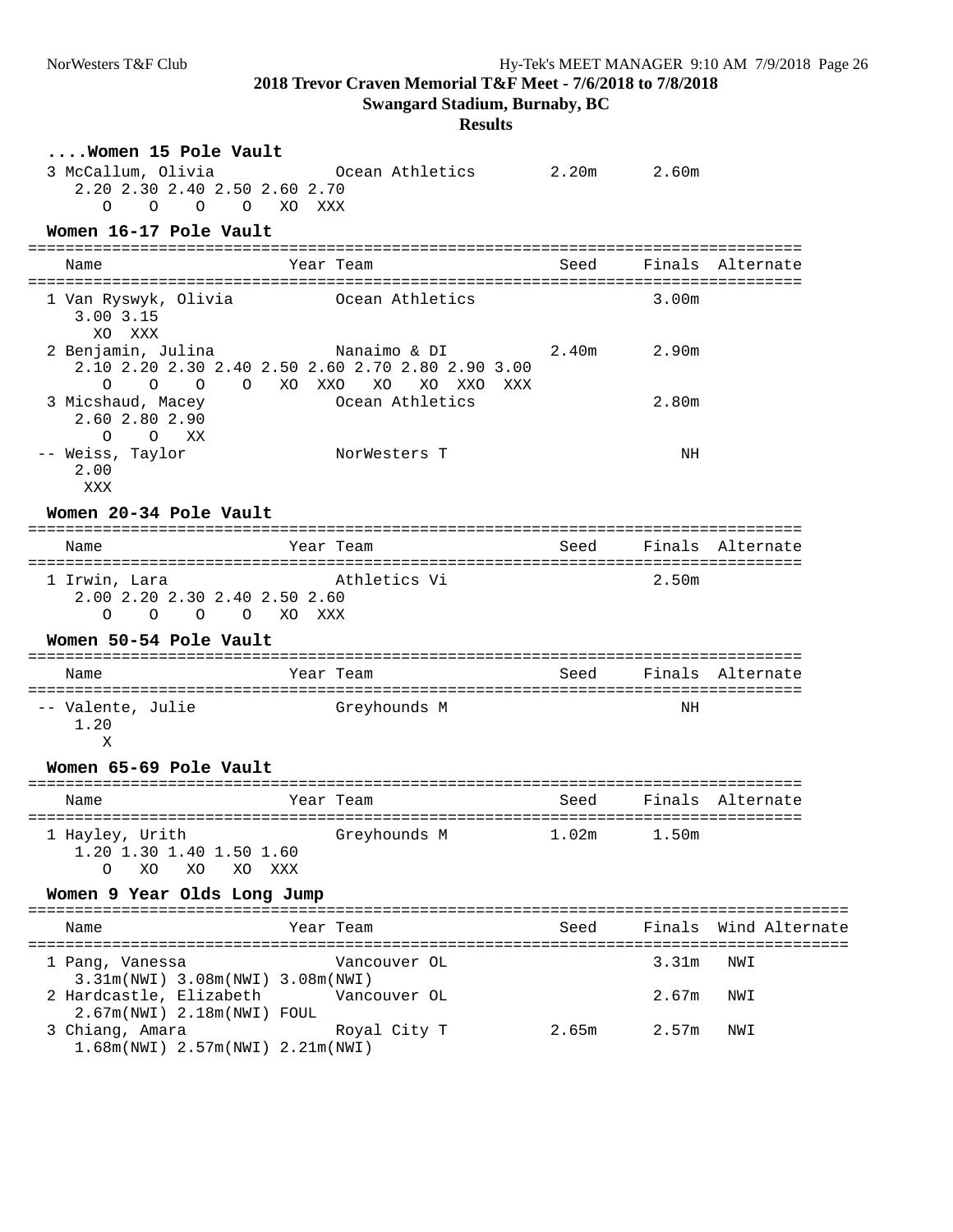**Swangard Stadium, Burnaby, BC**

## **Results**

| Women 9 Year Olds Long Jump                                                |             |             |     |
|----------------------------------------------------------------------------|-------------|-------------|-----|
| 4 Barton, Alice Wancouver TH                                               |             | 2.53m NWI   |     |
| 2.53m(NWI) 2.51m(NWI) 2.36m(NWI)                                           |             |             |     |
| 5 Vaudan, Madeleine Controller Langley Mustangs                            |             | 2.48m       | NWI |
| $2.34m(NWT)$ $2.32m(NWT)$ $2.48m(NWT)$                                     |             |             |     |
| 6 Horlock, Lili Vancouver TH                                               |             | 2.45m       | NWI |
| 2.45m(NWI) FOUL 2.35m(NWI)                                                 |             |             |     |
| 7 Raposo, Emily Golden Ears                                                |             | $2.42m$ NWI |     |
| 2.39m(NWI) 2.42m(NWI) 2.10m(NWI)                                           |             |             |     |
| 8 Berhanu, Sarah Koyal City T                                              |             | 2.38m NWI   |     |
| 1.90m(NWI) 2.38m(NWI) 2.29m(NWI)                                           |             |             |     |
| 9 Camilleri, Jemma         Australia Sports       2.80m       2.35m   NWI  |             |             |     |
| $2.35m(NWL)$ 2.35 $m(NWL)$ FOUL                                            |             |             |     |
| 10 Matte, Ariella                 Nanaimo & DI           2.34m       2.32m |             |             | NWI |
| $FOUL$ 2.28 $m(NWI)$ 2.32 $m(NWI)$                                         |             |             |     |
| 11 Svelander, Raquel                 Valley Royal                          |             | 2.03m       | NWI |
| 1.92m(NWT) 1.83m(NWT) 2.03m(NWT)                                           |             |             |     |
| 12 Maghera, Raaweya Xaramarka Royal City T                                 | 9.03m 1.86m |             | NWI |
| $1.79m(NWT)$ 1.76m(NWI) 1.86m(NWI)                                         |             |             |     |
| 13 Beechman, Meah Mustralia Sports                                         |             | $1.71m$ NWI |     |
| FOUL $1.51m(NWI) 1.71m(NWI)$                                               |             |             |     |

## **Women 10 Year Olds Long Jump**

| Name Name Year Team Seed Finals Wind Alternate                                                                                                                                                          |             |     |
|---------------------------------------------------------------------------------------------------------------------------------------------------------------------------------------------------------|-------------|-----|
| 1 Macleod, Tessa (Coquitlam Cheetahs 3.29m NWI<br>3.29m(NWI) 3.01m(NWI) 3.00m(NWI)                                                                                                                      |             |     |
| 2 Graham, Cassie <a> Langley Mustangs</a> Mustangs Mustangs Mustangs Mustangs Mustangs Mustangs Mustangs Mustangs Mustangs Mustangs Mustangs Mustangs Mustangs Mustangs3.27m(NWI) 3.22m(NWI) 3.28m(NWI) |             |     |
| 3 Loconte, Maresa Boyal City T<br>2.80m(NWI) 3.24m(NWI) 2.77m(NWI)                                                                                                                                      | $3.24m$ NWI |     |
| 4 Tinsley, Emily <b>Walley Royal</b><br>$3.14m(NWI)$ 3.06m(NWI) 3.23m(NWI)                                                                                                                              | 3.23m       | NWI |
| 5 Sandhu, Gurpartap               Valley Royal<br>FOUL 3.01m(NWI) 2.93m(NWI)                                                                                                                            | $3.01m$ NWI |     |
| 6 Khrisanova, Svetlana Coquitlam Cheetahs<br>2.81m(NWI) FOUL FOUL                                                                                                                                       | 2.81m       | NWI |
| 7 Rogozinski, Amelia (Coquitlam Cheetahs)<br>2.77m(NWI) 2.59m(NWI) 2.72m(NWI)                                                                                                                           | 2.77m NWI   |     |
| 8 Sangha, Shehneet Universal AT<br>2.09m(NWI) 2.51m(NWI) 2.60m(NWI)                                                                                                                                     | 2.60m NWI   |     |
| 8 Phangura, Talia Xang Royal City T<br>2.60m(NWI) 2.48m(NWI) 2.52m(NWI)                                                                                                                                 | $2.60m$ NWI |     |
| 10 Martin, Abigail 6 Coean Athletics<br>2.35m(NWI) 2.40m(NWI) 2.52m(NWI)                                                                                                                                | $2.52m$ NWI |     |
| 11 Bergeron, Clea Royal City T<br>2.34m(NWI) 2.22m(NWI) 2.44m(NWI)                                                                                                                                      | 2.44m       | NWI |
| 12 Klimos, Gabrielle Coquitlam Cheetahs<br>2.29m(NWI) FOUL 2.16m(NWI)                                                                                                                                   | 2.29m NWI   |     |
| 13 McPherson, Poppy Mest Vancouv<br>FOUL FOUL 2.21m(NWI)                                                                                                                                                | 2.21m       | NWI |
| 14 Aulakh, Japneet Christen Universal AT<br>$1.89m(NWT)$ 1.96 $m(NWT)$ 1.91 $m(NWT)$                                                                                                                    | 1.96m NWI   |     |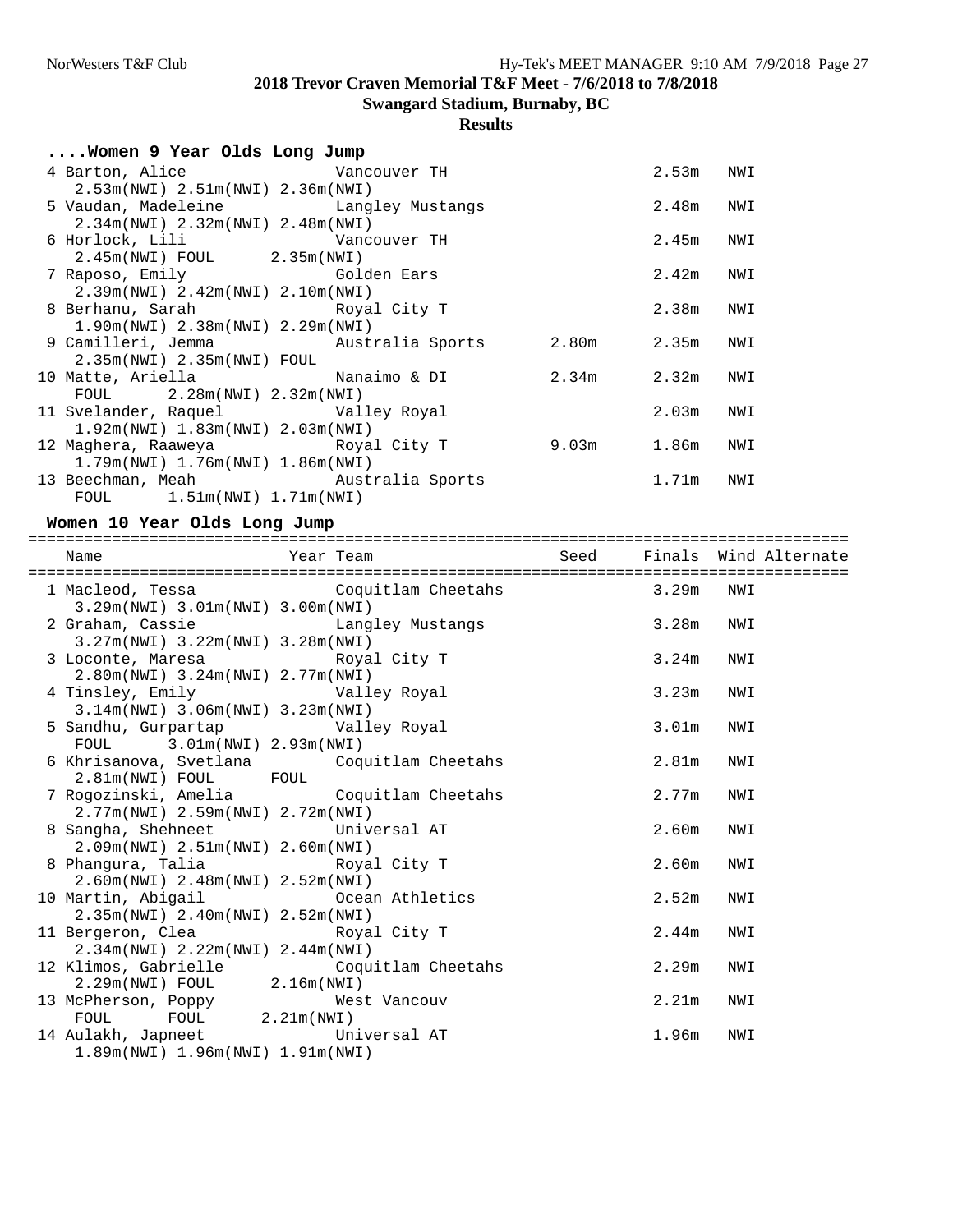**Swangard Stadium, Burnaby, BC**

## **Results**

## **Women 11 Year Olds Long Jump**

| 1 Silva, Nicole             Langley Mustangs                 4.18m |                              |       |       | NWI                   |
|--------------------------------------------------------------------|------------------------------|-------|-------|-----------------------|
| 4.02m(NWI) 2.69m(NWI) 4.18m(NWI)                                   |                              |       |       |                       |
| 2 McLaughlin, Jaedyn Coquitlam Cheetahs                            |                              |       | 4.09m | NWI                   |
| 3.80m(NWI) 4.05m(NWI) 4.09m(NWI)                                   |                              |       |       |                       |
| 3 Bosma, Charlotte                                                 | Kajaks Track $4.00m$ $4.04m$ |       |       | NWI                   |
| 3.81m(NWI) 3.66m(NWI) 4.04m(NWI)                                   |                              |       |       |                       |
| 4 Gul, Laila                                                       | NorWesters T                 |       | 3.67m | NWI                   |
| 3.38m(NWI) 3.67m(NWI) 3.67m(NWI)                                   |                              |       |       |                       |
|                                                                    |                              |       | 3.61m | NWI                   |
| 3.61m(NWI) 3.45m(NWI) 3.61m(NWI)                                   |                              |       |       |                       |
| 6 Yong, Ellie                                                      | Royal City T 4.16m           |       | 3.60m | NWI                   |
| 2.96m(NWI) 3.60m(NWI) FOUL                                         |                              |       |       |                       |
| 7 Schoenroth, Alexis [ Langley Mustangs                            |                              |       | 3.58m | NWI                   |
| $3.58m(NW1)$ FOUL FOUL                                             |                              |       |       |                       |
|                                                                    |                              |       | 3.50m | NWI                   |
| FOUL 3.50m (NWI) FOUL                                              |                              |       |       |                       |
| 9 Ngobi, Safia                                                     | Coquitlam Cheetahs           |       | 3.46m | NWI                   |
| $3.21m(NWI)$ 3.46 $m(NWI)$ 3.13 $m(NWI)$                           |                              |       |       |                       |
| 10 Turner, Madeleine                                               | Ocean Athletics 3.89m 3.45m  |       |       | NWI                   |
| 3.26m(NWI) 3.42m(NWI) 3.45m(NWI)                                   |                              |       |       |                       |
| 11 Scherk, Veronica MorWesters T 3.45m                             |                              |       | 3.40m | NWI                   |
| $3.40m(NWI)$ $3.38m(NWI)$ FOUL                                     |                              |       |       |                       |
| 12 Lukaitis, Eva                                                   | NorWesters T                 |       | 3.38m | NWI                   |
| 2.80m(NWI) 3.20m(NWI) 3.38m(NWI)                                   |                              |       |       |                       |
| 13 Varma-Vitug, Sofia             Kajaks Track                     |                              | 3.53m | 3.33m | NWI                   |
| $3.33m(NW1)$ FOUL 3.06 $m(NW1)$                                    |                              |       |       |                       |
| 14 Bernett, Mya                                                    | Kajaks Track                 | 3.16m | 3.23m | NWI                   |
| $3.23m(NW1)$ $3.22m(NW1)$                                          |                              |       |       |                       |
| 15 Sayer, Frances Mancouver OL                                     |                              | 3.37m | 3.13m | NWI                   |
| FOUL FOUL 3.13m (NWI)                                              |                              |       |       |                       |
|                                                                    | Langley Mustangs             |       | 2.95m | NWI                   |
| 16 Robinson, Makenna Lang<br>2.95m(NWI) FOUL 2.87m(NWI)            |                              |       |       |                       |
| 17 Bot, Daniella                                                   | Langley Mustangs             |       | 2.77m | NWI                   |
| 2.74m(NWI) 2.61m(NWI) 2.77m(NWI)                                   |                              |       |       |                       |
| 18 Mander, Gurleen Universal AT                                    |                              |       | 2.67m | NWI                   |
| 2.67m(NWI) FOUL FOUL                                               |                              |       |       |                       |
| -- Spedding, Sophie Mangley Mustangs<br>FOUL<br>FOUL FOUL          |                              |       | FOUL  |                       |
|                                                                    |                              |       |       |                       |
| Women 12 Year Olds Long Jump                                       |                              |       |       |                       |
| Name                                                               | Year Team                    | Seed  |       | Finals Wind Alternate |
|                                                                    |                              |       |       |                       |
| 1 Van Der Hoven, Nicolette                                         | Golden Ears                  | 4.55m | 4.55m | NWI                   |
| $4.55m(NWT)$ $4.27m(NWT)$ $4.45m(NWT)$                             |                              |       |       |                       |
| 2 Myint, Katelyn                                                   | Nanaimo & DI                 | 3.99m | 4.10m | NWI                   |
| 4.10m(NWI) FOUL<br>FOUL                                            |                              |       |       |                       |
| 3 Brunoro, Maiya                                                   | Langley Mustangs             | 4.19m | 4.09m | NWI                   |
| 4.09m(NWI) FOUL<br>3.77m (NWI)                                     |                              |       |       |                       |

 4 Miller, Sage Vancouver OL 3.98m 4.08m NWI 3.85m(NWI) 4.02m(NWI) 4.08m(NWI) 5 Ali, Zehra Royal City T 3.98m NWI 3.63m(NWI) 3.98m(NWI) 3.19m(NWI)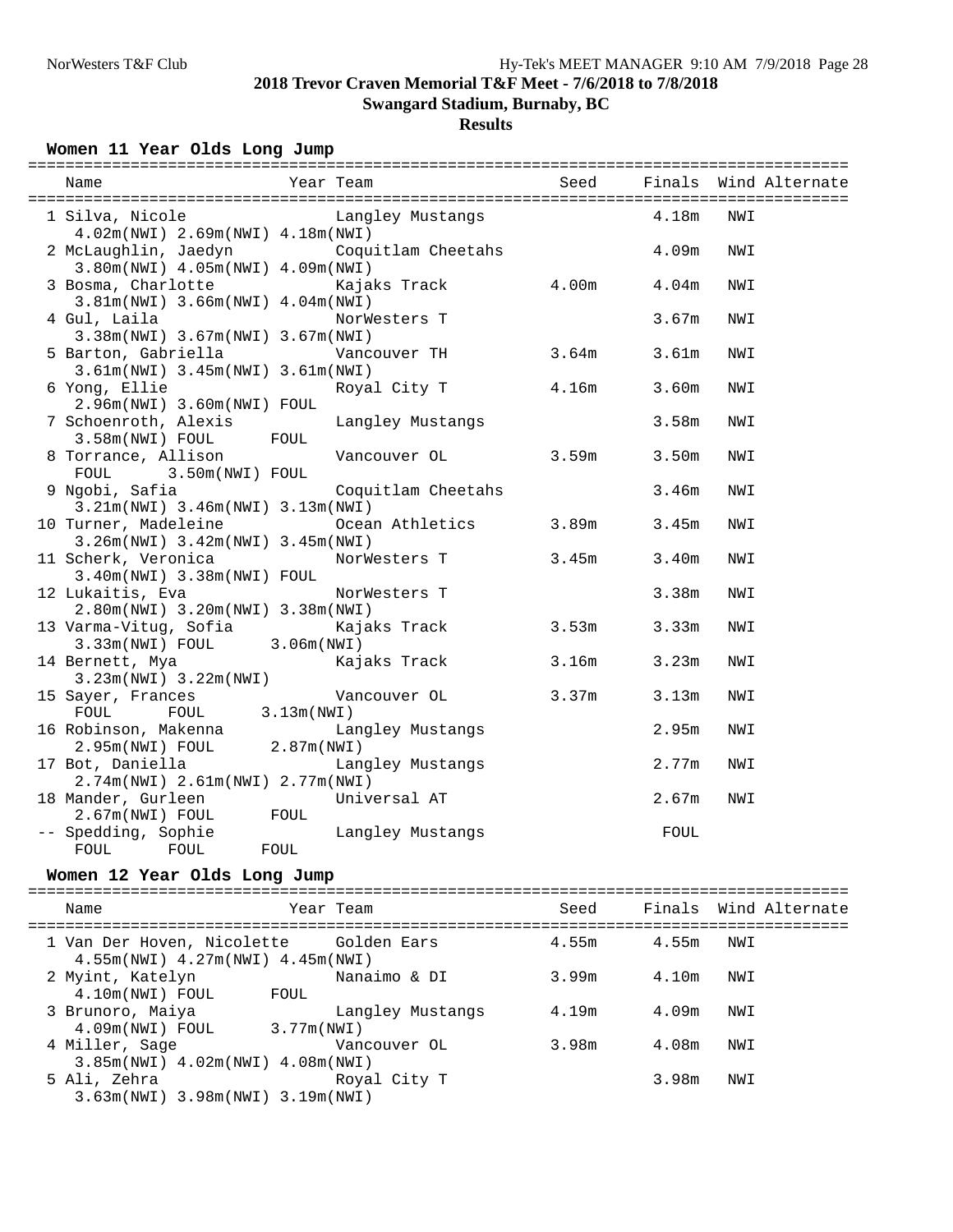## **Results**

| Women 12 Year Olds Long Jump                 |                    |             |       |     |
|----------------------------------------------|--------------------|-------------|-------|-----|
| 6 Chiang, Indira               Royal City T  |                    | 3.89m       | 3.94m | NWI |
| $3.46m(NWT)$ 3.78 $m(NWT)$ 3.94 $m(NWT)$     |                    |             |       |     |
| 7 Rozman, Renzey                             | Kajaks Track       | 3.65m       | 3.68m | NWI |
| 3.68m(NWT)<br>FOUL<br>FOUL                   |                    |             |       |     |
| 8 Macleod, Scarlet                           | Coquitlam Cheetahs |             | 3.58m | NWI |
| 3.58m(NWI) FOUL<br>3.30m(NWI)                |                    |             |       |     |
| 9 Flood, Nathalie                            | Royal City T       | 3.77m       | 3.51m | NWI |
| 3.51m(NWI)<br><b>FOUL</b><br>FOUL            |                    |             |       |     |
| 10 Nash, Ella                                | NorWesters T       |             | 3.49m | NWI |
| $3.41m(NWI)$ 3.47 $m(NWI)$ 3.49 $m(NWI)$     |                    |             |       |     |
| 11 Questroo, Kaitlyn Coquitlam Cheetahs      |                    |             | 3.39m | NWI |
| 3.39m(NWI) 3.39m(NWI) 2.95m(NWI)             |                    |             |       |     |
| 12 Sahota, Indiya               Royal City T |                    |             | 3.16m | NWI |
| $3.13m(NWI)$ 3.09m(NWI) 3.16m(NWI)           |                    |             |       |     |
| 13 Woelders, Sarah       Langley Mustangs    |                    | 2.43m 2.71m |       | NWI |
| $2.58m(NWT)$ FOUL $2.71m(NWI)$               |                    |             |       |     |

#### **Women 13 Year Olds Long Jump**

========================================================================================

| Name                                                                                                                          | Year Team                  | Seed  |             | Finals Wind Alternate |
|-------------------------------------------------------------------------------------------------------------------------------|----------------------------|-------|-------------|-----------------------|
| 1 Kleinschmidt, Taylor 6 0 00 00 00 Athletics 4.64m 4.54m                                                                     |                            |       |             | NWI                   |
| $4.52m(NWT)$ $4.54m(NWT)$ $4.53m(NWT)$<br>2 Mazziotti, Marisa       Burnaby Stri                                              |                            |       | 4.76m 4.52m | NWI                   |
| $4.23m(NWI)$ $4.18m(NWI)$ $4.52m(NWI)$<br>2 Logan, Clare <b>Manual</b> Vancouver TH<br>$4.36m(NWI)$ $4.37m(NWI)$ $4.52m(NWI)$ |                            | 4.32m | 4.52m       | NWI                   |
| 4 Reed, Jordyn<br>$4.26m(NWI)$ 3.59 $m(NWI)$ 4.39 $m(NWI)$                                                                    | Vancouver TH               | 4.41m | 4.39m       | NWI                   |
| 5 Jackson, Ava           Burnaby Stri<br>$4.10m(NWI)$ $4.29m(NWI)$ $4.10m(NWI)$                                               |                            | 4.77m | 4.29m       | NWI                   |
| 6 Leung, Victoria<br>$4.17m(NWI)$ FOUL $4.13m(NWI)$                                                                           | Kajaks Track               | 4.15m | 4.17m       | NWI                   |
| 7 Woode, Rachel Manager Air Blastoff Lions<br>4.09m(NWI) FOUL 3.92m(NWI)                                                      |                            | 4.00m | 4.09m       | NWI                   |
| 7 Roberts, Rachel Burnaby Stri<br>FOUL 4.09m(NWI) 3.89m(NWI)                                                                  |                            | 4.07m | 4.09m       | NWI                   |
| 9 Ngobi, Kalima (1998) Coquitlam Cheetahs<br>4.01m(NWI) 4.02m(NWI) 3.76m(NWI)                                                 |                            |       | 4.02m       | NWI                   |
| 10 Dickin, Camille MorWesters T<br>$3.56m(NW1)$ 3.66 $m(NW1)$ 3.87 $m(NW1)$                                                   |                            |       | 3.87m       | NWI                   |
| 11 Syberg-Olsen, Kate Air Blastoff Lions<br>$2.71m(NWI)$ FOUL $2.56m(NWI)$                                                    |                            |       | 2.71m       | NWI                   |
| -- Park, Haewon<br>FOUL FOUL<br>FOUL                                                                                          | Coquitlam Cheetahs         |       | FOUL        |                       |
| -- Faoro, Natalie<br>FOUL<br>FOUL                                                                                             | Coquitlam Cheetahs<br>FOUL |       | FOUL        |                       |

### **Women 14-15 Long Jump**

======================================================================================== Seed Finals Wind Alternate ======================================================================================== Australia Sports 5.06m 5.11m +0.0 5.05m(+0.0) 4.98m(0.5) 5.03m(2.0) 4.98m(-0.7) 4.57m(0.5) 5.11m(+0.0)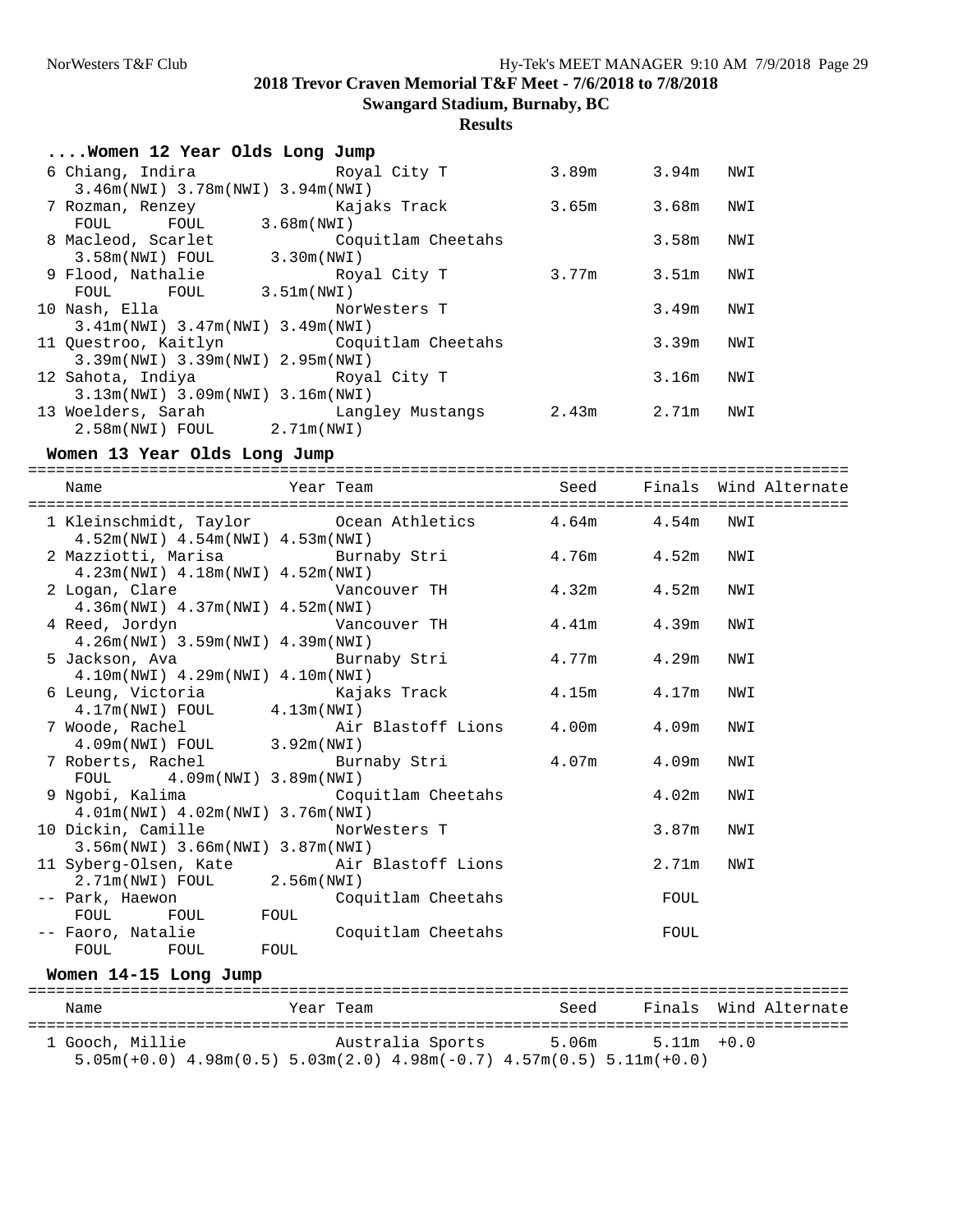## **Results**

### **....Women 14-15 Long Jump**

| 2 Gribbon, Sophia Coquitlam Cheetahs 5.07m -0.5                                                            |               |  |
|------------------------------------------------------------------------------------------------------------|---------------|--|
| $4.91m(+0.0)$ $4.96m(-0.3)$ $4.96m(0.6)$ $0.05m(-0.8)$ $4.93m(0.8)$ $5.07m(-0.5)$                          |               |  |
| 3 James, Sophie                             Kajaks Track             4.64m       4.95m   0.9               |               |  |
| $4.72m(+0.0)$ $4.71m(0.4)$ $4.95m(0.9)$ $4.80m(-1.1)$ $FOUL(+0.0)$ $4.65m(+0.0)$                           |               |  |
|                                                                                                            |               |  |
| $4.60$ m(+0.0) $4.67$ m(0.8) $4.27$ m(-0.3) $4.45$ m(+0.0) $4.83$ m(0.2) $4.90$ m(0.5)                     |               |  |
| 5 Bremer, Alicia $Coguitlam$ Cheetahs $4.74m$ 0.4                                                          |               |  |
| $4.74m(0.4)$ $4.65m(+0.0)$ $FOUL(-0.3)$ $FOUL(+0.0)$ $FOUL(+0.0)$ $4.72m(+0.0)$                            |               |  |
| 6 Millard, Emily                    NorWesters T                            4.59m   1.4                    |               |  |
| $4.59$ m $(1.4)$ $4.45$ m $(+0.0)$ $2.93$ m $(+0.0)$ $4.39$ m $(+0.0)$ $4.32$ m $(-0.8)$ $4.24$ m $(+0.0)$ |               |  |
|                                                                                                            |               |  |
| $FOUT(+0.0)$ 4.53m(+0.0) 4.35m(1.1) $FOUT(+0.0)$ 4.29m(+0.0) $FOUT(0.1)$                                   |               |  |
| 8 Cesarin, Stephanie Mustralia Sports 4.62m 4.39m 0.1                                                      |               |  |
| $4.25m(+0.0)$ $4.39m(0.1)$ $FOUL(-0.3)$ $3.84m(+0.0)$ $FOUL(-0.4)$ $4.16m(+0.0)$                           |               |  |
| 9 McMahon, Krystal Mustralia Sports 4.29m 2.3                                                              |               |  |
| $FOUL(+0.0)$ 4.22m( $+0.0$ ) 4.29m(2.3)                                                                    |               |  |
| 10 Beecham, Elli Mustralia Sports 3.10m 4.22m -0.2                                                         |               |  |
| $4.22m(-0.2)$ $4.11m(1.1)$ $3.81m(+0.0)$                                                                   |               |  |
| 11 Aulakh, Anureet Universal AT                                                                            | $4.15m - 1.1$ |  |
| $FOUL(+0.0) FOUL(1.1) 4.15m(-1.1)$                                                                         |               |  |
| 12 Hamnett, Amelia Coquitlam Cheetahs                                                                      | $3.74m + 0.0$ |  |
| $FOUL(+0.0) FOUL(+0.0) 3.74m(+0.0)$                                                                        |               |  |

#### **Women 16-17 Long Jump**

======================================================================================== Year Team Seed Finals Wind Alternate ======================================================================================== 1 Sobh, Taylor Australia Sports 5.10m 5.04m 0.1 4.90m(0.7) 5.04m(-1.6) 5.04m(0.1) 4.98m(+0.0) FOUL(+0.0) FOUL(0.5) 2 White, Phoebe Australia Sports 4.83m 4.98m +0.0 4.82m(+0.0) 4.74m(0.1) 4.98m(+0.0) 4.94m(0.5) 4.65m(1.3) 4.77m(0.1) 3 Windsor, Jacinta Australia Sports 4.64m 4.92m -0.5  $4.84$ m $(0.1)$   $4.92$ m $(-0.5)$   $4.81$ m $(0.1)$   $4.52$ m $(+0.0)$   $4.66$ m $(-1.2)$   $4.65$ m $(+0.0)$ <br>uriya, Shaunika Langley Mustangs  $4.81$ m  $-1.7$ 4 Suriya, Shaunika Langley Mustangs  $F0UL(0.1)$  4.81m(-1.7)  $F0UL(0.1)$   $F0UL(+0.0)$  4.64m(0.7)  $F0UL(0.2)$ <br>5 Simula, Kiera Australia Sports 4.80m 4. Australia Sports 4.80m 4.79m -1.4  $4.27m(0.2)$   $4.54m(+0.0)$   $4.79m(-1.4)$   $4.47m(-1.1)$   $FOUL(0.3)$   $4.61m(+0.0)$ <br>6 McKinley, Amy Australia Sports  $4.49m +0.0$ Australia Sports 4.34m(-1.4) 4.40m(+0.0) 4.42m(+0.0) 4.49m(+0.0) FOUL(+0.0) FOUL

## **Women 18-19 Long Jump**

| Name             | Year Team                                                                                                                     | Seed | Finals Wind Alternate |
|------------------|-------------------------------------------------------------------------------------------------------------------------------|------|-----------------------|
| 1 Wong, Jillian  | $5.20$ m $(+0.0)$ 4.40m $(-1.0)$ 4.70m $(+0.0)$ 4.76m $(+0.0)$ 4.76m $(0.3)$ 4.75m $(0.8)$                                    |      |                       |
| 2 Urban, Jessica | Vancouver OL $5.37m$ $4.87m +0.0$<br>FOUL $(0.2)$ 4.75m $(+0.0)$ FOUL $(-1.1)$ 4.74m $(0.3)$ FOUL $(-2.1)$ 4.87m $(+0.0)$     |      |                       |
| 3 Ho, Julia      | Vancouver OL $5.01m$ $4.51m$ $+0.0$<br>FOUL $(+0.0)$ 4.25m $(+0.0)$ 4.38m $(-1.3)$ 4.41m $(0.5)$ FOUL $(+0.0)$ 4.51m $(+0.0)$ |      |                       |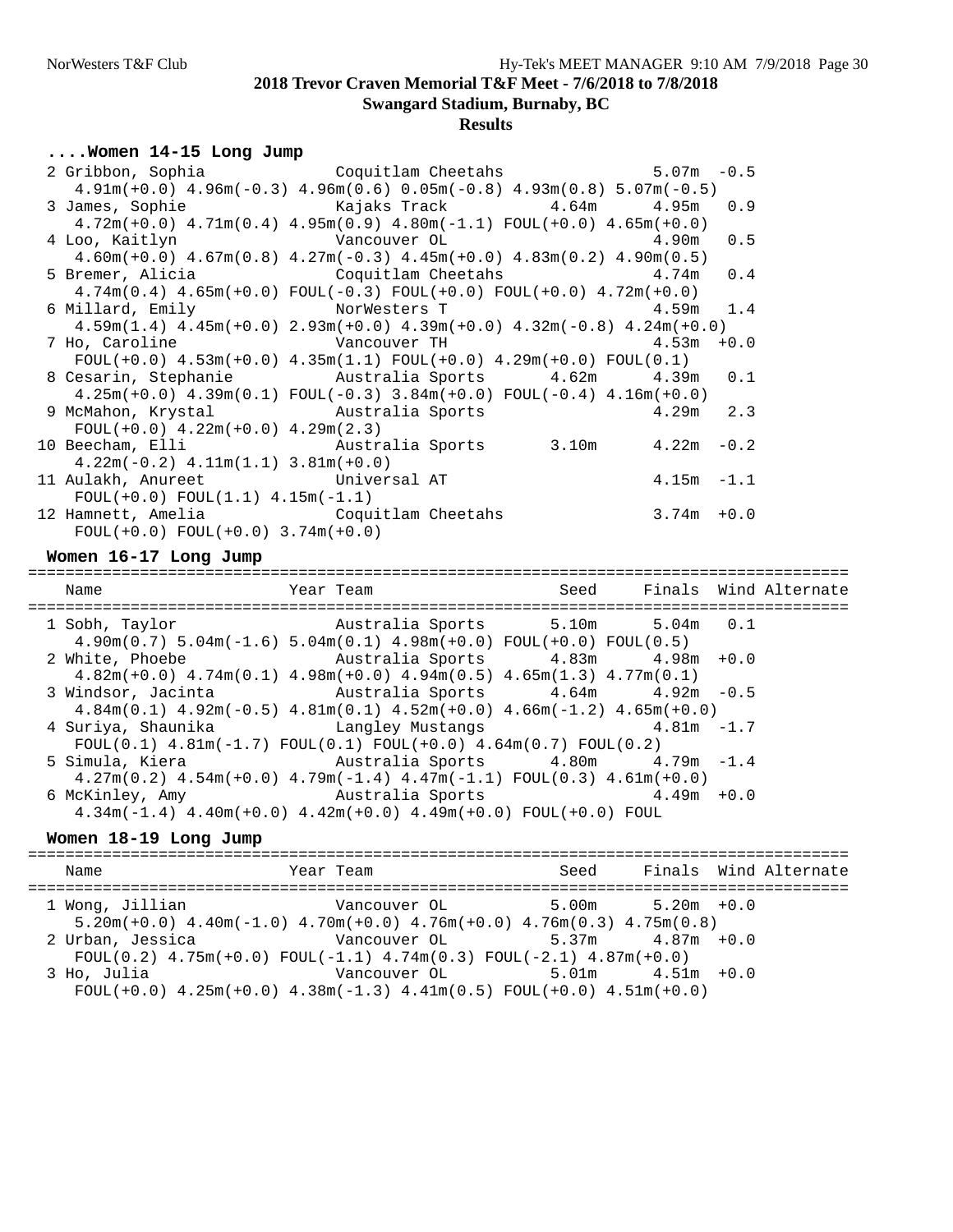## **Results**

## **Women 20-34 Long Jump**

| Name                  | Year Team                                                                                                                                                                                                    |                            |                                         | Seed - Finals Wind Alternate |
|-----------------------|--------------------------------------------------------------------------------------------------------------------------------------------------------------------------------------------------------------|----------------------------|-----------------------------------------|------------------------------|
| 1 Yee, Michelle       | Vancouver TH<br>$FOUT(+0.0) FOUT(+0.0) FOUT(0.9) 4.96m(+0.0) 5.01m(+0.0) 4.95m(+0.0)$<br>2 Cathcart, Sarah $V$ ancouver TH $4.80$ m $4.000$ $4.25$ m $(W$ KJ $)$ $4.30$ m $(W$ KJ $)$ $4.68$ m $(+0.0)$ FOUL |                            | $5.45m$ $5.01m$ $+0.0$<br>$4.68m + 0.0$ |                              |
| 3 Irwin, Lara         | Athletics Vi<br>FOUL $(+0.0)$ FOUL $(+0.0)$ 4.32m $(+0.0)$ FOUL $(-1.3)$ 4.28m $(-0.6)$ 4.36m $(+0.0)$                                                                                                       |                            | $4.36m + 0.0$                           |                              |
| Women 40-44 Long Jump |                                                                                                                                                                                                              |                            |                                         |                              |
| Name                  | Year Team                                                                                                                                                                                                    | Seed                       |                                         | Finals Wind Alternate        |
|                       | 1 Bunbury, Shauna MorWesters T 4.32m 4.46m +0.0<br>$4.46m(+0.0)$ $4.25m(+0.0)$ $3.83m(+0.0)$ $3.87m(-0.0)$ $4.01m(0.1)$ $4.20m(+0.0)$                                                                        |                            |                                         |                              |
| Women 45-49 Long Jump |                                                                                                                                                                                                              |                            |                                         |                              |
| Name                  | Year Team                                                                                                                                                                                                    | Seed                       |                                         | Finals Wind Alternate        |
|                       | 1 Evans, Sharon     Greyhounds M     3.93m     4.19m 0.3<br>$4.19\text{m}(0.3)$ $3.84\text{m}(+0.0)$ $F\text{OUL}(1.4)$ $3.72\text{m}(+0.0)$ $3.84\text{m}(+0.0)$ $F\text{OUL}(0.3)$                         |                            |                                         |                              |
| Women 50-54 Long Jump |                                                                                                                                                                                                              |                            |                                         |                              |
| Name                  | Year Team                                                                                                                                                                                                    | Seed Finals Wind Alternate |                                         |                              |
|                       | 1 Lessing, Sunette Kamloops Tra<br>$4.24m(-0.1)$ FOUL $(-0.7)$ $4.09m(-1.4)$ FOUL $(+0.0)$ FOUL $(+0.0)$ $3.88m(+0.0)$                                                                                       | $4.24m - 0.1$              |                                         |                              |
| Women 55-59 Long Jump |                                                                                                                                                                                                              |                            |                                         |                              |
| Name                  | Year Team                                                                                                                                                                                                    |                            |                                         | Seed Finals Wind Alternate   |
| 1 Rogers, Patti       | Nanaimo & DI 4.05m<br>$4.14m(+0.0)$ $4.20m(+0.0)$ $4.08m(-0.8)$ $4.06m(+0.0)$ $FOUL(-0.0)$ $FOUL(-0.7)$                                                                                                      |                            | $4.20m + 0.0$                           |                              |
| Women 65-69 Long Jump |                                                                                                                                                                                                              |                            |                                         |                              |
| Name                  | Year Team                                                                                                                                                                                                    | Seed                       |                                         | Finals Wind Alternate        |
| 1 Lee, Deborah        |                                                                                                                                                                                                              |                            |                                         |                              |
| Women 70-74 Long Jump |                                                                                                                                                                                                              |                            |                                         |                              |
| Name                  | Year Team<br>--------                                                                                                                                                                                        | Seed                       | Finals                                  | Wind Alternate               |
| 1 Allison, Sheila     | Greyhounds M<br>$FOUL(+0.0)$ $FOUL(+0.0)$ $2.00m(+0.0)$ $FOUL(+0.0)$ $PASS$                                                                                                                                  | PASS                       | $2.00m + 0.0$                           | ===================          |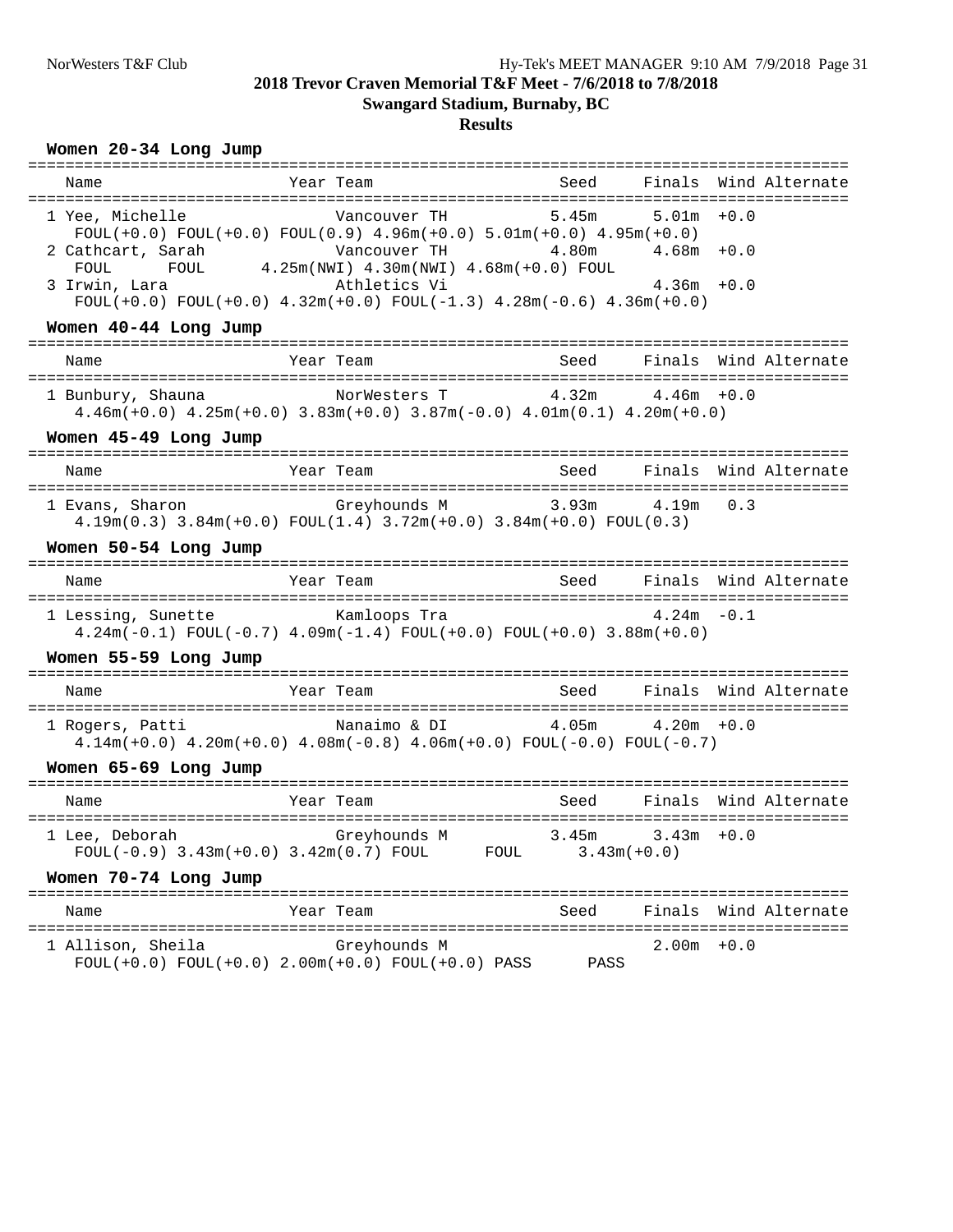**Swangard Stadium, Burnaby, BC**

### **Results**

## **Women 80-84 Long Jump** ======================================================================================== Name Year Team Seed Finals Wind Alternate ======================================================================================== 1 Bortignon, Christa West Vancouv 3.04m 3.10m +0.0 2.83m(+0.0) 2.93m(+0.0) 2.97m(+0.0) 3.04m(+0.0) 3.10m(+0.0) 2.90m(-0.1) **Women 13 Year Olds Triple Jump** ======================================================================================== Name Year Team Seed Finals Wind Alternate ======================================================================================== 1 Leung, Victoria Kajaks Track 8.90m 9.02m NWI 7.77m(NWI) 8.64m(NWI) 9.02m(NWI) 2 Dickin, Camille NorWesters T 8.93m NWI 8.45m(NWI) 8.93m(NWI) 8.80m(NWI) **Women 14-15 Triple Jump** ======================================================================================== Year Team Seed Finals Wind Alternate ======================================================================================== Vancouver OL 10.32m(+0.0) 10.05m(-0.0) 10.08m(+0.0) 10.13m(0.9) 10.49m(0.8) 9.68m(+0.0) 2 Gooch, Millie Australia Sports 10.35m J10.49m 0.8 10.23m(+0.0) 10.05m(+0.0) 10.08m(+0.0) 10.13m(0.9) 10.49m(0.8) 9.68m(+0.0) Vancouver OL 10.12m 10.32m 0.3 10.01m(+0.0) 9.61m(0.8) FOUL(-1.0) FOUL(1.6) 10.18m(0.3) 10.32m(0.3) 4 Foster, Ella Royal City T 10.26m +0.0 10.26m(+0.0) 10.21m(+0.0) 9.77m(+0.0) FOUL 9.81m(0.2) 9.87m(0.4) 5 Ho, Caroline Vancouver TH 9.87m +0.0 9.87m(+0.0) 9.32m(-0.3) FOUL(+0.0) 9.55m(2.3) 9.47m(+0.0) FOUL(+0.0) 6 Pernecker, Ashley Australia Sports FOUL(0.2) 9.76m(-0.2) 9.35m(+0.0) 9.71m(-0.1) 9.58m(0.2) 9.64m(+0.0)<br>
Universal AT  $J9.76m + 0.0$ 7 Kang, Karman 9.45m(-1.2) 9.76m(+0.0) 9.45m(+0.0) 9.41m(+0.0) 9.58m(+0.0) 9.64m(1.0)<br>2.48m +0.0 NorWesters T 8 Chen, Jessica 9.17m(0.8) 9.07m(0.8) 9.48m(+0.0) FOUL(+0.0) FOUL(0.9) 9.12m(1.2) Australia Sports 8.91m 9.13m +0.0 9.00m(+0.0) 9.13m(+0.0) FOUL(+0.0)<br>10 McMahon, Krystal Austral 10 McMahon, Krystal Australia Sports 9.35m 9.08m +0.0 8.85m(0.5) 9.08m(+0.0) 8.97m(+0.0) 9.08m(+0.0) 11 Beecham, Elli Australia Sports 8.85m 0.8 8.85m(0.8) FOUL(-0.2) 8.25m(+0.0) 12 Cesarin, Stephanie Australia Sports 9.40m 8.80m +0.0 8.80m(+0.0) 8.51m(-0.0) 7.99m(+0.0) **Women 16-17 Triple Jump** ======================================================================================== Name Year Team Seed Finals Wind Alternate ======================================================================================== 1 Sobh, Taylor Australia Sports 11.55m 11.24m 0.2 11.24m(0.2) FOUL(-0.0) FOUL(+0.0) 10.61m(+0.0) 11.01m(+0.0) 11.00m(-0.2) 2 Windsor, Jacinta Australia Sports 10.50m 10.17m -0.1 10.15m(+0.0) 9.98m(+0.0) 9.89m(-0.0) 9.81m(+0.0) 10.05m(+0.0) 10.17m(-0.1) 3 White, Phoebe 9.46m(+0.0) 9.84m(+0.0) FOUL(-0.0) 9.58m(+0.0) FOUL(+0.0) 9.82m(-1.1) 4 Mitchell, Makayla Nanaimo & DI

9.56m(-0.9) FOUL(-1.0) FOUL(+0.0) FOUL(-1.0) FOUL(-0.0) 9.66m(+0.0)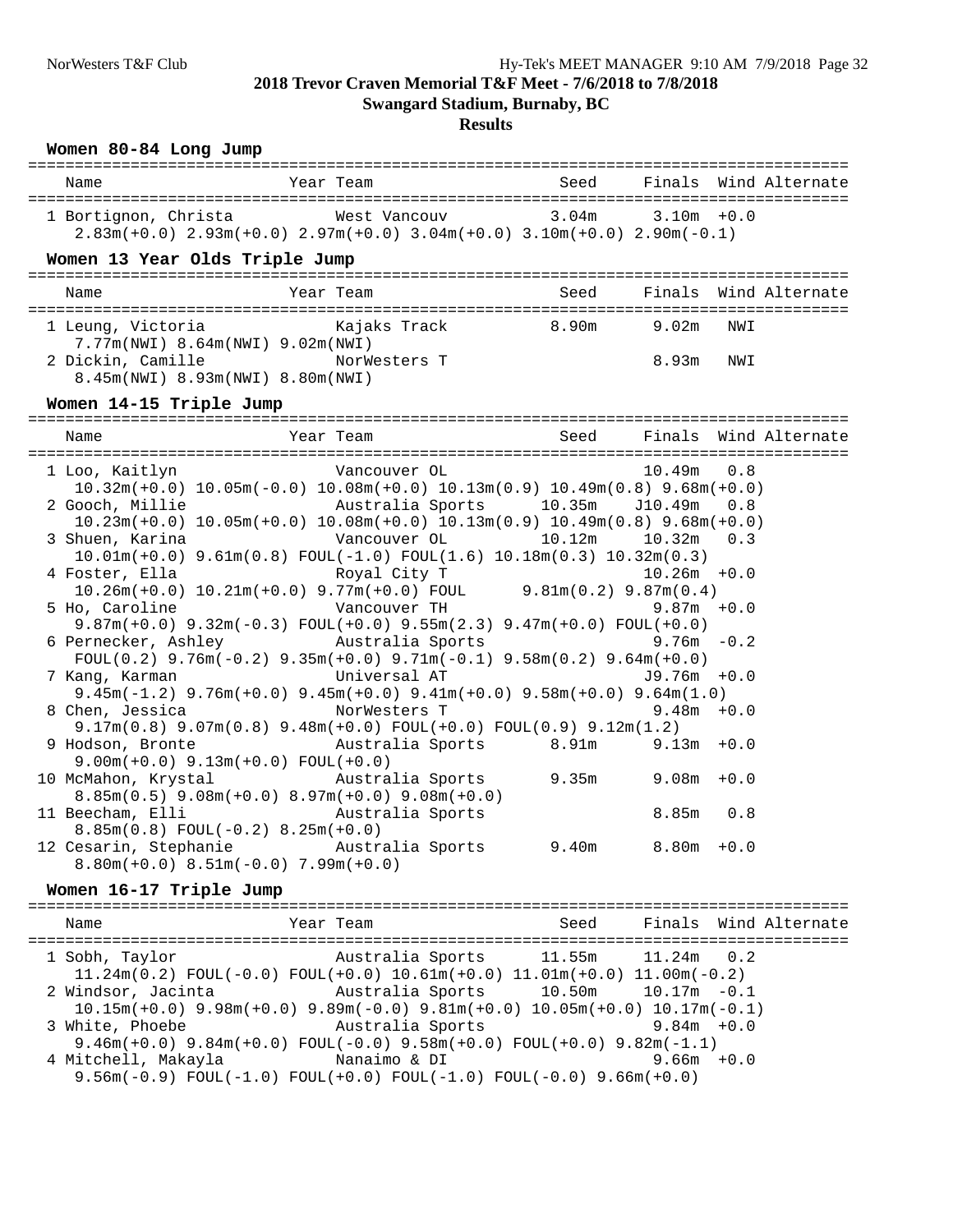## **Results**

## **Women 18-19 Triple Jump**

| Name                                                                            | Year Team                                                                                                                                                                                                                         | Seed   |                | Finals Wind Alternate      |
|---------------------------------------------------------------------------------|-----------------------------------------------------------------------------------------------------------------------------------------------------------------------------------------------------------------------------------|--------|----------------|----------------------------|
| 1 Wong, Jillian<br>2 Ho, Julia                                                  | Vancouver OL<br>$9.73\text{m}(-0.1)$ 10.04 $\text{m}(+0.0)$ FOUL $(-0.3)$ 10.09 $\text{m}(-0.5)$ FOUL $(+0.0)$ 10.17 $\text{m}(+0.0)$<br>Vancouver OL 10.43m 9.82m +0.0<br>9.67m(NWI) 9.77m(NWI) 9.82m(+0.0) 9.65m(NWI) FOUL FOUL | 10.75m | $10.17m + 0.0$ |                            |
| Women 45-49 Triple Jump                                                         |                                                                                                                                                                                                                                   |        |                |                            |
| Name                                                                            | Year Team                                                                                                                                                                                                                         |        |                | Seed Finals Wind Alternate |
| 1 Evans, Sharon                                                                 | Greyhounds M $10.70$ m $8.70$ m $10.0$<br>$FOUL(+0.0)$ 8.58m(-1.8) $FOUL(-2.2)$ 8.77m(+0.0) $FOUL(+0.0)$ $FOUL(+0.0)$                                                                                                             |        |                |                            |
| Women 65-69 Triple Jump                                                         |                                                                                                                                                                                                                                   |        |                |                            |
| Name                                                                            | Year Team                                                                                                                                                                                                                         | Seed   |                | Finals Wind Alternate      |
| 1 Lee, Deborah               Greyhounds M         7.68m     7.87m +0.0          | FOUL $(0.1)$ 7.57m $(-0.8)$ 7.56m $(-0.9)$ 7.63m $(+0.0)$ 7.87m $(+0.0)$ 7.56m $(+0.0)$                                                                                                                                           |        |                |                            |
| Women 80-84 Triple Jump                                                         |                                                                                                                                                                                                                                   |        |                |                            |
| Name                                                                            | Year Team                                                                                                                                                                                                                         | Seed   |                | Finals Wind Alternate      |
| 1 Bortignon, Christa             West Vancouv           6.81m       6.28m   0.6 | $6.09m(-0.5)$ FOUL $(-0.8)$ $6.06m(-1.0)$ $6.04m(+0.0)$ $6.28m(0.6)$ $6.02m(+0.0)$                                                                                                                                                |        |                |                            |
| Women 9 Year Olds Shot Put 2kg                                                  |                                                                                                                                                                                                                                   |        |                |                            |
| Name                                                                            | Year Team                                                                                                                                                                                                                         | Seed   |                | Finals Alternate           |
| 1 Beechman, Meah<br>$4.35m$ $4.43m$ $5.33m$                                     | Australia Sports                                                                                                                                                                                                                  |        | 5.33m          |                            |
| 2 Camilleri, Jemma<br>$4.79m$ 5.20m $4.38m$                                     | Australia Sports                                                                                                                                                                                                                  | 5.83m  | 5.20m          |                            |
| 3 Chiang, Amara<br>$4.27m$ $4.33m$ $4.57m$                                      | Royal City T                                                                                                                                                                                                                      | 4.46m  | 4.57m          |                            |
| 4 Pang, Vanessa<br>$3.32m$ $3.58m$ $4.33m$                                      | Vancouver OL                                                                                                                                                                                                                      |        | 4.33m          |                            |
| 5 Horlock, Lili<br>3.86m 4.05m 4.17m                                            | Vancouver TH                                                                                                                                                                                                                      |        | 4.17m          |                            |
| 6 Nesbitt, Katie<br>3.48m<br>3.73m<br>3.40m                                     | Vancouver TH                                                                                                                                                                                                                      |        | 3.73m          |                            |
| 7 Svelander, Raquel<br>3.18m 3.39m 3.14m                                        | Valley Royal                                                                                                                                                                                                                      |        | 3.39m          |                            |
| 8 Maghera, Raaweya<br>3.33m FOUL 2.96m                                          | Royal City T                                                                                                                                                                                                                      | 1.93m  | 3.33m          |                            |
| 9 Matte, Ariella<br>$2.03m$ $2.34m$<br>3.16m                                    | Nanaimo & DI                                                                                                                                                                                                                      | 2.72m  | 3.16m          |                            |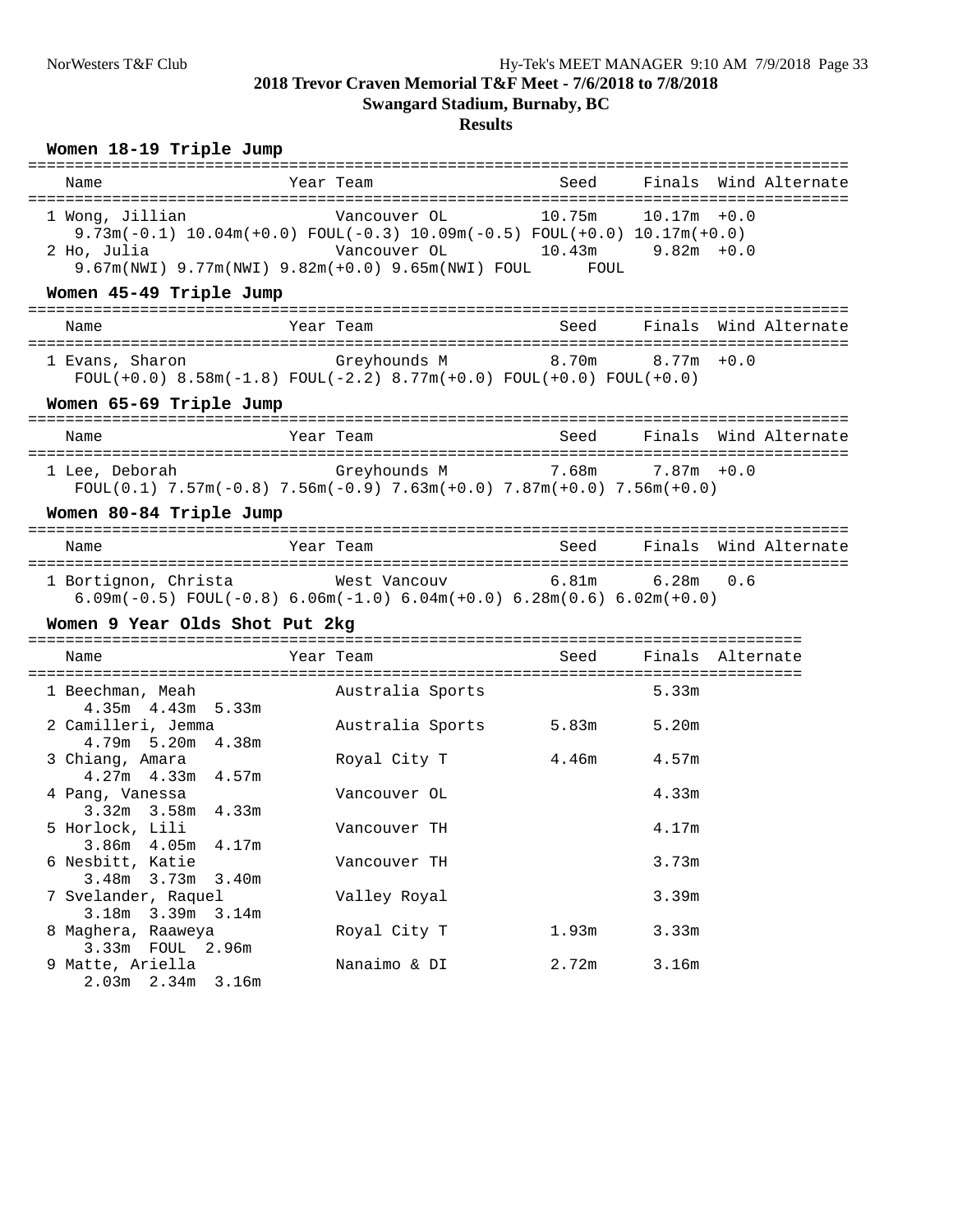**Swangard Stadium, Burnaby, BC**

## **Results**

**Women 10 Year Olds Shot Put 2kg**

| Name                                        | Year Team          | Seed  |       | Finals Alternate |
|---------------------------------------------|--------------------|-------|-------|------------------|
| 1 Phanqura, Talia<br>5.96m 7.19m 7.50m      | Royal City T       |       | 7.50m |                  |
| 2 Prout, Carys<br>$5.95m$ $5.79m$ $6.24m$   | Ocean Athletics    | 5.75m | 6.24m |                  |
| 3 Loconte, Maresa<br>5.73m FOUL 5.34m       | Royal City T       |       | 5.73m |                  |
| 4 Macleod, Tessa<br>$5.43m$ $5.40m$ $5.09m$ | Coquitlam Cheetahs |       | 5.43m |                  |
| 5 Brolin, Abby<br>$4.36m$ $4.86m$ $4.45m$   | Royal City T       | 5.77m | 4.86m |                  |
| 6 Toor, Syra<br>$4.41m$ $4.34m$ $4.60m$     | Air Blastoff Lions | 4.84m | 4.60m |                  |

#### **Women 11 Year Olds Shot Put 2kg**

=================================================================================== Name Year Team Seed Finals Alternate =================================================================================== 1 Mander, Gurleen **1 Universal AT**  7.57m 7.61m 7.84m 2 Osei-Appiah, Sloane Langley Mustangs 7.33m 7.28m 6.94m 7.33m Air Blastoff Lions 6.92m 6.61m 5.95m 6.61m 6.44m<br>4 Young, Jordyn Coquitlam Cheetahs 4 Young, Jordyn Coquitlam Cheetahs 6.53m FOUL FOUL 6.53m 5 Grellier, Josephine NorWesters T 5.27m 4.61m 5.27m 5.07m 6 Lukaitis, Eva NorWesters T 4.81m 4.33m 4.76m 4.81m 7 McLaughlin, Camdyn Coquitlam Cheetahs 4.08m 3.92m 3.93m 4.08m

#### **Women 12 Year Olds Shot Put 3kg**

| Name                                        | Year Team          | Seed  |       | Finals Alternate |
|---------------------------------------------|--------------------|-------|-------|------------------|
| 1 Drake, Elise<br>$8.25m$ 7.72m $8.42m$     | Okanagan Ath       | 8.66m | 8.42m |                  |
| 2 Curtis, Lauren<br>7.24m 7.18m 7.49m       | Golden Ears        | 7.29m | 7.49m |                  |
| 3 Chiang, Indira<br>$6.08m$ $7.20m$ $6.26m$ | Royal City T       | 7.25m | 7.20m |                  |
| 4 Dhillon, Roop<br>$6.46m$ $6.27m$ $6.55m$  | Universal AT       |       | 6.55m |                  |
| 5 Rozman, Renzey<br>$6.09m$ 5.96 $m$ FOUL   | Kajaks Track       | 5.98m | 6.09m |                  |
| 6 Dobson, Isla<br>5.40m 5.94m FOUL          | Coquitlam Cheetahs |       | 5.94m |                  |
| 7 Sahota, Indiya<br>5.67m 5.89m 5.36m       | Royal City T       |       | 5.89m |                  |
| 8 Young, Payton<br>5.72m FOUL<br>5.60m      | Coquitlam Cheetahs |       | 5.72m |                  |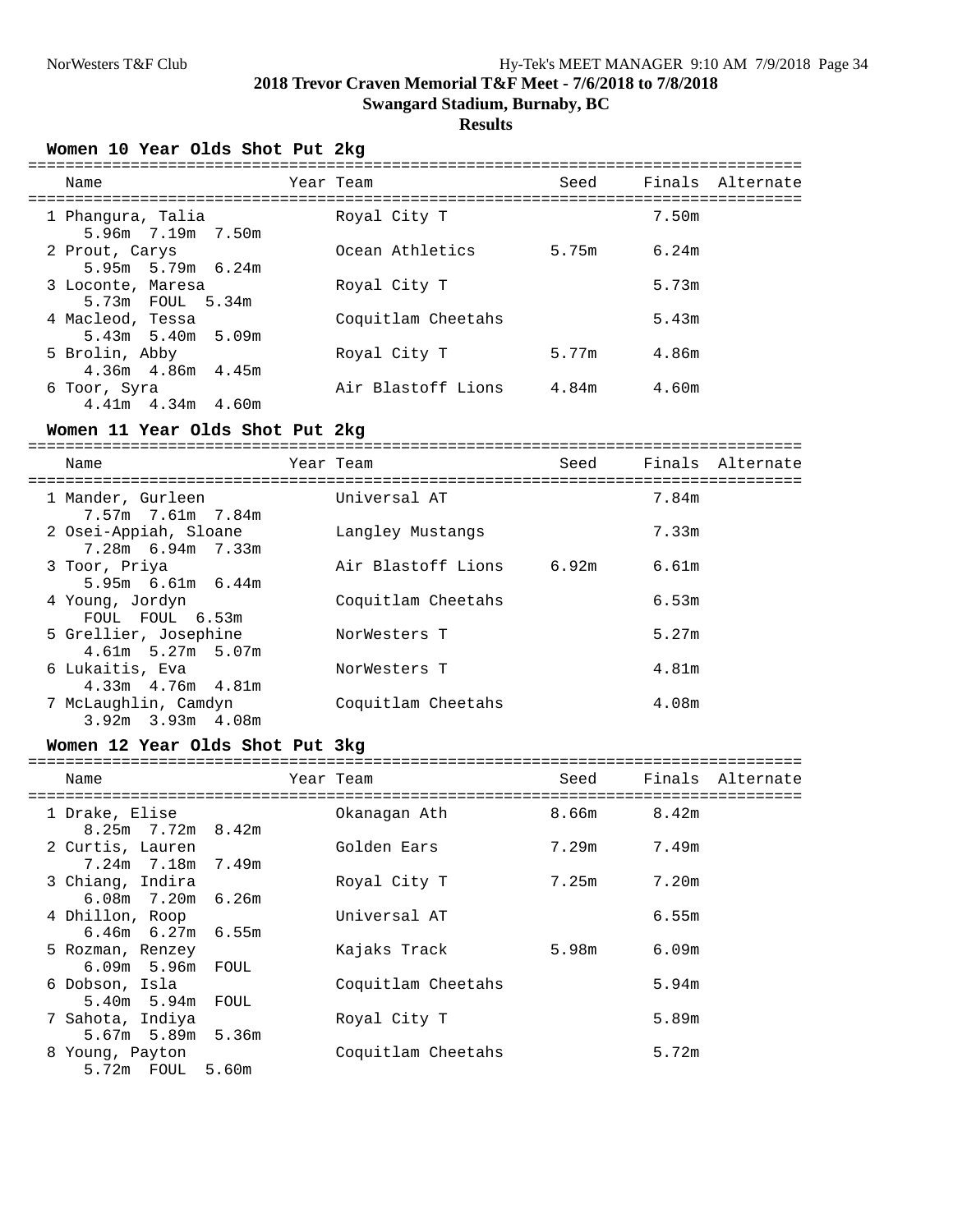#### **Results**

| Women 12 Year Olds Shot Put 3kg |                    |       |                   |
|---------------------------------|--------------------|-------|-------------------|
| 9 Questroo, Kaitlyn             | Coquitlam Cheetahs |       | 5.39m             |
| $5.29m$ $5.39m$ $4.60m$         |                    |       |                   |
| 10 Macleod, Scarlet             | Coquitlam Cheetahs |       | 5.01 <sub>m</sub> |
| $4.79m$ $3.78m$ $5.01m$         |                    |       |                   |
| 11 Ali, Zehra                   | Royal City T       |       | 4.79m             |
| 4.39m FOUL 4.79m                |                    |       |                   |
| 12 Flood, Nathalie              | Royal City T       | 4.70m | 4.75m             |
| $4.75m$ $3.74m$ $3.85m$         |                    |       |                   |
| 13 Miller, Sage                 | Vancouver OL       |       | 4.53m             |
| $4.53m$ $3.64m$ $4.45m$         |                    |       |                   |
| 14 Thornburn, Sarah             | Langley Mustangs   | 4.98m | 3.98m             |
| $3.63m$ $3.50m$ $3.98m$         |                    |       |                   |
| 15 Nash, Ella                   | NorWesters T       |       | 3.59m             |
| $3.29m$ $3.43m$ $3.59m$         |                    |       |                   |

## **Women 13 Year Olds Shot Put 3kg**

=================================================================================== Seed Finals Alternate =================================================================================== 1 Cyr, Lindsay Ocean Athletics 10.85m 11.14m 11.14m 10.72m 10.81m 2 Dhillon, Keerat Universal AT 7.99m 7.27m 7.99m 7.87m Australia Sports 6.04m 6.33m 3 Beresford, Jayla<br>5.96m 5.34m 6.33m<br>4 Froese, Nylah Coquitlam Cheetahs 6.16m 6.12m 5.83m 6.16m

### **Women 14-15 Shot Put 3kg**

| Name                                                                                                                       | Year Team          |        | Seed Finals Alternate |
|----------------------------------------------------------------------------------------------------------------------------|--------------------|--------|-----------------------|
| 1 Bhandal, Jasmin Kajaks Track                                                                                             |                    | 11.81m |                       |
| 11.81m  11.71m  11.60m  11.40m  11.72m  11.51m<br>2 Yau, Noelle<br>Vancouver TH<br>10.48m 9.89m 10.85m 10.03m 9.65m 10.58m |                    | 10.85m |                       |
| 3 Hodson, Bronte             Australia Sports     11.00m     10.70m<br>10.18m  10.18m  10.20m  10.60m  10.70m  10.13m      |                    |        |                       |
| 4 Fernback, Sophie             Ocean Athletics<br>$9.28m$ $9.87m$ $9.96m$ $9.76m$ $8.29m$ $7.27m$                          |                    | 9.96m  |                       |
| 5 Bremer, Alicia (Coquitlam Cheetahs<br>8.75m 7.31m 7.31m                                                                  |                    | 8.75m  |                       |
| 6 Crego, Rylee<br>$8.24$ m 7.93m $8.48$ m $8.06$ m $8.21$ m 7.76m                                                          | Kajaks Track       | 8.48m  |                       |
| 7 Noble, Alanna<br>7.35m 7.82m 6.85m 7.47m 7.85m 8.02m                                                                     | Coquitlam Cheetahs | 8.02m  |                       |
| 8 Millard, Emily<br>FOUL FOUL 6.36m 6.80m 7.29m 6.49m                                                                      | NorWesters T       | 7.29m  |                       |

#### **Women 16-17 Shot Put 3kg**

| Name               | Year Team                                               | Seed          | Finals Alternate |
|--------------------|---------------------------------------------------------|---------------|------------------|
| 1 Dadson, Michelle | South Surrey<br>12.83m 13.62m FOUL 12.56m 13.43m 12.78m | 14.06m 13.62m |                  |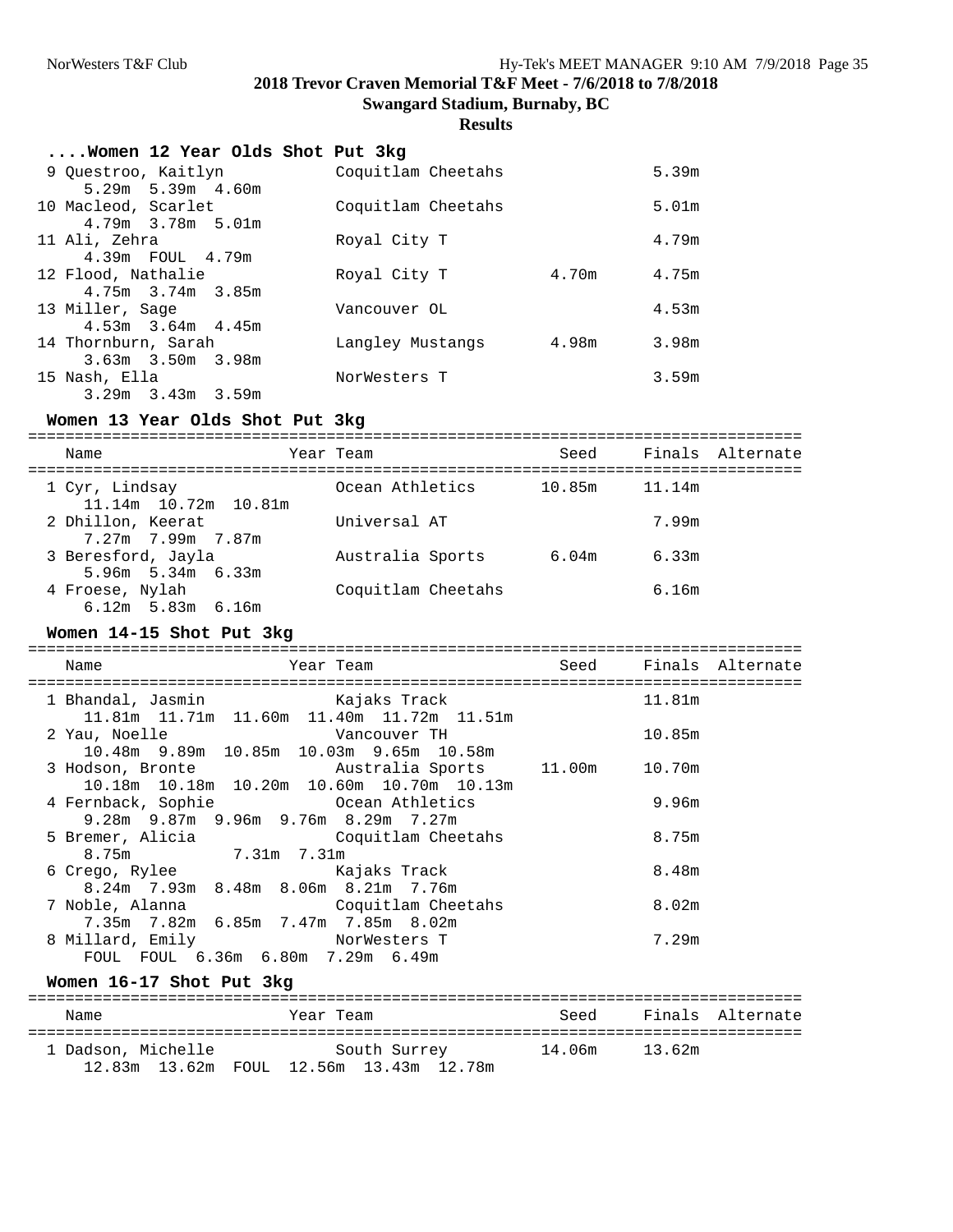| Women 16-17 Shot Put 3kg                                                                                                      |                    |                 |             |                       |
|-------------------------------------------------------------------------------------------------------------------------------|--------------------|-----------------|-------------|-----------------------|
| 2 Corrales Nelson, Shiloh Burnaby Stri                                                                                        |                    | 13.61m   12.10m |             |                       |
| 11.60m  12.10m  11.39m  FOUL  11.99m  FOUL<br>3 Hanger, Kaitlyn             Royal City T<br>8.85m 8.93m FOUL 8.91m FOUL 9.82m |                    |                 | 9.91m 9.82m |                       |
| 4 Simula, Kiera (a. 2015) Australia Sports<br>8.81m 9.07m 8.74m 8.38m 8.10m 8.77m                                             |                    | 9.34m 9.07m     |             |                       |
| Women 20-34 Shot Put 4kg                                                                                                      |                    |                 |             |                       |
| Name                                                                                                                          | Year Team          |                 |             | Seed Finals Alternate |
| 1 Brackenrig, Courtney australia Sports 11.00m 9.65m<br>8.76m 8.85m 9.56m 9.55m 9.23m 9.65m                                   |                    |                 |             |                       |
| Women 40-44 Shot Put 4kg                                                                                                      |                    |                 |             |                       |
| Name                                                                                                                          | Year Team          | Seed            |             | Finals Alternate      |
| 1 Beresford, Alissa Mustralia Sports<br>6.12m 5.73m 5.38m 6.14m 6.50m 5.99m                                                   |                    | 7.10m 6.50m     |             |                       |
| Women 50-54 Shot Put 3kg                                                                                                      |                    |                 |             |                       |
| Name                                                                                                                          | Year Team          | Seed            |             | Finals Alternate      |
| 1 Strong, Kylie             Australia Sports       8.50m     9.41m<br>9.09m FOUL 8.22m 8.51m 9.41m 8.76m                      |                    |                 |             |                       |
| Women 65-69 Shot Put 3kg                                                                                                      |                    |                 |             |                       |
| Name                                                                                                                          | Year Team          | Seed            |             | Finals Alternate      |
| 1 Radley, Elizabeth Mustralia Sports<br>4.80m 5.01m 5.04m 5.17m 5.05m 5.21m                                                   |                    | $6.00m$ 5.21m   |             |                       |
| Women 10 Year Olds Discus Throw 750g                                                                                          |                    |                 |             |                       |
| Name                                                                                                                          | Year Team          | Seed            |             | Finals Alternate      |
| 1 Phangura, Talia<br>11.09m  11.14m  12.05m                                                                                   | Royal City T       |                 | 12.05m      |                       |
| 2 Macleod, Tessa<br>10.02m 9.14m 10.86m                                                                                       | Coquitlam Cheetahs |                 | 10.86m      |                       |
| Women 11 Year Olds Discus Throw 750g                                                                                          |                    |                 |             |                       |
| Name                                                                                                                          | Year Team          | Seed            |             | Finals Alternate      |
|                                                                                                                               |                    |                 |             | ==============        |
| 1 Mander, Gurleen                                                                                                             | Universal AT       |                 | 18.91m      |                       |
| 18.04m  18.85m  18.91m<br>2 McKay, Meagan<br>FOUL FOUL 16.35m                                                                 | Ocean Athletics    |                 | 16.35m      |                       |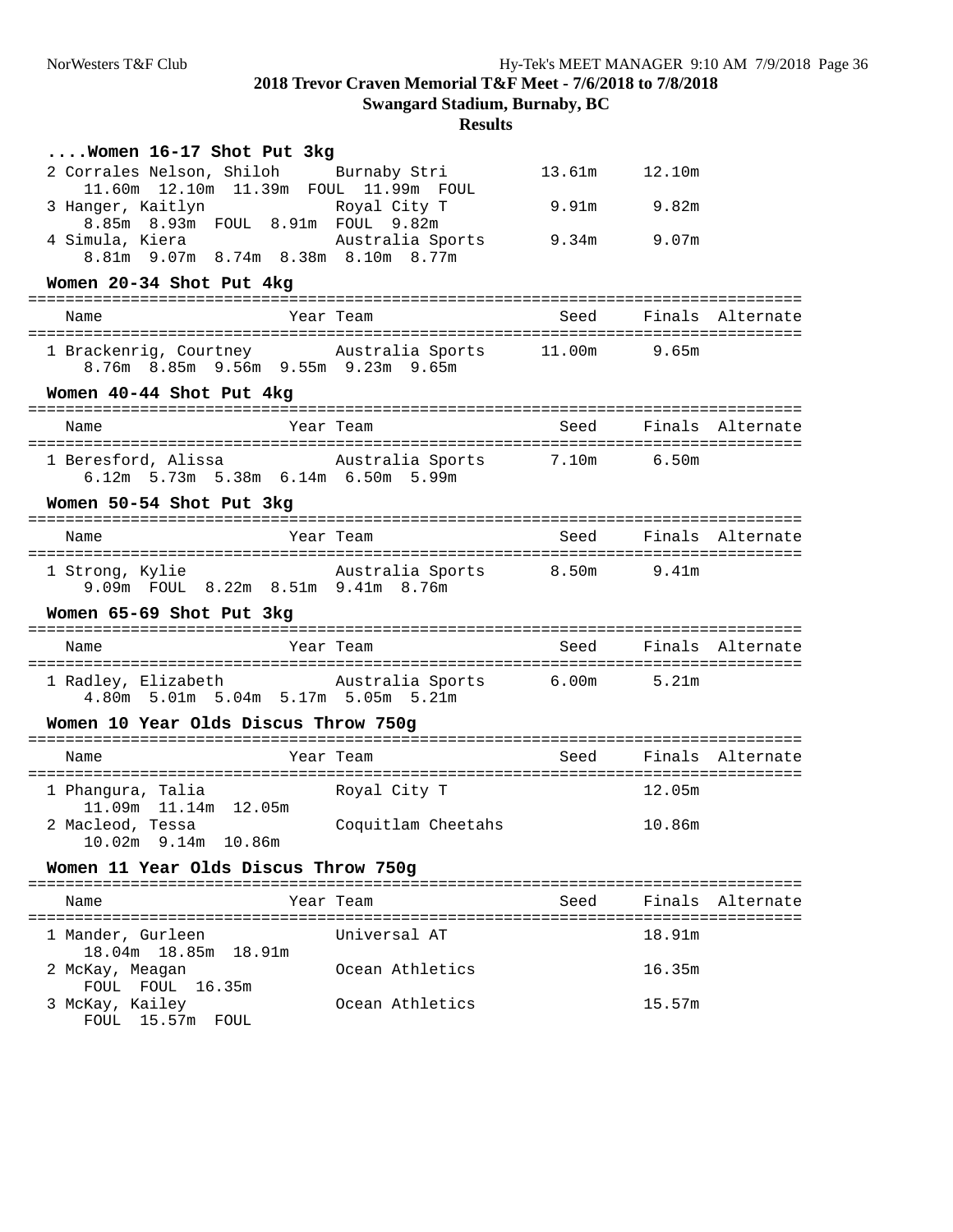**Swangard Stadium, Burnaby, BC**

## **Results**

| Women 11 Year Olds Discus Throw 750g          |                    |        |
|-----------------------------------------------|--------------------|--------|
| 4 Young, Jordyn<br>13.28m 13.65m FOUL         | Coquitlam Cheetahs | 13.65m |
| 5 Scherk, Veronica<br>10.14m FOUL 13.43m      | NorWesters T       | 13.43m |
| 6 Haintz, Delilah<br>13.20m 10.89m 13.12m     | Golden Ears        | 13.20m |
| 7 Dhillon, Gurjot<br>12.28m 12.24m 10.78m     | Universal AT       | 12.28m |
| 8 Osei-Appiah, Sloane<br>$9.62m$ 9.96m 11.24m | Langley Mustangs   | 11.24m |
| 9 McLaughlin, Camdyn<br>$4.66m$ 5.48m $4.83m$ | Coquitlam Cheetahs | 5.48m  |

## **Women 12 Year Olds Discus Throw 750g**

| Name                                                            | Year Team                  |        | Seed Finals Alternate |
|-----------------------------------------------------------------|----------------------------|--------|-----------------------|
|                                                                 |                            |        |                       |
| 1 Drake, Elise<br>23.01m 22.96m 23.41m                          | Okanagan Ath 26.02m 23.41m |        |                       |
| 2 Young, Payton<br>16.49m 16.82m 19.20m                         | Coquitlam Cheetahs         | 19.20m |                       |
| 3 Rogozinski, Victoria Coquitlam Cheetahs<br>15.29m FOUL 19.19m |                            | 19.19m |                       |
| 4 Myint, Katelyn<br>17.48m  18.55m  16.30m                      | Nanaimo & DI 19.15m 18.55m |        |                       |
| 5 Dhillon, Roop<br>16.59m 1.73m 18.24m                          | Universal AT               | 18.24m |                       |
| 6 Ouestroo, Kaitlyn<br>17.10m FOUL 15.97m                       | Coquitlam Cheetahs         | 17.10m |                       |
| 7 Curtis, Lauren<br>FOUL 16.03m 15.61m                          | Golden Ears 20.08m 16.03m  |        |                       |
| 8 Vennesland, Audrey<br>13.93m  13.47m  15.82m                  | NorWesters T               | 15.82m |                       |
| 9 Herrell, Amelia<br>15.09m FOUL 14.37m                         | Coquitlam Cheetahs         | 15.09m |                       |
| 10 Dobson, Isla<br>14.30m 12.77m FOUL                           | Coquitlam Cheetahs         | 14.30m |                       |
| 11 Nash, Ella<br>12.60m  11.95m  13.43m                         | NorWesters T               | 13.43m |                       |
| 12 Macleod, Scarlet<br>FOUL 9.44m 10.57m                        | Coquitlam Cheetahs         | 10.57m |                       |

## **Women 13 Year Olds Discus Throw 750g**

| Name                                            | Year Team        | Seed   |        | Finals Alternate |
|-------------------------------------------------|------------------|--------|--------|------------------|
| 1 Goudron, Lindsay<br>18.33m 17.93m 19.17m      | Royal City T     |        | 19.17m |                  |
| 2 Beresford, Jayla<br>18.68m FOUL 18.27m        | Australia Sports | 21.30m | 18.68m |                  |
| 3 Dickin, Camille<br>$11.02m$ $13.98m$ $14.05m$ | NorWesters T     |        | 14.05m |                  |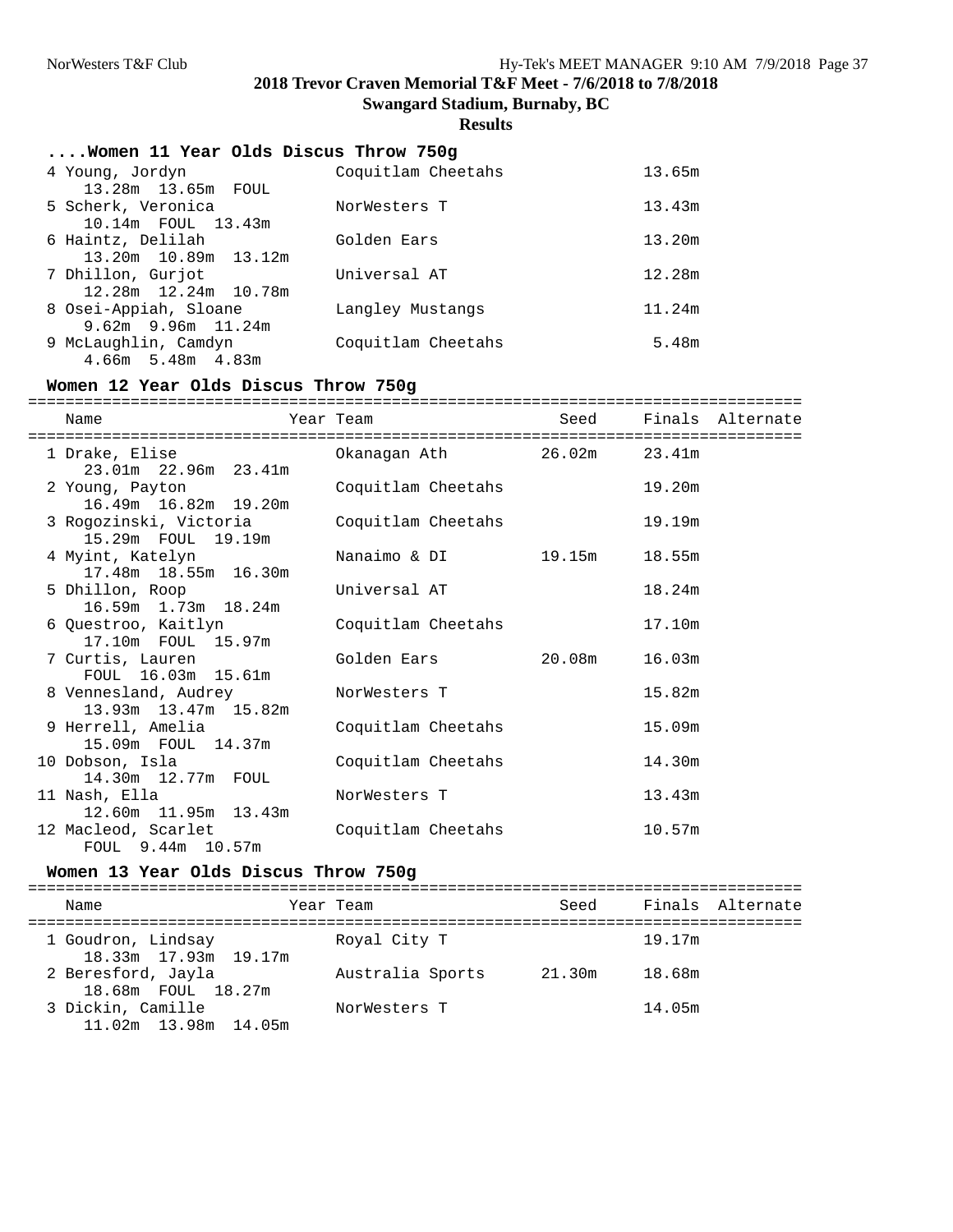# **Swangard Stadium, Burnaby, BC**

# **Results**

### **Women 14-15 Discus Throw 1kg**

| Name                                                                                                                      | Year Team                                                                                                      | Seed Finals Alternate |        |                       |  |  |  |  |
|---------------------------------------------------------------------------------------------------------------------------|----------------------------------------------------------------------------------------------------------------|-----------------------|--------|-----------------------|--|--|--|--|
|                                                                                                                           |                                                                                                                |                       |        |                       |  |  |  |  |
| 1 Hodson, Bronte         Australia Sports     31.78m     32.28m<br>28.87m 32.28m 30.65m FOUL FOUL 31.17m                  |                                                                                                                |                       |        |                       |  |  |  |  |
| 2 Yau, Noelle North Vancouver TH<br>19.74m  24.11m  29.95m  2.12m  27.81m  31.55m                                         |                                                                                                                |                       | 31.55m |                       |  |  |  |  |
| 3 Bhandal, Jasmin               Kajaks Track                                                                              |                                                                                                                | 28.94m                |        |                       |  |  |  |  |
| 28.94m 27.05m FOUL 27.84m FOUL FOUL<br>4 Wideski, Victoria                   Kajaks Track                                 |                                                                                                                |                       | 28.51m |                       |  |  |  |  |
| 27.81m 27.29m 26.60m 27.45m 28.51m 26.56m<br>5 Crego, Rylee Kajaks Track                                                  |                                                                                                                |                       | 25.32m |                       |  |  |  |  |
| FOUL 24.04m 22.69m 24.92m 25.32m FOUL                                                                                     |                                                                                                                |                       |        |                       |  |  |  |  |
| 6 Vanderkemp, Brooklyn           Powell River               22.00m      21.18m<br>21.18m 17.69m FOUL 18.29m 19.80m 18.48m |                                                                                                                |                       |        |                       |  |  |  |  |
| 7 Haintz, Kaia               Racewalk West         20.00m     18.39m<br>17.43m  17.52m  18.32m  FOUL  18.39m  15.95m      |                                                                                                                |                       |        |                       |  |  |  |  |
| 8 McMahon, Krystal <a> Mustralia Sports<br/>FOUL 16.08m 16.29m 17.25m FOUL 17.23m</a>                                     |                                                                                                                |                       | 17.25m |                       |  |  |  |  |
| Women 16-17 Discus Throw 1kg                                                                                              |                                                                                                                |                       |        |                       |  |  |  |  |
| Name                                                                                                                      | Year Team and the Mean and the Mean and the Mean and the Mean and the Mean and the Mean and the Mean of the Me |                       |        | Seed Finals Alternate |  |  |  |  |
| 1 Dadson, Michelle South Surrey 34.86m 34.51m                                                                             |                                                                                                                |                       |        |                       |  |  |  |  |
| 2 Corrales Nelson, Shiloh Burnaby Stri 34.33m 30.23m<br>FOUL FOUL 25.83m 25.98m 30.23m FOUL                               |                                                                                                                |                       |        |                       |  |  |  |  |
| 3 Gill, Tanisha Malley Royal                                                                                              |                                                                                                                |                       | 20.86m |                       |  |  |  |  |

|                 |  | 16.90m  20.52m  FOUL  18.10m  19.42m  20.86m |        |  |
|-----------------|--|----------------------------------------------|--------|--|
| 4 Owen, Madelin |  | Australia Sports                             | 12.49m |  |
|                 |  | 9.98m 10.62m 10.94m 11.87m 12.49m FOUL       |        |  |

### **Women 20-34 Discus Throw 1kg**

| Name                                                                 | Year Team        | Seed |        | Finals Alternate |
|----------------------------------------------------------------------|------------------|------|--------|------------------|
| 1 Brackenrig, Courtney<br>23.48m  27.95m  24.41m  22.17m  FOUL  FOUL | Australia Sports |      | 27.95m |                  |

### **Women 35-39 Discus Throw 1kg**

| Name             | Year Team                                               | Seed<br>Finals Alternate |
|------------------|---------------------------------------------------------|--------------------------|
| 1 Miller, Hilary | Royal City T<br>19.93m 21.97m 23.79m FOUL 26.44m 21.44m | 26.44m                   |

### **Women 40-44 Discus Throw 1kg**

| Name                            |  | Year Team |                                                         | Seed   |        | Finals Alternate |
|---------------------------------|--|-----------|---------------------------------------------------------|--------|--------|------------------|
| 1 Beresford, Alissa<br>16.56m x |  |           | Australia Sports                                        | 20.45m | 16.56m |                  |
| 2 Yeterian, Patty               |  |           | Vancouver TH<br>14.10m 13.44m 14.68m FOUL 15.56m 14.51m |        | 15.56m |                  |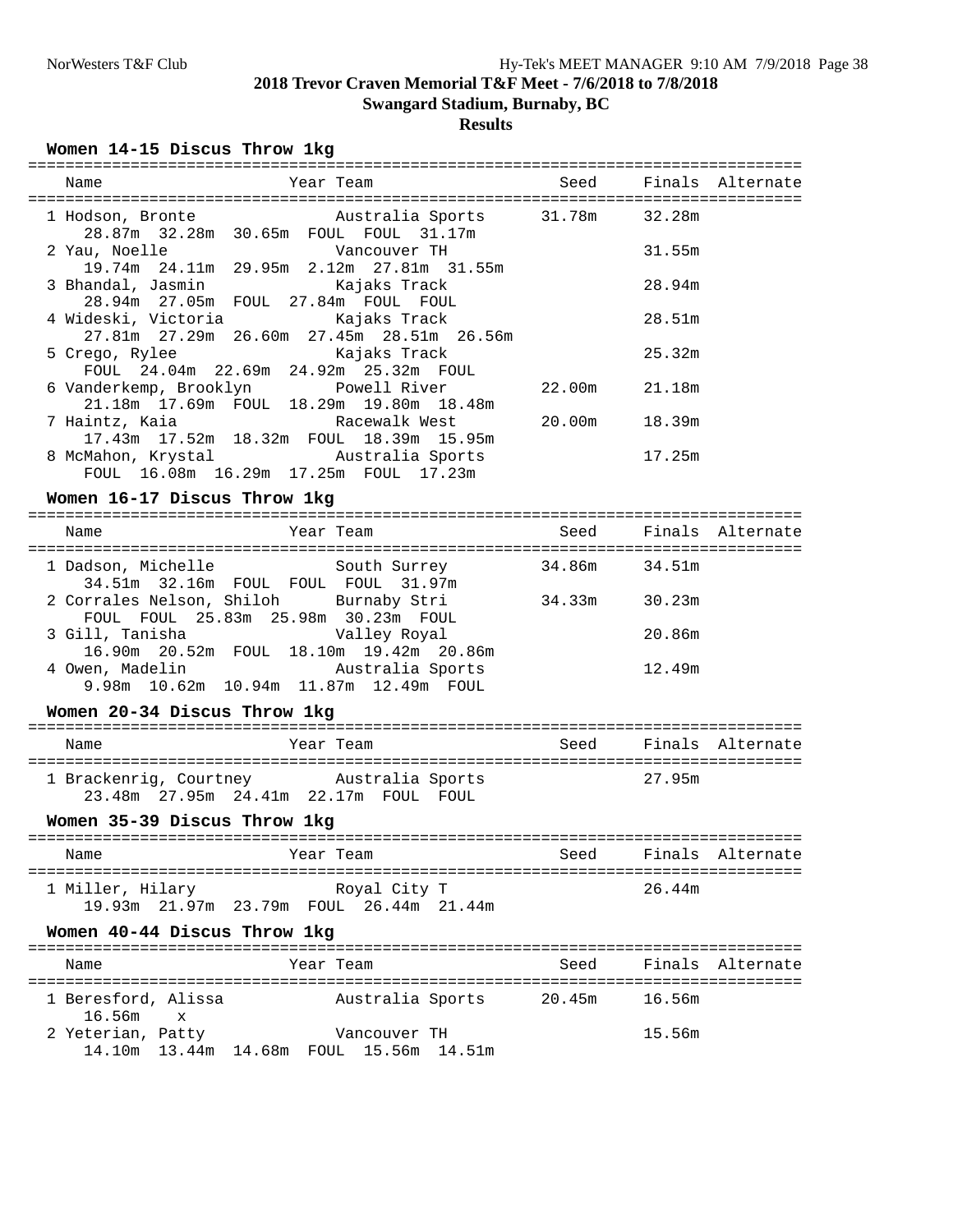**Swangard Stadium, Burnaby, BC**

| Women 50-54 Discus Throw 1kg                                                                                 |                    |               |        |                       |
|--------------------------------------------------------------------------------------------------------------|--------------------|---------------|--------|-----------------------|
| Name                                                                                                         | Year Team          | Seed          |        | Finals Alternate      |
| 1 Strong, Kylie<br>15.91m  17.50m  FOUL  FOUL  19.82m  FOUL                                                  | Australia Sports   | 21.00m        | 19.82m |                       |
| Women 65-69 Discus Throw 1kg                                                                                 |                    |               |        |                       |
| Name                                                                                                         | Year Team          | Seed          |        | Finals Alternate      |
| 1 Radley, Elizabeth         Australia Sports<br>FOUL 10.89m 12.56m 12.69m FOUL 13.80m                        |                    | 18.00m        | 13.80m |                       |
| 2 Moriyama, Naomi 6reyhounds M 14.02m 13.57m<br>12.00m  12.57m  13.57m  11.66m  12.89m  12.57m               |                    |               |        |                       |
| Girls 12 Hammer Throw 3kg                                                                                    |                    |               |        |                       |
| Name                                                                                                         | Year Team          | Seed          |        | Finals Alternate      |
| 1 Curtis, Lauren<br>18.16m  17.47m  20.69m                                                                   | Golden Ears        | 20.37m 20.69m |        |                       |
| 2 Dobson, Isla<br>17.02m  17.73m  19.53m                                                                     | Coquitlam Cheetahs |               | 19.53m |                       |
| Girls 13 Hammer Throw 3kg                                                                                    |                    |               |        |                       |
| Name                                                                                                         | Year Team          | Seed          |        | Finals Alternate      |
| 1 Dhillon, Keerat<br>32.32m FOUL FOUL                                                                        | Universal AT       |               | 32.32m |                       |
| 2 Blatherwick, Nicole<br>18.83m FOUL 17.12m                                                                  | Royal City T       | 20.82m 18.83m |        |                       |
| Women 14-15 Hammer Throw 3kg                                                                                 |                    |               |        |                       |
| Name                                                                                                         | Year Team          |               |        | Seed Finals Alternate |
| 1 Bhandal, Jasmin<br>FOUL 35.21m 37.21m FOUL 32.78m 33.41m                                                   | Kajaks Track       |               | 37.21m |                       |
| 2 kolodko, sasha<br>36.22m FOUL 34.10m FOUL FOUL 33.38m                                                      | Unattached B       |               | 36.22m |                       |
| 3 Haintz, Kaia<br>17.48m  18.84m  22.61m  21.79m  FOUL  21.78m                                               | Racewalk West      | 20.00m        | 22.61m |                       |
| Women 16-17 Hammer Throw 3kg                                                                                 |                    |               |        |                       |
| Name                                                                                                         | Year Team          | Seed          |        | Finals Alternate      |
| 1 Dadson, Michelle                                                                                           | South Surrey       | 48.85m        | 46.71m |                       |
| 46.71m  41.65m  FOUL  FOUL  42.80m  41.22m<br>2 Corrales Nelson, Shiloh<br>43.23m FOUL FOUL 42.12m FOUL FOUL | Burnaby Stri       | 42.03m        | 43.23m |                       |
| 3 Hanger, Kaitlyn<br>FOUL 38.79m 36.49m 40.47m FOUL 41.26m                                                   | Royal City T       | 38.18m        | 41.26m |                       |
| 4 Liniewski, Zuzanna<br>37.35m 34.29m 0.39m 39.02m FOUL FOUL                                                 | Royal City T       | 44.86m        | 39.02m |                       |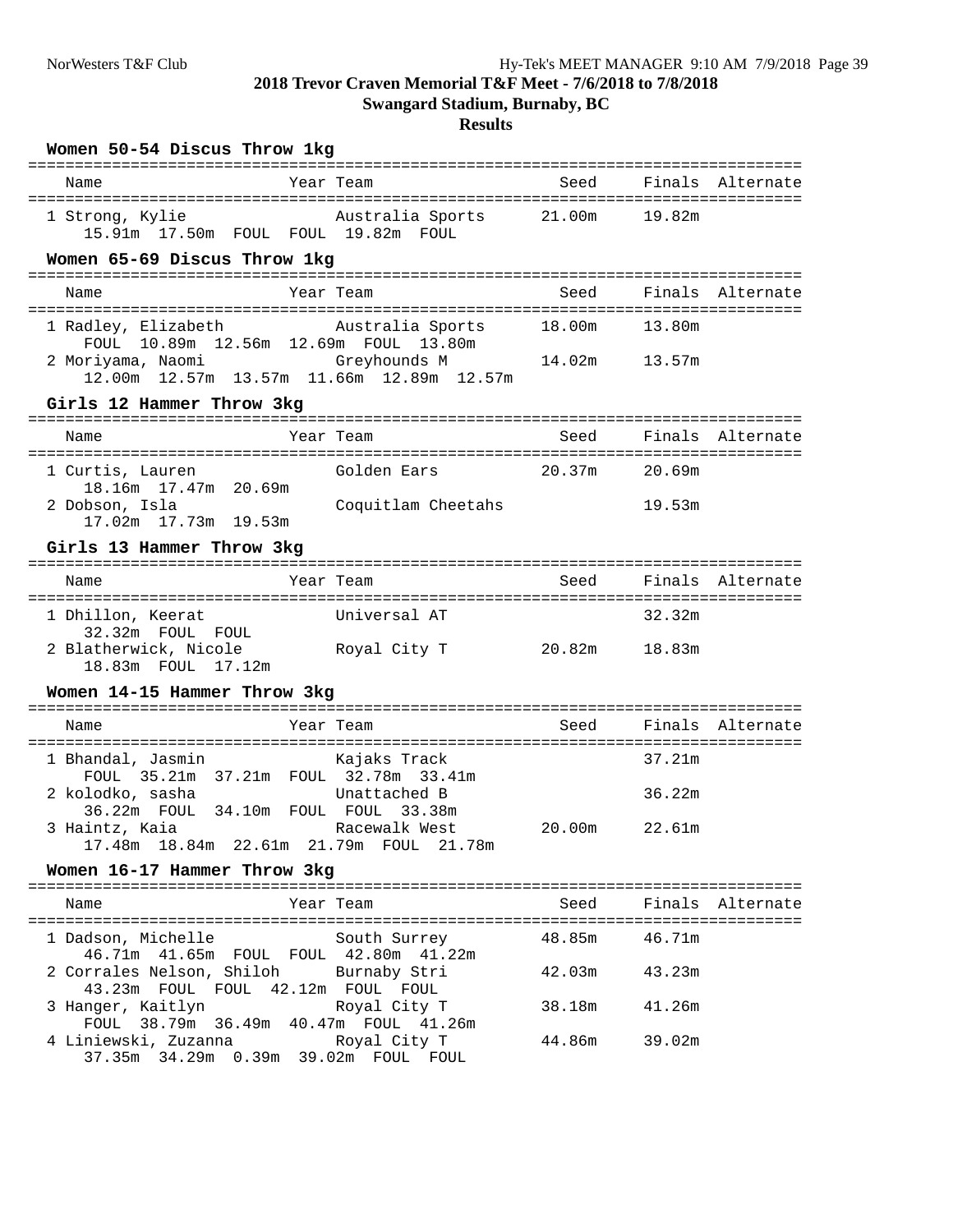**Swangard Stadium, Burnaby, BC**

| $\ldots$ Women 16-17 Hammer Throw 3kg<br>5 Gill, Tanisha<br>26.14m 32.37m 29.91m FOUL 31.73m 29.96m | Valley Royal       |        | 32.37m |                  |
|-----------------------------------------------------------------------------------------------------|--------------------|--------|--------|------------------|
| Women 18-19 Hammer Throw 4kg                                                                        |                    |        |        |                  |
| Name                                                                                                | Year Team          | Seed   |        | Finals Alternate |
| 1 Dubois, Jenna<br>28.88m FOUL 30.06m 30.63m FOUL 28.10m                                            | South Surrey       | 31.40m | 30.63m |                  |
| Women 20-34 Hammer Throw 4kg                                                                        |                    |        |        |                  |
| Name                                                                                                | Year Team          | Seed   |        | Finals Alternate |
| 1 Brackenrig, Courtney<br>16.43m 20.80m                                                             | Australia Sports   | 30.00m | 20.80m |                  |
| Women 65-69 Hammer Throw 3kg                                                                        |                    |        |        |                  |
| Name                                                                                                | Year Team          | Seed   |        | Finals Alternate |
| 1 Radlev, Elizabeth<br>FOUL 10.51m FOUL 15.03m 17.03m 18.47m                                        | Australia Sports   | 15.00m | 18.47m |                  |
| Women 10 Year Olds Javelin Throw 400g                                                               |                    |        |        |                  |
| Name                                                                                                | Year Team          | Seed   |        | Finals Alternate |
| 1 Macleod, Tessa<br>14.30m    12.82m    14.73m                                                      | Coquitlam Cheetahs |        | 14.73m |                  |
| 2 Prout, Carys<br>10.18m<br>10.12m                                                                  | Ocean Athletics    |        | 10.18m |                  |
| 3 Klimos, Gabrielle<br>$9.05m$ 9.97m                                                                | Coquitlam Cheetahs |        | 9.97m  |                  |
| 4 Khrisanova, Svetlana<br>9.87m 9.86m                                                               | Coquitlam Cheetahs |        | 9.87m  |                  |
| 5 Rogozinski, Amelia<br>6.98m 7.36m 6.25m                                                           | Coquitlam Cheetahs |        | 7.36m  |                  |
| Women 11 Year Olds Javelin Throw 400g                                                               |                    |        |        |                  |
| =========================<br>Name                                                                   | Year Team          | Seed   |        | Finals Alternate |
| 1 McKay, Meagan<br>15.95m 16.45m 17.17m                                                             | Ocean Athletics    |        | 17.17m |                  |
| 2 McKay, Kailey<br>15.98m  16.62m  15.63m                                                           | Ocean Athletics    |        | 16.62m |                  |
| 3 Turner, Madeleine<br>15.72m  14.16m<br>15.01m                                                     | Ocean Athletics    |        | 15.72m |                  |
| 4 Young, Jordyn<br>12.84m 15.31m 10.21m                                                             | Coquitlam Cheetahs |        | 15.31m |                  |
| 5 Mander, Gurleen<br>FOUL 11.46m 13.18m                                                             | Universal AT       |        | 13.18m |                  |
| 6 Yong, Ellie<br>12.41m  11.79m  11.31m                                                             | Royal City T       | 13.73m | 12.41m |                  |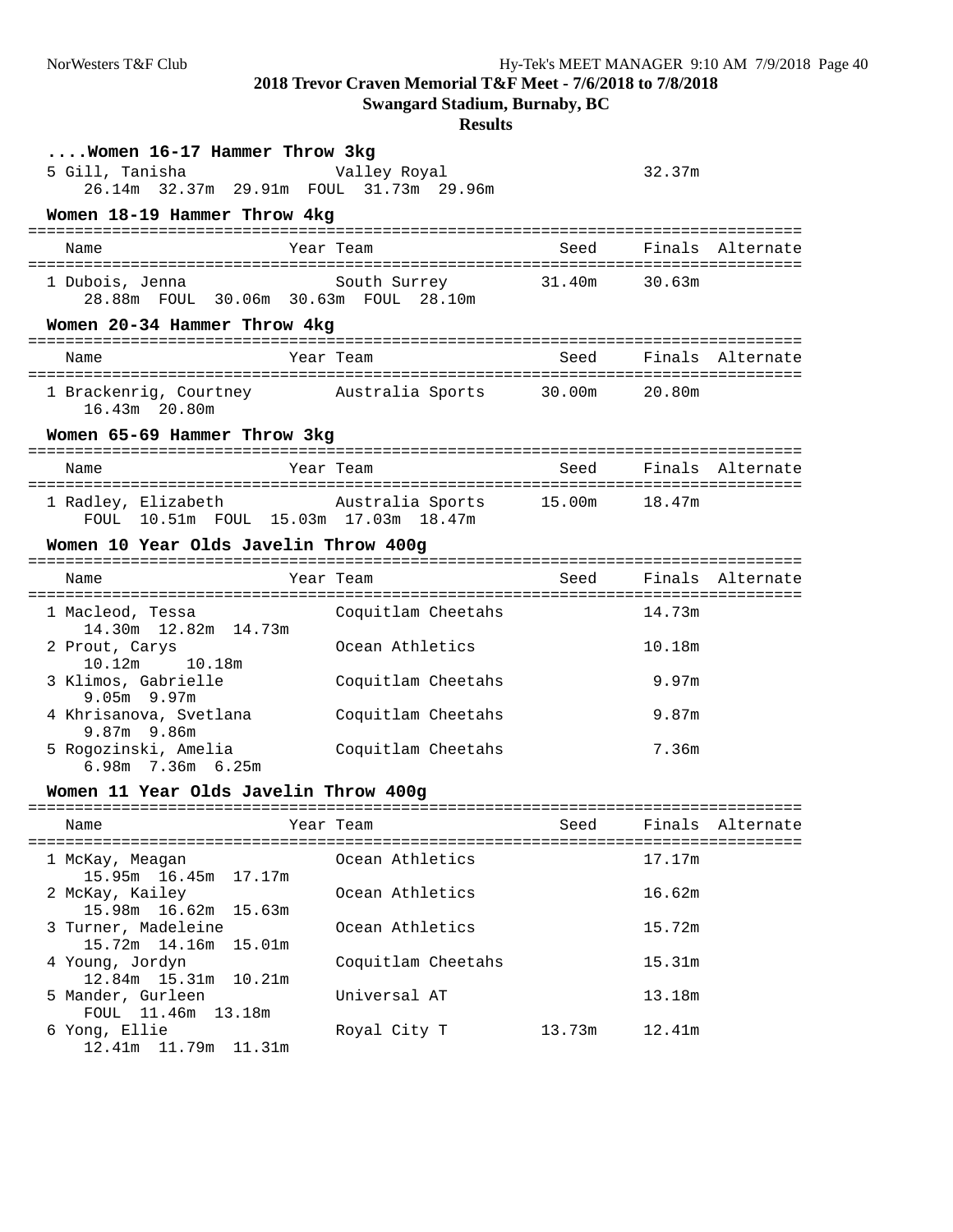**Swangard Stadium, Burnaby, BC**

#### **Results**

#### **....Women 11 Year Olds Javelin Throw 400g**

| 7 Vaudan, Gabrielle<br>7.05m 11.53m 8.31m               | Langley Mustangs | 11.53m |
|---------------------------------------------------------|------------------|--------|
| 8 Barton, Gabriella<br>$10.42m$ 9.97m 9.46m             | Vancouver TH     | 10.42m |
| 9 Scherk, Veronica                                      | NorWesters T     | 9.13m  |
| $8.58m$ $9.13m$ $9.11m$<br>10 Bernett, Mya              | Kajaks Track     | 7.24m  |
| 7.24m FOUL 5.74m<br>11 Bot, Daniella<br>$4.30m$ 5.62m x | Langley Mustangs | 5.62m  |

#### **Women 12 Year Olds Javelin Throw 400g**

#### ===================================================================================

| Name                                           | Year Team |                    | Seed<br>--------------------------------- |        | Finals Alternate |
|------------------------------------------------|-----------|--------------------|-------------------------------------------|--------|------------------|
| 1 Ouestroo, Kaitlyn<br>19.69m 21.96m 20.23m    |           | Coquitlam Cheetahs |                                           | 21.96m |                  |
| 2 Drake, Elise<br>18.46m 19.15m 17.13m         |           | Okanaqan Ath       | 19.96m                                    | 19.15m |                  |
| 3 Dobson, Isla<br>13.43m 12.02m 13.70m         |           | Coquitlam Cheetahs |                                           | 13.70m |                  |
| 4 Young, Payton<br>13.65m 13.19m 13.45m        |           | Coquitlam Cheetahs |                                           | 13.65m |                  |
| 5 Rogozinski, Victoria<br>13.06m 10.15m 12.74m |           | Coquitlam Cheetahs |                                           | 13.06m |                  |
| 6 Nash, Ella<br>11.85m 11.35m 12.67m           |           | NorWesters T       |                                           | 12.67m |                  |
| 7 Curtis, Lauren<br>10.34m 11.84m 9.26m        |           | Golden Ears        | 11.20m                                    | 11.84m |                  |
| 8 Macleod, Scarlet<br>$8.12m$ $8.56m$ $9.24m$  |           | Coquitlam Cheetahs |                                           | 9.24m  |                  |

### **Women 13 Year Olds Javelin Throw 400g**

| Name                                              | Year Team          | Seed   |        | Finals Alternate |
|---------------------------------------------------|--------------------|--------|--------|------------------|
| 1 Erdevicki, Ana Natalija<br>17.90m 15.87m 23.52m | Kajaks Track       |        | 23.52m |                  |
| 2 Hack, Mackenzie<br>18.39m 19.88m 19.08m         | Ocean Athletics    |        | 19.88m |                  |
| 3 Yong, Annika<br>16.85m 18.78m 17.93m            | Royal City T       | 21.09m | 18.78m |                  |
| 4 Beresford, Jayla<br>15.70m 14.79m               | Australia Sports   | 20.85m | 15.70m |                  |
| 5 Goudron, Lindsay<br>14.02m 13.13m 11.76m        | Royal City T       |        | 14.02m |                  |
| 6 Syberg-Olsen, Kate<br>$3.28m$ 6.09m 5.42m       | Air Blastoff Lions |        | 6.09m  |                  |

### **Women 14-15 Javelin Throw 500g**

| Name             | Year Team                                                     | Seed   | Finals Alternate |  |
|------------------|---------------------------------------------------------------|--------|------------------|--|
| 1 Hodson, Bronte | Australia Sports<br>29.10m 29.25m 31.50m 31.52m 30.72m 32.27m | 31.02m | 32.27m           |  |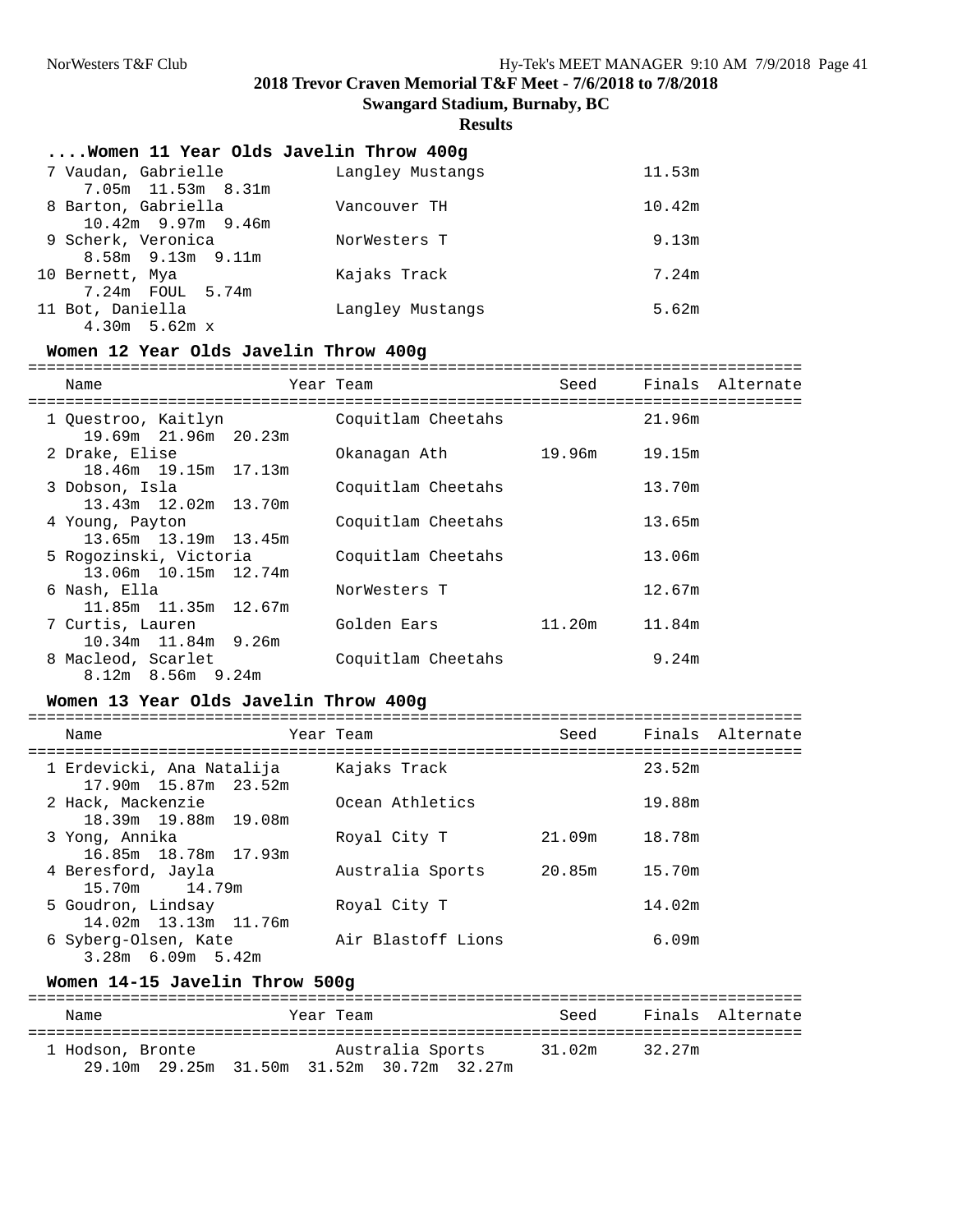**Swangard Stadium, Burnaby, BC**

## **Results**

| Women 14-15 Javelin Throw 500g                                       |        |        |
|----------------------------------------------------------------------|--------|--------|
| 2 Bajarunas, Liepa Coquitlam Cheetahs                                |        | 29.99m |
| 24.28m  28.80m  28.77m  29.99m  29.64m  27.28m                       |        |        |
| 3 Yau, Noelle Vancouver TH                                           |        | 29.25m |
| FOUL 29.25m 26.89m 28.31m 25.04m 25.18m                              |        |        |
| 4 Crego, Rylee Kajaks Track                                          |        | 27.71m |
| 27.62m  26.01m  26.95m  27.71m  FOUL  FOUL                           |        |        |
| 5 Urbanowicz, Sonya           Nanaimo & DI         30.45m     26.43m |        |        |
| FOUL 26.22m FOUL 21.25m 22.99m 26.43m                                |        |        |
| 6 Wideski, Victoria                     Kajaks Track                 |        | 24.92m |
| 24.92m FOUL 22.67m 21.57m 20.80m 21.75m                              |        |        |
| 7 Hui, Natalie Mancouver TH                                          |        | 24.56m |
| 21.46m 22.94m 20.96m 20.38m 23.81m 24.56m                            |        |        |
| 8 Beecham, Elli                 Australia Sports                     |        | 24.55m |
| FOUL 21.66m FOUL 23.72m 24.55m FOUL                                  |        |        |
| 9 Chiang-Tsui, Madison       Coquitlam Cheetahs                      |        | 20.09m |
| 18.24m FOUL 20.09m                                                   |        |        |
| 10 McMahon, Krystal Mustralia Sports                                 | 19.53m |        |
| 15.83m 16.22m 19.53m                                                 |        |        |
| Women 16-17 Javelin Throw 500g                                       |        |        |
| $\mathbf{X}$                                                         |        |        |

| Name                | Year Team                          | Seed<br>Finals Alternate |
|---------------------|------------------------------------|--------------------------|
| 1 Mitchell, Makayla | Nanaimo & DI                       | 27.88m                   |
|                     | 27.88m 25.43m 23.50m 23.94m 25.84m |                          |
| 2 Fuller, Sundance  | Australia Sports                   | 19.09m                   |
| 9.18m 12.53m        | 19.09m 16.99m                      |                          |

### **Women 20-34 Javelin Throw 600g**

| Name                               | Year Team                                                     | Seed   | Finals Alternate |
|------------------------------------|---------------------------------------------------------------|--------|------------------|
| 1 Brackenrig, Courtney             | Australia Sports<br>36.57m 33.83m 30.87m 33.02m 31.96m 32.53m | 43.00m | 36.57m           |
| 2 Cathcart, Sarah<br>17.11m 19.75m | Vancouver TH<br>17.09m                                        |        | 19.75m           |

## **Women 35-39 Javelin Throw 600g**

| Name                       |               | Year Team    | Seed |        | Finals Alternate |
|----------------------------|---------------|--------------|------|--------|------------------|
| 1 Kariya, Claire<br>22.99m | 23.65m 25.03m | Kajaks Track |      | 25.03m |                  |

### **Women 40-44 Javelin Throw 600g**

| Name   |                     | Year Team                                          | Seed | Finals Alternate |
|--------|---------------------|----------------------------------------------------|------|------------------|
| 13.31m | 1 Beresford, Alissa | Australia Sports<br>10.03m  12.76m  12.25m  11.44m |      |                  |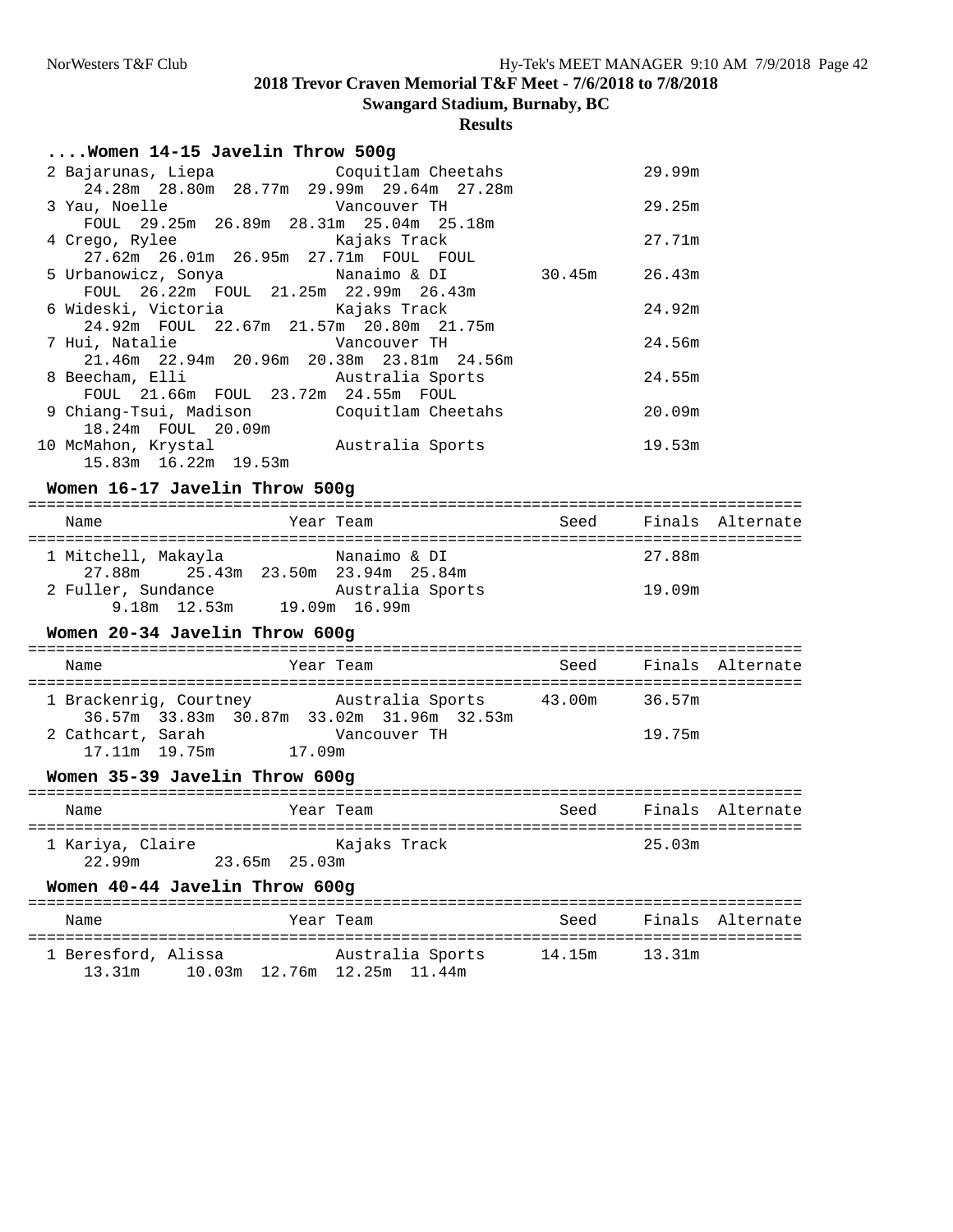**Swangard Stadium, Burnaby, BC**

| Name                                                                               | Year Team |                                    | Seed               |                    | Finals Alternate           |
|------------------------------------------------------------------------------------|-----------|------------------------------------|--------------------|--------------------|----------------------------|
| 1 Strong, Kylie<br>x x 11.57m                                                      | 14.33m    | Australia Sports                   |                    | 14.33m             |                            |
| Women 60-64 Javelin Throw 400g                                                     |           |                                    |                    |                    |                            |
| Name                                                                               | Year Team |                                    | Seed               |                    | Finals Alternate           |
| 1 Scott, Valerie<br>16.43m FOUL FOUL FOUL FOUL FOUL                                |           | Greyhounds M                       | 18.00m             | 16.43m             |                            |
| Women 65-69 Javelin Throw 400g                                                     |           |                                    |                    |                    |                            |
| Name                                                                               | Year Team |                                    | Seed               |                    | Finals Alternate           |
| 1 Moriyama, Naomi<br>13.45m 14.55m 11.65m 13.59m FOUL 16.41m                       |           | Greyhounds M                       | 18.40m             | 16.41m             |                            |
| 2 Radley, Elizabeth<br>10.68m 11.65m FOUL 11.40m FOUL 13.03m                       |           | Australia Sports                   | 13.00m             | 13.03m             |                            |
| Girls 10 800 Meter Race Walk                                                       |           |                                    |                    |                    |                            |
| Name                                                                               | Year Team |                                    | Seed               |                    | Finals Alternate           |
| 1 Rogozinski, Amelia Coquitlam Cheetahs<br>-- Klimos, Gabrielle Coquitlam Cheetahs |           |                                    |                    | 5:33.86<br>DO.     | $230.7$ (a)                |
| Girls 11 800 Meter Race Walk                                                       |           |                                    |                    |                    |                            |
| Name                                                                               | Year Team |                                    | Seed               |                    | Finals Alternate           |
| 1 Haintz, Delilah                                                                  |           | Golden Ears                        |                    | 5:39.82            |                            |
| -- Perk, Emily<br>-- Scherk, Veronica                                              |           | Coquitlam Cheetahs<br>NorWesters T | 5:35.00            | DQ<br>DO           | $230.7$ (a)<br>$230.7$ (a) |
| Girls 12 800 Meter Race Walk                                                       |           |                                    |                    |                    |                            |
| Name                                                                               | Year Team |                                    | Seed               |                    | Finals Alternate           |
| 1 Lundman, Annika                                                                  |           | Nanaimo & DI                       | 4:33.33            | 4:25.64            |                            |
| 2 Rozman, Renzey<br>3 Macleod, Scarlet                                             |           | Kajaks Track<br>Coquitlam Cheetahs | 4:49.95            | 5:11.53<br>5:31.62 |                            |
| Women 14-15 1500 Meter Race Walk                                                   |           |                                    |                    |                    |                            |
| Name                                                                               | Year Team |                                    | Seed               |                    | Finals Alternate           |
| 1 Lundman, Olivia                                                                  |           | Nanaimo & DI                       | 7:24.38            | 7:29.75            |                            |
| 1 Haintz, Kaia<br>2 Ly, Dionna                                                     |           | Racewalk West<br>Racewalk West     | 8:06.00<br>8:24.00 | 8:25.62<br>8:33.57 |                            |
| -- Cabato, Cheza                                                                   |           | Racewalk West                      | 9:00.00            | DQ                 | $230.7$ (a)                |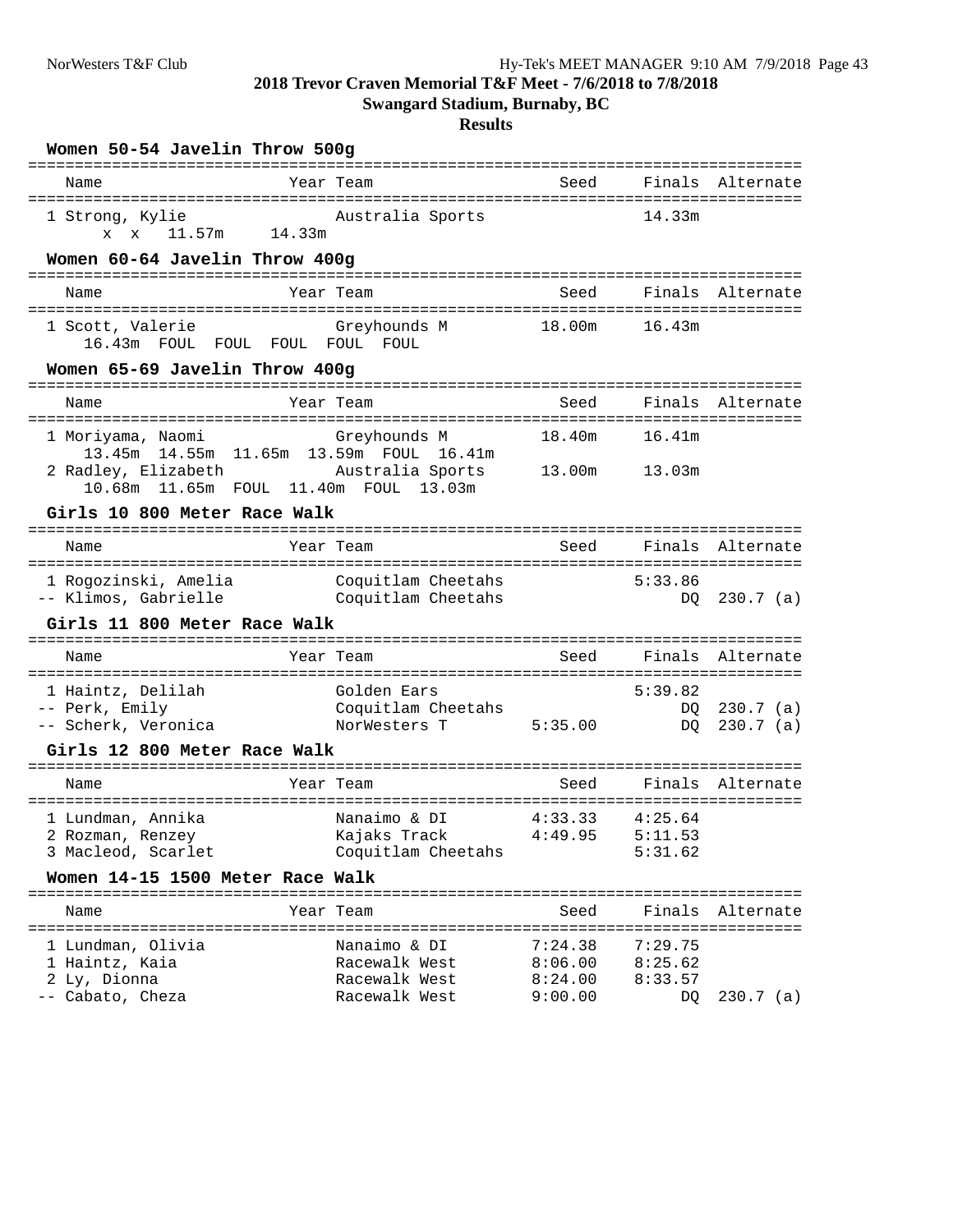**Swangard Stadium, Burnaby, BC**

| Women 70-74 1500 Meter Race Walk |                                |                      |                   |                           |
|----------------------------------|--------------------------------|----------------------|-------------------|---------------------------|
| Name                             | Year Team                      | Seed                 |                   | Finals Alternate          |
| 1 Backlund, Darlene              | Unattached                     |                      | 11:12.98          |                           |
| Women 80-84 1500 Meter Race Walk |                                |                      |                   |                           |
| Name                             | Year Team                      | Seed                 | Finals Alternate  |                           |
| 1 Cheetham, Renate               | Greyhounds M                   | 12:12.00             | 12:14.68          |                           |
| Women 16-17 3000 Meter Race Walk |                                |                      |                   |                           |
| Name                             | Year Team                      | Seed                 | Finals Alternate  |                           |
| 1 Vu, Charlene<br>-- Yu, Joanna  | Racewalk West<br>Racewalk West | 17:00.00<br>16:00.00 | 18:54.00          | DQ 230.7 (a)              |
| Women 18-19 3000 Meter Race Walk |                                |                      |                   |                           |
| Name                             | Year Team                      | Seed                 |                   | Finals Alternate          |
| -- Lu, Joean                     | Racewalk West                  | 14:45.00             |                   | DO 230.7 (a)              |
| Women 60-64 3000 Meter Race Walk |                                |                      |                   |                           |
| Name                             | Year Team                      | Seed                 | Finals Alternate  |                           |
| 1 Sharp, Suzanne                 | Greyhounds M                   |                      | 19:37.48          |                           |
| Men 9 Year Olds 60 Meter Dash    |                                |                      |                   |                           |
| Name                             | Year Team                      | Seed                 |                   | Prelims Wind H# Alternate |
| Preliminaries                    |                                |                      |                   |                           |
| 1 Marwaha, Maahi                 | Langley Mustangs               |                      | $10.04q -1.8$     | -2                        |
| 2 Varma-Robb, Akash              | Excel Athletika                |                      |                   | $10.14q - 1.2$ 1          |
| 3 Tsok, Matthew                  | Coquitlam Cheetahs             |                      | $10.27q - 1.8$    | 2                         |
| 4 Truong, Bentley                | Coquitlam Cheetahs             |                      |                   | $10.36q -1.2$ 1           |
| 5 Bikadi, Carson                 | Langley Mustangs               |                      | $10.59$ q - $1.2$ | 1                         |
| 6 Dean, Kaiden                   | Coquitlam Cheetahs             |                      | $10.69q -1.8$     | 2                         |
| 7 Crawford, Allan                | Vancouver TH                   |                      |                   | $11.04q - 1.8$ 2          |
| 8 Moreland, Finn                 | Royal City T                   |                      |                   | 11.07q -1.8 2 11.0638     |
| 9 Morrow, Ethen                  | Royal City T                   | 11.93                |                   | $11.08 - 1.8$ 2 11.0738   |
| 10 Dhaliwal, Preetish            | Universal AT                   |                      |                   | $11.87 - 1.2 1$           |
| Men 9 Year Olds 60 Meter Dash    |                                |                      |                   |                           |
| Name                             | Year Team                      | Prelims              |                   | Finals Wind Alternate     |
| Finals                           |                                |                      |                   |                           |
| 1 Marwaha, Maahi                 | Langley Mustangs               | 10.04                | 9.76              | 1.1                       |
| 2 Tsok, Matthew                  | Coquitlam Cheetahs             | 10.27                | 9.95              | 1.1                       |
| 3 Varma-Robb, Akash              | Excel Athletika                | 10.14                | 10.28             | 1.1                       |
| 4 Truong, Bentley                | Coquitlam Cheetahs             | 10.36                | 10.38             | 1.1                       |
| 5 Dean, Kaiden                   | Coquitlam Cheetahs             | 10.69                | 10.50             | 1.1                       |
|                                  |                                |                      |                   |                           |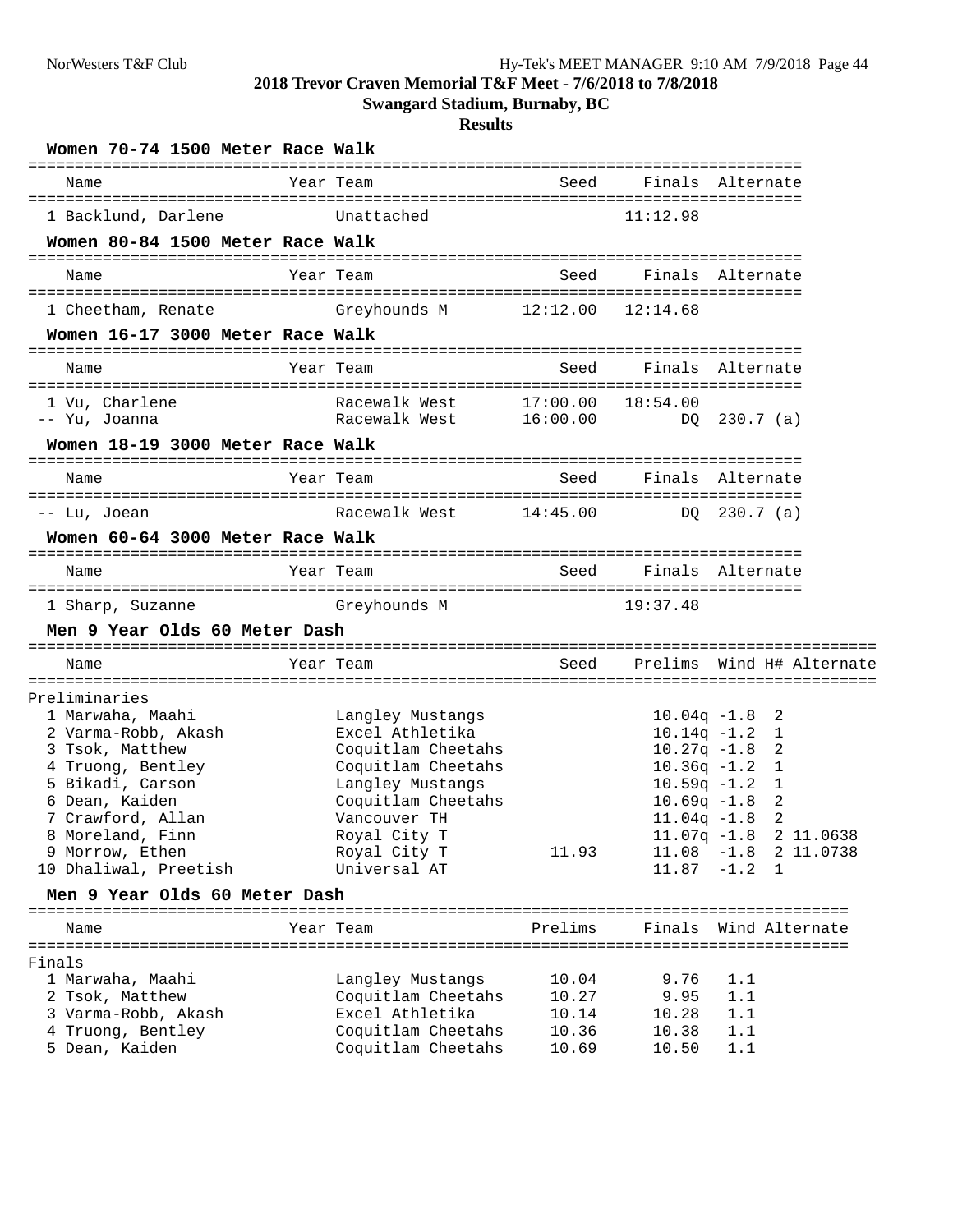| Men 9 Year Olds 60 Meter Dash     |                    |         |               |               |                           |
|-----------------------------------|--------------------|---------|---------------|---------------|---------------------------|
| 6 Crawford, Allan                 | Vancouver TH       | 11.04   | 10.90         | 1.1           |                           |
| 7 Moreland, Finn<br>Preliminaries | Royal City T       | 11.07   | 11.31         | 1.1           |                           |
| 5 Bikadi, Carson                  | Langley Mustangs   | 10.59   |               |               |                           |
| 9 Morrow, Ethen                   | Royal City T       | 11.08   |               |               |                           |
| 10 Dhaliwal, Preetish             | Universal AT       | 11.87   |               |               |                           |
| Men 10 Year Olds 60 Meter Dash    |                    |         |               |               |                           |
|                                   | Year Team          |         |               |               |                           |
| Name                              |                    | Seed    |               |               | Prelims Wind H# Alternate |
| 1 Schiebler, Jackson              | Royal City T       | 9.14    |               | $9.43q +0.0$  | 1                         |
| 2 Jang, Nickolas                  | Vancouver TH       |         |               | $9.60q +0.0$  | $\mathbf{1}$              |
| 2 Bello, Jack                     | Kajaks Track       |         |               | $9.60q +0.0$  | 1                         |
| 4 Birsan, Alexander               | Coquitlam Cheetahs |         |               | $9.80q + 0.0$ | 1                         |
| 5 Mazziotti, Max                  | Burnaby Stri       |         |               | $9.91q + 0.0$ | 1                         |
| 6 Graff, Tre                      | Kajaks Track       |         |               | 9.99q 0.9     | 2                         |
| 7 Svelander, Santos               | Valley Royal       |         | 10.03q        | 0.9           | 2                         |
| 8 McLaren, Archer                 | NorWesters T       |         | $10.19\sigma$ | 0.9           | 2                         |
| 9 Shaferman, Nathaniel            | Coquitlam Cheetahs |         | 10.27         | 0.9           | 2                         |
| 10 Dervina, Drin                  | New West Spa       |         | 10.32         | 0.9           | 2                         |
| 11 Suriya, Dilan                  | Langley Mustangs   |         | $10.37 + 0.0$ |               | 1                         |
| 12 Collingwood, Cai               | Okanagan Ath       |         | 10.39         | 0.9           | 2                         |
| 13 Longley, Chase                 | Langley Mustangs   | 9.97    | 10.49         | 0.9           | 2                         |
| 14 Pasha, Shan-Abbas              | Kajaks Track       |         | 10.98         | 0.9           | 2                         |
| 15 Nagra, Manjot                  | Universal AT       |         | 11.60         | $+0.0$        | 1                         |
| Men 10 Year Olds 60 Meter Dash    |                    |         |               |               |                           |
|                                   |                    |         |               |               |                           |
| Name                              | Year Team          | Prelims |               |               | Finals Wind Alternate     |
| Finals                            |                    |         |               |               |                           |
| 1 Schiebler, Jackson              | Royal City T       | 9.43    | 9.43          | 2.2           |                           |
| 2 Jang, Nickolas                  | Vancouver TH       | 9.60    | 9.53          | 2.2           |                           |
| 3 Bello, Jack                     | Kajaks Track       | 9.60    | 9.68          | 2.2           |                           |
| 4 Mazziotti, Max                  | Burnaby Stri       | 9.91    | 9.87          | 2.2           |                           |
| 5 Birsan, Alexander               | Coquitlam Cheetahs | 9.80    | 10.12         | 2.2           |                           |
| 6 McLaren, Archer                 | NorWesters T       | 10.19   | 10.15         | 2.2           |                           |
| 6 Svelander, Santos               | Valley Royal       | 10.03   | 10.15         | 2.2           |                           |
| 8 Graff, Tre                      | Kajaks Track       | 9.99    | 10.21         | 2.2           |                           |
| Preliminaries                     |                    |         |               |               |                           |
| 9 Shaferman, Nathaniel            | Coquitlam Cheetahs | 10.27   |               |               |                           |
| 10 Dervina, Drin                  | New West Spa       | 10.32   |               |               |                           |
| 11 Suriya, Dilan                  | Langley Mustangs   | 10.37   |               |               |                           |
| 12 Collingwood, Cai               | Okanagan Ath       | 10.39   |               |               |                           |
|                                   |                    |         |               |               |                           |
| 13 Longley, Chase                 | Langley Mustangs   | 10.49   |               |               |                           |
| 14 Pasha, Shan-Abbas              | Kajaks Track       | 10.98   |               |               |                           |
| 15 Nagra, Manjot                  | Universal AT       | 11.60   |               |               |                           |
| Men 11 Year Olds 60 Meter Dash    |                    |         |               |               |                           |
| Name                              | Year Team          | Seed    |               |               | Finals Wind H# Alternate  |
| ==============<br>Finals          |                    |         |               |               |                           |
| 1 Lofstrom, Ryan                  | Campbell Riv       | 8.61    |               | $8.74 - 0.8$  | 1                         |
|                                   |                    |         |               |               |                           |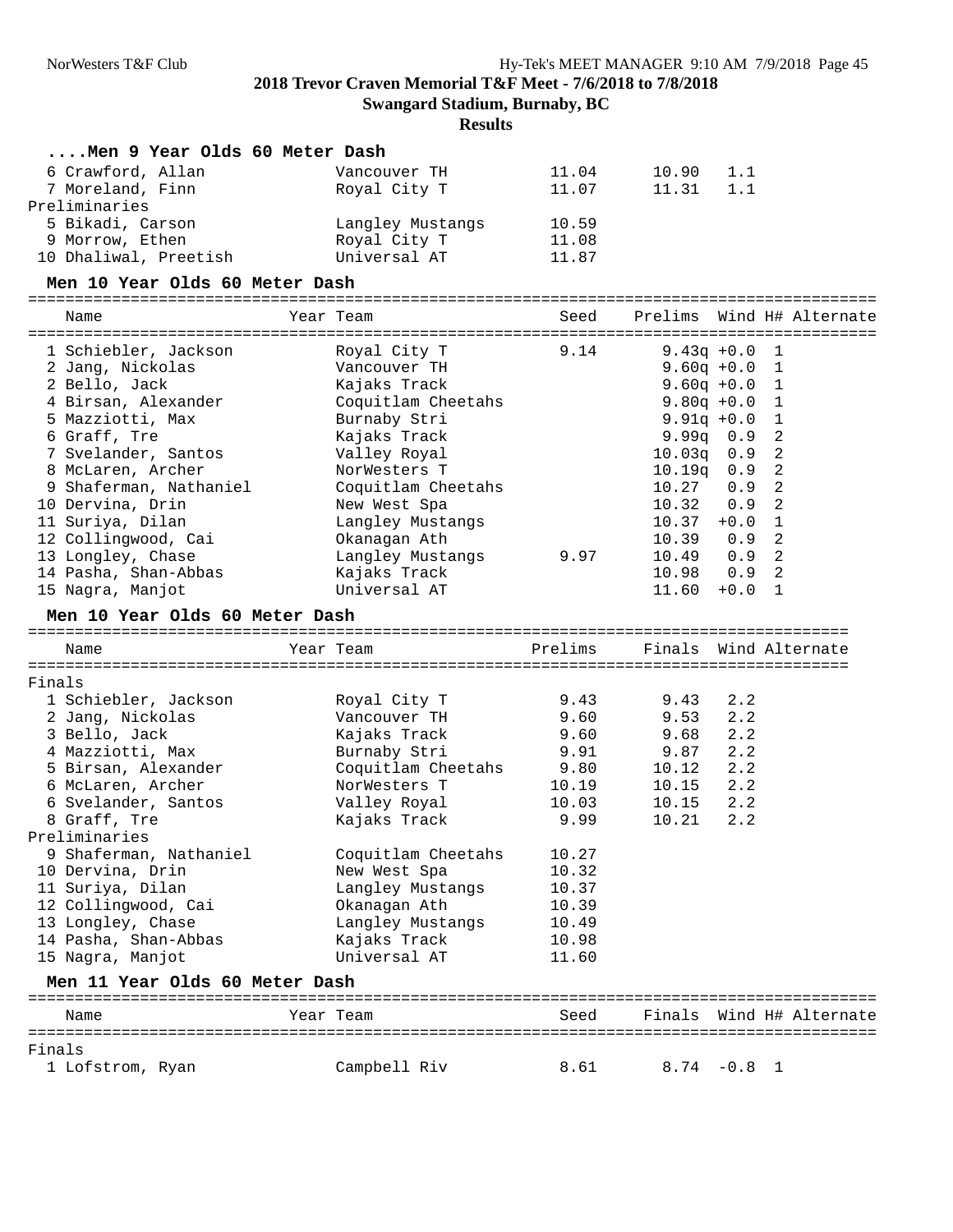**Swangard Stadium, Burnaby, BC**

| Men 11 Year Olds 60 Meter Dash  |                    |         |                |               |                           |
|---------------------------------|--------------------|---------|----------------|---------------|---------------------------|
| 2 Bhattacharya, Arnav           | Unattached B       |         | $8.89 - 0.9$   |               | 2                         |
| 3 Wade, Tristan                 | Coquitlam Cheetahs | 9.21    | $9.33 - 0.9$ 2 |               |                           |
| 4 Kinch, Lucas                  | Langley Mustangs   |         | 9.85           | $-0.8$        | 1                         |
| 5 Crego, Nolan                  | Kajaks Track       |         | 9.94           | $-0.9$        | -2                        |
| 6 Yeterian, Roman               | Vancouver TH       | 9.64    | 10.06          | -0.8 1        |                           |
| 7 Mohlmann, Steven              | Coquitlam Cheetahs |         | 10.08          | $-0.8$ 1      |                           |
| Men 9 Year Olds 100 Meter Dash  |                    |         |                |               |                           |
| Name                            | Year Team          | Seed    |                |               | Finals Wind Alternate     |
|                                 |                    |         |                |               |                           |
| 1 Marwaha, Maahi                | Langley Mustangs   |         | $16.11 - 1.4$  |               |                           |
| 2 Truong, Bentley               | Coquitlam Cheetahs |         | $17.13 - 1.4$  |               |                           |
| 3 Sada, Oliver                  | Langley Mustangs   | 17.01   | $17.34 - 1.4$  |               |                           |
| 4 Moreland, Finn                | Royal City T       |         | $18.46 - 1.4$  |               |                           |
| 5 Booth, Jesse                  | Valley Royal       |         | $18.95 - 1.4$  |               |                           |
| 6 Dhaliwal, Preetish            | Universal AT       |         | $19.86 - 1.4$  |               |                           |
| 7 Borbor Flandez, Julian        | Langley Mustangs   |         | $20.38 - 1.4$  |               |                           |
| Men 10 Year Olds 100 Meter Dash |                    |         |                |               |                           |
|                                 |                    |         |                |               |                           |
| Name                            | Year Team          | Seed    |                |               | Prelims Wind H# Alternate |
|                                 |                    |         |                |               |                           |
| Preliminaries                   |                    |         |                |               |                           |
| 1 Schiebler, Jackson            | Royal City T       | 14.72   | $15.08q$ 0.3 1 |               |                           |
| 2 Bello, Jack                   | Kajaks Track       |         | 15.37q 0.3 1   |               |                           |
| 3 Franson, Charlie              | Valley Royal       |         | $15.44q$ $0.8$ |               | 2                         |
| 4 Jang, Nickolas                | Vancouver TH       |         | 15.46q 0.3 1   |               |                           |
| 5 Mazziotti, Max                | Burnaby Stri       | 15.54   | $15.61q$ $0.8$ |               | $\overline{2}$            |
| 6 MacNeill, Lachlan             | Coquitlam Cheetahs |         | 15.73q 0.3 1   |               |                           |
| 7 Dervina, Drin                 | New West Spa       |         | $16.55q$ 0.8 2 |               |                           |
| 8 Longley, Chase                | Langley Mustangs   |         | $16.74q$ $0.8$ |               | 2                         |
| 9 Suriya, Dilan                 | Langley Mustangs   |         | 16.93          | 0.3           | 1                         |
| 10 Myint, Christian             | Nanaimo & DI       | 17.13   | 17.03          | $0.3 \quad 1$ |                           |
| 11 Pitzey, Jacob                | Golden Ears        | 16.46   | 17.07          | 0.8           | 2                         |
| 12 Pasha, Shan-Abbas            | Kajaks Track       |         | 18.88          | $0.3 \quad 1$ |                           |
| Men 10 Year Olds 100 Meter Dash |                    |         |                |               |                           |
| Name                            | Year Team          | Prelims |                |               | Finals Wind Alternate     |
| Finals                          |                    |         |                |               |                           |
| 1 Schiebler, Jackson            | Royal City T       | 15.08   | 14.75          | 0.8           |                           |
| 2 Bello, Jack                   | Kajaks Track       | 15.37   | 15.18          | 0.8           |                           |
| 3 Jang, Nickolas                | Vancouver TH       | 15.46   | 15.26          | 0.8           |                           |
| 4 Franson, Charlie              | Valley Royal       | 15.44   | 15.52          | $0.8$         |                           |
| 5 MacNeill, Lachlan             | Coquitlam Cheetahs | 15.73   | 15.81          | 0.8           |                           |
| 6 Mazziotti, Max                | Burnaby Stri       | 15.61   | 15.87          | 0.8           |                           |
| 7 Dervina, Drin                 | New West Spa       | 16.55   | 16.35          | $0.8$         |                           |
| 8 Longley, Chase                | Langley Mustangs   | 16.74   | 17.01          | 0.8           |                           |
| Preliminaries                   |                    |         |                |               |                           |
| 9 Suriya, Dilan                 | Langley Mustangs   | 16.93   |                |               |                           |
| 10 Myint, Christian             | Nanaimo & DI       | 17.03   |                |               |                           |
| 11 Pitzey, Jacob                | Golden Ears        | 17.07   |                |               |                           |
| 12 Pasha, Shan-Abbas            | Kajaks Track       | 18.88   |                |               |                           |
|                                 |                    |         |                |               |                           |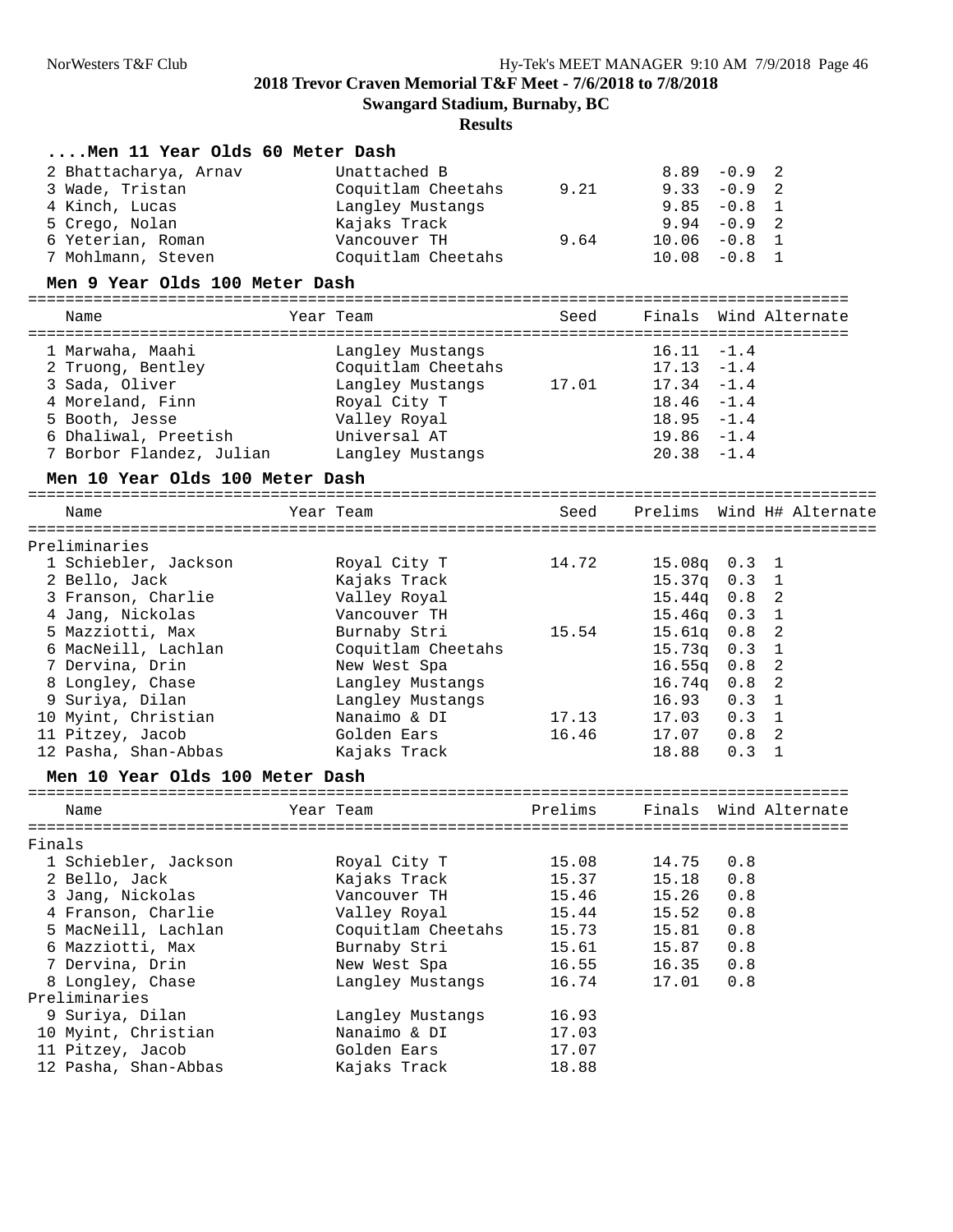### **Results**

#### **Men 11 Year Olds 100 Meter Dash**

| Name                            | Year Team          | Seed    | Prelims<br>Wind H# Alternate    |
|---------------------------------|--------------------|---------|---------------------------------|
| 1 Lofstrom, Ryan                | Campbell Riv       | 13.84   | $13.83q - 0.4$<br>2             |
| 2 Bhattacharya, Arnav           | Unattached B       | 13.69   | $14.05q - 0.5$<br>$\mathbf 1$   |
| 3 Louwerse, Noah                | Langley Mustangs   | 14.87   | 2<br>$14.88q - 0.4$             |
| 4 Severin, Jack                 | NorWesters T       |         | 2<br>$14.90q - 0.4$             |
| 5 Sada, Bernardo                | Langley Mustangs   | 14.41   | $\mathbf 1$<br>$14.96q -0.5$    |
| 6 Wade, Tristan                 | Coquitlam Cheetahs | 14.65   | $\mathbf 1$<br>$15.00q - 0.5$   |
| 7 Wight, Luke                   | Valley Royal       | 14.80   | 2<br>$15.04q - 0.4$             |
| 8 Gonzales, Lucas               | Vancouver TH       |         | 2<br>$15.31q -0.4$              |
| 9 Yeterian, Roman               | Vancouver TH       | 15.24   | $\mathbf{1}$<br>$15.79 - 0.5$   |
| 10 Crego, Nolan                 | Kajaks Track       |         | $\mathbf{1}$<br>16.26<br>$-0.5$ |
| 11 Perks, Ryan                  | Royal City T       |         | 16.37<br>2<br>$-0.4$            |
| 12 Mattu, Harjap                | Universal AT       |         | 16.96<br>$-0.5$ 1               |
|                                 |                    |         | $17.55 - 0.5$<br>$\overline{1}$ |
| 13 Froese, Brayden              | Coquitlam Cheetahs |         |                                 |
| Men 11 Year Olds 100 Meter Dash |                    |         |                                 |
| Name                            | Year Team          | Prelims | Finals Wind Alternate           |
| Finals                          |                    |         |                                 |
|                                 | Campbell Riv       | 13.83   | 13.66<br>$-0.3$                 |
| 1 Lofstrom, Ryan                | Unattached B       |         | 13.96<br>$-0.3$                 |
| 2 Bhattacharya, Arnav           |                    | 14.05   |                                 |
| 3 Louwerse, Noah                | Langley Mustangs   | 14.88   | 14.70<br>$-0.3$                 |
| 4 Severin, Jack                 | NorWesters T       | 14.90   | $14.77 - 0.3$                   |
| 5 Sada, Bernardo                | Langley Mustangs   | 14.96   | $14.93 - 0.3$                   |
| 6 Wight, Luke                   | Valley Royal       | 15.04   | $15.08 - 0.3$                   |
| 7 Gonzales, Lucas               | Vancouver TH       | 15.31   | $15.17 - 0.3$                   |
| Preliminaries                   |                    |         |                                 |
| 6 Wade, Tristan                 | Coquitlam Cheetahs | 15.00   |                                 |
| 9 Yeterian, Roman               | Vancouver TH       | 15.79   |                                 |
| 10 Crego, Nolan                 | Kajaks Track       | 16.26   |                                 |
| 11 Perks, Ryan                  | Royal City T       | 16.37   |                                 |
| 12 Mattu, Harjap                | Universal AT       | 16.96   |                                 |
| 13 Froese, Brayden              | Coquitlam Cheetahs | 17.55   |                                 |
| Men 12 Year Olds 100 Meter Dash |                    |         |                                 |
| Name                            | Year Team          | Seed    | Prelims Wind H# Alternate       |
|                                 |                    |         |                                 |
| 1 Molina, Mark                  | Valley Royal       | 13.35   | $13.34q -0.5$<br>2              |
| 2 Wright, Benjamin              | Valley Royal       | 13.07   | $13.39q -0.5$<br>2              |
| 3 Fagbamiye, Iyimi              | Universal AT       | 13.07   | 13.67q   0.9<br>1               |
| 4 Nicol, Connor                 | Ocean Athletics    | 14.01   | 1<br>13.96q<br>0.9              |
| 5 Pittini, Marcus               | Coquitlam Cheetahs |         | $\mathbf 1$<br>$15.02q$ 0.9     |
| 6 Pankratz, Kael                | Coquitlam Cheetahs |         | 2<br>$15.06q - 0.5$             |
| 7 Orth, Noah                    | NorWesters T       |         | 2<br>$15.10q - 0.5$             |
|                                 |                    |         |                                 |

 7 Russell, Joel Langley Mustangs 15.10q -0.5 2 9 Walker, Loch NorWesters T 15.30 0.9 1

10 Qabbani, Ryan Royal City T 19.17 0.9 1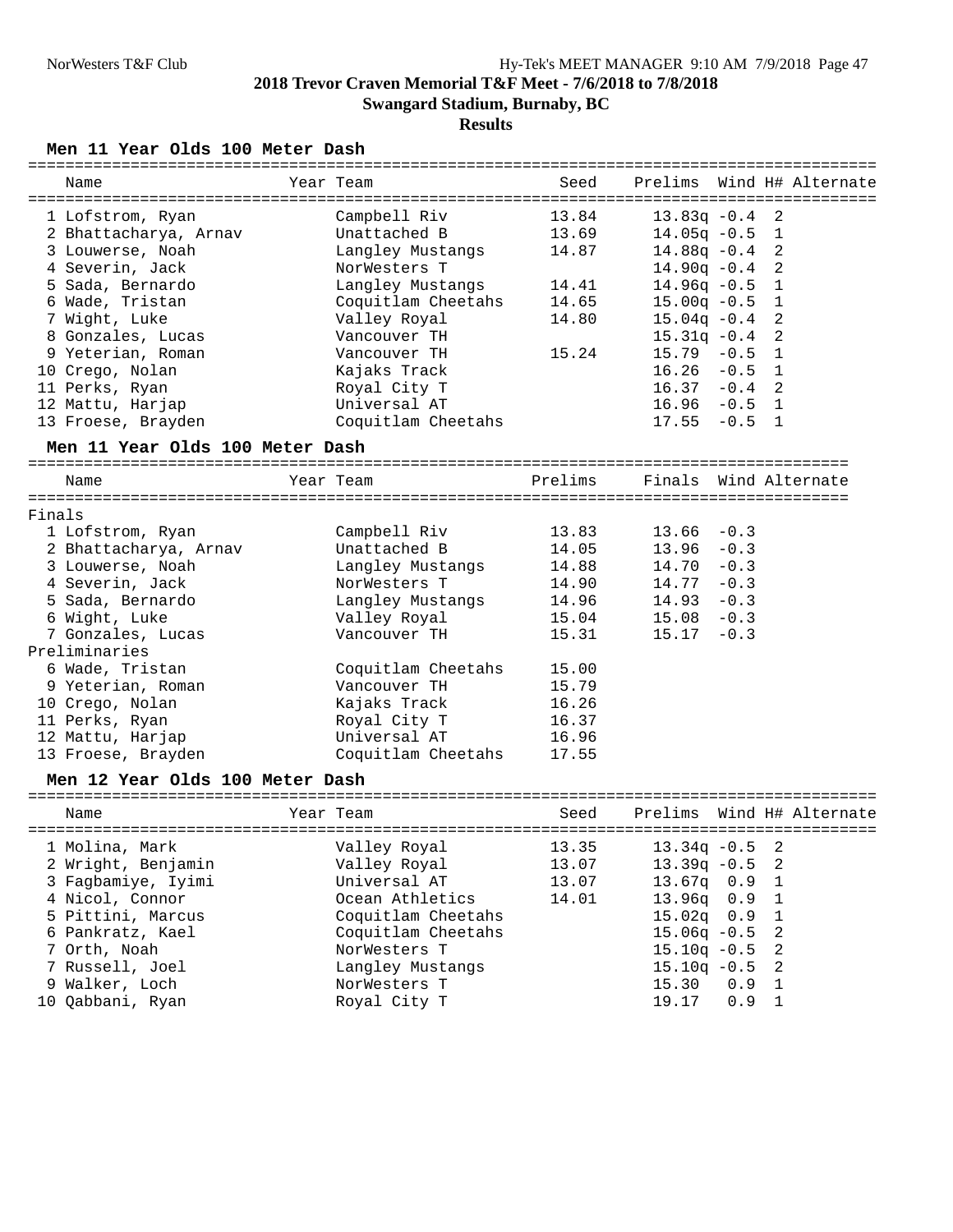## **Results**

#### **Men 12 Year Olds 100 Meter Dash**

|        | Name               | Year Team          |       |               | Prelims Finals Wind Alternate |
|--------|--------------------|--------------------|-------|---------------|-------------------------------|
| Finals |                    |                    |       |               |                               |
|        | 1 Faqbamiye, Iyimi | Universal AT       | 13.67 | $13.31 -1.0$  |                               |
|        | 2 Wright, Benjamin | Valley Royal       | 13.39 | $13.46 - 1.0$ |                               |
|        | 3 Molina, Mark     | Valley Royal       | 13.34 | $13.48 - 1.0$ |                               |
|        | 4 Nicol, Connor    | Ocean Athletics    | 13.96 | $13.97 - 1.0$ |                               |
|        | 5 Orth, Noah       | NorWesters T       | 15.10 | $15.50 - 1.0$ |                               |
|        | 6 Pittini, Marcus  | Coquitlam Cheetahs | 15.02 | $15.72 - 1.0$ |                               |
|        | Preliminaries      |                    |       |               |                               |
|        | 6 Pankratz, Kael   | Coquitlam Cheetahs | 15.06 |               |                               |
|        | 7 Russell, Joel    | Langley Mustangs   | 15.10 |               |                               |
|        | 9 Walker, Loch     | NorWesters T       | 15.30 |               |                               |
|        | 10 Oabbani, Ryan   | Royal City T       | 19.17 |               |                               |
|        |                    |                    |       |               |                               |

#### **Men 13 Year Olds 100 Meter Dash**

| Name                    | Year Team        | Seed  |                    |       | Prelims Wind H# Alternate |
|-------------------------|------------------|-------|--------------------|-------|---------------------------|
| 1 Reyes, Ian            | NorWesters T     |       | 12.78g             | NWI 2 |                           |
| 2 Chiang, Kairo         | Royal City T     | 12.86 | 12.87a             | NWI 2 |                           |
| 3 Bradley, Jackson      | Kajaks Track     | 12.20 | 13.02 <sub>q</sub> | NWI 1 |                           |
| 4 Jones, Owen           | Langley Mustangs | 12.85 | 13.07a             | NWI 2 |                           |
| 5 Duley, Logan          | Kajaks Track     | 12.97 | 13.50 <sub>q</sub> | NWI 1 |                           |
| 6 Fox, Michael          | Kajaks Track     |       | 13.55g             | NWI 1 |                           |
| 7 McFie, Holt           | Kajaks Track     | 13.01 | 13.58 <sub>q</sub> | NWI 1 |                           |
| 8 Marshall, Jack        | NorWesters T     |       | 14.21g             | NWI   |                           |
| 9 Dhaliwal, Sukhmandeep | Universal AT     |       | 16.59              | NWI   |                           |
| 9 Mattu, Harjas         | Universal AT     |       | 16.59              | NWI   | 2                         |

## **Men 13 Year Olds 100 Meter Dash**

| Name                    | Year Team        |       |               | Prelims Finals Wind Alternate |
|-------------------------|------------------|-------|---------------|-------------------------------|
| Finals                  |                  |       |               |                               |
| 1 Bradley, Jackson      | Kajaks Track     | 13.02 | $12.92 - 2.7$ |                               |
| 2 Chiang, Kairo         | Royal City T     | 12.87 | $13.06 - 2.7$ |                               |
| 3 Reyes, Ian            | NorWesters T     | 12.78 | $13.31 -2.7$  |                               |
| 4 Fox, Michael          | Kajaks Track     | 13.55 | $13.39 - 2.7$ |                               |
| 5 Jones, Owen           | Langley Mustangs | 13.07 | $13.43 - 2.7$ |                               |
| 6 McFie, Holt           | Kajaks Track     | 13.58 | $13.52 - 2.7$ |                               |
| 7 Duley, Logan          | Kajaks Track     | 13.50 | $13.57 - 2.7$ |                               |
| 8 Marshall, Jack        | NorWesters T     | 14.21 | $14.33 - 2.7$ |                               |
| Preliminaries           |                  |       |               |                               |
| 9 Dhaliwal, Sukhmandeep | Universal AT     | 16.59 |               |                               |
| 9 Mattu, Harjas         | Universal AT     | 16.59 |               |                               |

### **Men 14-15 100 Meter Dash**

| Name               | Year Team       | Seed  |                  | Prelims Wind H# Alternate |
|--------------------|-----------------|-------|------------------|---------------------------|
| 1 Gibbs, Mitchell  | Universal AT    | 11.45 | $11.91q - 0.6$ 2 |                           |
| 2 Jiang, Roy       | Ocean Athletics | 11.40 | $11.96q -2.8$ 1  |                           |
| 3 Hsu, Brandon     | Burnaby Stri    | 11.79 | $12.38q - 0.6$ 2 |                           |
| 4 Aniamaka, Praise | Universal AT    | 12.00 | $12.52q - 2.8$ 1 |                           |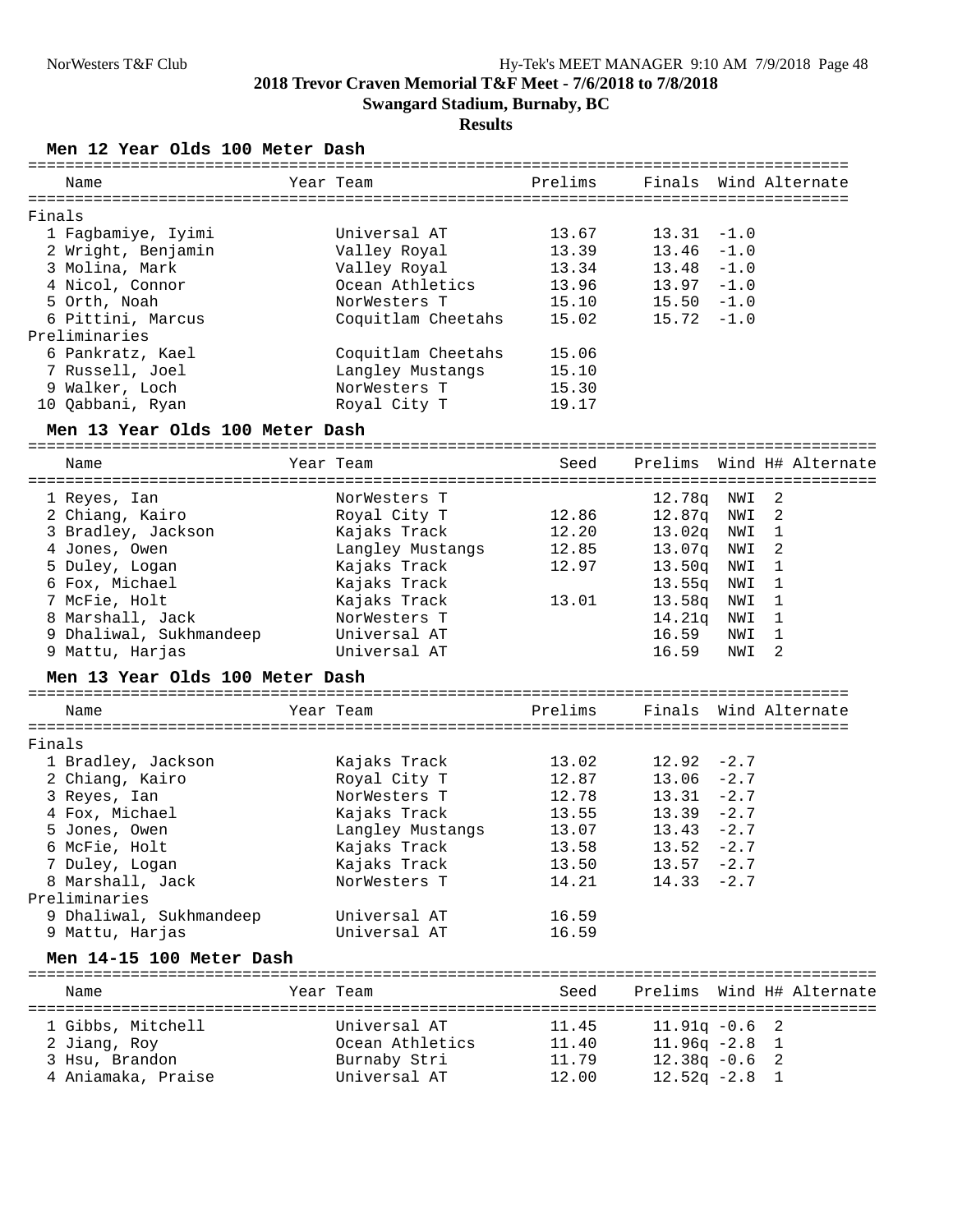|        | Men 14-15 100 Meter Dash                        |                    |         |                  |               |                           |
|--------|-------------------------------------------------|--------------------|---------|------------------|---------------|---------------------------|
|        | 5 Yoon, Kyuhyun                                 | Universal AT       | 12.10   | $12.57q - 2.8$   |               | 1                         |
|        | 6 Simpson, Kyal                                 | Australia Sports   | 12.24   | $12.61q - 2.8$ 1 |               |                           |
|        | 7 Maskey, Chhitiz                               | Australia Sports   | 12.70   | $12.68q -0.6$    |               | 2                         |
|        | 8 Sebastianello, Nickolas                       | Coastal Track Club |         | $12.71q - 2.8$   |               | 1                         |
|        | 9 Leong, Cooper                                 | Chilliwack T       | 12.77   | $12.78 - 0.6$    |               | 2                         |
|        | 10 Jones, Bruce                                 | NorWesters T       |         | $12.96 + 0.0$    |               | 3                         |
|        | 11 Luongo, Francesco                            | Burnaby Stri       |         | 13.01            | $+0.0$        | 3                         |
|        | 12 Cruse, Matari                                | Australia Sports   | 12.48   | $13.08 - 2.8$ 1  |               |                           |
|        | 13 Curtis, Alexander                            | Golden Ears        | 13.33   | $13.85 -2.8$ 1   |               |                           |
|        | Men 14-15 100 Meter Dash                        |                    |         |                  |               |                           |
|        | Name                                            | Year Team          | Prelims |                  |               | Finals Wind Alternate     |
|        |                                                 |                    |         |                  |               |                           |
| Finals | 1 Jiang, Roy                                    | Ocean Athletics    | 11.96   | 11.55            | 0.1           |                           |
|        | 2 Gibbs, Mitchell                               | Universal AT       | 11.91   | 11.63            | 0.1           |                           |
|        | 3 Hsu, Brandon                                  | Burnaby Stri       | 12.38   | 12.14            | 0.1           |                           |
|        |                                                 | Universal AT       | 12.52   |                  |               |                           |
|        | 4 Aniamaka, Praise<br>5 Sebastianello, Nickolas | Coastal Track Club | 12.71   | 12.19<br>12.27   | 0.1<br>0.1    |                           |
|        |                                                 |                    |         |                  |               |                           |
|        | 6 Yoon, Kyuhyun                                 | Universal AT       | 12.57   | 12.31            | 0.1           |                           |
|        | 7 Simpson, Kyal                                 | Australia Sports   | 12.61   | 12.36            | 0.1           |                           |
|        | 8 Maskey, Chhitiz                               | Australia Sports   | 12.68   | 12.47            | 0.1           |                           |
|        | Preliminaries                                   |                    |         |                  |               |                           |
|        | 9 Leong, Cooper                                 | Chilliwack T       | 12.78   |                  |               |                           |
|        | 10 Jones, Bruce                                 | NorWesters T       | 12.96   |                  |               |                           |
|        | 11 Luongo, Francesco                            | Burnaby Stri       | 13.01   |                  |               |                           |
|        | 12 Cruse, Matari                                | Australia Sports   | 13.08   |                  |               |                           |
|        | 13 Curtis, Alexander                            | Golden Ears        | 13.85   |                  |               |                           |
|        | Men 16-17 100 Meter Dash                        |                    |         |                  |               |                           |
|        | Name                                            | Year Team          | Seed    |                  |               | Prelims Wind H# Alternate |
|        |                                                 |                    |         |                  |               |                           |
|        | 1 Penson-McCoy, Jesaiah                         | South Fraser       | 11.04   | $11.16q$ 1.0 1   |               |                           |
|        | 1 McLeod, Liam                                  | Kajaks Track       | 11.27   | $11.16q$ $0.1$   |               | 3                         |
|        | 3 Pederson, Ryan                                | Ocean Athletics    | 11.18   | $11.45q -0.4$    |               | 2                         |
|        | 4 Bradley, Carson                               | Kajaks Track       | 11.40   | $11.47q$ 1.0 1   |               |                           |
|        | 5 Parsons, Tyler                                | Chilliwack T       | 11.52   | $11.65q$ 1.0 1   |               |                           |
|        | 6 Belcher, Jeremy                               | Royal City T       | 11.68   | $11.73q$ 0.1     |               | 3                         |
|        | 7 Toews, Jonathan                               | Coastal Track Club | 11.53   | $11.94q -0.4$    |               |                           |
|        | 8 Guertler, Owen                                | Ocean Athletics    | 11.77   | 11.97q 1.0       |               | 1                         |
|        | 9 Takashiba, Bryn                               | NorWesters T       | 11.81   | 11.99            | 1.0           | $\mathbf{1}$              |
|        | 10 Bonfield, Flynn                              | Australia Sports   | 12.00   | 12.18            | $-0.4$        | 2                         |
|        | 10 Butcher, Jacob                               | Australia Sports   | 12.07   | 12.18            | 0.1           | 3                         |
|        | 12 Hoey, Caleb                                  | NorWesters T       | 11.69   | 12.20            | 0.1           | 3                         |
|        | 13 Camilleri, Lachlan                           | Australia Sports   | 12.10   | 12.39            | $-0.4$        | 2                         |
|        | 14 Zhou, Victor                                 | Kajaks Track       | 12.44   | 12.62            | 1.0           | 1                         |
|        | -- Southwell, Saxon                             | Australia Sports   | 11.31   | DQ.              | $0.1 \quad 3$ |                           |
|        |                                                 |                    |         |                  |               |                           |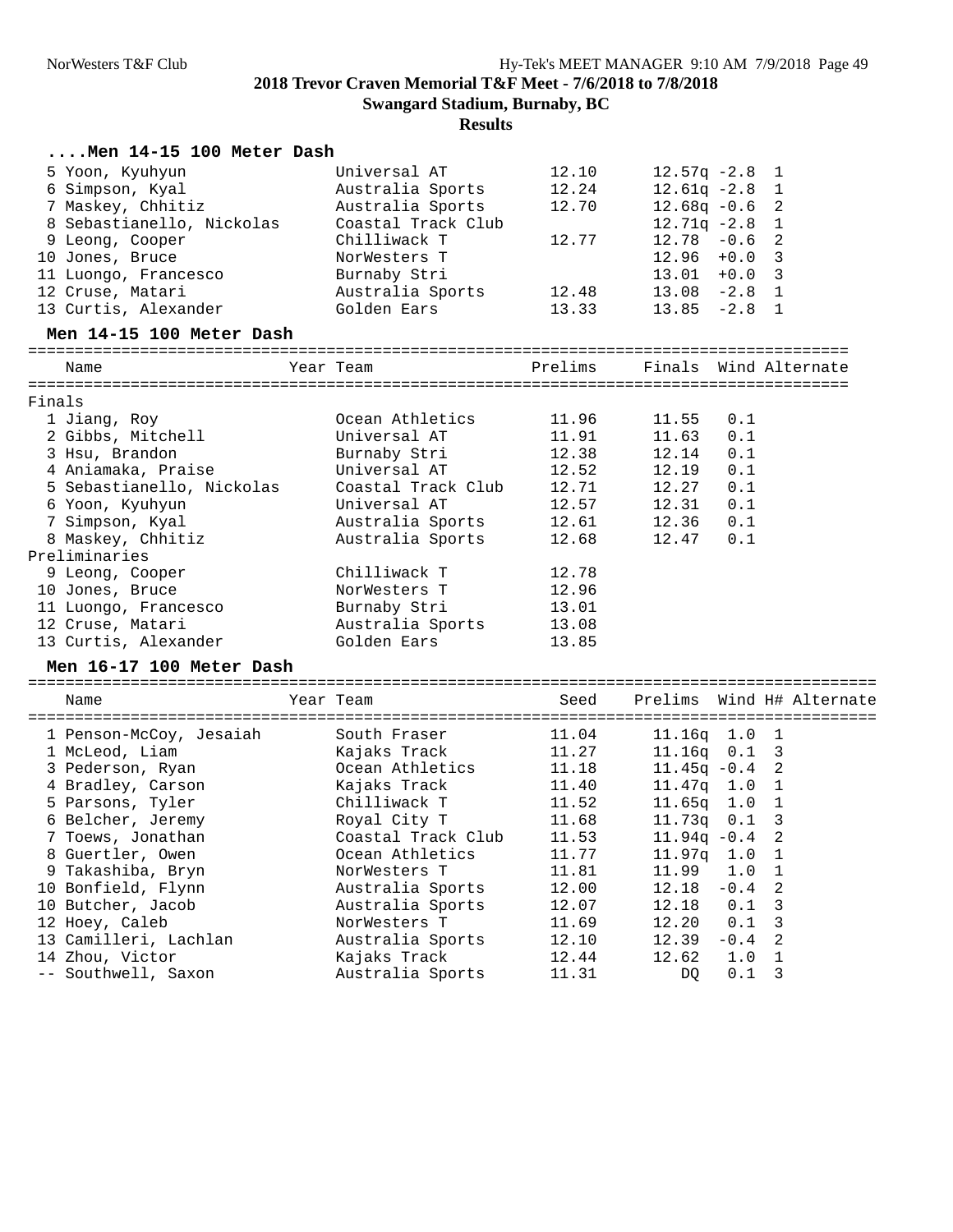### **Men 16-17 100 Meter Dash**

| Name                               | Year Team                       | Prelims        |                |                | Finals Wind Alternate    |
|------------------------------------|---------------------------------|----------------|----------------|----------------|--------------------------|
| Finals                             |                                 |                |                |                |                          |
|                                    | South Fraser                    | 11.16          | 11.05          | 0.6            |                          |
| 1 Penson-McCoy, Jesaiah            |                                 | 11.16          | 11.11          | 0.6            |                          |
| 2 McLeod, Liam<br>3 Pederson, Ryan | Kajaks Track<br>Ocean Athletics | 11.45          | 11.32          | 0.6            |                          |
|                                    | Royal City T                    | 11.73          | 11.57          | 0.6            |                          |
| 4 Belcher, Jeremy                  |                                 |                |                |                |                          |
| 5 Parsons, Tyler                   | Chilliwack T                    | 11.65          | 11.62          | 0.6            |                          |
| 6 Toews, Jonathan                  | Coastal Track Club              | 11.94          | 11.90          | 0.6            |                          |
| 7 Guertler, Owen                   | Ocean Athletics                 | 11.97          | 12.03          | 0.6            |                          |
| Preliminaries                      |                                 |                |                |                |                          |
| 4 Bradley, Carson                  | Kajaks Track                    | 11.47          |                |                |                          |
| 9 Takashiba, Bryn                  | NorWesters T                    | 11.99          |                |                |                          |
| 10 Bonfield, Flynn                 | Australia Sports                | 12.18          |                |                |                          |
| 10 Butcher, Jacob                  | Australia Sports                | 12.18          |                |                |                          |
| 12 Hoey, Caleb                     | NorWesters T                    | 12.20          |                |                |                          |
| 13 Camilleri, Lachlan              | Australia Sports                | 12.39          |                |                |                          |
| 14 Zhou, Victor                    | Kajaks Track                    | 12.62          |                |                |                          |
| -- Southwell, Saxon                | Australia Sports                | DQ.            |                |                |                          |
| Men 18-19 100 Meter Dash           |                                 |                |                |                |                          |
| Name                               | Year Team                       | Seed           |                |                | Finals Wind Alternate    |
| Finals                             |                                 |                |                |                |                          |
| 1 Gatensby, Liam                   |                                 | 11.04          |                | 0.4            |                          |
|                                    | Victoria Spe<br>Chilliwack T    | 11.75          | 11.48<br>11.97 | 0.4            |                          |
| 2 Eraso, Juan                      |                                 |                |                |                |                          |
| 3 Lee, Sean                        | Burnaby Stri                    | 11.48          | 12.05          | 0.4            |                          |
| 4 Jang, Kyle                       | Vancouver TH                    |                | 12.13          | 0.4            |                          |
| 5 Correa, Oleg                     | Vancouver OL                    | 12.02          | 12.17          | 0.4            |                          |
| 6 Xu, Rupert                       | Unattached B                    | 11.60          | 12.27          | 0.4            |                          |
| 7 Vangarderen, Jonathan            | Chilliwack T                    | 11.39          | 13.49          | 0.4            |                          |
| Men 20-34 100 Meter Dash           |                                 |                |                |                |                          |
| Name                               | Year Team                       | Seed           | Finals         |                | Wind Alternate           |
| 1 Abosi, Stephen                   | Calgary Inte                    | 10.69          | $11.07 - 1.7$  |                |                          |
|                                    |                                 |                | $11.40 - 1.7$  |                |                          |
| 2 Zaman, Saif                      | Vancouver TH                    | 11.19<br>11.79 |                |                |                          |
| 3 Gill, Sunny                      | Valley Royal                    |                | $12.61 - 1.7$  |                |                          |
| 4 Davidescu, Paul                  | Vancouver TH                    | 12.00          | $12.81 - 1.7$  |                |                          |
| 5 Meanwell, Michael                | Unattached B                    |                | $12.87 - 1.7$  |                |                          |
| Men 35-39 100 Meter Dash           |                                 |                |                |                |                          |
| Name                               | Year Team                       | Seed           |                |                | Finals Wind H# Alternate |
| 1 McCann, Sancho                   | Vancouver TH                    | 12.00          | 12.35          | $-2.4 \quad 1$ |                          |
| 2 Wong, Marcus                     | West Vancouv                    | 12.36          | $13.13 -2.4$ 1 |                |                          |
|                                    |                                 |                |                |                |                          |
| 3 Kariya, Martin                   | Kajaks Track                    |                | 13.61          | $-0.8$         | 4                        |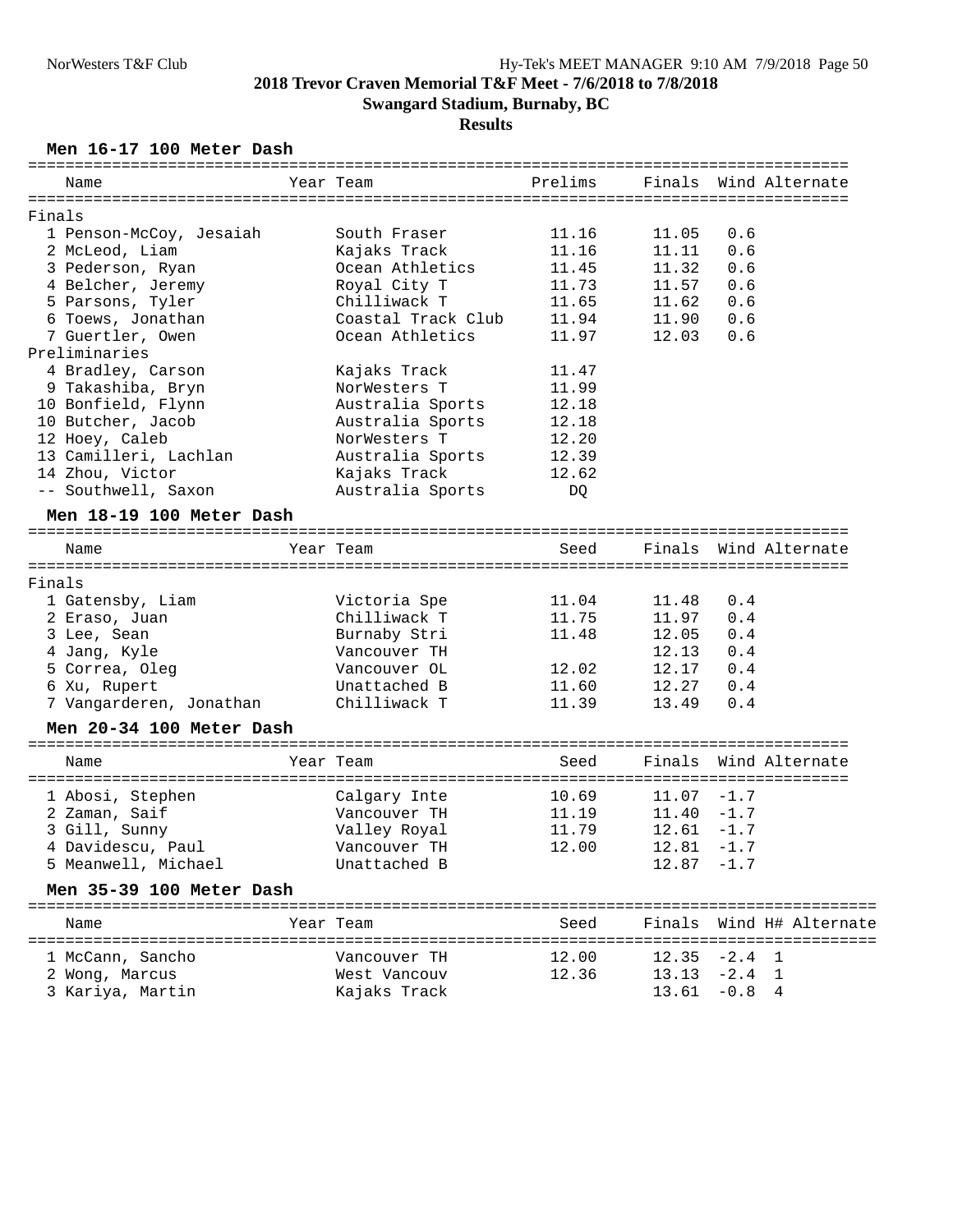| Men 40-44 100 Meter Dash |  |  |  |  |
|--------------------------|--|--|--|--|
|--------------------------|--|--|--|--|

| Name                     | Year Team<br>============================ | Seed<br>------- |                          |          | Finals Wind H# Alternate |
|--------------------------|-------------------------------------------|-----------------|--------------------------|----------|--------------------------|
| 1 Johnson, Marvin        | Greyhounds M                              | 11.76           | $11.66 - 2.4$            |          | 1                        |
| 2 Wight, Trevor          | Valley Royal                              | 12.55           | $12.67 - 2.4$ 1          |          |                          |
| 3 Beuthin, Rodney        | Unattached B                              |                 | 13.20                    | $-0.8$ 4 |                          |
| Men 45-49 100 Meter Dash |                                           |                 |                          |          |                          |
| Name                     | Year Team                                 | Seed            | Finals                   |          | Wind H# Alternate        |
| 1 Walker, Samuel         | Greyhounds M                              | 12.48           | $12.84 - 2.4$ 1          |          |                          |
| 2 Beresford, Paul        | Australia Sports                          | 14.00           | $13.98 - 0.7$            |          | 2                        |
| 3 Taiyab, Faraaz         | Greyhounds M                              |                 | $14.58 - 0.1$ 3          |          |                          |
| Men 50-54 100 Meter Dash |                                           |                 |                          |          |                          |
| Name                     | Year Team                                 | Seed            |                          |          | Finals Wind H# Alternate |
|                          |                                           |                 |                          |          |                          |
| 1 Aujla, Jess            | Greyhounds M                              | 12.52           | $12.84 - 2.4$ 1          |          |                          |
| 2 Prevost, Derek         | Vancouver TH                              | 13.51           | $13.57 - 0.7$ 2          |          |                          |
| 3 Smith, Robert          | Greyhounds M                              | 13.40           | $13.77 - 2.4$ 1          |          |                          |
| 4 Phillips, Mark         | Greyhounds M                              | 13.78           | 14.18                    | $-0.7$ 2 |                          |
| Men 55-59 100 Meter Dash |                                           |                 |                          |          |                          |
| Name                     | Year Team                                 | Seed            |                          |          | Finals Wind H# Alternate |
| 1 Woods, Jorge           | Greyhounds M                              | 13.56           | $13.53 - 0.7$ 2          |          |                          |
| 2 Van Ryswyk, Len        | Ocean Athletics                           | 13.00           | $14.31 - 2.4$ 1          |          |                          |
| Men 60-64 100 Meter Dash |                                           |                 |                          |          |                          |
| Name                     | Year Team                                 | Seed            | Finals                   |          | Wind H# Alternate        |
| 1 Todd, Michael          | West Vancouv                              | 13.48           | $13.56 - 0.7$ 2          |          |                          |
| 2 Hill, Joseph           | Greyhounds M                              | 13.56           | $13.93 - 0.7$ 2          |          |                          |
| Men 65-69 100 Meter Dash |                                           |                 |                          |          |                          |
| Name                     | Year Team                                 | Seed            |                          |          | Finals Wind H# Alternate |
|                          |                                           |                 |                          |          |                          |
| 1 Percival, Al           | Greyhounds M                              | 13.80           | $14.08 - 0.7$            |          | 2                        |
| 2 Zapf-Gilje, Reidar     | Greyhounds M                              |                 | $14.00$ $14.99$ $-0.7$ 2 |          |                          |
| 3 Sandhu, Hardev Singh   | Greyhounds M                              | 14.60           | $15.90 - 0.1$ 3          |          |                          |
| 4 Swetnam, Roger         | Greyhounds M                              |                 | $15.96 - 0.8 4$          |          |                          |
| Men 70-74 100 Meter Dash |                                           |                 |                          |          |                          |
| Name                     | Year Team                                 | Seed            |                          |          | Finals Wind H# Alternate |
| 1 Chahal, Amarjit        | Greyhounds M                              | 15.35           | $15.84 - 0.1$ 3          |          |                          |
| 2 Fowler, Les            | Greyhounds M                              | 15.20           | $15.91 - 0.1$ 3          |          |                          |
| 3 Gee, Arthur            | Greyhounds M                              | 16.30           | $17.22 - 0.1$ 3          |          |                          |
| 4 Krewenchuk, Spencer    | Greyhounds M                              | 17.94           | $18.09 - 0.1$ 3          |          |                          |
|                          |                                           |                 |                          |          |                          |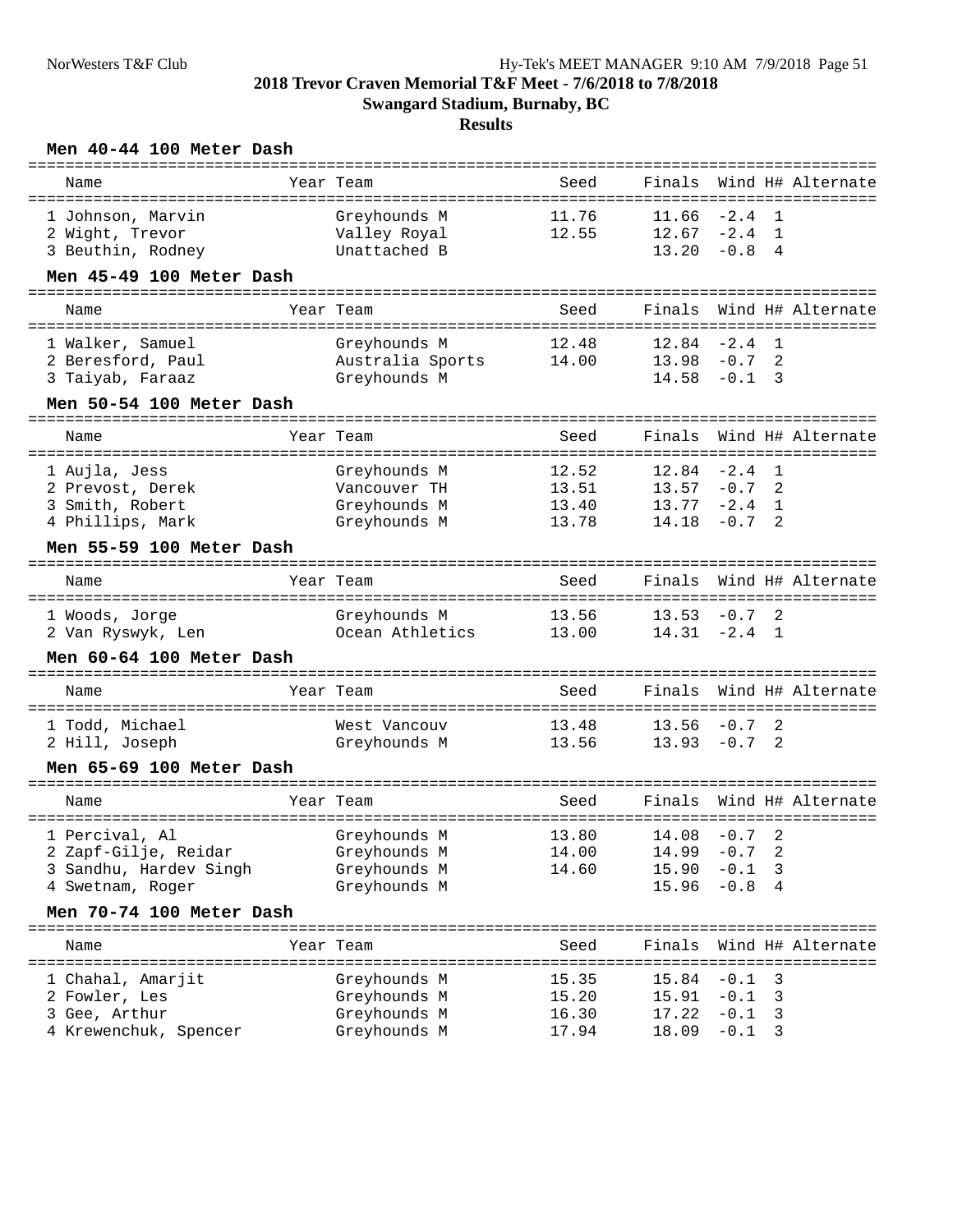**Swangard Stadium, Burnaby, BC**

| Name                               | Year Team                        | Seed           |                                |                  | Finals Wind H# Alternate |  |
|------------------------------------|----------------------------------|----------------|--------------------------------|------------------|--------------------------|--|
| 1 Morioka, Harold                  | Greyhounds M                     | 15.11          | $15.57 - 0.1$ 3                |                  |                          |  |
| Men 11 Year Olds 200 Meter Dash    |                                  |                |                                |                  |                          |  |
| Name                               | Year Team                        | Seed           |                                |                  | Finals Wind H# Alternate |  |
|                                    |                                  |                |                                |                  |                          |  |
| 1 Lofstrom, Ryan                   | Campbell Riv                     | 27.91          | 27.89                          | 0.8              | 1                        |  |
| 2 Bhattacharya, Arnav              | Unattached B                     | 28.99          | 28.73                          | 0.8              | 1                        |  |
| 3 Sada, Bernardo                   | Langley Mustangs                 | 30.57          | 30.17                          | $0.8 \quad 1$    |                          |  |
| 4 Primeau, Luc                     | Vancouver TH                     | 31.65          | 30.22                          | $0.8 \quad 1$    |                          |  |
| 5 Severin, Jack                    | NorWesters T                     |                | 30.33                          | 0.4              | 2                        |  |
| 6 Carlson, Maclean                 | Vancouver TH                     |                | 30.63                          | $0.4$ 2          |                          |  |
| 7 Gonzales, Lucas                  | Vancouver TH                     |                | 31.95                          | $0.4 \quad 2$    |                          |  |
| 8 Cole, Griffin                    | Vancouver TH                     | 31.11          | 32.20                          | 0.8 <sub>1</sub> |                          |  |
| 9 Truong, Brayden                  | Coquitlam Cheetahs               |                | 33.95                          | $0.4 \quad 2$    |                          |  |
| Men 12 Year Olds 200 Meter Dash    |                                  |                |                                |                  |                          |  |
| Name                               | Year Team                        | Seed           | Finals                         |                  | Wind H# Alternate        |  |
| 1 Fagbamiye, Iyimi                 | Universal AT                     | 26.62          | 27.05                          | 2.2              | - 1                      |  |
| 2 Molina, Mark                     | Valley Royal                     | 27.08          | 27.23                          | $2.2 \quad 1$    |                          |  |
| 3 Evans, Aidan                     | Golden Ears                      | 29.24          | 28.83                          | $2.2 \quad 1$    |                          |  |
| 4 Mohamed, Faaris                  | Elite Track                      | 29.36          | 29.79                          | $2.2 \quad 1$    |                          |  |
| 5 Brolin, Noah                     | Royal City T                     | 29.63          | 30.13                          | $2.2 \quad 1$    |                          |  |
| 6 Camilleri, Toby                  | Australia Sports                 | 29.56          | 30.35                          | 2.2              | 1                        |  |
| 7 Russell, Joel                    | Langley Mustangs                 |                | 30.94                          | 1.0 <sub>2</sub> |                          |  |
| 8 Pankratz, Kael                   | Coquitlam Cheetahs               |                | 31.13                          | 1.0              | 2                        |  |
| 9 Gill, Sahib                      | Universal AT                     |                | 32.09                          | 1.0              | 2                        |  |
| Men 13 Year Olds 200 Meter Dash    |                                  |                |                                |                  |                          |  |
| Name                               | Year Team                        | Seed           |                                |                  | Finals Wind Alternate    |  |
|                                    |                                  |                |                                |                  |                          |  |
| 1 Bradley, Jackson                 | Kajaks Track                     | 24.72          | $25.52 - 0.1$                  |                  |                          |  |
| 2 Chiang, Kairo<br>3 Jones, Owen   | Royal City T                     | 26.06<br>26.77 | $25.92 - 0.1$<br>$26.84 - 0.1$ |                  |                          |  |
| 4 McFie, Holt                      | Langley Mustangs<br>Kajaks Track | 26.77          | $26.93 - 0.1$                  |                  |                          |  |
|                                    | NorWesters T                     |                | $27.15 - 0.1$                  |                  |                          |  |
|                                    |                                  |                |                                |                  |                          |  |
| 5 Reyes, Ian                       |                                  |                |                                |                  |                          |  |
| 6 Duley, Logan                     | Kajaks Track                     | 27.29          | $27.38 - 0.1$                  |                  |                          |  |
| 7 Silva, Ranuga                    | Ocean Athletics                  | 27.41          | $27.47 - 0.1$                  |                  |                          |  |
| 8 Marshall, Jack                   | NorWesters T                     |                | 28.38                          | $-0.1$           |                          |  |
| Men 14-15 200 Meter Dash           |                                  |                |                                |                  |                          |  |
| Name                               | Year Team                        | Seed           |                                |                  | Finals Wind H# Alternate |  |
| 1 Jiang, Roy                       | Ocean Athletics                  | 23.11          | 23.25                          | 1.5              | 1                        |  |
| 2 Gibbs, Mitchell                  | Universal AT                     | 23.45          | 23.61                          | 1.5              | 1                        |  |
| 3 Hsu, Brandon                     | Burnaby Stri                     | 23.92          | 24.22                          | 1.5              | 1                        |  |
| 4 Wanniarachchi, Kiran             | Royal City T                     |                | 24.85                          | 1.7              | 2                        |  |
| 5 Yoon, Kyuhyun<br>6 Simpson, Kyal | Universal AT<br>Australia Sports | 24.29<br>26.00 | 24.87<br>25.25                 | 1.5<br>1.5       | 1                        |  |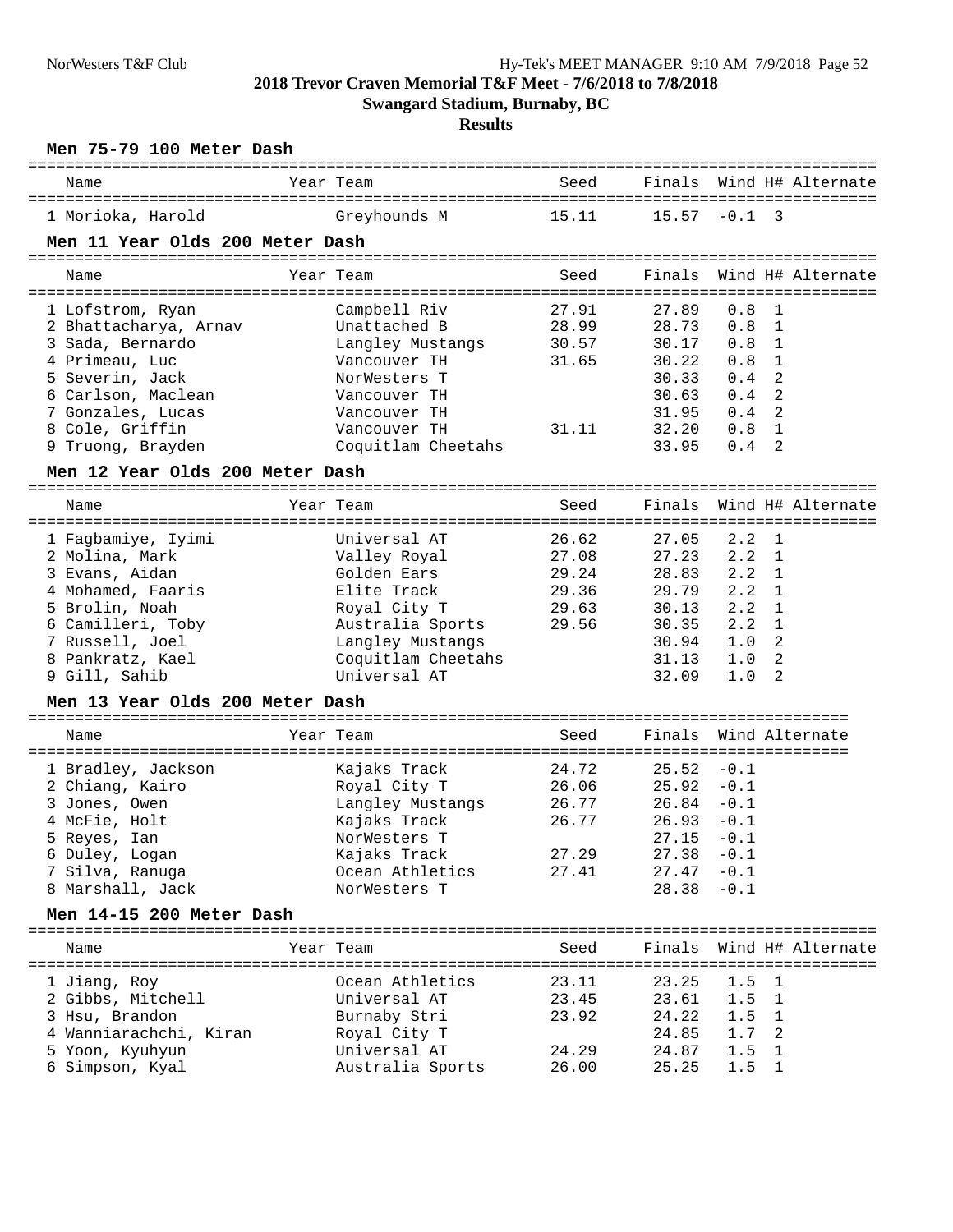| Men 14-15 200 Meter Dash         |                            |                          |               |          |                                           |
|----------------------------------|----------------------------|--------------------------|---------------|----------|-------------------------------------------|
| 7 Maskey, Chhitiz                | Australia Sports           | 26.60                    | 25.71         | 1.7      | 2                                         |
| 8 Leong, Cooper                  | Chilliwack T               | 25.78                    | 25.81         | 1.5      | 1                                         |
| 9 Cruse, Matari                  | Australia Sports           | 26.12                    | 25.88         | 1.7      | 2                                         |
| 10 Igbinosa, Stephen             | Nanaimo & DI               |                          | 25.93         | $-0.3$   | 3                                         |
| 11 Jones, Bruce                  | NorWesters T               |                          | 26.65         | $-0.3$   | 3                                         |
| 12 Karuletwa, Nigel              | Unattached B               | 25.92                    | 27.05         | 1.5      | 1                                         |
| 13 Luongo, Francesco             | Burnaby Stri               |                          | 27.15         | $-0.3$   | 3                                         |
| 14 Curtis, Alexander             | Golden Ears                | 27.16                    | 27.33         | 1.7      | 2                                         |
| Men 16-17 200 Meter Dash         |                            |                          |               |          |                                           |
| Name                             | Year Team                  | Seed                     | Finals        |          | Wind H# Alternate                         |
| 1 Penson-McCoy, Jesaiah          | South Fraser               | 22.19                    | 22.89         | $+0.0$   | $\mathbf{1}$                              |
| 2 Parsons, Tyler                 | Chilliwack T               | 23.53                    | 23.84         | $+0.0$   | 1                                         |
| 3 Laughlin, Joshua               | Coquitlam Cheetahs         | 23.71                    | 24.23         | $+0.0$   | 1                                         |
| 4 Camilleri, Lachlan             | Australia Sports           | 24.00                    | 24.54         | $+0.0$   | 1                                         |
| 5 Serbinenko, Serge              | Kajaks Track               |                          | 24.62         | 0.5      | 2                                         |
| 6 Southwell, Saxon               | Australia Sports           | 23.39                    | 24.63         | $+0.0$ 1 |                                           |
| 7 Bonfield, Flynn                | Australia Sports           | 25.25                    | 24.88         | 0.5      | 2                                         |
| 8 Zhou, Victor                   | Kajaks Track               | 25.59                    | 25.65         | 0.5      | 2                                         |
| 9 Jones, Samuel                  | Australia Sports           |                          | 28.06         | 0.5      | 2                                         |
| Men 18-19 200 Meter Dash         |                            |                          |               |          |                                           |
| Name                             | -------------<br>Year Team | Seed                     | Finals        |          | Wind Alternate                            |
| =============<br>1 Davis, Shemar | Universal AT               | ==========<br>23.48      | 23.66         | $-1.3$   | ================                          |
| 2 Lee, Sean                      | Burnaby Stri               | 23.28                    | $24.14 - 1.3$ |          |                                           |
| 3 Correa, Oleg                   | Vancouver OL               | 23.67                    | $24.39 - 1.3$ |          |                                           |
| Men 20-34 200 Meter Dash         |                            |                          |               |          |                                           |
| Name                             | Year Team                  | Seed                     | Finals        |          | Wind Alternate                            |
| ===================              | =====================      |                          |               |          |                                           |
| 1 Zaman, Saif                    | Vancouver TH               | 22.90                    | 22.73         | $-1.0$   |                                           |
| 2 Pinsky, David                  | Coquitlam Cheetahs         | 23.29                    | $23.40 -1.0$  |          |                                           |
| 3 Ott, Andrew                    | Valley Royal               | 23.56                    | $23.49 - 1.0$ |          |                                           |
| 4 Davidescu, Paul                | Vancouver TH               | 25.00                    | 25.42         | $-1.0$   |                                           |
| Men 35-39 200 Meter Dash         |                            |                          |               |          |                                           |
| Name                             | Year Team                  | Seed<br>-----------      |               |          | Finals Wind Alternate<br>================ |
| 1 McCann, Sancho                 | Vancouver TH               | 24.70                    | 24.44         | 0.9      |                                           |
| Men 40-44 200 Meter Dash         |                            |                          |               |          |                                           |
| Name                             | Year Team                  | Seed                     | Finals        |          | Wind H# Alternate                         |
| 1 Johnson, Marvin                | Greyhounds M               | ===============<br>23.67 | 23.29         | 0.9      | ----------------------<br>-1              |
| 2 Beuthin, Rodney                | Unattached B               |                          | 27.70         | $-0.9$ 3 |                                           |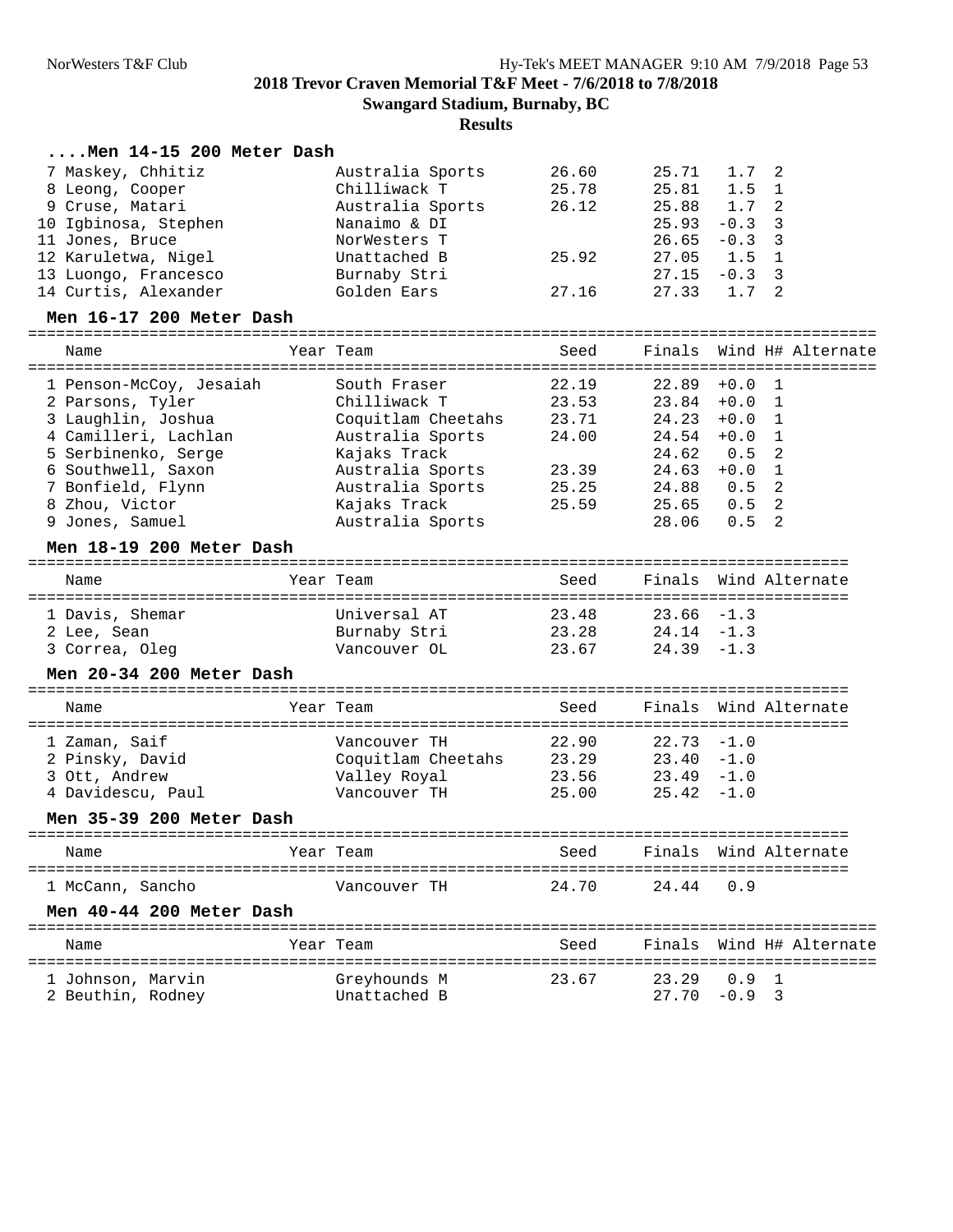**Swangard Stadium, Burnaby, BC**

| Men 45-49 200 Meter Dash        |                 | ============== |                  |               |                          |
|---------------------------------|-----------------|----------------|------------------|---------------|--------------------------|
| Name                            | Year Team       | Seed           |                  |               | Finals Wind Alternate    |
| 1 Walker, Samuel                | Greyhounds M    | 25.55          | 25.37            | 0.9           |                          |
| Men 50-54 200 Meter Dash        |                 |                |                  |               |                          |
| Name                            | Year Team       | Seed           |                  |               | Finals Wind H# Alternate |
|                                 |                 |                |                  |               |                          |
| 1 Bradecamp, Michael            | Greyhounds M    | 25.46          | 25.12            | 0.9           | 1                        |
| 2 Aujla, Jess                   | Greyhounds M    | 25.62          | 25.69            | 0.9 1         |                          |
| 3 Galo, Alex                    | Greyhounds M    | 27.30          | 27.21            | 0.9           | 1                        |
| 4 Phillips, Mark                | Greyhounds M    | 27.81          | 27.84            | $0.9 \quad 1$ |                          |
| 5 Smith, Robert                 | Greyhounds M    | 27.90          | 28.19            | $0.9 \quad 1$ |                          |
| 6 Prevost, Derek                | Vancouver TH    | 28.22          | 28.21            | 0.7           | 2                        |
| Men 55-59 200 Meter Dash        |                 |                |                  |               |                          |
| Name                            | Year Team       | Seed           | Finals           |               | Wind H# Alternate        |
| 1 Pinckard, Mark                | Ocean Athletics | 28.01          | 27.31            | $0.7-2$       |                          |
| 2 Woods, Jorge                  | Greyhounds M    | 27.95          | 27.52            | $0.7 \quad 2$ |                          |
| Men 60-64 200 Meter Dash        |                 |                |                  |               |                          |
| Name                            | Year Team       | Seed           |                  |               | Finals Wind H# Alternate |
|                                 |                 |                |                  |               |                          |
| 1 Kang, Harjinder               | Greyhounds M    | 34.00          | $33.77 - 0.9$ 3  |               |                          |
| Men 65-69 200 Meter Dash        |                 |                |                  |               |                          |
| Name                            | Year Team       | Seed           | Finals           |               | Wind H# Alternate        |
| 1 Percival, Al                  | Greyhounds M    | 29.40          | 29.12            | 0.7           | -2                       |
| 2 Zapf-Gilje, Reidar            | Greyhounds M    | 29.00          | 29.86            | 0.7           | -2                       |
| 3 Swetnam, Roger                | Greyhounds M    |                | 31.32            | $-0.9$ 3      |                          |
| 4 Sandhu, Hardev Singh          | Greyhounds M    | 30.80          | 33.24            | 0.7           | 2                        |
| Men 70-74 200 Meter Dash        |                 |                |                  |               |                          |
| Name                            | Year Team       | Seed           | Finals           |               | Wind H# Alternate        |
| 1 Gee, Arthur                   | Greyhounds M    | 37.00          | $35.87 -0.9$ 3   |               |                          |
| 2 Krewenchuk, Spencer           | Greyhounds M    | 39.32          | $38.21 -0.9$ 3   |               |                          |
| Men 75-79 200 Meter Dash        |                 |                |                  |               |                          |
| Name                            | Year Team       | Seed           |                  |               | Finals Wind H# Alternate |
| 1 Morioka, Harold               | Greyhounds M    | 32.00          | $32.09 - 0.9$ 3  |               |                          |
| Men 12 Year Olds 300 Meter Dash |                 |                |                  |               |                          |
| Name                            | Year Team       | Seed           | Finals Alternate |               |                          |
|                                 |                 |                |                  |               |                          |
| 1 Molina, Mark                  | Valley Royal    | 43.09          | 42.62            |               |                          |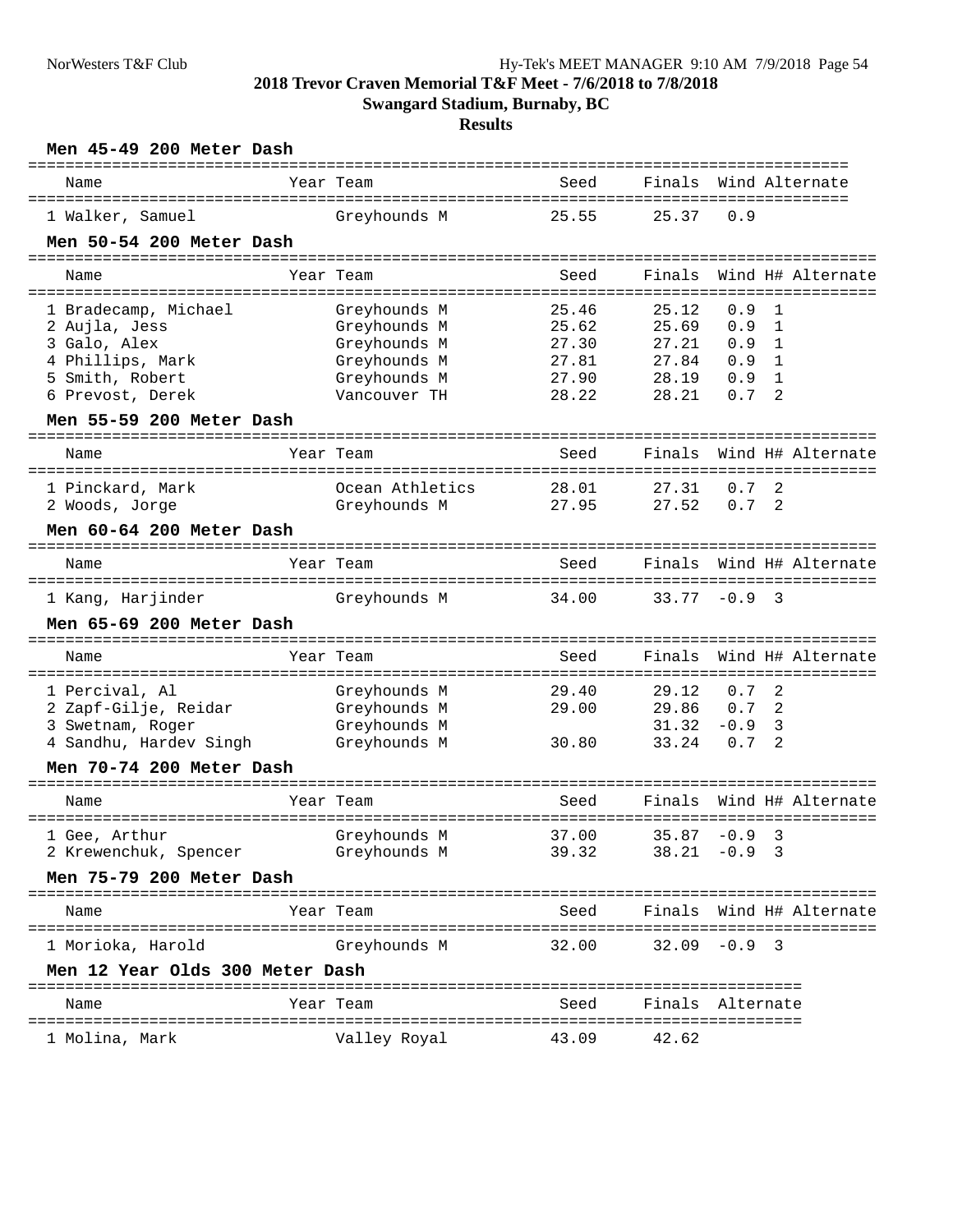**Swangard Stadium, Burnaby, BC**

| Men 12 Year Olds 300 Meter Dash                                                                                                                                                                                                                                |           |                                                                                                                                                                                                      |                                                      |                                                                                                 |                                                     |
|----------------------------------------------------------------------------------------------------------------------------------------------------------------------------------------------------------------------------------------------------------------|-----------|------------------------------------------------------------------------------------------------------------------------------------------------------------------------------------------------------|------------------------------------------------------|-------------------------------------------------------------------------------------------------|-----------------------------------------------------|
| 2 Nicol, Connor<br>3 Martland, Kai<br>4 Mohamed, Faaris<br>5 Pitzey, Sam<br>6 Walker, Loch                                                                                                                                                                     |           | Ocean Athletics<br>Vancouver TH<br>Elite Track<br>Golden Ears<br>NorWesters T                                                                                                                        | 46.00<br>46.40                                       | 43.98<br>46.61<br>46.80<br>49.05<br>52.06                                                       |                                                     |
| Men 13 Year Olds 300 Meter Dash                                                                                                                                                                                                                                |           |                                                                                                                                                                                                      |                                                      |                                                                                                 |                                                     |
| Name                                                                                                                                                                                                                                                           | Year Team |                                                                                                                                                                                                      | Seed                                                 |                                                                                                 | Finals Alternate                                    |
| 1 Jones, Owen<br>2 Eghan, Kofi                                                                                                                                                                                                                                 |           | Langley Mustangs<br>Coquitlam Cheetahs                                                                                                                                                               | 43.04<br>44.86                                       | 44.04<br>45.09                                                                                  |                                                     |
| Men 14-15 300 Meter Dash                                                                                                                                                                                                                                       |           |                                                                                                                                                                                                      |                                                      |                                                                                                 |                                                     |
| Name                                                                                                                                                                                                                                                           | Year Team |                                                                                                                                                                                                      | ================================<br>Seed             |                                                                                                 | Finals H# Alternate                                 |
| 1 Goudron, Ryan<br>2 Chan, Nathan<br>3 Leong, Cooper<br>4 Karuletwa, Nigel<br>5 Attard, Brock<br>6 Duncam, Jayden<br>7 Luongo, Francesco<br>Men 16-17 400 Meter Dash                                                                                           |           | Royal City T<br>Universal AT<br>Chilliwack T<br>Unattached B<br>Australia Sports<br>Australia Sports<br>Burnaby Stri                                                                                 | 38.58<br>38.54<br>40.97<br>41.47<br>1:09.56<br>50.00 | 38.65<br>39.14<br>41.03<br>42.14<br>43.07<br>43.67<br>43.87                                     | 1<br>1<br>1<br>1<br>2<br>1<br>2                     |
| Name                                                                                                                                                                                                                                                           | Year Team |                                                                                                                                                                                                      | Seed                                                 |                                                                                                 | Finals H# Alternate                                 |
| 1 Camilleri, Lachlan<br>2 Scherban, Jason<br>3 Guertler, Owen<br>4 Ross, Benjamin<br>5 Laughlin, Joshua<br>6 Southwell, Saxon<br>7 Robinson, Ian<br>8 Dale, Thomas<br>Trustham, Harrison<br>10 Luccock, Brendan<br>11 Arcadi, Karl<br>Men 18-19 400 Meter Dash |           | Australia Sports<br>Okanagan Ath<br>Ocean Athletics<br>Vancouver TH<br>Coquitlam Cheetahs<br>Australia Sports<br>Vancouver TH<br>Australia Sports<br>Valley Royal<br>Ocean Athletics<br>Royal City T | 52.50<br>53.05<br>53.78<br>53.14<br>52.54<br>55.00   | 51.92<br>52.44<br>53.51<br>53.55<br>54.52<br>54.57<br>54.90<br>55.52<br>55.98<br>56.03<br>56.36 | 1<br>1<br>1<br>1<br>1<br>2<br>1<br>2<br>2<br>2<br>2 |
| Name                                                                                                                                                                                                                                                           | Year Team |                                                                                                                                                                                                      | Seed                                                 |                                                                                                 | Finals Alternate                                    |
| 1 Eraso, Juan<br>2 Correa, Oleg<br>3 Price, Peter<br>Men 20-34 400 Meter Dash                                                                                                                                                                                  |           | Chilliwack T<br>Vancouver OL<br>Valley Royal                                                                                                                                                         | 52.30<br>53.08                                       | 51.64<br>53.46<br>1:01.53                                                                       |                                                     |
| Name                                                                                                                                                                                                                                                           | Year Team |                                                                                                                                                                                                      | Seed                                                 |                                                                                                 | Finals Alternate                                    |
| 1 Groneveldt, Raphael                                                                                                                                                                                                                                          |           | Coquitlam Cheetahs                                                                                                                                                                                   |                                                      | 52.41                                                                                           |                                                     |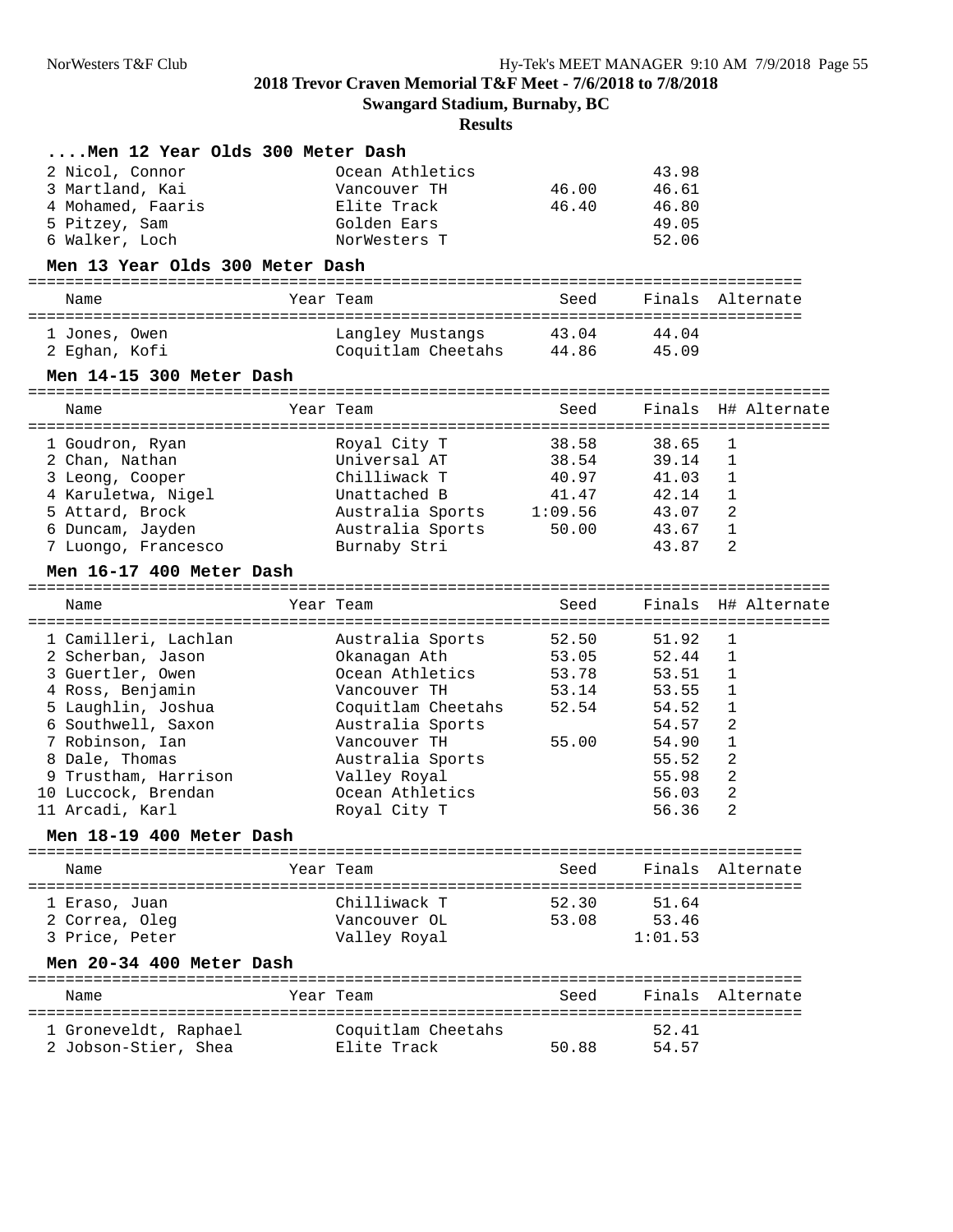**Swangard Stadium, Burnaby, BC**

| Men 20-34 400 Meter Dash            |                                  |         |                    |                     |
|-------------------------------------|----------------------------------|---------|--------------------|---------------------|
| 3 Davidescu, Paul                   | Vancouver TH                     | 55.00   | 56.50              |                     |
| Men 45-49 400 Meter Dash            |                                  |         |                    |                     |
| Name                                | Year Team                        | Seed    |                    | Finals Alternate    |
| 1 Walker, Samuel                    | Greyhounds M                     | 58.90   | 58.29              |                     |
| Men 50-54 400 Meter Dash            |                                  |         |                    |                     |
| Name                                | Year Team                        | Seed    |                    | Finals H# Alternate |
| 1 Phillips, Mark                    | Greyhounds M                     | 1:02.33 | 1:07.45            | $\mathbf{1}$        |
| 2 Chattu, Palwinder Singh           | Unattached B                     |         | 1:10.53            | 2                   |
| Men 60-64 400 Meter Dash            |                                  |         |                    |                     |
| Name                                | Year Team                        | Seed    |                    | Finals Alternate    |
| 1 Kang, Harjinder                   | Greyhounds M                     | 1:15.00 | 1:18.64            |                     |
| Men 70-74 400 Meter Dash            |                                  |         |                    |                     |
| Name                                | Year Team                        | Seed    |                    | Finals H# Alternate |
| 1 Krewenchuk, Spencer               | Greyhounds M                     | 1:34.32 | 1:29.94            | 2                   |
| 2 Gee, Arthur                       | Greyhounds M                     | 1:30.00 | 1:34.16            | -1                  |
| Men 9 Year Olds 600 Meter Run       |                                  |         |                    |                     |
| Name                                | Year Team                        | Seed    |                    | Finals Alternate    |
| 1 Marwaha, Maahi                    | Langley Mustangs                 |         | 2:07.00            |                     |
| 2 Tsok, Matthew                     | Coquitlam Cheetahs               |         | 2:10.42            |                     |
| 3 Varma-Robb, Akash                 | Excel Athletika                  |         | 2:12.86            |                     |
| 4 Sada, Oliver<br>5 Crawford, Allan | Langley Mustangs<br>Vancouver TH | 2:15.00 | 2:15.17<br>2:15.63 |                     |
| 6 Woode, Nolan                      | Air Blastoff Lions               | 2:13.99 | 2:18.92            |                     |
| 7 Moreland, Finn                    | Royal City T                     |         | 2:28.90            |                     |
| 8 Morrow, Ethen                     | Royal City T                     | 2:26.45 | 2:28.96            |                     |
| Men 10 Year Olds 600 Meter Run      |                                  |         |                    |                     |
| Name                                | Year Team                        | Seed    | Finals             | Alternate           |
| 1 Schiebler, Jackson                | Royal City T                     | 1:55.87 | 1:54.36            | ==================  |
| 2 Clarke, Elijah                    | Vancouver TH                     |         | 1:55.47            |                     |
| 3 Graff, Tre                        | Kajaks Track                     |         | 1:55.65            |                     |
| 4 Collingwood, Cai                  | Okanagan Ath                     | 2:02.00 | 2:01.13            |                     |
| 5 Theunissen, Luke                  | Golden Ears                      | 2:06.00 | 2:02.31            |                     |
| 6 Niven, Alexander                  | Coquitlam Cheetahs               |         | 2:06.36            |                     |
| 7 Jessome, Patrick                  | Royal City T                     |         | 2:07.54            |                     |
| 8 Myint, Christian                  | Nanaimo & DI                     | 2:17.00 | 2:16.08            |                     |
| 9 Shaferman, Nathaniel              | Coquitlam Cheetahs               |         | 2:22.11            |                     |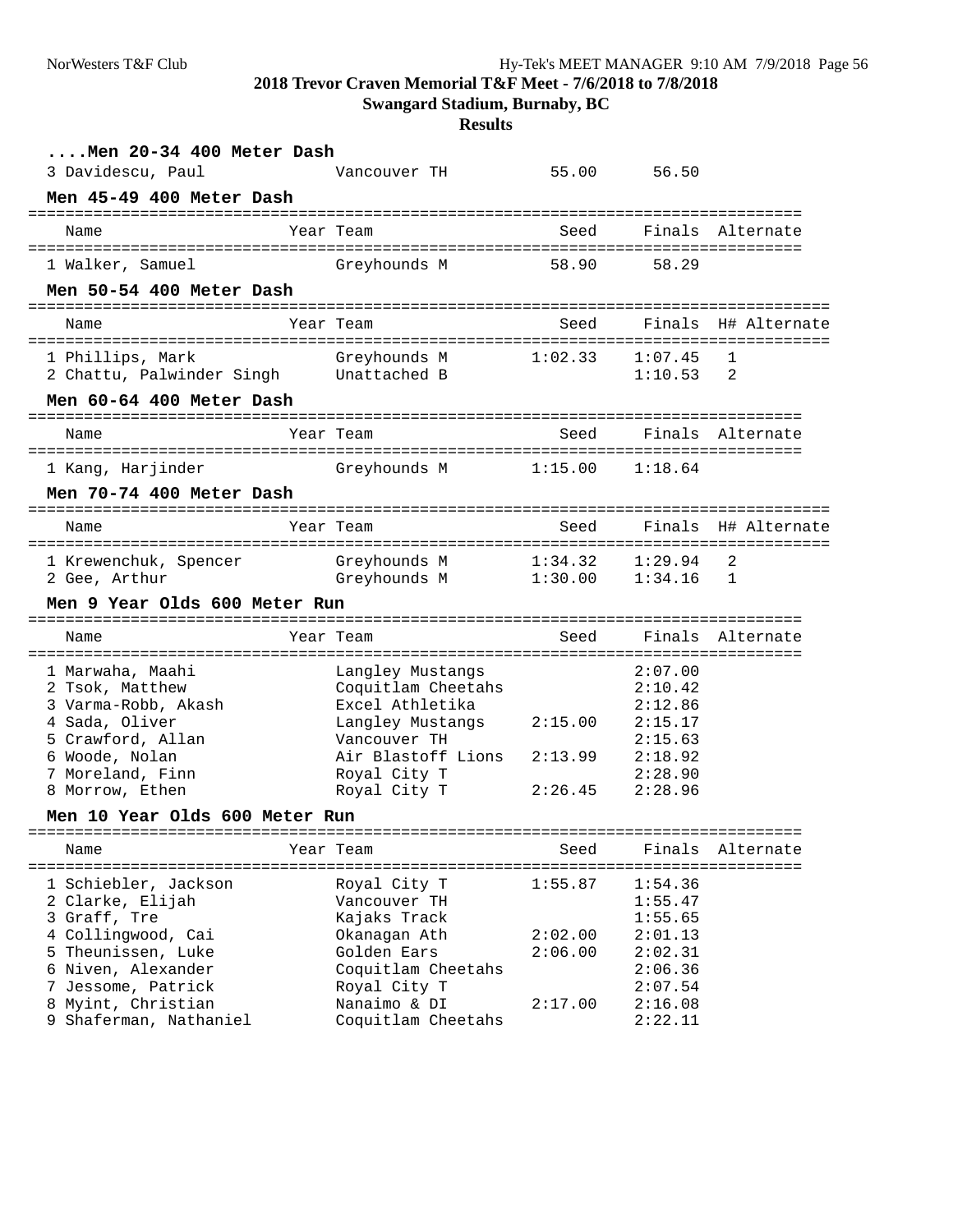### **Results**

## **Men 11 Year Olds 600 Meter Run**

| Year Team                                                                                                                                                                                                  | Seed                                                                                                                                                          | Finals                                                                                                                | Alternate                                                        |
|------------------------------------------------------------------------------------------------------------------------------------------------------------------------------------------------------------|---------------------------------------------------------------------------------------------------------------------------------------------------------------|-----------------------------------------------------------------------------------------------------------------------|------------------------------------------------------------------|
| Vancouver TH<br>Langley Mustangs<br>Vancouver TH                                                                                                                                                           | 1:47.54<br>1:49.00                                                                                                                                            | 1:45.87<br>1:46.66<br>1:46.76<br>1:51.43<br>1:52.01                                                                   |                                                                  |
|                                                                                                                                                                                                            |                                                                                                                                                               |                                                                                                                       |                                                                  |
| Year Team                                                                                                                                                                                                  | Seed                                                                                                                                                          |                                                                                                                       | Finals Alternate                                                 |
| Ocean Athletics<br>Ocean Athletics<br>Golden Ears<br>Vancouver TH<br>NorWesters T                                                                                                                          | 2:22.50<br>2:22.80<br>2:25.96<br>2:28.00                                                                                                                      | 2:21.71<br>2:22.13<br>2:23.73<br>2:28.00<br>2:33.34<br>2:39.42                                                        |                                                                  |
|                                                                                                                                                                                                            |                                                                                                                                                               |                                                                                                                       |                                                                  |
| Year Team                                                                                                                                                                                                  | Seed                                                                                                                                                          |                                                                                                                       | Finals Alternate                                                 |
| Coquitlam Cheetahs<br>Vancouver TH                                                                                                                                                                         |                                                                                                                                                               | 2:26.35<br>2:27.95                                                                                                    |                                                                  |
|                                                                                                                                                                                                            |                                                                                                                                                               |                                                                                                                       |                                                                  |
| Year Team                                                                                                                                                                                                  | Seed                                                                                                                                                          |                                                                                                                       | Finals Alternate                                                 |
| Chilliwack T<br>Universal AT<br>Unattached B                                                                                                                                                               | 2:13.36<br>2:20.49                                                                                                                                            | 2:13.40<br>2:17.32<br>2:19.60<br>2:26.01                                                                              |                                                                  |
|                                                                                                                                                                                                            |                                                                                                                                                               |                                                                                                                       |                                                                  |
| Year Team                                                                                                                                                                                                  | Seed                                                                                                                                                          |                                                                                                                       | Finals Alternate                                                 |
| Coastal Track Club<br>Ocean Athletics<br>Okanagan Ath<br>Edmonton Harriers<br>Vancouver TH<br>Vancouver TH<br>Coastal Track Club<br>Australia Sports<br>Nanaimo & DI<br>Coastal Track Club<br>Vancouver OL | 1:58.60<br>2:06.10<br>2:04.12<br>2:04.00<br>2:04.83<br>2:10.00<br>2:00.00<br>2:15.00                                                                          | 1:59.99<br>2:01.17<br>2:02.80<br>2:03.91<br>2:06.90<br>2:07.26<br>2:09.64<br>2:10.43<br>2:10.43<br>2:11.60<br>2:12.46 |                                                                  |
|                                                                                                                                                                                                            | Men 12 Year Olds 800 Meter Run<br>Men 13 Year Olds 800 Meter Run<br>Men 14-15 800 Meter Run<br>Men 16-17 800 Meter Run<br>=================================== | 1:46.27<br>Langley Mustangs<br>Langley Mustangs 2:33.00<br>Australia Sports 2:29.01<br>1:54.74<br>2:00.10<br>2:00.18  | Coquitlam Cheetahs 1:47.57<br>================================== |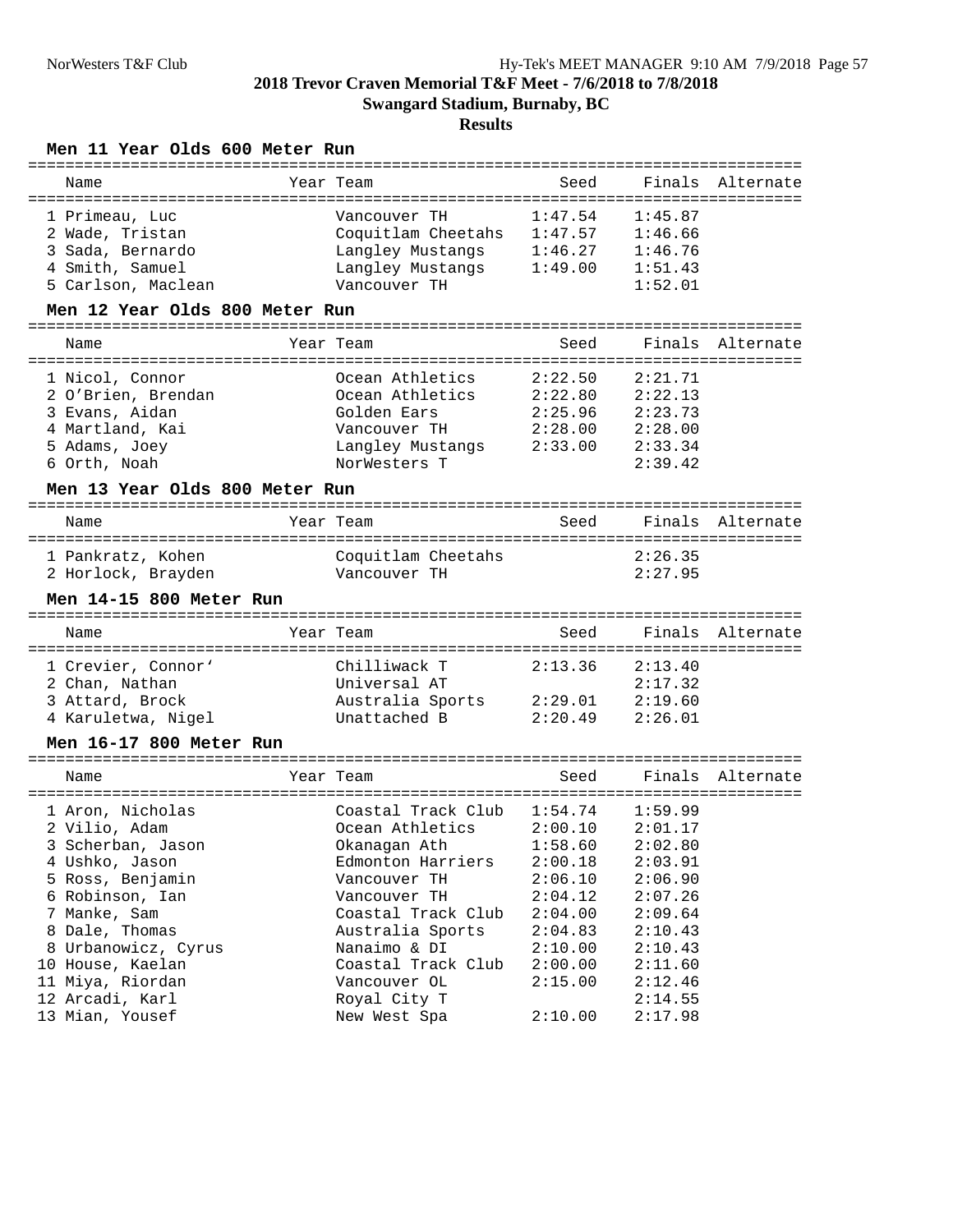#### **Results**

## **Men 18-19 800 Meter Run**

| Name                                                                       | =================<br>Year Team                                                          | Seed<br>---------------- | Finals                                                        | Alternate        |
|----------------------------------------------------------------------------|-----------------------------------------------------------------------------------------|--------------------------|---------------------------------------------------------------|------------------|
| 1 Mekonnen, Ephrem<br>2 Ushko, Derrick<br>2 Wright, Owen<br>4 Heroux, Ryan | New West Spa<br>Edmonton Harriers 1:58.46<br>Chilliwack T<br>Coastal Track Club 1:59.00 | 2:01.39<br>2:00.00       | $=$ = = = = = = =<br>2:00.17<br>2:00.43<br>2:00.43<br>2:01.57 |                  |
| Men 20-34 800 Meter Run                                                    |                                                                                         |                          |                                                               |                  |
| Name                                                                       | Year Team                                                                               | Seed                     | Finals                                                        | Alternate        |
| 1 Torres, Richard<br>2 Jobson-Stier, Shea                                  | Coastal Track Club<br>Elite Track                                                       | 1:54.52<br>1:55.36       | 1:59.99<br>2:00.84                                            |                  |
| Men 50-54 800 Meter Run                                                    |                                                                                         |                          |                                                               |                  |
| Name                                                                       | Year Team                                                                               | Seed                     |                                                               | Finals Alternate |
| 1 Titov, Mikhail                                                           | Ocean Athletics                                                                         | 2:25.00                  | 2:24.43                                                       |                  |
| Men 55-59 800 Meter Run                                                    |                                                                                         |                          |                                                               |                  |
| Name                                                                       | Year Team                                                                               | Seed                     | Finals                                                        | Alternate        |
| 1 Pinckard, Mark                                                           | Ocean Athletics                                                                         | 2:10.58                  | 2:14.29                                                       |                  |
| Men 60-64 800 Meter Run                                                    |                                                                                         |                          |                                                               |                  |
| Name                                                                       | Year Team                                                                               | Seed                     |                                                               | Finals Alternate |
| 1 Sharp, Kelly<br>2 Kang, Harjinder                                        | Greyhounds M<br>Greyhounds M                                                            | 2:48.49<br>3:00.00       | 3:02.95<br>3:26.20                                            |                  |
| Men 65-69 800 Meter Run                                                    |                                                                                         |                          |                                                               |                  |
| Name                                                                       | Year Team                                                                               | Seed                     |                                                               | Finals Alternate |
| 1 Zapf-Gilje, Reidar                                                       | Greyhounds M                                                                            | 2:30.00                  | 2:28.54                                                       |                  |
| Men 70-74 800 Meter Run                                                    |                                                                                         |                          |                                                               |                  |
| Name                                                                       | Year Team                                                                               | Seed                     | Finals                                                        | Alternate        |
| 1 Gee, Arthur                                                              | Greyhounds M                                                                            | 3:50.00                  | 3:56.64                                                       |                  |
| Men 9 Year Olds 1000 Meter Run                                             |                                                                                         |                          |                                                               |                  |
| Name                                                                       | Year Team                                                                               | Seed                     | Finals                                                        | Alternate        |
| 1 Hurtubise, Hayden<br>2 Woode, Nolan<br>3 Booth, Jesse                    | Langley Mustangs<br>Air Blastoff Lions<br>Valley Royal                                  | 3:55.77                  | 3:57.58<br>3:59.68<br>4:36.50                                 |                  |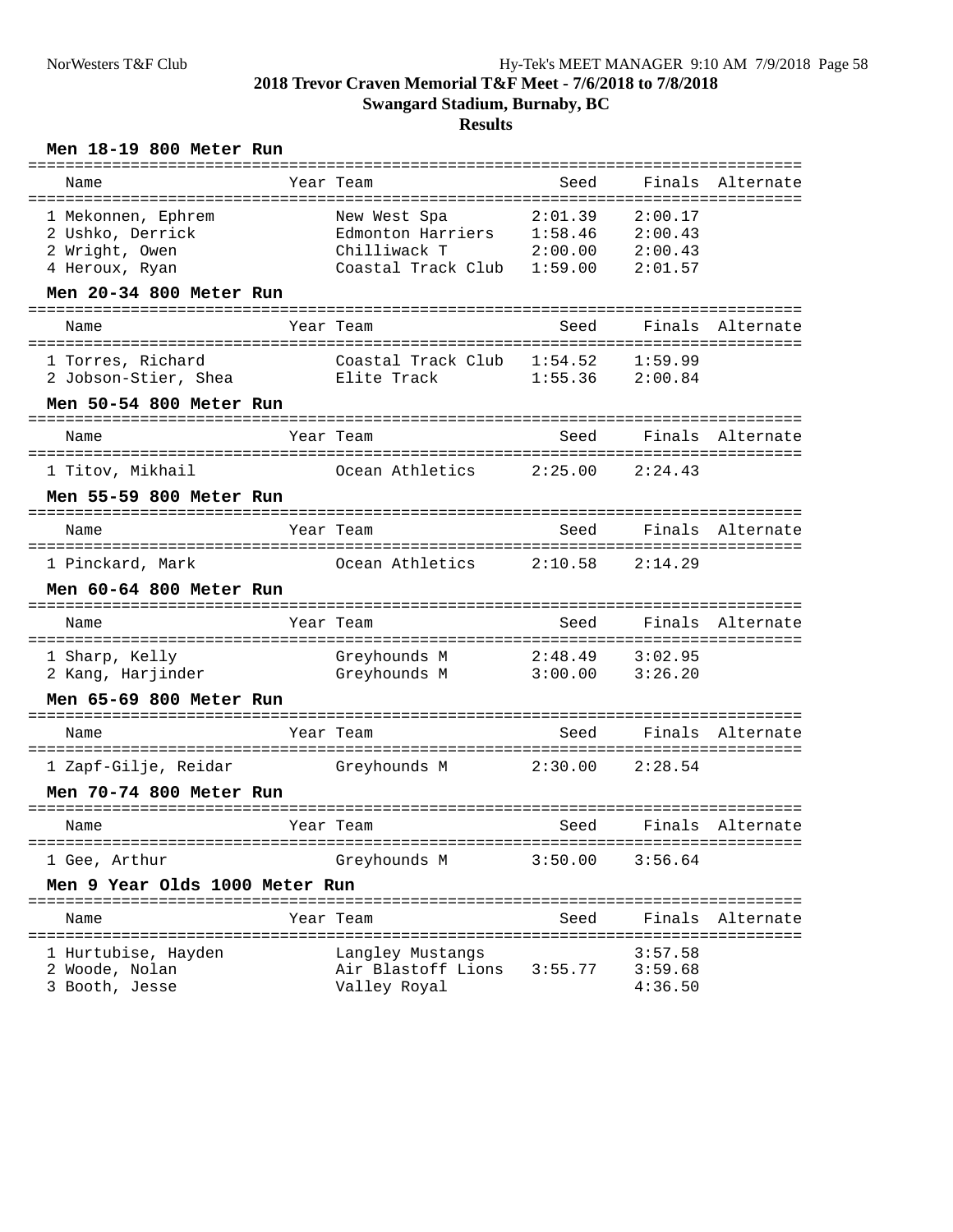| Men 10 Year Olds 1000 Meter Run<br>==================================== |                            | ==================                       |         |                  |
|-------------------------------------------------------------------------|----------------------------|------------------------------------------|---------|------------------|
| Name                                                                    | Year Team                  | Seed                                     |         | Finals Alternate |
| 1 Clarke, Elijah                                                        | Vancouver TH               |                                          | 3:33.32 |                  |
| 2 Collingwood, Cai                                                      | Okanagan Ath               | 3:42.00                                  | 3:38.96 |                  |
| 3 Myint, Christian                                                      | Nanaimo & DI               | 4:00.54                                  | 4:02.39 |                  |
| Men 11 Year Olds 1000 Meter Run                                         |                            |                                          |         |                  |
| Name                                                                    | Year Team                  | Seed                                     |         | Finals Alternate |
| 1 Louwerse, Noah                                                        | Langley Mustangs           | _____________________________<br>3:22.68 | 3:13.53 |                  |
| 2 Wade, Tristan                                                         | Coquitlam Cheetahs 3:17.45 |                                          | 3:14.49 |                  |
| 3 Sada, Bernardo                                                        | Langley Mustangs           | 3:16.72                                  | 3:20.45 |                  |
| 4 Severin, Jack                                                         | NorWesters T               |                                          | 3:30.06 |                  |
| 5 Smith, Samuel                                                         | Langley Mustangs           | 3:17.00                                  | 3:32.44 |                  |
| Men 12 Year Olds 1200 Meter Run                                         |                            |                                          |         |                  |
| Name                                                                    | Year Team                  | Seed                                     |         | Finals Alternate |
|                                                                         |                            |                                          |         |                  |
| 1 Nicol, Connor                                                         | Ocean Athletics            | 3:50.01                                  | 3:45.33 |                  |
| 2 O'Brien, Brendan                                                      | Ocean Athletics            | 3:46.64                                  | 3:52.97 |                  |
| 3 Evans, Aidan                                                          | Golden Ears                | 3:54.66                                  | 3:58.40 |                  |
| 4 Holmes, Max                                                           | Royal City T               | 3:53.00                                  | 4:00.77 |                  |
| 5 Martland, Kai                                                         | Vancouver TH               | 3:52.00                                  | 4:00.78 |                  |
| 6 Orth, Noah                                                            | NorWesters T               |                                          | 4:17.42 |                  |
| 7 Pitzey, Sam                                                           | Golden Ears                | 4:23.85                                  | 4:24.62 |                  |
| 8 Truscott, Jack                                                        | Kajaks Track               |                                          | 4:55.34 |                  |
| 9 Manning, Riley                                                        | Coquitlam Cheetahs         |                                          | 5:33.09 |                  |
| Men 13 Year Olds 1200 Meter Run                                         |                            |                                          |         |                  |
|                                                                         |                            |                                          |         |                  |
| Name                                                                    | Year Team                  | Seed                                     |         | Finals Alternate |
| 1 Lee, Caiden                                                           | Ocean Athletics            | 3:32.65                                  | 3:36.31 |                  |
| 2 Verbanic, Justin                                                      | Vancouver TH               |                                          | 4:10.28 |                  |
|                                                                         |                            |                                          |         |                  |
| Men 14-15 1200 Meter Run                                                |                            |                                          |         |                  |
| Name                                                                    | Year Team                  | Seed                                     | Finals  | Alternate        |
| 1 Crevier, Connor'                                                      | Chilliwack T               | 3:35.09                                  | 3:33.22 |                  |
| 2 Logie, Micah                                                          | Coastal Track Club         | 3:24.00                                  | 3:33.72 |                  |
| 3 Attard, Brock                                                         | Australia Sports           | 5:03.93                                  | 3:42.27 |                  |
| 4 Kim, Tae                                                              | Coquitlam Cheetahs         |                                          | 4:00.52 |                  |
| 5 Dewith, Cameron                                                       | Royal City T               |                                          | 4:09.28 |                  |
| Men 16-17 1500 Meter Run                                                |                            |                                          |         |                  |
| Name                                                                    | Year Team                  | Seed                                     |         | Finals Alternate |
|                                                                         |                            |                                          |         |                  |
| 1 Miller, Michael                                                       | Coastal Track Club         | 4:06.00                                  | 4:08.57 |                  |
| 2 Scherban, Jason                                                       | Okanagan Ath               | 4:16.81                                  | 4:25.19 |                  |
| 3 Miya, Riordan                                                         | Vancouver OL               | 4:30.00                                  | 4:27.87 |                  |
| 4 Hart, Ethan                                                           | Nanaimo & DI               | 4:19.00                                  | 4:28.80 |                  |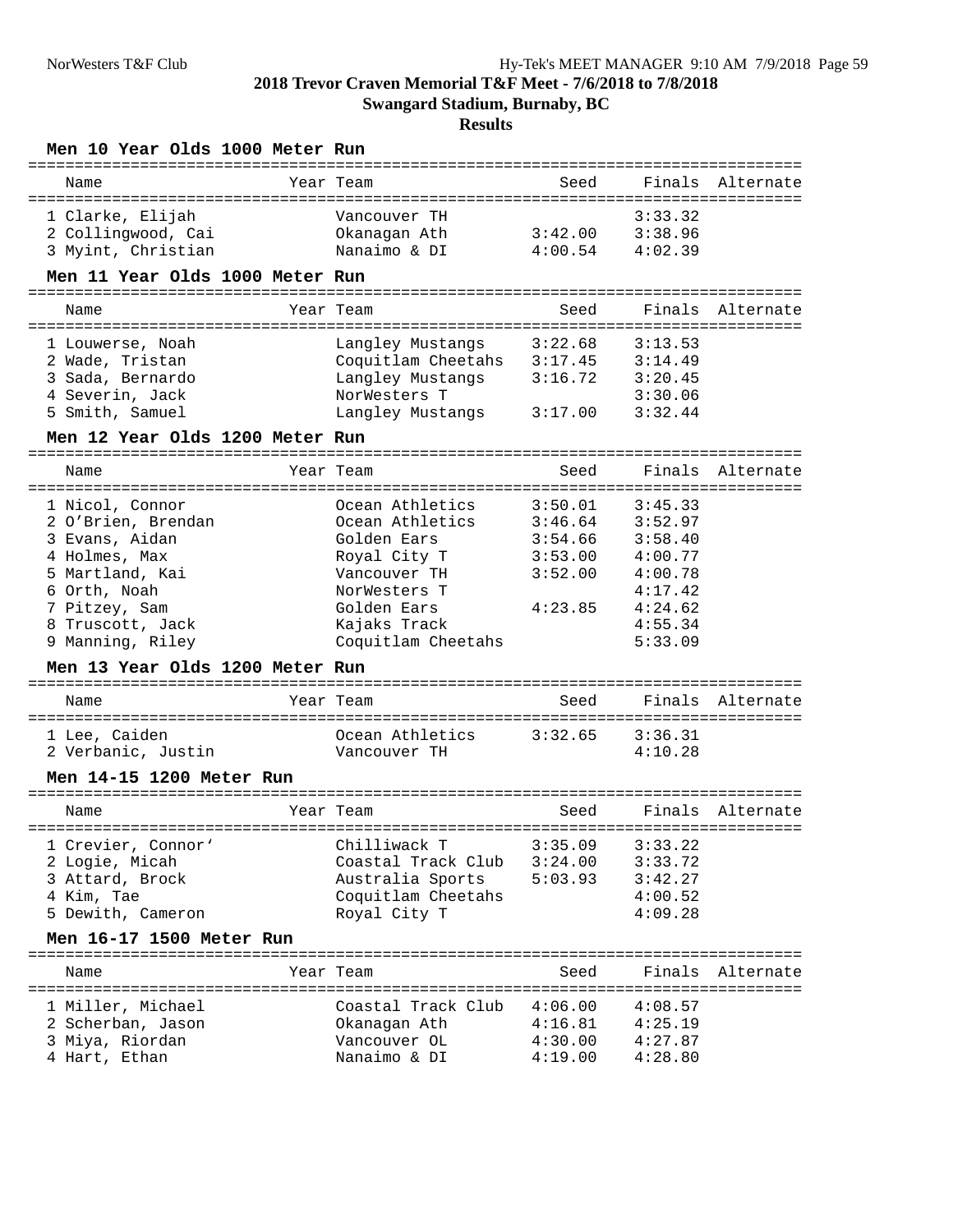**Swangard Stadium, Burnaby, BC**

| Men 16-17 1500 Meter Run                                          |                                                                                          |                              |                                |                  |
|-------------------------------------------------------------------|------------------------------------------------------------------------------------------|------------------------------|--------------------------------|------------------|
| 5 Dale, Thomas<br>6 Carsience, Joshua                             | Australia Sports   4:32.84   4:31.49<br>Valley Royal   4:41.00   4:40.52<br>Valley Royal |                              |                                |                  |
| Men 18-19 1500 Meter Run                                          |                                                                                          |                              |                                |                  |
| Name                                                              | Year Team                                                                                | Seed                         |                                | Finals Alternate |
| 1 Mackie, Jaxon<br>2 Chapman, Tomas<br>-- Sarai, Sajjan           | Coastal Track Club 4:00.00<br>Unattached B<br>Coastal Track Club 4:06.00                 |                              | 4:06.28<br>4:41.00<br>DNF      |                  |
| Men 20-34 1500 Meter Run                                          |                                                                                          |                              |                                |                  |
| Name                                                              | Year Team                                                                                | Seed                         |                                | Finals Alternate |
| 1 Torres, Richard<br>2 Ward, Santiago<br>Men 50-54 1500 Meter Run | :===================<br>Coastal Track Club 3:58.21<br>Elite Track                        |                              | --------<br>4:11.35<br>4:12.66 |                  |
| =====================                                             |                                                                                          | =====================        |                                |                  |
| Name                                                              | Year Team                                                                                | Seed                         |                                | Finals Alternate |
| 1 Madsen, Chris<br>Men 55-59 1500 Meter Run                       | University O                                                                             | 5:30.00                      | 5:44.03                        |                  |
| Name                                                              | Year Team                                                                                | Seed                         |                                | Finals Alternate |
| 1 Grimes, Douglas<br>Men 60-64 1500 Meter Run                     | NorWesters T                                                                             | =================<br>5:40.00 | 5:48.66                        | =============    |
| Name                                                              | Year Team                                                                                | Seed                         |                                | Finals Alternate |
| 1 Sharp, Kelly<br>Men 70-74 1500 Meter Run                        | Greyhounds M                                                                             | 5:54.56                      | 5:56.93                        | =============    |
| ==========================<br>Name                                | Year Team                                                                                | Seed                         | Finals                         | Alternate        |
| 1 Gee, Arthur                                                     | Greyhounds M 8:30.00                                                                     |                              | 8:24.17                        |                  |
| Men 13 Year Olds 2000 Meter Run                                   |                                                                                          |                              |                                |                  |
| Name<br>====================================                      | Year Team<br>============================                                                | Seed                         | Finals                         | Alternate        |
| 1 Wheeler, Cole<br>Men 14-15 2000 Meter Run                       | Coquitlam Cheetahs                                                                       |                              | 7:52.56                        |                  |
| Name                                                              | Year Team                                                                                | Seed                         | Finals                         | Alternate        |
| 1 Goudron, Ryan<br>2 Ruclman, Henry<br>3 Kim, Tae                 | Royal City T<br>Royal City T<br>Coquitlam Cheetahs                                       | 6:19.59                      | 6:24.37<br>6:28.96<br>7:13.19  |                  |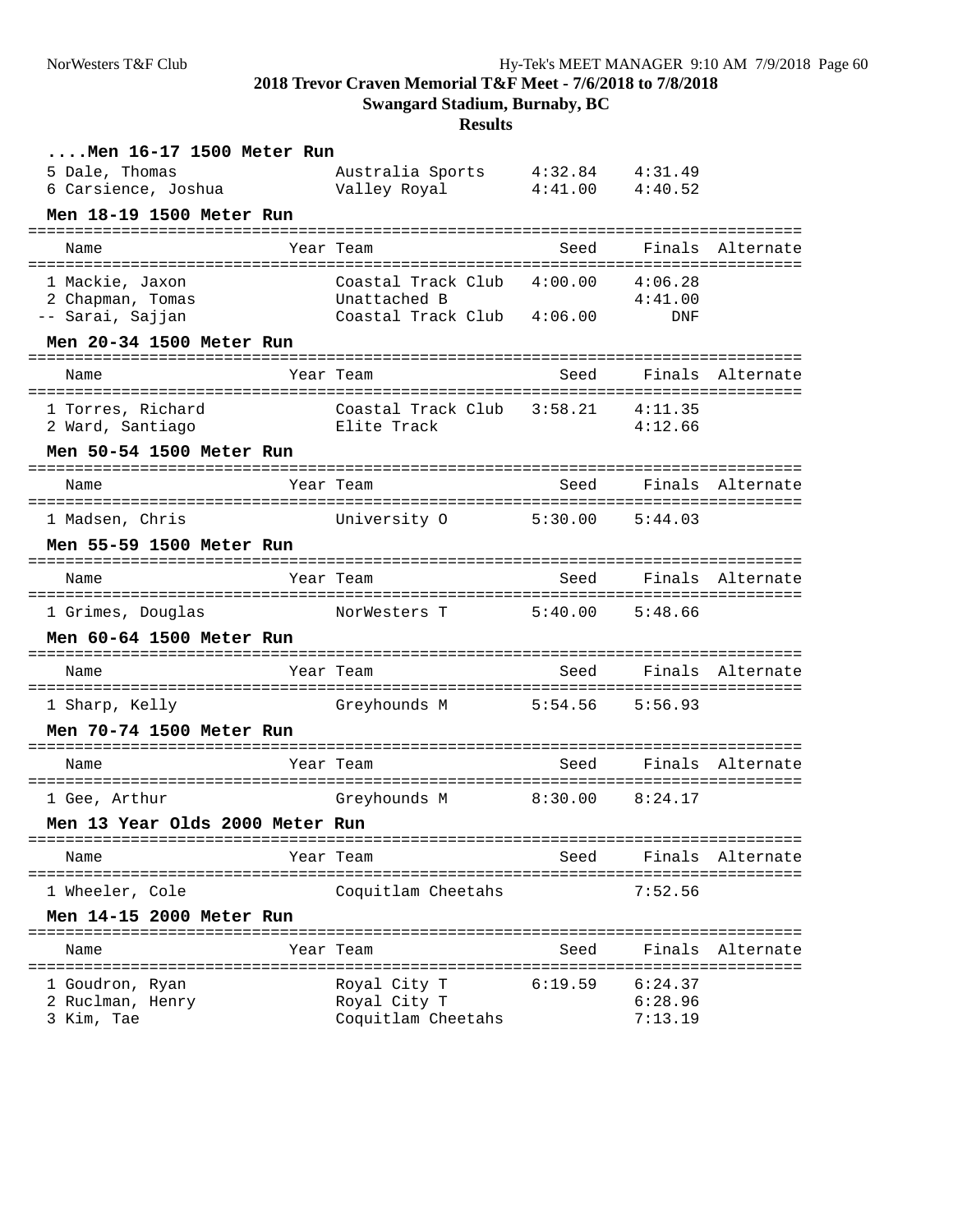## **Swangard Stadium, Burnaby, BC**

#### **Results**

### **Men 16-17 3000 Meter Run**

| Name                                     | =========<br>Year Team               | =====================================<br>Seed |               | Finals Alternate    |
|------------------------------------------|--------------------------------------|-----------------------------------------------|---------------|---------------------|
| 1 Fisher, Christopher                    | Unattached B                         | 9:07.00                                       | 9:21.70       |                     |
| 2 Hart, Ethan                            | Nanaimo & DI                         | 9:28.00                                       | 9:49.36       |                     |
| 3 Dale, Thomas                           | Australia Sports 9:55.36             |                                               | 9:54.42       |                     |
| Men 55-69 3000 Meter Run                 |                                      |                                               |               |                     |
| Name                                     | Year Team                            | Seed                                          |               | Finals Alternate    |
| 1 Sharp, Kelly                           | Greyhounds M                         | 13:00.66                                      | 13:20.23      |                     |
| Men 9 Year Olds 60 Meter Hurdles 0.533m  |                                      |                                               |               |                     |
| Name                                     | Year Team                            | Seed                                          | Finals        | Wind Alternate      |
| 1 Marwaha, Maahi                         |                                      |                                               | $12.39 - 1.1$ |                     |
| 2 Sada, Oliver                           | Langley Mustangs<br>Langley Mustangs | 12.72                                         | 12.82         | $-1.1$              |
| 3 Booth, Jesse                           | Valley Royal                         |                                               | $14.51 - 1.1$ |                     |
| 4 Borbor Flandez, Julian                 | Langley Mustangs                     | 14.79                                         | $14.67 - 1.1$ |                     |
| 5 Moreland, Finn                         | Royal City T                         |                                               | $14.72 - 1.1$ |                     |
| Men 10 Year Olds 60 Meter Hurdles 0.610m |                                      |                                               |               |                     |
| Name                                     | Year Team                            | Seed                                          | Finals        | Wind Alternate      |
|                                          |                                      |                                               |               |                     |
| 1 Birsan, Alexander                      | Coquitlam Cheetahs                   |                                               | 11.63         | $-0.4$              |
| 2 Bello, Jack                            | Kajaks Track                         |                                               | $11.95 - 0.4$ |                     |
| 3 McLaren, Archer                        | NorWesters T                         |                                               | $13.39 - 0.4$ |                     |
| 4 Franson, Charlie                       | Valley Royal                         |                                               | 13.80         | $-0.4$              |
| 5 Suriya, Dilan                          | Langley Mustangs                     |                                               | $14.53 - 0.4$ |                     |
| 6 Nagra, Manjot                          | Universal AT                         |                                               | $14.55 - 0.4$ |                     |
| 7 Myint, Christian                       | Nanaimo & DI                         | 14.89                                         | $15.09 - 0.4$ |                     |
| Men 11 Year Olds 60 Meter Hurdles 0.610m | ============================         |                                               |               |                     |
| Name                                     | Year Team                            | Seed                                          | Finals        | Wind H# Alternate   |
| 1 Petcu, Denis Gabriel                   | New West Spa                         |                                               | 10.64         | $0.1 \quad 1$       |
| 2 Carlson, Maclean                       | Vancouver TH                         |                                               | $10.75 - 1.6$ | -2                  |
| 3 Primeau, Luc                           | Vancouver TH                         | 10.75                                         | 10.98         | 0.1<br>1            |
| 4 Sada, Bernardo                         | Langley Mustangs                     | 10.68                                         | 11.27         | 0.1<br>1            |
| 5 Gonzales, Lucas                        | Vancouver TH                         |                                               | 11.52         | 0.1<br>1            |
| 6 Mohlmann, Steven                       | Coquitlam Cheetahs                   |                                               | 11.56         | $-1.6$<br>2         |
| 7 Louwerse, Noah                         | Langley Mustangs                     | 10.69                                         | 11.58         | $\mathbf{1}$<br>0.1 |
| 8 Froese, Brayden                        | Coquitlam Cheetahs                   |                                               | 11.64         | 0.1<br>$\mathbf 1$  |
| 9 Millard, William                       | NorWesters T                         |                                               | 11.76         | $-1.6$<br>2         |
| 10 Yeterian, Roman                       | Vancouver TH                         | 11.27                                         | 11.83         | 0.1<br>$\mathbf 1$  |
| 11 Perks, Ryan                           | Royal City T                         |                                               | 12.34         | $-1.6$<br>2         |
| 12 Lauritzen, Julian                     | Royal City T                         | 12.40                                         | 13.10         | 0.1<br>$\mathbf{1}$ |
|                                          |                                      |                                               |               |                     |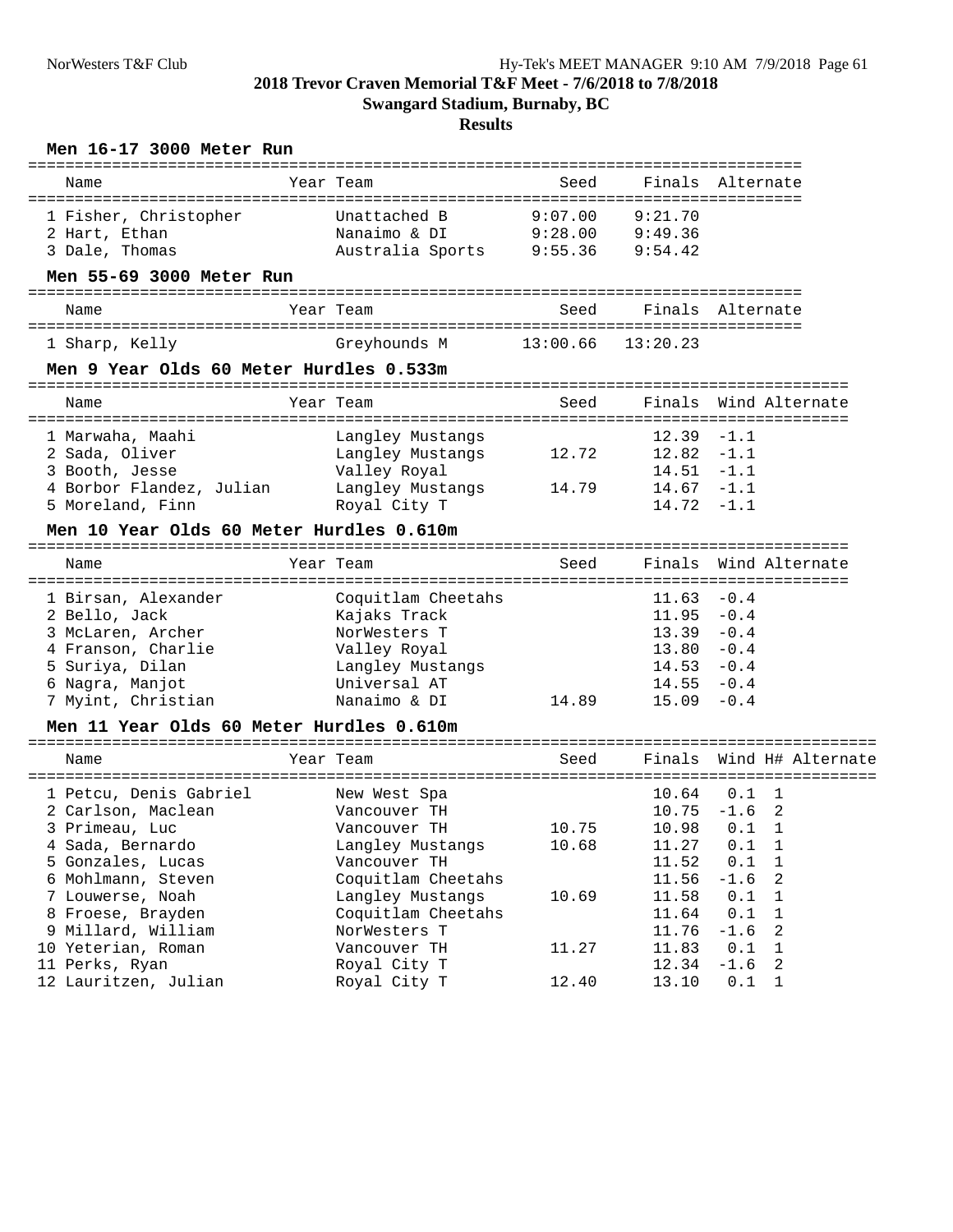**Swangard Stadium, Burnaby, BC**

## **Results**

### **Men 12 Year Olds 80 Meter Hurdles 0.686m**

| Name                                     | Year Team          | Seed  |               | Finals Wind Alternate |
|------------------------------------------|--------------------|-------|---------------|-----------------------|
| 1 Fagbamiye, Iyimi                       | Universal AT       | 13.13 | 13.28         | 2.0                   |
| 2 Adams, Joey                            | Langley Mustangs   | 13.75 | 14.26         | 2.0                   |
| 3 Montessori, Jose                       | Vancouver OL       | 14.84 | 14.37         | 2.0                   |
| 4 Gill, Sahib                            | Universal AT       |       | 15.78         | 2.0                   |
| 5 McCrae, Ross                           | Royal City T       |       | 16.81         | 2.0                   |
| 6 Camilleri, Toby                        | Australia Sports   |       | 17.23         | 2.0                   |
| Men 13 Year Olds 80 Meter Hurdles 0.762m |                    |       |               |                       |
| Name                                     | Year Team          | Seed  | Finals        | Wind Alternate        |
| 1 Scherk, Michael                        | NorWesters T       | 12.36 | 12.39         | $-1.1$                |
| 2 Lee, Caiden                            | Ocean Athletics    | 12.41 | 12.46         | -1.1                  |
| 3 Chiang, Kairo                          | Royal City T       | 12.66 | $12.59 - 1.1$ |                       |
| 4 Cheung, Clarence                       | Vancouver TH       | 12.62 | $12.79 - 1.1$ |                       |
| 5 Reyes, Ian                             | NorWesters T       |       | $12.99 - 1.1$ |                       |
| 6 Pankratz, Kohen                        | Coquitlam Cheetahs |       | $14.17 - 1.1$ |                       |
| Men 14-15 100 Meter Hurdles 0.840m       |                    |       |               |                       |
| Name                                     | Year Team          | Seed  | Finals        | Wind Alternate        |
| 1 Ma, Ouan Ting Thomas                   | Vancouver OL       | 13.88 | 13.97         | $-0.3$                |
| 2 Aniamaka, Praise                       | Universal AT       | 14.45 | 14.53         | $-0.3$                |
| 3 Pederson, Adam                         | Ocean Athletics    | 14.68 | 14.70         | $-0.3$                |
| 4 Stevenson, Ty                          | Golden Ears        | 16.16 | 16.30         | $-0.3$                |
| 5 Jones, Bruce                           | NorWesters T       |       | $16.87 - 0.3$ |                       |
| 6 Lockyer, Camron                        | Langley Mustangs   | 16.58 | $16.90 - 0.3$ |                       |
| 7 Dewith, Cameron                        | Royal City T       |       | 20.51         | $-0.3$                |
| Men 65-69 100 Meter Hurdles 0.840m       |                    |       |               |                       |
| Name                                     | Year Team          | Seed  | Finals        | Wind Alternate        |
| 1 Zapf-Gilje, Reidar                     | Greyhounds M       | 17.80 | $18.36 - 0.7$ | ===================   |
| Men 16-17 110 Meter Hurdles 0.914m       |                    |       |               |                       |
| Name                                     | Year Team          | Seed  | Finals        | Wind Alternate        |
|                                          |                    |       |               |                       |
| 1 Trustham, Harrison                     | Valley Royal       | 15.43 | $16.22 - 1.3$ |                       |
| 2 Jensen, Ryan                           | Royal City T       | 15.94 | $16.92 - 1.3$ |                       |
| Men 18-19 110 Meter Hurdles 0.990m       |                    |       |               |                       |
| Name                                     | Year Team          | Seed  |               | Finals Wind Alternate |
| 1 Luccock, Dominic                       | Ocean Athletics    |       | $17.62 - 1.3$ |                       |
| 1 Price, Peter                           | Valley Royal       |       | $17.62 - 1.3$ |                       |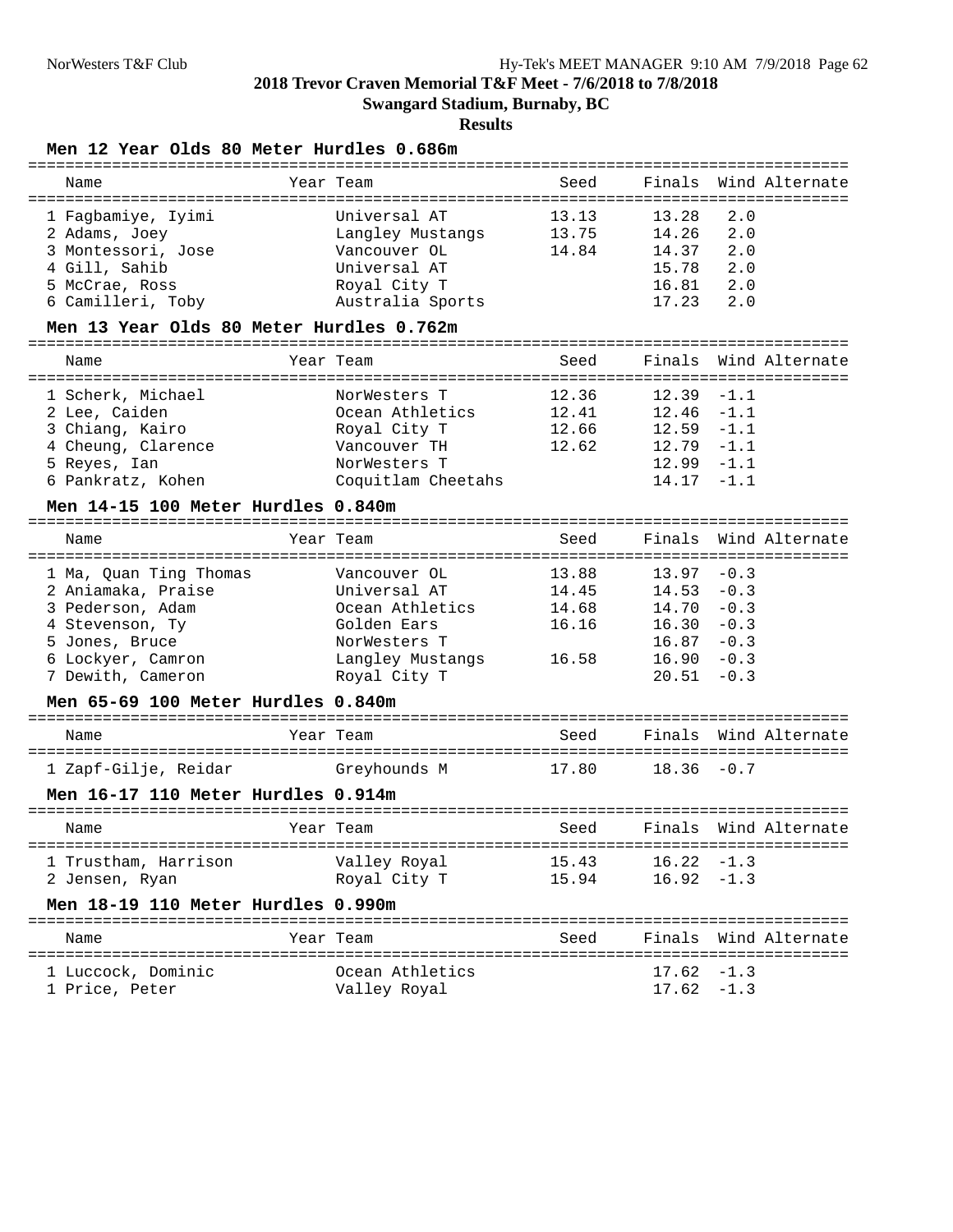**Swangard Stadium, Burnaby, BC**

## **Results**

### **Men 12 Year Olds 200 Meter Hurdles 0.610m**

| Name                                                       | Year Team                           | Seed    |         | Finals Wind Alternate |
|------------------------------------------------------------|-------------------------------------|---------|---------|-----------------------|
| 1 Molina, Mark                                             | Valley Royal                        | 28.99   | 30.29   | NWI                   |
| 2 Orth, Noah                                               | NorWesters T                        |         | 33.33   | NWI                   |
| 3 Gill, Sahib                                              | Universal AT                        |         | 33.92   | NWI                   |
| 4 Walker, Loch                                             | NorWesters T                        |         | 36.29   | NWI                   |
| 5 Morin, Soheil                                            | NorWesters T                        |         | 38.71   | NWI                   |
| Men 13 Year Olds 200 Meter Hurdles 0.686m                  |                                     |         |         |                       |
| Name                                                       | Year Team                           | Seed    |         | Finals Wind Alternate |
| 1 Turner, Aidan                                            | Ocean Athletics                     |         | 29.73   | NWI                   |
| 2 Pankratz, Kohen                                          | Coquitlam Cheetahs                  |         | 31.56   | NWI                   |
| Men 14-15 300 Meter Hurdles 0.762m                         |                                     |         |         |                       |
| Name                                                       | Year Team                           | Seed    |         | Finals Alternate      |
| 1 Ma, Quan Ting Thomas                                     | Vancouver OL                        |         | 39.97   |                       |
| 2 Cheung, Terence                                          | Vancouver TH                        | 40.84   | 40.41   |                       |
| 3 Mansell, Elichai                                         | Universal AT                        | 44.75   | 44.09   |                       |
| 4 Jones, Bruce                                             | NorWesters T                        |         | 49.91   |                       |
| 5 Luccock, Nicholas                                        | Ocean Athletics                     |         | 50.63   |                       |
|                                                            |                                     |         |         |                       |
| Men 70-74 300 Meter Hurdles 0.686m                         |                                     |         |         |                       |
| Name                                                       | Year Team                           | Seed    |         | Finals Alternate      |
| 1 Gee, Arthur                                              | Greyhounds M                        | 1:18.00 | 1:18.94 |                       |
| Men 16-17 400 Meter Hurdles 0.840m                         |                                     |         |         |                       |
| Name                                                       | Year Team                           | Seed    |         | Finals Alternate      |
| 1 Luccock, Brendan                                         | Ocean Athletics                     |         | 59.82   |                       |
| 2 Bradbury, Spencer                                        | Mid Island Distance 1:05.53 1:03.57 |         |         |                       |
|                                                            | Australia Sports                    |         | 1:04.17 |                       |
| 3 Camilleri, Lachlan<br>Men 18-19 400 Meter Hurdles 0.914m |                                     |         |         |                       |
| Name                                                       | Year Team                           | Seed    |         | Finals Alternate      |
| 1 Luccock, Dominic                                         | Ocean Athletics                     |         | 1:02.05 |                       |
| Men 50-54 400 Meter Hurdles 0.840m                         |                                     |         |         |                       |
| Name                                                       | Year Team                           | Seed    |         | Finals Alternate      |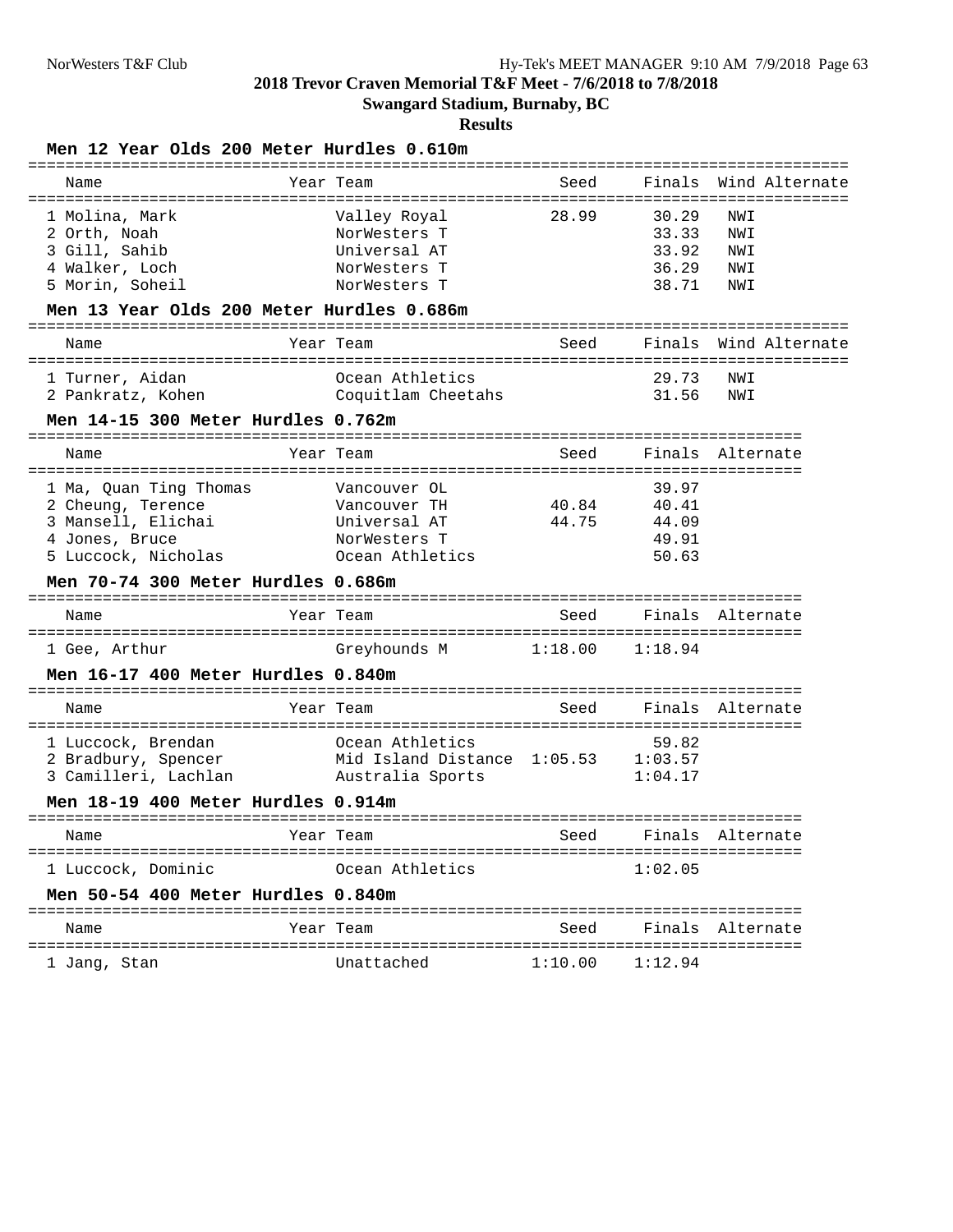**Swangard Stadium, Burnaby, BC**

## **Results**

## **Men 14-15 1500 Meter Steeplechase 0.762m**

| Name                                                                                                                      | Year Team                                                                                  | Seed               | Finals                                              | Alternate        |
|---------------------------------------------------------------------------------------------------------------------------|--------------------------------------------------------------------------------------------|--------------------|-----------------------------------------------------|------------------|
| 1 Goudron, Ryan<br>2 Mawji, Darius<br>3 Ifti, Pirro<br>4 Mansell, Elichai<br>5 Watson, Jayden                             | Royal City T<br>Coquitlam Cheetahs 4:36.00<br>Vancouver OL<br>Universal AT<br>Nanaimo & DI | 4:54.45<br>4:46.00 | 4:36.98<br>4:41.17<br>4:53.78<br>5:03.42<br>5:03.82 |                  |
|                                                                                                                           | Men 70-74 2000 Meter Steeplechase 0.762m<br>---------------------                          |                    |                                                     |                  |
| Name                                                                                                                      | Year Team                                                                                  | Seed               | Finals                                              | Alternate        |
| 1 Gee, Arthur                                                                                                             | Greyhounds M                                                                               | 13:00.00           | 13:01.90                                            |                  |
|                                                                                                                           | Men 50-54 3000 Meter Steeplechase 0.914m                                                   |                    |                                                     |                  |
| Name                                                                                                                      | Year Team                                                                                  | Seed               |                                                     | Finals Alternate |
| 1 Jang, Stan                                                                                                              | Unattached                                                                                 | 11:20.00           | 11:36.91                                            |                  |
| Men 9 Year Olds High Jump                                                                                                 |                                                                                            |                    |                                                     |                  |
|                                                                                                                           |                                                                                            |                    |                                                     |                  |
| Name                                                                                                                      | Year Team                                                                                  | Seed               |                                                     |                  |
| 1 Sada, Oliver                                                                                                            | Langley Mustangs<br>0.90 0.95 1.00 1.05 1.10 1.15 1.18 1.20                                | 1.15m              | 1.18m                                               |                  |
| $\Omega$<br>P<br>P<br>$\Omega$<br>2 Crawford, Allan<br>0.90 0.95 1.00 1.05 1.10 1.15 1.18                                 | $\overline{O}$<br>$\overline{O}$<br>XO XXX<br>Vancouver TH                                 | 1.07 <sub>m</sub>  | 1.15m                                               |                  |
| $\Omega$<br>$\Omega$<br>$\Omega$<br>XO<br>3 Chyld, Davin<br>0.90 0.95 1.00 1.05 1.10 1.15                                 | $\overline{O}$<br>XO XXX<br>Unattached B                                                   |                    | 1.10m                                               | Finals Alternate |
| P<br>$\Omega$<br>$\Omega$<br>$\circ$<br>4 Marwaha, Maahi<br>$0.90$ $0.95$ 1.00 1.05<br>$\Omega$<br>$\Omega$<br>XO.<br>XXX | $\Omega$<br>XXX<br>Langley Mustangs                                                        |                    | 1.00m                                               |                  |

#### **Men 10 Year Olds High Jump**

| Name                                                                                                        | Year Team                      | Seed |        | Finals Alternate |
|-------------------------------------------------------------------------------------------------------------|--------------------------------|------|--------|------------------|
| 1 Clarke, Elijah<br>0.95 1.00 1.05 1.10 1.15 1.20 1.25<br>$\Omega$<br>$\Omega$<br>$\overline{O}$<br>$\circ$ | Vancouver TH<br>O XO XXX       |      | 1.20m  |                  |
| 1 Birsan, Alexander<br>0.95 1.00 1.05 1.10 1.15 1.20 1.25<br>$\Omega$<br>$\circ$ $\circ$ $\circ$ $\circ$    | Coquitlam Cheetahs<br>O XO XXX |      | 1.20m  |                  |
| 3 Bello, Jack<br>1.05 1.10 1.15 1.20 1.25<br>XXX<br>XXO<br>$\bigcap$                                        | Kajaks Track                   |      | J1.20m |                  |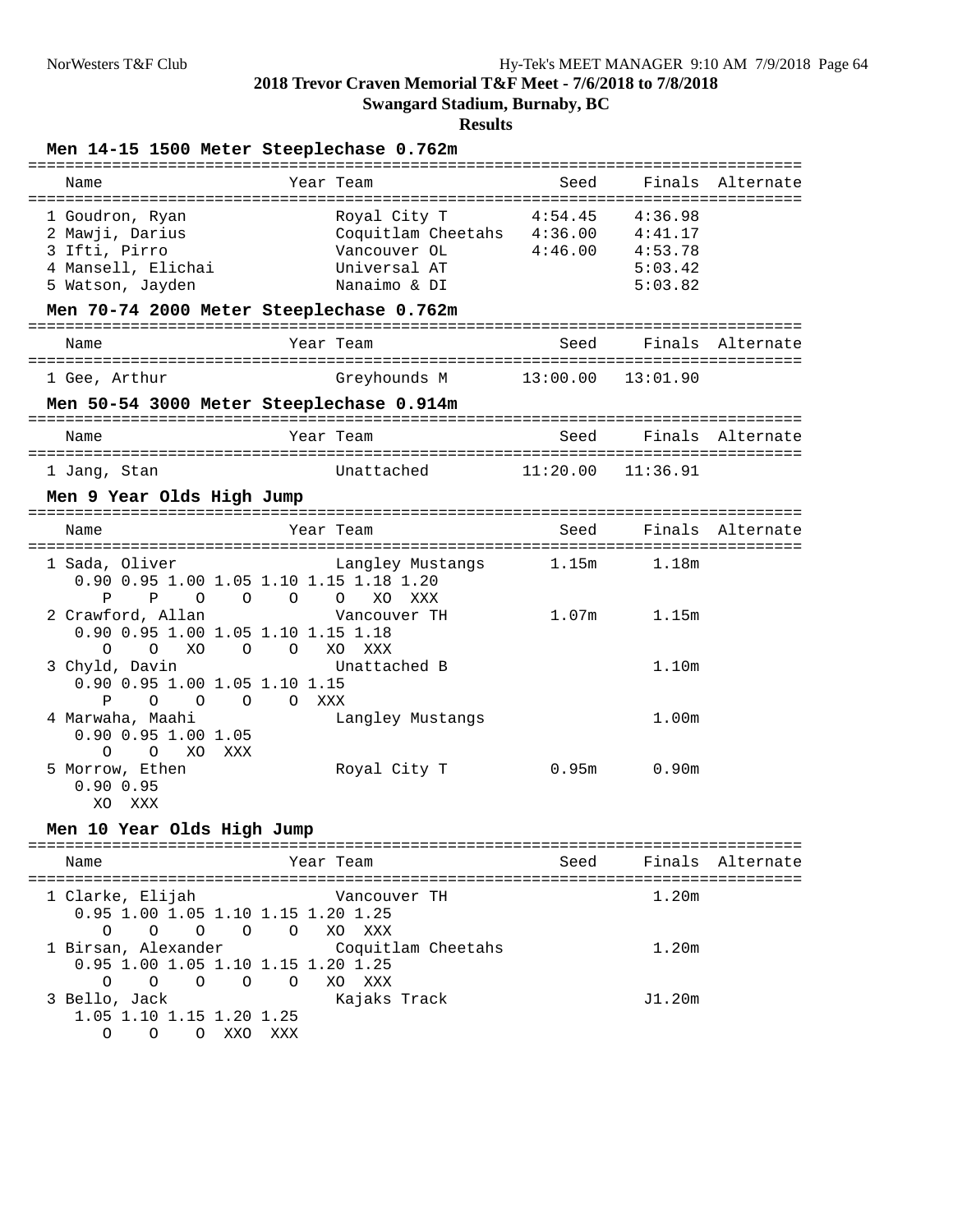## **Results**

| Men 10 Year Olds High Jump                   |                  |       |       |
|----------------------------------------------|------------------|-------|-------|
| 4 Myint, Christian                           | Nanaimo & DI     | 1.10m | 1.10m |
| 0.90 0.95 1.00 1.05 1.10 1.15                |                  |       |       |
| XO<br>O XXO<br>XXO<br>$\Omega$               | XXX              |       |       |
| 5 Svelander, Santos                          | Valley Royal     |       | 1.05m |
| $0.95$ 1.00 1.05 1.10                        |                  |       |       |
| $\circ$<br>O XXX<br>$\Omega$                 |                  |       |       |
| 6 Jessome, Patrick                           | Royal City T     |       | 1.00m |
| 0.85 0.90 0.95 1.00 1.05                     |                  |       |       |
| $\Omega$<br>XXX<br>$\Omega$<br>$\Omega$<br>∩ |                  |       |       |
| 7 Bergeron, Finnegan                         | Royal City T     |       | 0.95m |
| $0.85$ $0.90$ $0.95$ 1.00                    |                  |       |       |
| XXX<br>$\overline{O}$<br>$\Omega$<br>∩       |                  |       |       |
| 8 Suriya, Dilan                              | Langley Mustangs |       | 0.90m |
| $0.85$ $0.90$ $0.95$                         |                  |       |       |
| O XXX<br>O                                   |                  |       |       |

## **Men 11 Year Olds High Jump**

| Name |                                                                             |  |  |  |  |  |                                                                                                           | Year Team New Seed Finals Alternate |
|------|-----------------------------------------------------------------------------|--|--|--|--|--|-----------------------------------------------------------------------------------------------------------|-------------------------------------|
|      |                                                                             |  |  |  |  |  | 1 Carlson, Maclean Cancouver TH 1.45m<br>0.95 1.00 1.05 1.10 1.15 1.20 1.25 1.30 1.35 1.40 1.43 1.45 1.47 |                                     |
|      |                                                                             |  |  |  |  |  | P P P O O O O O O O XXO O XXX                                                                             |                                     |
|      |                                                                             |  |  |  |  |  | 2 Sada, Bernardo Mustangs 1.35m 1.40m                                                                     |                                     |
|      | 0.95 1.00 1.05 1.10 1.15 1.20 1.25 1.30 1.35 1.40 1.45<br>PPP OOOOOOOXXOXXX |  |  |  |  |  |                                                                                                           |                                     |
|      |                                                                             |  |  |  |  |  | 3 Cole, Griffin $\blacksquare$ Vancouver TH 1.30m 1.30m                                                   |                                     |
|      | 0.95 1.00 1.05 1.10 1.15 1.20 1.25 1.30 1.35                                |  |  |  |  |  |                                                                                                           |                                     |
|      | P P P O O O O O XXX                                                         |  |  |  |  |  |                                                                                                           |                                     |
|      | 4 Gonzales, Lucas Mancouver TH                                              |  |  |  |  |  | J1.30m                                                                                                    |                                     |
|      | 0.95 1.00 1.05 1.10 1.15 1.20 1.25 1.30 1.35                                |  |  |  |  |  |                                                                                                           |                                     |
|      | P P O O O O O XO XXX                                                        |  |  |  |  |  |                                                                                                           |                                     |
|      | 5 Truong, Brayden 6 Coquitlam Cheetahs                                      |  |  |  |  |  | J1.30m                                                                                                    |                                     |
|      | 0.95 1.00 1.05 1.10 1.15 1.20 1.25 1.30 1.35                                |  |  |  |  |  |                                                                                                           |                                     |
|      | P P O O O O XO XO XXX                                                       |  |  |  |  |  |                                                                                                           |                                     |
|      | 6 Mohlmann, Steven Coquitlam Cheetahs<br>0.95 1.00 1.05 1.10 1.15 1.20 1.25 |  |  |  |  |  | 1.20m                                                                                                     |                                     |
|      | P P O O O O XXX                                                             |  |  |  |  |  |                                                                                                           |                                     |
|      |                                                                             |  |  |  |  |  | 7 Smith, Samuel Cangley Mustangs 1.30m J1.20m                                                             |                                     |
|      | 0.95 1.00 1.05 1.10 1.15 1.20 1.25                                          |  |  |  |  |  |                                                                                                           |                                     |
|      | P P O O O XO XXX                                                            |  |  |  |  |  |                                                                                                           |                                     |
|      |                                                                             |  |  |  |  |  | 8 Kinch, Lucas and Langley Mustangs 1.10m                                                                 |                                     |
|      | $0.95$ 1.00 1.05 1.10 1.15                                                  |  |  |  |  |  |                                                                                                           |                                     |
|      | XXO O O O XXX                                                               |  |  |  |  |  |                                                                                                           |                                     |
|      | 9 Severin, Jack MorWesters T                                                |  |  |  |  |  | J1.10m                                                                                                    |                                     |
|      | $0.95$ 1.00 1.05 1.10 1.15                                                  |  |  |  |  |  |                                                                                                           |                                     |
|      | P O O XO XXX                                                                |  |  |  |  |  |                                                                                                           |                                     |

## **Men 12 Year Olds High Jump**

| Name                          | Year Team       | Seed |       | Finals Alternate |
|-------------------------------|-----------------|------|-------|------------------|
| 1 Nicol, Connor               | Ocean Athletics |      | 1.50m |                  |
| 1.30 1.35 1.40 1.45 1.50 1.55 |                 |      |       |                  |
| O P XO O O XXX                |                 |      |       |                  |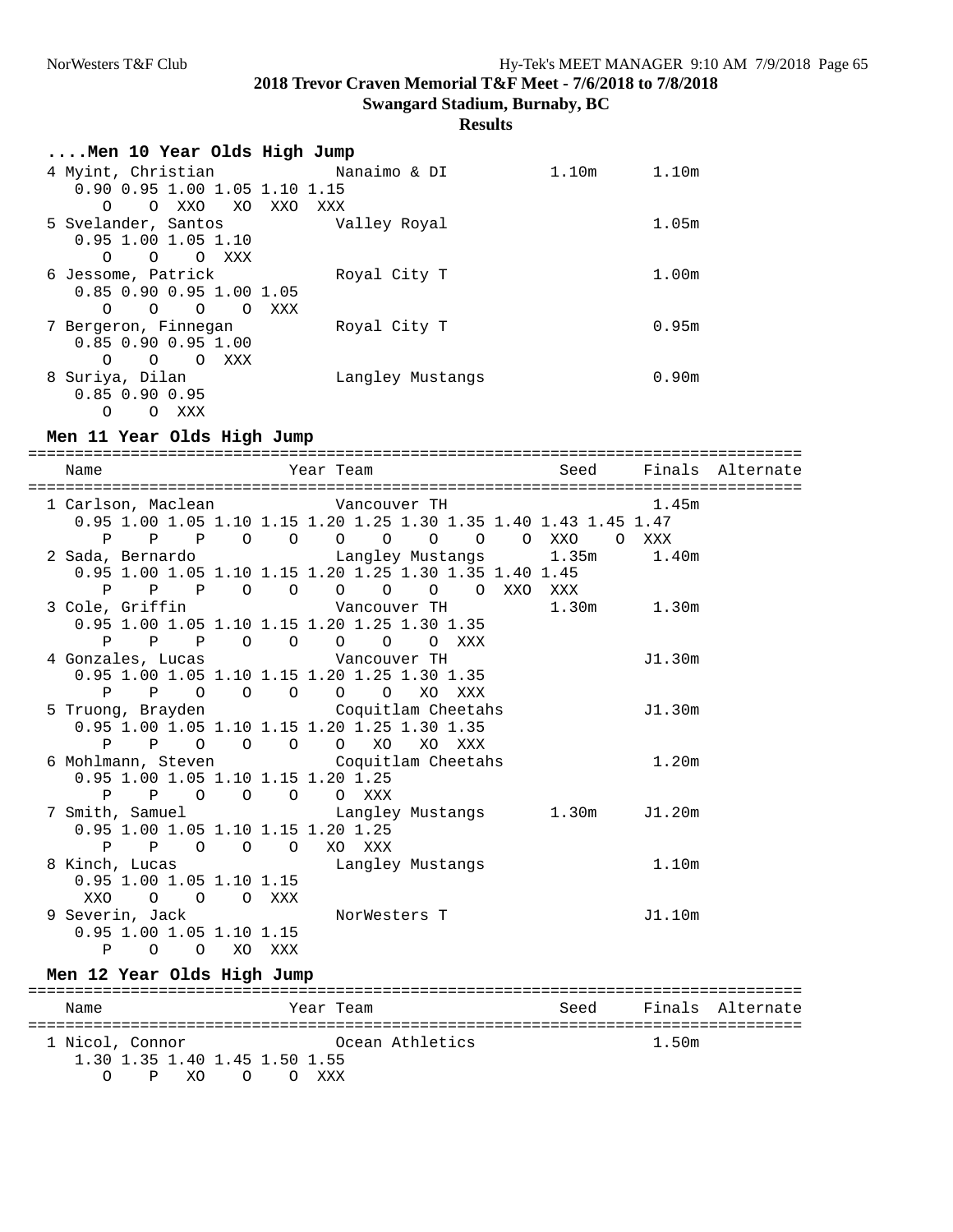**Swangard Stadium, Burnaby, BC**

| Men 12 Year Olds High Jump                                                                                     |                    |              |        |                  |
|----------------------------------------------------------------------------------------------------------------|--------------------|--------------|--------|------------------|
| 2 Bajarunas, Marty Coquitlam Cheetahs<br>1.25 1.30 1.35 1.40 1.45 1.50 1.55<br>$\Omega$<br>XO XO XXO XXO O XXX |                    |              | J1.50m |                  |
| 3 Adams, Joey<br>1.25 1.30 1.35 1.40 1.45 1.50<br>$0 \t 0 \t 0 \t 0 \t 0 \t 0$                                 | Langley Mustangs   |              | 1.45m  |                  |
| 4 Brolin, Noah<br>1.20 1.25 1.30 1.35 1.40 1.45 1.50<br>0 0 0 0 0 XO XXX                                       | Royal City T       | 1.39m        | J1.45m |                  |
| 5 Gill, Sahib<br>1.10 1.15 1.20 1.25 1.30 1.35 1.40<br>O O O XXO XXO XXX<br>$\Omega$                           | Universal AT       |              | 1.35m  |                  |
| 6 Walker, Loch<br>1.10 1.15 1.20 1.25 1.30<br>O O O XXX<br>$\circ$                                             | NorWesters T       |              | 1.25m  |                  |
| 6 Montessori, Jose<br>1.10 1.15 1.20 1.25 1.30<br>O O O XXX<br>$\circ$                                         | Vancouver OL       | 1.30m        | 1.25m  |                  |
| 8 Martland, Kai<br>1.10 1.15 1.20 1.25 1.30<br>O O XO O XXX                                                    | Vancouver TH       |              | J1.25m |                  |
| 9 Crawford, William<br>1.15 1.20 1.25 1.30<br>O O XXO XXX                                                      | Vancouver TH       | 1.25m J1.25m |        |                  |
| 10 Karr, Nathan<br>1.10 1.15 1.20<br>O O XXX                                                                   | Coquitlam Cheetahs |              | 1.15m  |                  |
| Men 13 Year Olds High Jump                                                                                     |                    |              |        |                  |
| Name                                                                                                           | Year Team          | Seed         |        | Finals Alternate |
| 1 Horlock, Brayden Mancouver TH<br>1.30 1.35 1.40 1.45 1.50 1.55 1.60<br>$0 \t 0 \t 0 \t 0 \t 0 \t 0 \t 0$     |                    |              | 1.55m  |                  |
| 2 Carr, Andrew<br>1.45 1.60<br>O XXX                                                                           | Ocean Athletics    |              | 1.45m  |                  |
| 3 Tuura, Levi<br>1.40 1.45 1.50<br>XO<br>O XXX                                                                 | Royal City T       |              | J1.45m |                  |
| 4 Pankratz, Kohen<br>1.30 1.35 1.40 1.45<br>O O XXX<br>$\circ$                                                 | Coquitlam Cheetahs |              | 1.40m  |                  |
| Men 14-15 High Jump                                                                                            |                    |              |        |                  |

| Name                                                                                | Year Team        |             | Seed Finals Alternate |
|-------------------------------------------------------------------------------------|------------------|-------------|-----------------------|
| 1 Furze, Joshua<br>1.50 1.55 1.60 1.65 1.70 1.75 1.80 1.82<br>0 0 0 0 0 XO XO XXX   | Australia Sports | 1.75m 1.80m |                       |
| 2 Wanniarachchi, Kiran     Royal City T<br>1.55 1.60 1.65 1.70 1.75 1.80<br>OOXOXXO | XXX              | 1.79m 1.75m |                       |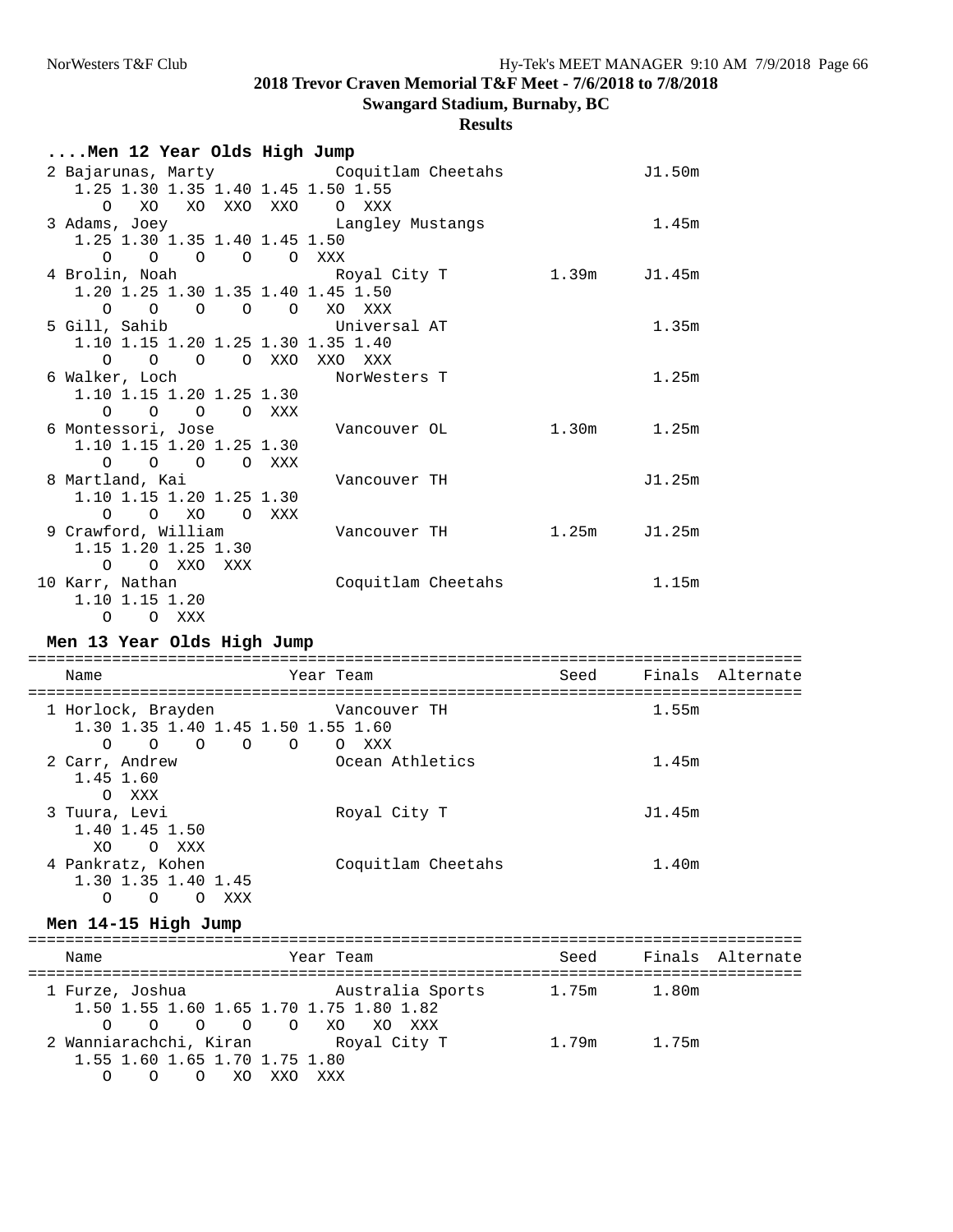#### **Results**

| $\ldots$ .Men 14-15 High Jump           |                  |        |    |
|-----------------------------------------|------------------|--------|----|
| 3 Gill, Gurshaan                        | Valley Royal     | 1.60m  |    |
| 1.35 1.40 1.45 1.50 1.55 1.60 1.65      |                  |        |    |
| $\circ$<br>O XXO<br>$\circ$<br>$\Omega$ | XO XXX           |        |    |
| 4 Lockyer, Camron                       | Langley Mustangs | 1.55m  |    |
| 1.45 1.50 1.55 1.60                     |                  |        |    |
| XO<br>XO<br>$\Omega$<br>XXX             |                  |        |    |
| 5 Nash, Luke                            | NorWesters T     | 1.40m  |    |
| 1.35 1.40 1.45                          |                  |        |    |
| $\Omega$<br>O XXX                       |                  |        |    |
| 6 Luccock, Nicholas                     | Ocean Athletics  | J1.40m |    |
| 1.25 1.30 1.35 1.40 1.45                |                  |        |    |
| O OXXO<br>XXX<br>$\Omega$               |                  |        |    |
| 7 Denman, Justen                        | Ocean Athletics  | J1.40m |    |
| 1.30 1.35 1.40 1.45                     |                  |        |    |
| XO.<br>XO XXO<br>XXX                    |                  |        |    |
| -- Cruse, Matari                        | Australia Sports | 1.50m  | ΝH |
| 1.30                                    |                  |        |    |
| XXX                                     |                  |        |    |

#### **Men 16-17 High Jump**

=================================================================================== Seed Finals Alternate =================================================================================== 1 Espedido, Liam Valley Royal 1.90m 1.90m 1.55 1.60 1.65 1.70 1.75 1.80 1.85 1.90 1.94 P P P P P XO O XO XXX 2 Denman, Ryan Ocean Athletics 1.80m 1.75m 1.55 1.60 1.65 1.70 1.75 1.80<br>P P O XO O XXX P P O XO O XXX 3 O'Flynn, Michael  $N$ orWesters T  $J1.75m$  1.55 1.60 1.65 1.70 1.75 1.80 P P O O XXO XXX<br>4 Schmidt, Jake La Langley Mustangs 1.80m 1.70m 1.55 1.60 1.65 1.70 1.75 P P P O XXX<br>5 Miller, James Australia Sports 1.81m 1.65m 1.55 1.60 1.65 1.70 O O O XXX

### **Men 60-64 High Jump**

=================================================================================== Year Team Seed Finals Alternate =================================================================================== Ocean Athletics 1.40 1.50 O XXX

### **Men 65-69 High Jump**

| Name                                                        | Year Team    | Seed  |       | Finals Alternate |
|-------------------------------------------------------------|--------------|-------|-------|------------------|
| 1 Zapf-Gilje, Reidar<br>1.25 1.30 1.35 1.40<br>O O XXX<br>∩ | Greyhounds M | 1.40m | 1.35m |                  |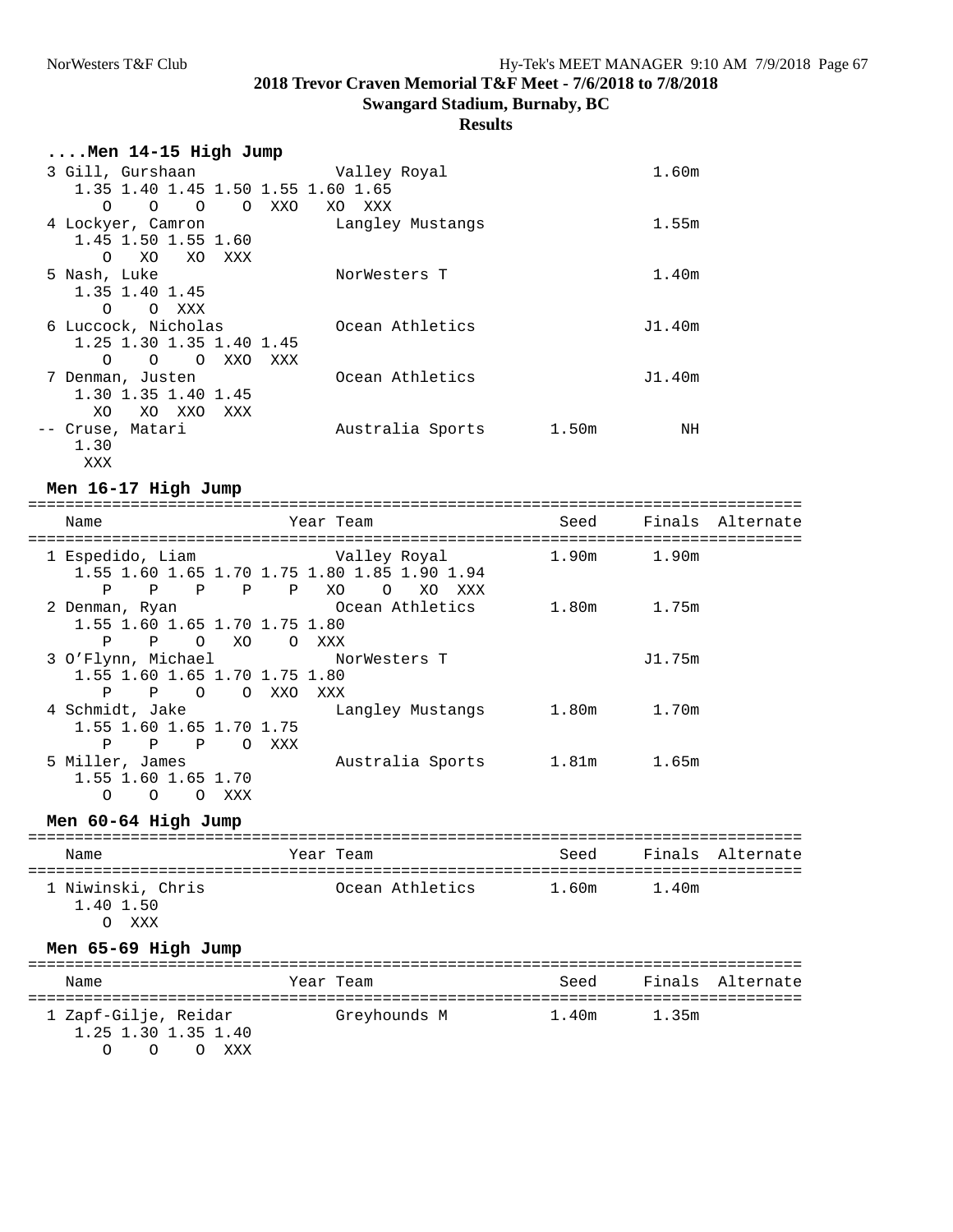### **Results**

### **Men 13 Pole Vault**

| Name                                                          | Year Team                                                                                                         | Seed  |                   | Finals Alternate |
|---------------------------------------------------------------|-------------------------------------------------------------------------------------------------------------------|-------|-------------------|------------------|
| 1 Turner, Aidan                                               | Ocean Athletics<br>2.10 2.20 2.30 2.40 2.50 2.60 2.70 2.80 2.90<br>0 P O O O O O XO XXX                           |       | 2.80m             |                  |
| 2 Chiang, Kairo<br>1.80 1.90 2.00 2.10<br>XO.<br>P P XXX      | Royal City T                                                                                                      |       | $2.20m$ $1.80m$   |                  |
| 3 Watson, Cody                                                | Nanaimo & DI<br>1.30 1.40 1.50 1.60 1.70 1.80 1.90<br>O O O O P XXO XXX                                           |       | J1.80m            |                  |
| Men 14 Pole Vault                                             |                                                                                                                   |       |                   |                  |
| Name                                                          | Year Team                                                                                                         | Seed  |                   | Finals Alternate |
| $\Omega$<br>XO                                                | 1 Arnold, Cayden 6 Coean Athletics 2.80m<br>2.30 2.40 2.50 2.60 2.70 2.80 2.90 3.00 3.10<br>$O$ $O$ $O$ $O$ $XXO$ | O XXX | 3.00m             |                  |
| 2.30 2.40 2.50 2.60<br>XO O O XXX                             | 2 Watson, Jayden Nanaimo & DI                                                                                     |       | 2.50m             |                  |
| 3 Nash, Luke<br>1.50 1.60 1.70 1.80 1.90 2.00                 | NorWesters T<br>0 0 0 XO 0 XXX                                                                                    |       | 1.90m             |                  |
| Men 16-17 Pole Vault                                          |                                                                                                                   |       |                   |                  |
| Name                                                          | Year Team                                                                                                         | Seed  |                   | Finals Alternate |
| 3.00 3.15 3.30 3.45 3.60<br>$O$ $O$ $O$ $O$ $XXX$             | 1 Carsience, Joshua                       Valley Royal                                                            | 3.45m | 3.45m             |                  |
| 2 Foster, Jack<br>$3.00$ $3.15$<br>XO XXX                     | Royal City T                                                                                                      |       | 3.00 <sub>m</sub> |                  |
| 2.40 2.50 2.60 2.70 2.80 2.90<br>$\Omega$<br>$\Omega$         | 3 Luccock, Brendan Coean Athletics<br>O XXO<br>XO XXX                                                             |       | 2.80m             |                  |
| Men 20-34 Pole Vault                                          |                                                                                                                   |       |                   |                  |
| Name                                                          | Year Team                                                                                                         | Seed  | Finals            | Alternate        |
| 1 Weiss, Christopher<br>4.20 4.30 4.40 4.60<br>O<br>O XXO XXX | NorWesters T                                                                                                      |       | 4.40m             |                  |
| -- Johnston, Glen<br>4.20                                     | Unattached B                                                                                                      | 4.30m | NH                |                  |

XXX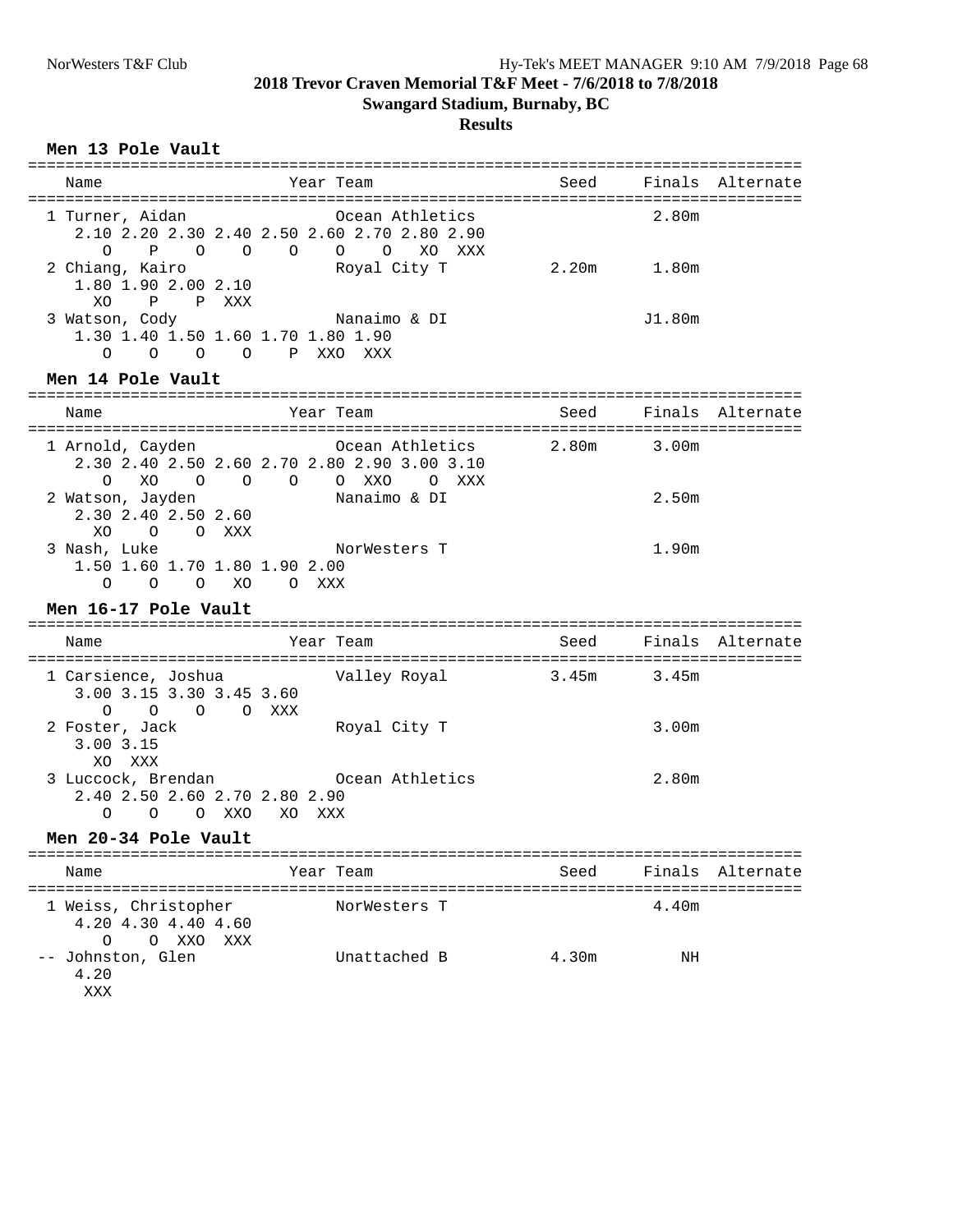## **Swangard Stadium, Burnaby, BC**

### **Results**

### **Men 55-59 Pole Vault**

| Name                                               | Year Team       | Seed  |       | Finals Alternate |
|----------------------------------------------------|-----------------|-------|-------|------------------|
| 1 Van Ryswyk, Len<br>3.00 3.15 3.30<br>XO XX<br>XO | Ocean Athletics | 3.45m | 3.15m |                  |
| Men 65-69 Pole Vault                               |                 |       |       |                  |

#### =================================================================================== Name Seed Finals Alternate Name Seed Finals Alternate =================================================================================== 1 Zapf-Gilje, Reidar Greyhounds M 2.00 2.10 2.40 2.50 2.60 2.70 O O O O O XXX

### **Men 9 Year Olds Long Jump**

| Name                                                                       | Year Team        |       |       | Seed Finals Wind Alternate |
|----------------------------------------------------------------------------|------------------|-------|-------|----------------------------|
| 1 Marwaha, Maahi<br>$3.04m(NWI)$ 3.08 $m(NWI)$ 3.39 $m(NWI)$               | Langley Mustangs |       | 3.39m | NWI                        |
| 2 Sada, Oliver<br>$3.04m(NWI)$ 3.05m(NWI) 3.13m(NWI)                       | Langley Mustangs | 3.11m | 3.13m | NWI                        |
| 3 Truong, Bentley Coquitlam Cheetahs<br>$2.70m(NWL)$ 2.94m(NWI) 2.89m(NWI) |                  |       | 2.94m | NWI                        |
| 4 Hurtubise, Hayden Langley Mustangs<br>2.82m(NWI) 2.87m(NWI) 2.79m(NWI)   |                  |       | 2.87m | NWI                        |
| 5 Booth, Jesse<br>2.71m(NWI) 2.50m(NWI) 2.58m(NWI)                         | Valley Royal     |       | 2.71m | NWI                        |

### **Men 10 Year Olds Long Jump**

| Name                                                                          | Year Team Man Seed Finals Wind Alternate                                          |                 |     |
|-------------------------------------------------------------------------------|-----------------------------------------------------------------------------------|-----------------|-----|
| $3.45m(NWI)$ 3.56 $m(NWI)$ 3.61 $m(NWI)$                                      | 1 MacNeill, Lachlan Coquitlam Cheetahs                                            | 3.61m NWI       |     |
| $3.37m(NWL)$ 3.60 $m(NWL)$ 3.30 $m(NWL)$                                      | 2 Mazziotti, Max Burnaby Stri                                                     | 3.81m 3.60m NWI |     |
| $3.20m(NWL)$ 3.30 $m(NWL)$ 3.49 $m(NWL)$                                      |                                                                                   | 3.49m           | NWI |
| $3.08m(NW1)$ $3.18m(NW1)$ $3.43m(NW1)$                                        | 4 Birsan, Alexander Coquitlam Cheetahs                                            | 3.43m           | NWI |
| 4 Bello, Jack Kajaks Track<br>FOUL FOUL 3.43m (NWI)                           |                                                                                   | $3.43m$ NWI     |     |
| 6 Franson, Charlie <b>Walley Royal</b><br>3.36m (NWI) 3.22m (NWI) 3.32m (NWI) |                                                                                   | 3.36m           | NWI |
| 7 McLaren, Archer NorWesters T<br>$3.31m(NWI)$ 3.30 $m(NWI)$ 3.35 $m(NWI)$    |                                                                                   | 3.35m           | NWI |
| 8 Suriya, Dilan           Langley Mustangs<br>$2.40m(NWL)$ 3.05m(NWI)         |                                                                                   | 3.05m           | NWI |
| 1.96m(NWI) 2.63m(NWI) 2.63m(NWI)                                              | 9 Myint, Christian               Nanaimo & DI             2.93m       2.63m   NWI |                 |     |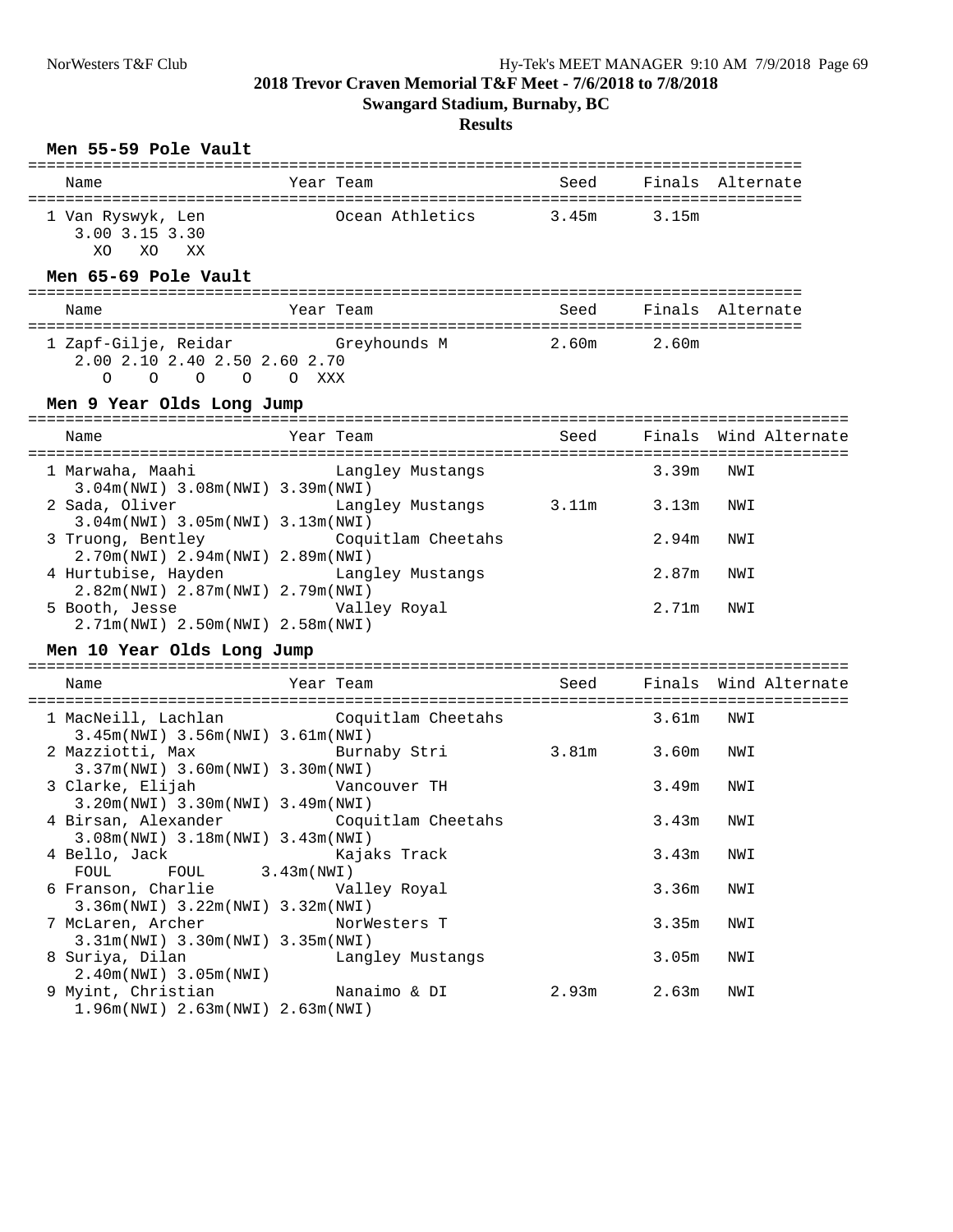## **Results**

## **Men 11 Year Olds Long Jump**

| Year Team New Seed Finals Wind Alternate<br>Name                                                                                                                        |       |       |     |
|-------------------------------------------------------------------------------------------------------------------------------------------------------------------------|-------|-------|-----|
| 1 Petcu, Denis Gabriel New West Spa 4.24m NWI                                                                                                                           |       |       |     |
| 4.16m(NWI) 4.24m(NWI) 3.88m(NWI)<br>2 Carlson, Maclean Vancouver TH<br>4.05m(NWI) 3.91m(NWI) 4.10m(NWI)                                                                 |       | 4.10m | NWI |
|                                                                                                                                                                         |       |       |     |
| 4 Smith, Samuel <b>Example Standard Langley Mustangs</b> 4.14m 3.97m<br>3.97m(NWI) 3.93m(NWI) FOUL                                                                      |       |       | NWI |
| 5 Louwerse, Noah and Langley Mustangs<br>3.40m(NWI) 3.73m(NWI) 3.93m(NWI)                                                                                               |       | 3.93m | NWI |
| 6 Severin, Jack NorWesters T<br>3.56m(NWI) 3.92m(NWI) 3.83m(NWI)                                                                                                        |       | 3.92m | NWI |
| 7 Millard, William MorWesters T<br>$3.56m(NWI)$ $3.74m(NWI)$ $FOUL$                                                                                                     |       | 3.74m | NWI |
| 8 Gonzales, Lucas<br>2 FOr (NTI) 2 56 (NTI) 2 56 (NTI) 2 56 (NTI) 2 56 (NTI) 2 56 (NTI) 2 56 (NTI) 2 56 (NTI) 2 56 (NTI) 2 56 (NTI)<br>3.58m(NWI) 3.66m(NWI) 3.54m(NWI) |       | 3.66m | NWI |
| 9 Wight, Luke Calley Royal 3.86m 3.61m<br>FOUL 3.61m(NWI) FOUL                                                                                                          |       |       | NWI |
| 10 Truong, Brayden Coquitlam Cheetahs 3.60m<br>3.60m(NWI) 3.31m(NWI) 3.32m(NWI)                                                                                         |       |       | NWI |
| 11 Perks, Ryan Royal City T<br>3.52m(NWI) FOUL 0.47m(NWI)                                                                                                               |       | 3.52m | NWI |
| 12 Yeterian, Roman Cancouver TH 3.39m 3.51m<br>FOUL 2.15m (NWI) 3.51m (NWI)                                                                                             |       |       | NWI |
| 13 Crego, Nolan Kajaks Track<br>3.43m(NWI) 1.93m(NWI) 3.48m(NWI)                                                                                                        | 3.48m |       | NWI |
| 14 Lauritzen, Julian and Royal City T 3.46m 3.36m<br>3.36m(NWI) 2.92m(NWI) 3.06m(NWI)                                                                                   |       |       | NWI |
| 15 Mohlmann, Steven Coquitlam Cheetahs 3.29m<br>$3.29m(NW1)$ $3.20m(NW1)$ $3.04m(NW1)$                                                                                  |       |       | NWI |

### **Men 12 Year Olds Long Jump**

| Name                                                                        | Year Team                                                                               |                 |       | Seed Finals Wind Alternate |
|-----------------------------------------------------------------------------|-----------------------------------------------------------------------------------------|-----------------|-------|----------------------------|
| 4.50m(NWI) 3.89m(NWI) PASS                                                  | 1 Molina, Mark                           Valley Royal           4.44m       4.50m   NWI |                 |       |                            |
| $4.49m(NWI)$ $4.10m(NWI)$ $4.49m(NWI)$                                      |                                                                                         |                 |       |                            |
| $4.37m(NWI)$ $4.18m(NWI)$ $4.45m(NWI)$                                      | 3 Adams, Joey Changley Mustangs                                                         |                 | 4.45m | NWI                        |
| 4 Walker, Loch NorWesters T<br>$3.86m(NWI)$ 3.72 $m(NWI)$ 3.97 $m(NWI)$     |                                                                                         |                 | 3.97m | NWI                        |
| 5 Montessori, Jose Vancouver OL<br>$3.78m(NWL)$ 3.80 $m(NWL)$ 3.51 $m(NWL)$ |                                                                                         | 3.82m 3.80m     |       | NWI                        |
| 3.69m(NWI) FOUL 3.75m(NWI)                                                  | 6 Soltesz, Kalib               Golden Ears                                              | 3.96m 3.75m NWI |       |                            |
| 7 Orth, Noah NorWesters T<br>$3.59m(NW1)$ $3.44m(NW1)$ $3.65m(NW1)$         |                                                                                         |                 | 3.65m | NWI                        |
| $3.62m(NWI)$ 3.21m(NWI) 3.58m(NWI)                                          | 8 Russell, Joel Contract Langley Mustangs                                               |                 | 3.62m | NWI                        |
| $3.06m(NWI)$ $3.18m(NWI)$ PASS                                              | 9 Karr, Nathan Coquitlam Cheetahs                                                       |                 | 3.18m | NWI                        |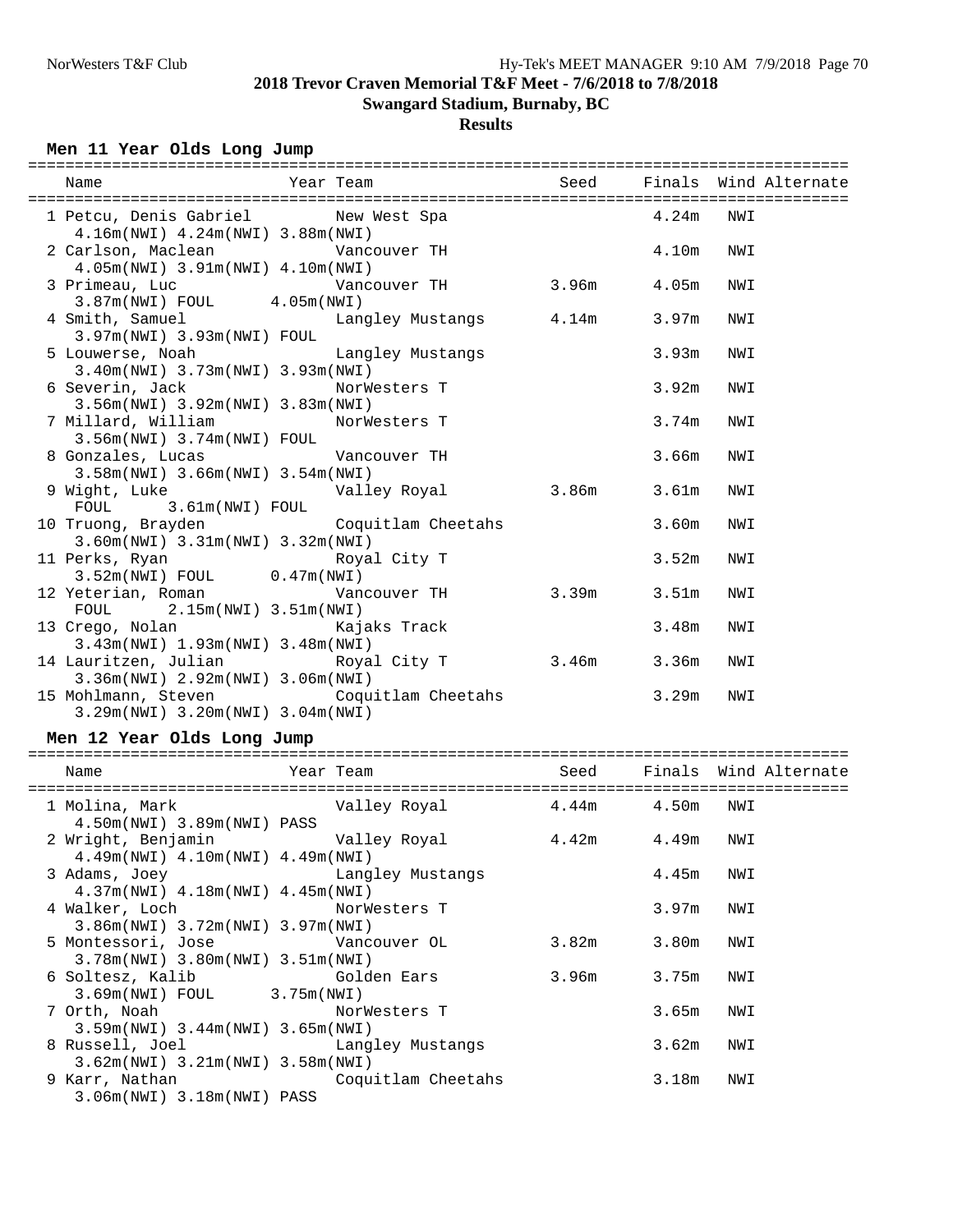## **Results**

## **Men 13 Year Olds Long Jump**

| Name                                                                                                                  | Year Team          |       |           | Seed Finals Wind Alternate |
|-----------------------------------------------------------------------------------------------------------------------|--------------------|-------|-----------|----------------------------|
| $FOUT$ 5.32 $m(NWI)$<br>FOUL                                                                                          |                    |       |           |                            |
| 2 Lee, Caiden                     Ocean Athletics         5.40m       5.15m   NWI<br>5.06m(NWI) 5.10m(NWI) 5.15m(NWI) |                    |       |           |                            |
| 3 Reyes, Ian<br>$5.11m(NWI)$ 4.68 $m(NWI)$ 5.12 $m(NWI)$                                                              | NorWesters T       |       | 5.12m     | NWI                        |
| 4 Scherk, Michael MorWesters T<br>5.04m(NWI) FOUL 5.07m(NWI)                                                          |                    | 5.10m | 5.07m NWI |                            |
| 5 Chiang, Kairo             Royal City T<br>4.79m(NWI) 4.81m(NWI) 5.05m(NWI)                                          |                    | 4.99m | 5.05m NWI |                            |
| 6 Eghan, Kofi<br>$4.33m(NWI)$ FOUL $4.58m(NWI)$                                                                       | Coquitlam Cheetahs |       | 4.58m NWI |                            |
| 7 Turner, Aidan (2008) 7 Turner, Aidan<br>$4.41\text{m(NWI)} \quad \text{FOUL} \qquad \qquad 4.44\text{m(NWI)}$       |                    |       | 4.44m     | NWI                        |
| 8 Lo, Lyle Kajaks Track<br>FOUL $4.30m(NWI)$ $4.16m(NWI)$                                                             |                    |       | 4.30m NWI |                            |
| 9 Lauritzen, Ethan The Royal City T<br>3.94m(NWI) 3.69m(NWI) FOUL                                                     |                    |       | 3.94m     | NWI                        |
| 10 Truong, Bailey<br>3.83m(NWI) FOUL 3.85m(NWI)                                                                       | Coquitlam Cheetahs |       | 3.85m NWI |                            |
| Men 14-15 Long Jump                                                                                                   |                    |       |           |                            |
| Name                                                                                                                  | Year Team          | Seed  |           | Finals Wind Alternate      |

| 1 Gibbs, Mitchell Chiversal AT 6.04m +0.0<br>$5.55m(-0.2)$ 6.04m(+0.0) 5.60m(+0.0) 5.76m(0.1) 5.70m(+0.0) FOUL                                                                        |           |  |
|---------------------------------------------------------------------------------------------------------------------------------------------------------------------------------------|-----------|--|
| 2 Stevenson, Ty                    Golden Ears               5.80m       5.53m +0.0<br>$5.39m(+0.0)$ $5.53m(+0.0)$ $5.45m(0.4)$ $5.40m(+0.0)$ $5.42m(0.5)$ $5.49m(0.4)$               |           |  |
| 3 Pavlovic, Nicholas 6 Coean Athletics 5.52m 1.2<br>$5.32\text{m}(+0.0)$ $5.52\text{m}(1.2)$ $5.11\text{m}(+0.0)$ $4.96\text{m}(0.2)$ $5.22\text{m}(1.2)$ $5.18\text{m}(+0.0)$        |           |  |
| 4 Simpson, Kyal         Australia Sports       5.42m     5.21m   0.1<br>$5.09\text{m}(0.4)$ $5.01\text{m}(+0.0)$ $\text{FOUL}$ $\text{FOUL}$ $5.21\text{m}(0.1)$ $5.06\text{m}(+0.0)$ |           |  |
| 5 Potter, Angus           Australia Sports       4.34m     4.99m +0.0<br>$4.79m(-0.1)$ FOUL $4.99m(+0.0)$ $4.85m(+0.0)$ $4.72m(+0.0)$ FOUL                                            |           |  |
| 6 Furze, Joshua             Australia Sports             4.93m +0.0<br>$4.93m(+0.0)$ $4.92m(+0.0)$ $4.79m(0.8)$ $4.68m(+0.0)$ $4.62m(+0.0)$ $4.71m(+0.0)$                             |           |  |
| 7 Jones, Bruce           NorWesters T             4.89m   0.5<br>$4.71m(+0.0)$ $4.80m(0.7)$ $4.71m(0.6)$ $4.37m(0.5)$ $4.89m(0.5)$ $4.71m(1.2)$                                       |           |  |
| 7 Cruse, Matari             Australia Sports       4.80m     4.89m   0.4<br>$4.70$ m(+0.0) $4.79$ m(+0.0) $4.89$ m(0.4) $4.80$ m(+0.0) $4.74$ m(0.2) $4.71$ m(1.0)                    |           |  |
| 9 Beresford, Mason Mustralia Sports 4.90m 4.65m 1.1<br>$4.64m(+0.0)$ $4.56m(0.9)$ $4.65m(1.1)$                                                                                        |           |  |
| 10 Luccock, Nicholas Coean Athletics 4.64m +0.0<br>$4.64m(+0.0)$ FOUL $3.81m(+0.0)$                                                                                                   |           |  |
| 11 Denman, Justen Coean Athletics<br>FOUL $3.11m(+0.0) 4.11m(0.4)$                                                                                                                    | 4.11m 0.4 |  |
|                                                                                                                                                                                       |           |  |

## **Men 16-17 Long Jump**

| Name | 1 caill | Seed | $\mathbf{r}$<br>$\sim$ | TAT .<br>n∩ |
|------|---------|------|------------------------|-------------|
|      |         |      |                        | - - - -     |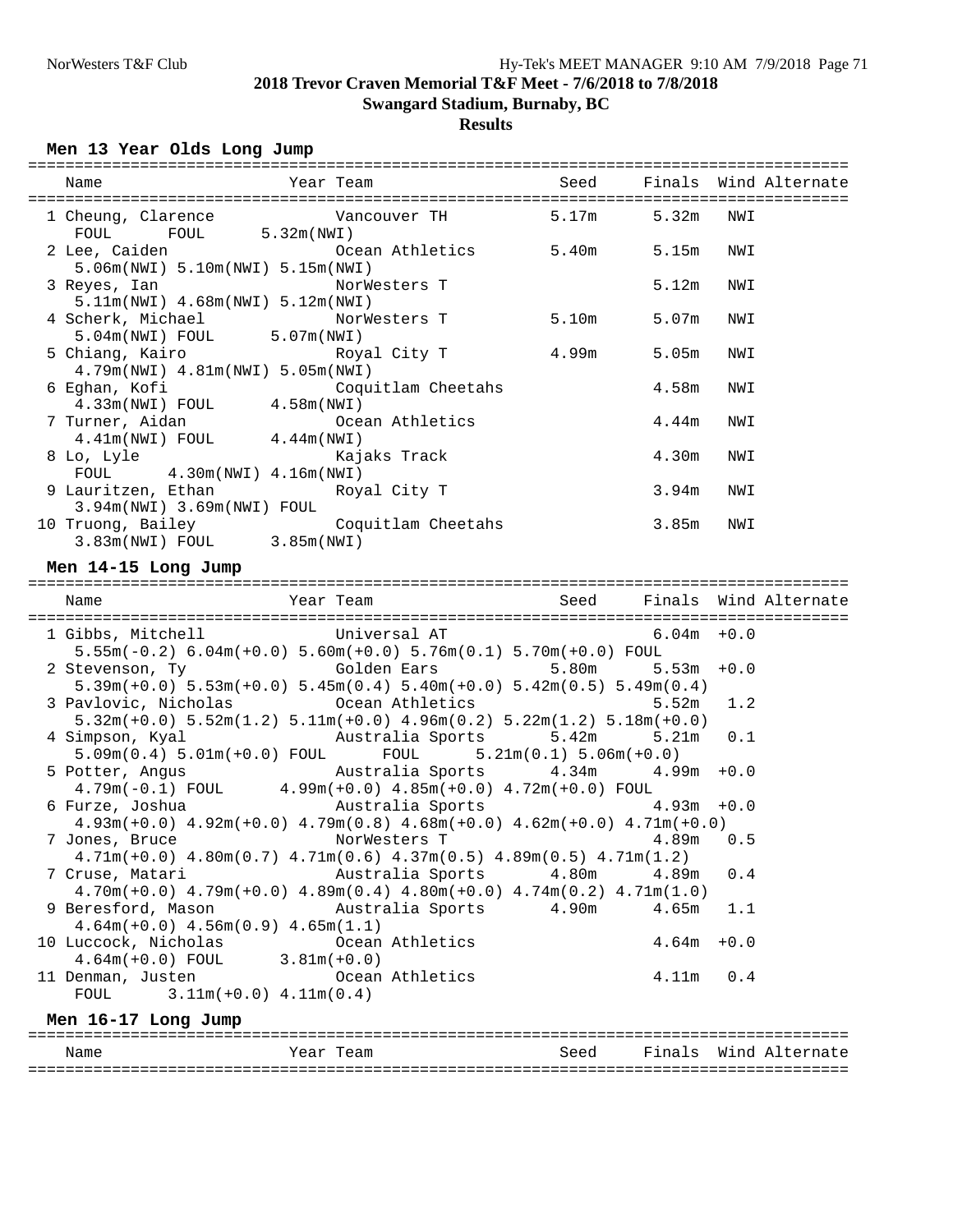**Swangard Stadium, Burnaby, BC**

#### **Results**

#### **....Men 16-17 Long Jump**

|                      | 1 Pederson, Ryan de Coean Athletics<br>$6.11m(-0.0)$ $6.51m(0.1)$ $6.20m(-0.3)$ $6.28m(-0.1)$ FOUL $4.68m(+0.0)$                                    |                            | $6.51m$ $0.1$          |        |                       |
|----------------------|-----------------------------------------------------------------------------------------------------------------------------------------------------|----------------------------|------------------------|--------|-----------------------|
|                      | 2 Denman, Ryan based ocean Athletics 6.45m 6.47m                                                                                                    |                            |                        | $+0.0$ |                       |
|                      | FOUL $(-0.3)$ 6.13m $(+0.0)$ 6.25m $(-1.7)$ 6.47m $(+0.0)$ 6.36m $(0.7)$ 6.26m $(1.0)$                                                              |                            |                        |        |                       |
|                      | 3 Butcher, Jacob (and Australia Sports)<br>$5.55m(-0.1)$ $FOUL(+0.0)$ $FOUL(+0.0)$ $5.48m(-0.8)$ $FOUL$ $FOUL$                                      |                            | $5.82m$ $5.55m$ $-0.1$ |        |                       |
|                      | 4 Southwell, Saxon Mustralia Sports 6.10m 5.44m +0.0<br>$5.26m(-0.5)$ $5.44m(+0.0)$ $5.41m(+0.0)$ FOUL FOUL FOUL                                    |                            |                        |        |                       |
|                      | 5 Bonfield, Flynn Mustralia Sports 5.23m 5.35m +0.0                                                                                                 |                            |                        |        |                       |
|                      | $5.35m(+0.0)$ $5.31m(+0.0)$ $5.15m(-1.2)$ $5.30m(-0.3)$ FOUL FOUL $(+0.0)$<br>6 Miller, James           Australia Sports       4.84m     5.33m -0.5 |                            |                        |        |                       |
|                      | $FOUL(+0.0)$ $FOUL(+0.0)$ $FOUL(-0.5)$ $FOUL(+0.0)$ $5.33m(-0.5)$ $FOUL(+0.0)$                                                                      |                            |                        |        |                       |
| Men 18-19 Long Jump  |                                                                                                                                                     |                            |                        |        |                       |
|                      |                                                                                                                                                     |                            |                        |        |                       |
|                      | 1 Luccock, Dominic Coean Athletics 6.15m +0.0                                                                                                       |                            |                        |        |                       |
|                      | FOUL(-2.0) FOUL(-1.4) $5.79m(-1.1)$ FOUL(-0.9) FOUL(+0.0) 6.15m(+0.0)                                                                               |                            |                        |        |                       |
|                      | $5.18$ m $(-1.7)$ $4.83$ m $(-0.6)$ $5.17$ m $(-0.8)$ $5.34$ m $(-0.9)$ $5.29$ m $(+0.0)$ $5.48$ m $(+0.0)$                                         |                            |                        |        |                       |
| Men 35-39 Long Jump  |                                                                                                                                                     |                            |                        |        |                       |
| Name                 | Year Team                                                                                                                                           | Seed Finals Wind Alternate |                        |        |                       |
|                      | 1 Wong, Marcus 6.0 West Vancouv 5.21m 4.84m +0.0<br>$4.84m(+0.0)$ FOUL $(+0.0)$ $4.51m(-0.3)$ $3.19m(+0.0)$ PASS PASS                               |                            |                        |        |                       |
| Men 45-49 Long Jump  |                                                                                                                                                     |                            |                        |        |                       |
| Name                 | Year Team                                                                                                                                           | Seed Finals Wind Alternate |                        |        |                       |
|                      | 1 Beresford, Paul Australia Sports 4.55m +0.0                                                                                                       |                            |                        |        |                       |
|                      | $4.05m(-0.0)$ $4.04m(+0.0)$ $4.40m(+0.0)$ $FOUL(-0.2)$ $4.40m(+0.0)$ $4.55m(+0.0)$                                                                  |                            |                        |        |                       |
| Men 55-59 Long Jump  |                                                                                                                                                     |                            |                        |        |                       |
| Name                 | Year Team                                                                                                                                           | Seed Finals Wind Alternate |                        |        |                       |
|                      | 1 Lawson, Wayne $\overline{W}$ West Vancouv $\overline{A}$ .34m $\overline{A}$ .30m -1.3                                                            |                            |                        |        |                       |
|                      | $4.04m(-1.4)$ $4.06m(-1.4)$ $4.11m(+0.0)$ $4.12m(-1.6)$ $4.30m(-1.3)$ $4.21m(+0.0)$                                                                 |                            |                        |        |                       |
| Men 60-64 Long Jump  |                                                                                                                                                     |                            |                        |        |                       |
| Name                 | Year Team                                                                                                                                           | Seed                       |                        |        | Finals Wind Alternate |
| 1 Hill, Joseph       | Greyhounds M                                                                                                                                        |                            | $3.85m + 0.0$          |        |                       |
|                      | $3.68m(+0.0)$ $3.85m(+0.0)$ $3.44m(-0.1)$ $3.73m(+0.0)$ $3.64m(+0.0)$ $3.62m(+0.0)$                                                                 |                            |                        |        |                       |
| Men 65-69 Long Jump  |                                                                                                                                                     |                            |                        |        |                       |
| Name                 | Year Team                                                                                                                                           | Seed                       | Finals                 |        | Wind Alternate        |
| 1 Zapf-Gilje, Reidar |                                                                                                                                                     |                            |                        |        |                       |

4.39m(+0.0) 4.49m(+0.0) 4.36m(+0.0) FOUL(-0.3) 4.32m(+0.0) 4.32m(+0.0)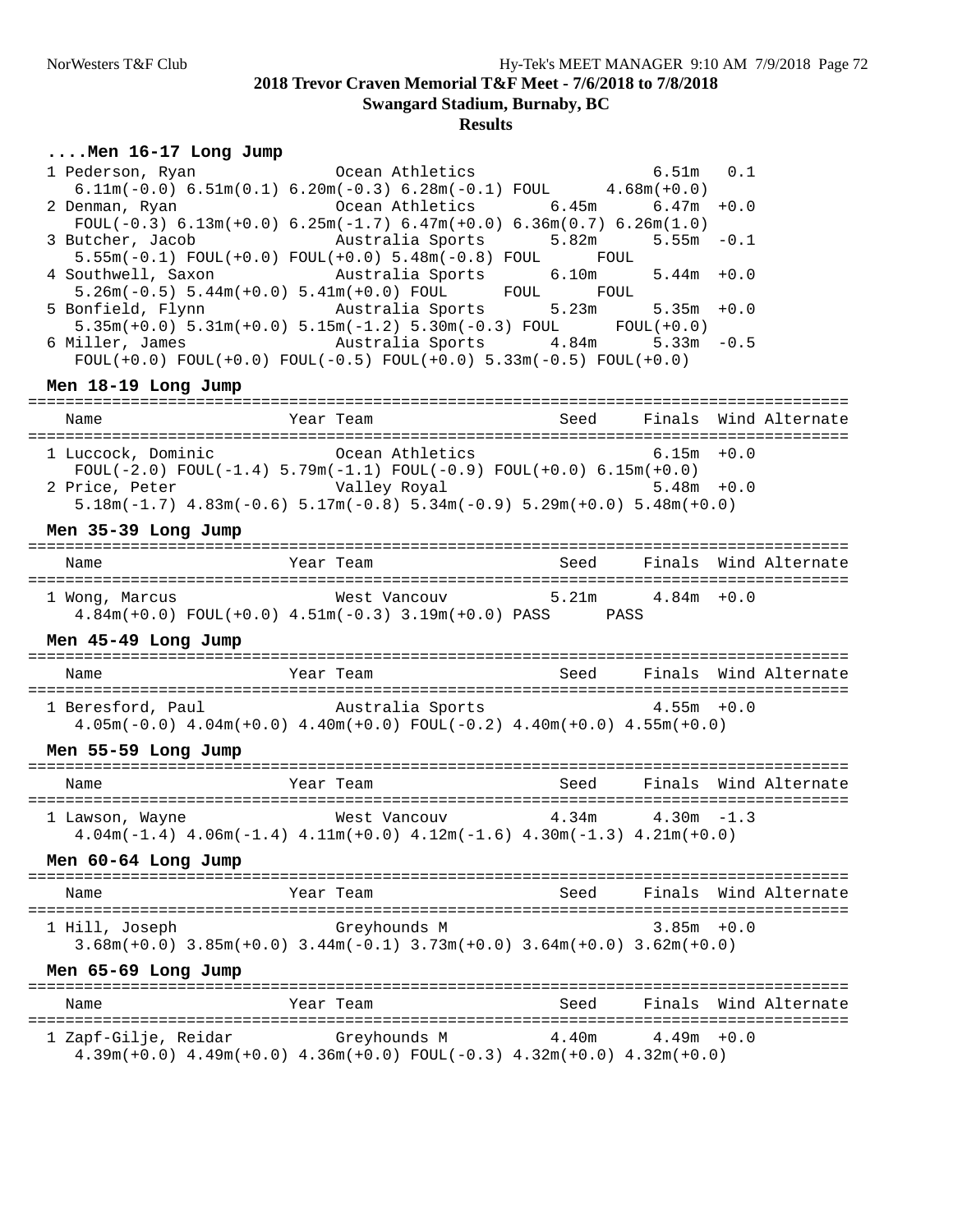# **Results**

#### **Men 70-74 Long Jump**

| Name                                          | Year Team                                                                                                                                                                                  | Seed                                                             |        | Finals Wind Alternate |
|-----------------------------------------------|--------------------------------------------------------------------------------------------------------------------------------------------------------------------------------------------|------------------------------------------------------------------|--------|-----------------------|
| 1 Gee, Arthur<br>Men 13 Year Olds Triple Jump | Greyhounds M<br>$3.51m(+0.0)$ $3.36m(+0.0)$ $3.03m(-0.8)$ $3.40m(+0.0)$ $3.34m(0.6)$ $3.09m(+0.0)$<br>2 Krewenchuk, Spencer Greyhounds M<br>$2.78m(+0.0)$ $2.57m(+0.0)$ $2.58m(+0.0)$ PASS | $3.60$ m $3.51$ m +0.0<br>$2.70m$ $2.78m$ $+0.0$<br>PASS<br>PASS |        |                       |
| Name                                          | Year Team                                                                                                                                                                                  | Seed                                                             |        | Finals Wind Alternate |
| 1 Cheung, Clarence                            | Vancouver TH                                                                                                                                                                               | 11.14m                                                           | 10.99m | NWI                   |

| FOUL<br>FOUL            | 10.99m(NWT)                                  |        |         |     |  |
|-------------------------|----------------------------------------------|--------|---------|-----|--|
| 2 Chiang, Kairo         | Royal City T                                 | 9.57m  | 10.34m  | NWI |  |
|                         | 9.48m(NWI) 10.34m(NWI) 9.55m(NWI)            |        |         |     |  |
| 3 Scherk, Michael       | NorWesters T                                 | 10.83m | 10.30m  | NWI |  |
|                         | $10.00$ m(NWI) $10.12$ m(NWI) $10.30$ m(NWI) |        |         |     |  |
| 4 Reyes, Ian            | NorWesters T                                 |        | J10.30m | NWI |  |
| 10.00m(NWI) 10.30m(NWI) |                                              |        |         |     |  |
| 5 Duley, Logan          | Kajaks Track                                 | 9.17m  | 9.24m   | NWI |  |
|                         | 9.24m(NWI) 8.96m(NWI) 9.04m(NWI)             |        |         |     |  |

## **Men 14-15 Triple Jump**

| Name                                        | Year Team                                                                                                                                        |                | Seed Finals Wind Alternate |
|---------------------------------------------|--------------------------------------------------------------------------------------------------------------------------------------------------|----------------|----------------------------|
| 1 Aniamaka, Praise             Universal AT | FOUL $(+0.0)$ FOUL $(-1.2)$ 12.83m $(+0.0)$ FOUL $(+0.0)$ 12.63m $(1.0)$ 12.83m $(1.1)$                                                          | $12.83m + 0.0$ |                            |
|                                             | 2 Furze, Joshua             Australia Sports     10.30m     10.74m +0.0<br>$10.63m(+0.0)$ $10.74m(+0.0)$ $10.73m(-0.9)$ $10.60m(+0.0)$ FOUL FOUL |                |                            |
|                                             | 3 Lockyer, Camron Canadey Mustangs 10.40m +0.0<br>$10.34m(+0.0)$ $10.05m(+0.0)$ $10.23m(-0.9)$ $10.11m(+0.0)$ $10.40m(+0.0)$ $10.37m(1.3)$       |                |                            |
|                                             | 4 Beresford, Mason Mustralia Sports 10.65m 10.24m 0.9<br>$9.95m(+0.0)$ $9.98m(0.3)$ $9.85m(+0.0)$ $10.24m(0.9)$ $9.99m(+0.0)$ $10.15m(+0.0)$     |                |                            |
|                                             | 5 Yoon, Kyuhyun                       Universal AT<br>$10.01m(+0.0)$ $9.68m(0.3)$ $FOUL(+0.0)$ $FOUL(+0.0)$ $FOUL(0.7)$ $9.42m(+0.0)$            | $10.01m + 0.0$ |                            |
| 6 Nash, Luke                                | NorWesters T<br>$FOUT(+0.0) FOUT(0.3) FOUT(+0.0) 9.48m(+0.0) FOUT(+0.0) FOUT(+0.0)$                                                              | $9.48m + 0.0$  |                            |

**Men 16-17 Triple Jump**

| Name                                                                    | Year Team                                                                                                       |                | Seed Finals Wind Alternate |
|-------------------------------------------------------------------------|-----------------------------------------------------------------------------------------------------------------|----------------|----------------------------|
| 1 O'Flynn, Michael NorWesters T                                         | $12.34m(0.4)$ $11.92m(1.5)$ $12.10m(1.1)$ $11.82m(0.4)$ $11.29m(-0.2)$ FOUL                                     | $12.34m$ 0.4   |                            |
| 2 Southwell, Saxon Mustralia Sports 11.44m 11.63m 0.3                   | $11.63\text{m}(0.3)$ $10.79\text{m}(+0.0)$ $11.27\text{m}(3.1)$ PASS $10.60\text{m}(+0.0)$ $11.35\text{m}(0.1)$ |                |                            |
| 3 Han, Brendan NorWesters T                                             | FOUL $11.23m(+0.0) 11.47m(+0.0)$ FOUL $11.30m(+0.0) 11.25m(NWI)$                                                | $11.47m + 0.0$ |                            |
| 4 Fredericks, Hayden MorWesters T                                       | $11.41m(+0.0)$ $11.21m(0.4)$ $FOUT(1.4)$ $10.78m(+0.0)$ $10.95m(+0.0)$ $10.78m(1.6)$                            | $11.41m + 0.0$ |                            |
| 5 Belcher, Jeremy 6.1 (2.5) Royal City T 12.57m 11.28m 2.1              | FOUL $(0.3)$ FOUL $(1.5)$ 11.28m $(2.1)$ 10.97m $(+0.0)$ 10.88m $(+0.0)$ 11.00m $(+0.0)$                        |                |                            |
| 6 Butcher, Jacob           Australia Sports                 11.23m +0.0 | $10.86m(+0.0)$ $10.90m(+0.0)$ $10.54m(2.7)$ $10.64m(+0.0)$ $10.62m(+0.0)$ $11.23m(+0.0)$                        |                |                            |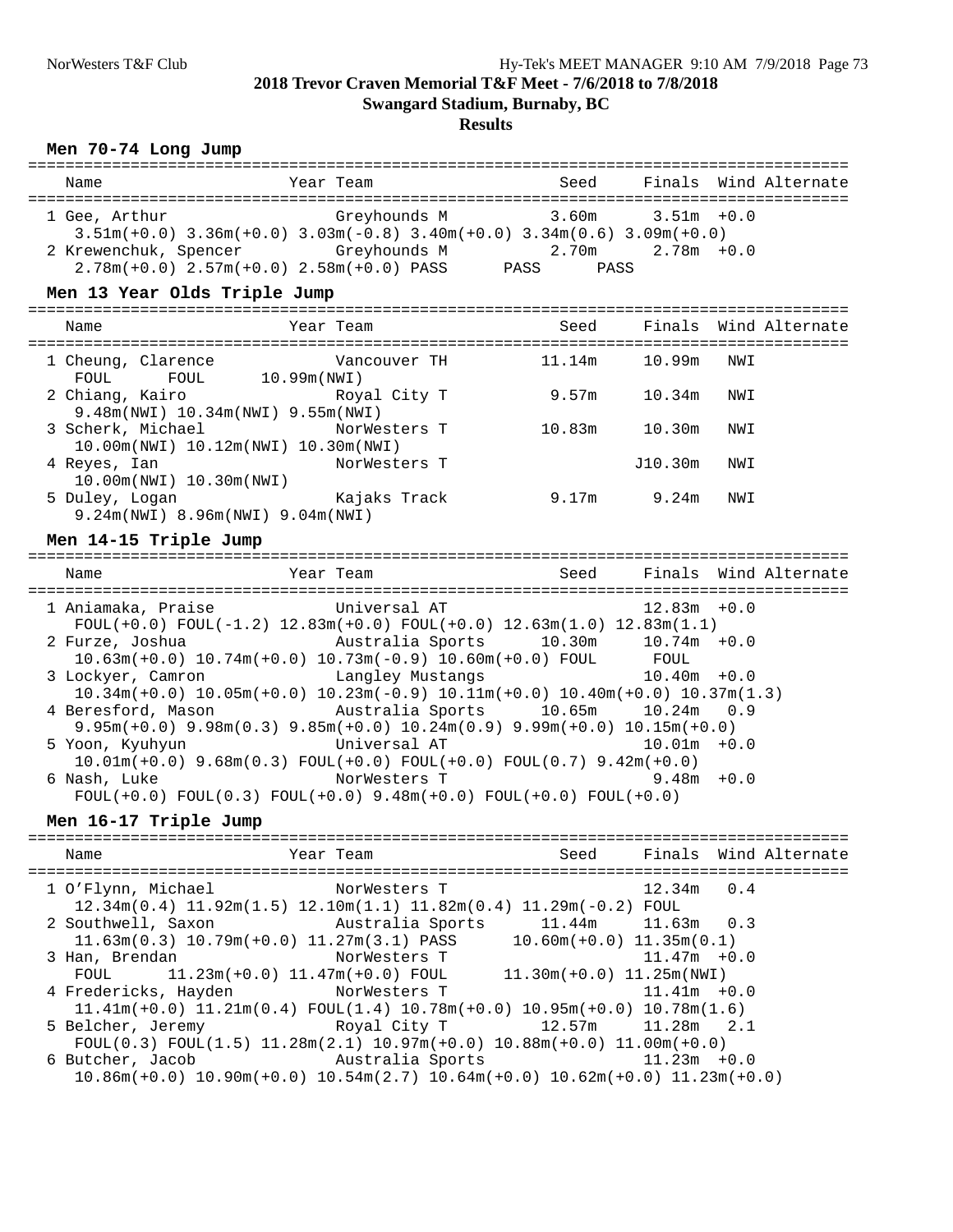**Swangard Stadium, Burnaby, BC**

**Results**

| Name                                                                        | Year Team |                    | Seed              |                             | Finals Wind Alternate |
|-----------------------------------------------------------------------------|-----------|--------------------|-------------------|-----------------------------|-----------------------|
| 1 Beresford, Paul<br>6.53m(-0.5) 6.72m(+0.0) FOUL(+0.0) FOUL FOUL FOUL FOUL |           | Australia Sports   |                   | $6.72m + 0.0$               |                       |
| Men 70-74 Triple Jump                                                       |           |                    |                   |                             |                       |
| Name                                                                        | Year Team |                    | Seed              |                             | Finals Wind Alternate |
| 1 Gee, Arthur<br>$8.00m(-1.0) FOUL(+0.0) 7.70m(+0.0)$                       |           | Greyhounds M       | 6.60m             | $8.00\mathrm{m}$ $-1.0$     |                       |
| Men 9 Year Olds Shot Put 2kg                                                |           |                    |                   |                             |                       |
| Name                                                                        | Year Team |                    | Seed              |                             | Finals Alternate      |
| 1 Chyld, Davin                                                              |           | Unattached B       | 5.51m             | 6.12m                       |                       |
| 5.40m 6.12m 5.92m<br>2 Crawford, Allan<br>PASS 4.77m 4.42m                  |           | Vancouver TH       |                   | 4.77m                       |                       |
| 3 Dean, Kaiden<br>3.38m 3.92m 4.71m                                         |           | Coquitlam Cheetahs |                   | 4.71m                       |                       |
| 4 Marwaha, Maahi                                                            |           | Langley Mustangs   |                   | 4.21 <sub>m</sub>           |                       |
|                                                                             |           |                    |                   |                             |                       |
| 3.68m 3.20m 4.21m<br>5 Morrow, Ethen<br>$3.86m$ $3.92m$ $4.13m$             |           | Royal City T       | 3.99 <sub>m</sub> | 4.13m                       |                       |
| Men 10 Year Olds Shot Put 2kg                                               |           |                    |                   |                             |                       |
| Name                                                                        | Year Team |                    | Seed              |                             | Finals Alternate      |
| 1 Birsan, Alexander                                                         |           | Coquitlam Cheetahs |                   | :=================<br>7.59m |                       |
| PASS 7.59m 7.38m<br>2 Niven, Alexander                                      |           | Coquitlam Cheetahs |                   | 6.85m                       |                       |
| $6.85m$ $6.07m$<br>3 Suriya, Dilan                                          |           | Langley Mustangs   |                   | 6.31m                       |                       |
| $6.31m$ $6.20m$ $6.18m$<br>4 Longley, Chase                                 |           | Langley Mustangs   |                   | 5.94m                       |                       |
| 5.94m<br>$5.36m$ $5.54m$<br>5 McLaren, Archer                               |           | NorWesters T       |                   | 5.39m                       |                       |
| x 5.39m<br>6 Jessome, Patrick                                               |           | Royal City T       |                   | 4.92m                       |                       |
| 4.48m  4.77m  4.92m<br>7 Shaferman, Nathaniel<br>4.29m                      |           | Coquitlam Cheetahs |                   | 4.29m                       |                       |

**Men 11 Year Olds Shot Put 2kg**

|                                     | ---- -- ---- ---- ----- ----- - --- |      |       |                  |
|-------------------------------------|-------------------------------------|------|-------|------------------|
| Name                                | Year Team                           | Seed |       | Finals Alternate |
| 1 Crego, Nolan<br>9.38m 9.39m 9.84m | Kajaks Track                        |      | 9.84m |                  |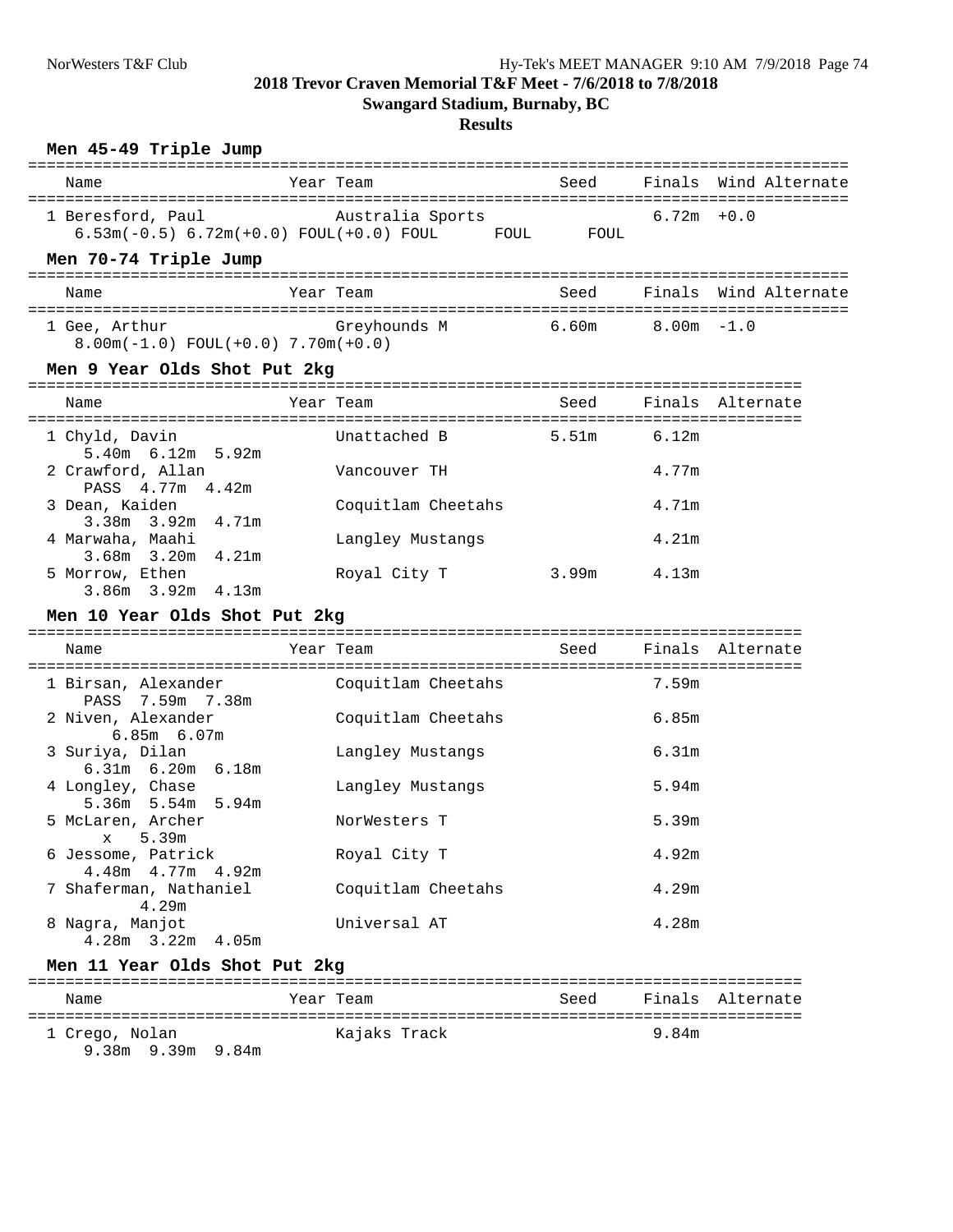# **Results**

| Men 11 Year Olds Shot Put 2kg |                    |       |                   |
|-------------------------------|--------------------|-------|-------------------|
| 2 Yeterian, Roman             | Vancouver TH       | 9.60m | 9.47m             |
| $9.10m$ $8.59m$ $9.47m$       |                    |       |                   |
| 3 Lofstrom, Ryan              | Campbell Riv       | 9.35m | 9.43m             |
| $9.16m$ $9.31m$ $9.43m$       |                    |       |                   |
| 4 Ansell, Aidan               | Valley Royal       |       | 8.48m             |
| $8.37m$ $8.48m$ $8.45m$       |                    |       |                   |
| 5 Man, Lawrence               | Kajaks Track       |       | 8.07m             |
| $7.97m$ 8.06m 8.07m           |                    |       |                   |
| 6 Froese, Brayden             | Coquitlam Cheetahs |       | 6.89m             |
| $6.03m$ $6.09m$ $6.89m$       |                    |       |                   |
| 7 Millard, William            | NorWesters T       |       | 6.83m             |
| $6.83m$ 5.60m $6.45m$         |                    |       |                   |
| 8 Nesbitt, Nicholas           | Vancouver TH       |       | 6.73m             |
| $6.73m$ 5.82m $6.72m$         |                    |       |                   |
| 9 Mattu, Harjap               | Universal AT       |       | 6.08m             |
| FOUL 5.51m 6.08m              |                    |       |                   |
| 10 Lauritzen, Julian          | Royal City T       | 5.89m | 5.06 <sub>m</sub> |
| 5.06m  4.81m  4.29m           |                    |       |                   |
|                               |                    |       |                   |

#### **Men 12 Year Olds Shot Put 3kg**

===================================================================================

| Name                                          | Year Team          | Seed  |       | Finals Alternate |
|-----------------------------------------------|--------------------|-------|-------|------------------|
| 1 Pittini, Marcus<br>$9.45m$ 8.73m $9.72m$    | Coquitlam Cheetahs |       | 9.72m |                  |
| 2 Camilleri, Toby<br>$8.75m$ $8.61m$ $8.76m$  | Australia Sports   | 8.49m | 8.76m |                  |
| 3 Marshall, Harris<br>$6.59m$ $7.34m$ $7.77m$ | NorWesters T       |       | 7.77m |                  |
| 4 Brolin, Noah<br>$6.10m$ $7.07m$ $7.31m$     | Royal City T       | 7.81m | 7.31m |                  |
| 5 Walker, Loch<br>$5.34m$ $6.21m$ $6.18m$     | NorWesters T       |       | 6.21m |                  |
| 6 Manning, Riley<br>$3.84m$ 4.95m 5.03m       | Coquitlam Cheetahs |       | 5.03m |                  |
| 7 Montessori, Jose<br>$4.00m$ $4.03m$ $3.83m$ | Vancouver OL       |       | 4.03m |                  |

#### **Men 13 Year Olds Shot Put 3 kg**

| Name                                           | Year Team       | Seed   |        | Finals Alternate |
|------------------------------------------------|-----------------|--------|--------|------------------|
| 1 Zabihi, Kian<br>13.97m 16.21m 16.06m         | Kamloops Tra    |        | 16.21m |                  |
| 2 Cyr, Ryan<br>11.96m 12.78m 12.43m            | South Surrey    | 12.41m | 12.78m |                  |
| 3 Sandhu, Evander<br>$11.03m$ $10.23m$ $9.17m$ | South Fraser    |        | 11.03m |                  |
| 4 Tuura, Levi<br>9.29m FOUL 9.13m              | Royal City T    |        | 9.29m  |                  |
| 5 Turner, Aidan<br>8.92m 8.31m 8.88m           | Ocean Athletics |        | 8.92m  |                  |
| 6 Mattu, Harjas<br>$6.63m$ $6.27m$ $6.79m$     | Universal AT    |        | 6.79m  |                  |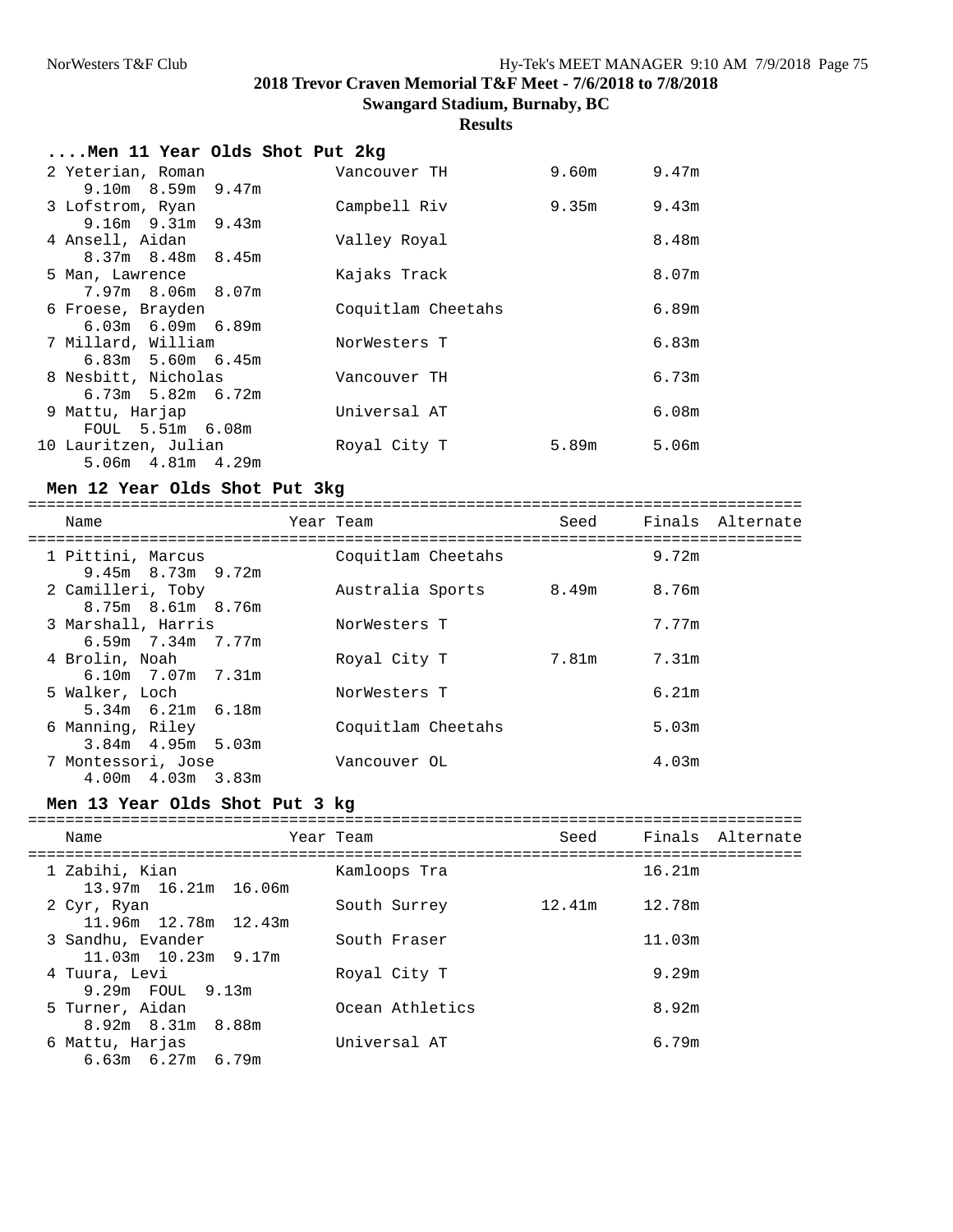**Swangard Stadium, Burnaby, BC**

#### **Results**

|                                | 5.83m  |                                                                                                      |
|--------------------------------|--------|------------------------------------------------------------------------------------------------------|
|                                | FOUL   |                                                                                                      |
|                                | FOUL   |                                                                                                      |
|                                |        |                                                                                                      |
| Seed                           |        | Finals Alternate                                                                                     |
|                                |        |                                                                                                      |
|                                |        |                                                                                                      |
|                                | 12.67m |                                                                                                      |
|                                | 11.52m |                                                                                                      |
|                                | 11.10m |                                                                                                      |
| 11.31m                         | 11.02m |                                                                                                      |
|                                |        |                                                                                                      |
|                                |        |                                                                                                      |
|                                |        |                                                                                                      |
|                                |        |                                                                                                      |
|                                |        | Seed Finals Alternate                                                                                |
|                                | 13.62m |                                                                                                      |
| Australia Sports 12.97m 12.34m |        |                                                                                                      |
|                                | 11.30m |                                                                                                      |
|                                |        |                                                                                                      |
|                                |        | Year Team New Seed Finals Alternate                                                                  |
| 10.00m                         | 10.78m |                                                                                                      |
|                                |        |                                                                                                      |
|                                |        | Seed Finals Alternate                                                                                |
|                                |        | 1 Ogbeiwi, Michael South Surrey 15.07m 14.77m<br>13.05m   13.43m<br>10.54m   10.71m<br>10.10m 10.69m |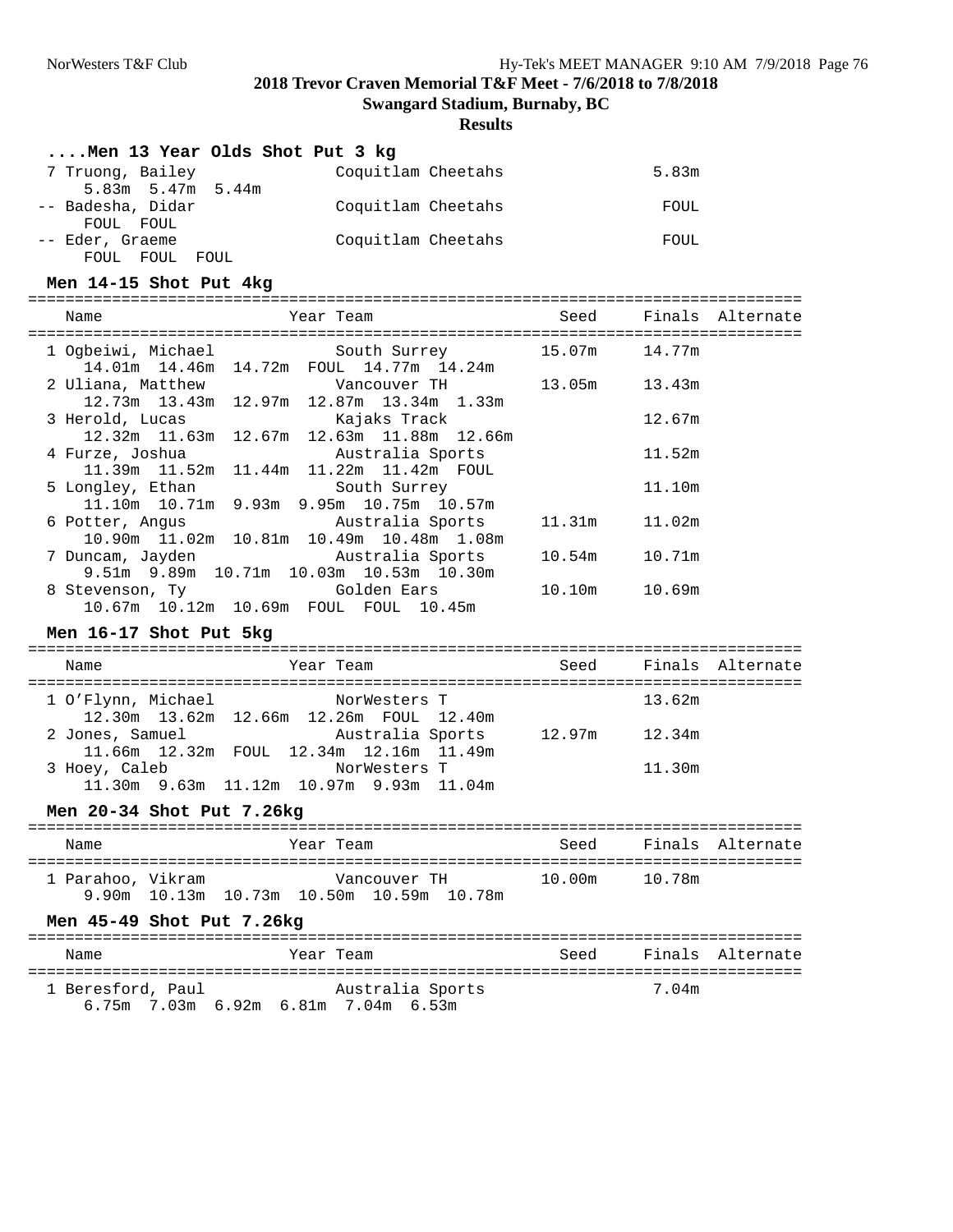## **Results**

## **Men 50-54 Shot Put 6kg**

| Name                                                                                                                                                  | Year Team                                                                                                   | Seed            |                          | Finals Alternate      |
|-------------------------------------------------------------------------------------------------------------------------------------------------------|-------------------------------------------------------------------------------------------------------------|-----------------|--------------------------|-----------------------|
| 1 Czekajlo, Rafal<br>2 Scherk, Dan<br>FOUL FOUL FOUL 8.87m 9.20m 9.08m                                                                                | Unattached B<br>FOUL 10.49m 9.72m 10.64m 10.62m FOUL<br>NorWesters T<br>9.27m 9.95m 9.89m 9.62m 9.76m 9.81m | 11.44m          | 10.64m<br>9.95m<br>9.20m |                       |
| Men 65-69 Shot Put 5kg                                                                                                                                |                                                                                                             |                 |                          |                       |
| Name                                                                                                                                                  | Year Team                                                                                                   | Seed            |                          | Finals Alternate      |
| 1 Zapf-Gilje, Reidar                         Greyhounds M<br>FOUL FOUL FOUL 11.19m 11.57m FOUL<br>2 Essex, Alan<br>Men 10 Year Olds Discus Throw 750g | Greyhounds M<br>9.23m 8.88m 9.23m 9.26m 9.39m 9.42m                                                         | 11.50m   11.57m | 9.42m                    |                       |
| Name                                                                                                                                                  | Year Team                                                                                                   |                 |                          | Seed Finals Alternate |
| 1 Longley, Chase<br>13.57m 11.80m 12.60m                                                                                                              | Langley Mustangs                                                                                            |                 | 13.57m                   |                       |
| 2 Shaferman, Nathaniel<br>FOUL 8.82m 8.28m<br>3 Myint, Christian<br>8.59m FOUL FOUL                                                                   | Coquitlam Cheetahs<br>Nanaimo & DI 9.78m 8.59m                                                              |                 | 8.82m                    |                       |
| Men 11 Year Olds Discus Throw 750g                                                                                                                    |                                                                                                             |                 |                          |                       |
| Name                                                                                                                                                  | Year Team                                                                                                   | Seed            |                          | Finals Alternate      |
| 1 Crego, Nolan<br>25.25m 25.96m 24.64m                                                                                                                | Kajaks Track                                                                                                |                 | 25.96m                   |                       |
| 2 Ansell, Aidan<br>23.65m 23.35m 18.80m                                                                                                               | Valley Royal                                                                                                |                 | 23.65m                   |                       |
| 3 Yeterian, Roman<br>18.96m FOUL 19.63m                                                                                                               | Vancouver TH                                                                                                | 20.92m 19.63m   |                          |                       |
| 4 Severin, Jack<br>15.07m  14.92m  16.03m                                                                                                             | NorWesters T                                                                                                |                 | 16.03m                   |                       |
| Men 12 Year Olds Discus Throw 1kg                                                                                                                     |                                                                                                             |                 |                          |                       |
| Name                                                                                                                                                  | Year Team                                                                                                   | Seed            |                          | Finals Alternate      |
| 1 Pittini, Marcus<br>21.01m 24.44m<br>FOUL                                                                                                            | Coquitlam Cheetahs                                                                                          |                 | 24.44m                   |                       |
| 2 Camilleri, Toby<br>21.60m 19.75m<br>FOUL                                                                                                            | Australia Sports                                                                                            | 32.00m          | 21.60m                   |                       |
| 3 Walker, Loch<br>17.91m FOUL<br>20.13m                                                                                                               | NorWesters T                                                                                                |                 | 20.13m                   |                       |
| 4 Molina, Mark<br>18.26m FOUL FOUL                                                                                                                    | Valley Royal                                                                                                |                 | 18.26m                   |                       |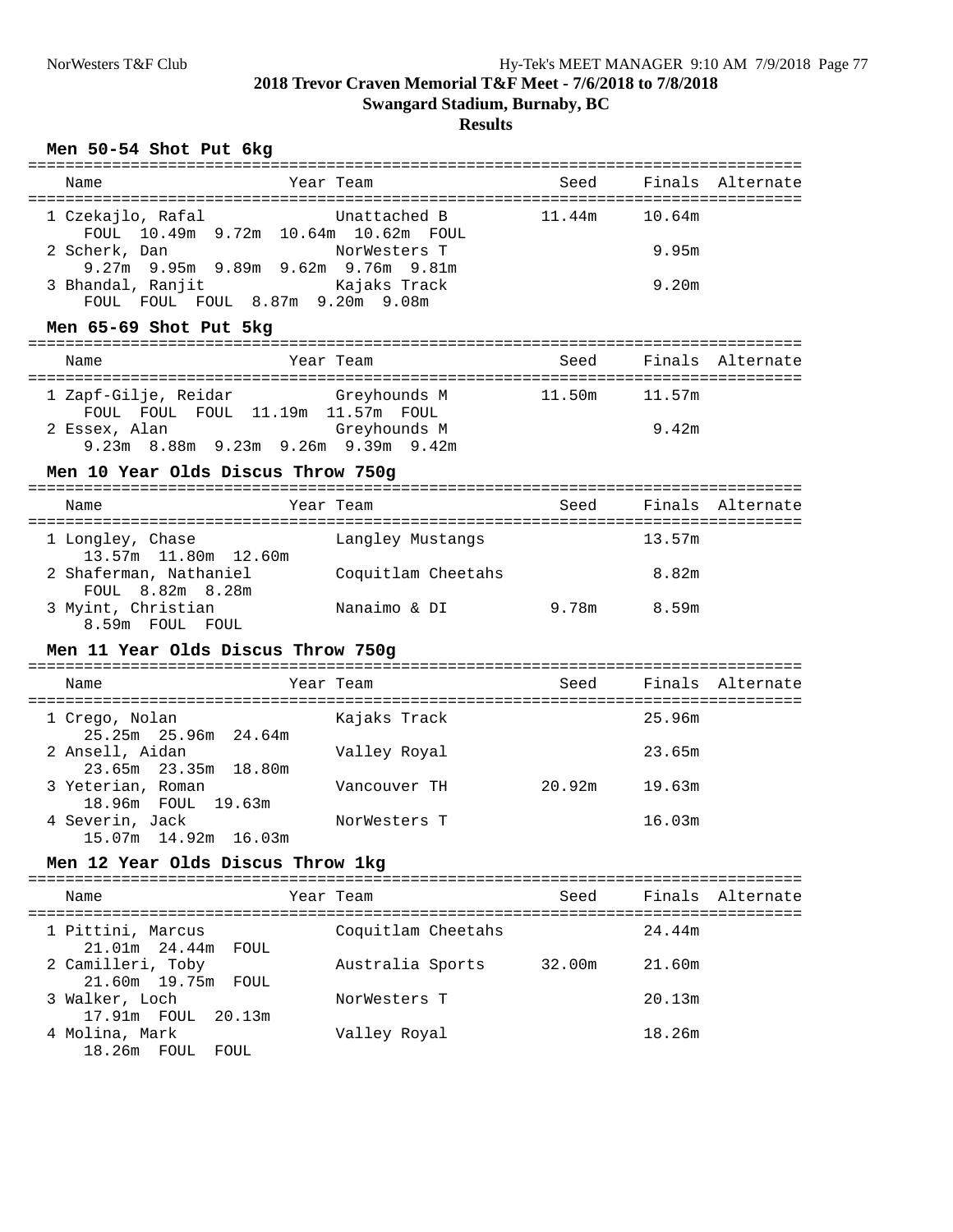**Swangard Stadium, Burnaby, BC**

**Results**

|                            | NorWesters T                                                                                                                                                                                                      | 17.49m                                           |
|----------------------------|-------------------------------------------------------------------------------------------------------------------------------------------------------------------------------------------------------------------|--------------------------------------------------|
|                            | Vancouver TH                                                                                                                                                                                                      | 15.25m                                           |
|                            | Golden Ears                                                                                                                                                                                                       | 13.22m                                           |
| FOUL 13.22m 12.69m         |                                                                                                                                                                                                                   | 12.55m                                           |
| $12.21m$ $12.55m$ $11.82m$ |                                                                                                                                                                                                                   |                                                  |
|                            | NorWesters T                                                                                                                                                                                                      | 10.50m                                           |
|                            | NorWesters T                                                                                                                                                                                                      | 10.41m                                           |
|                            | 5 Marshall, Harris<br>17.09m   17.27m   17.49m<br>6 Crawford, William<br>FOUL 15.25m 13.82m<br>7 Soltesz, Kalib<br>8 Haintz, Kynan<br>9 Morin, Jad<br>FOUL 10.05m 10.50m<br>10 Morin, Soheil<br>10.41m FOUL 9.92m | Men 12 Year Olds Discus Throw 1kg<br>Golden Ears |

## **Men 13 Year Olds Discus Throw 1kg**

| Name                                        | Year Team          | Seed | Finals Alternate |
|---------------------------------------------|--------------------|------|------------------|
| 1 Eder, Graeme<br>27.53m FOUL FOUL          | Coquitlam Cheetahs |      | 27.53m           |
| 2 Tuura, Levi<br>$21.18m$ $16.29m$ $19.59m$ | Royal City T       |      | 21.18m           |
| 3 Badesha, Didar<br>20.77m 18.45m FOUL      | Coquitlam Cheetahs |      | 20.77m           |
| 4 Scherk, Michael<br>16.37m 16.89m 19.20m   | NorWesters T       |      | 19.20m           |
| 5 Pankratz, Kohen<br>15.14m 13.99m 14.88m   | Coquitlam Cheetahs |      | 15.14m           |

#### **Men 14-15 Discus Throw 1kg**

| Name<br>Year Team                                                                                                            |        | Seed Finals Alternate |
|------------------------------------------------------------------------------------------------------------------------------|--------|-----------------------|
| 1 Furze, Joshua             Australia Sports       45.22m     47.57m<br>FOUL 44.73m FOUL 47.57m 45.49m 45.93m                |        |                       |
| 2 Ogbeiwi, Michael South Surrey 48.83m 47.38m<br>44.70m 37.63m 47.38m FOUL FOUL FOUL                                         |        |                       |
| 41.62m  44.80m  46.07m  FOUL  FOUL  FOUL                                                                                     |        |                       |
| 4 Duncam, Jayden Mustralia Sports 46.28m 40.41m<br>FOUL FOUL 39.68m FOUL FOUL 40.41m                                         |        |                       |
| 5 Longley, Ethan South Surrey<br>36.66m 32.57m 37.18m 29.21m 36.31m FOUL                                                     | 37.18m |                       |
| 6 Garcha, Rohtab                     Kajaks Track             30.95m       28.12m<br>27.91m FOUL 25.17m 24.13m 28.12m 25.53m |        |                       |
| 7 Trustham, Jackson                     Valley Royal<br>24.74m 27.65m FOUL 21.23m 22.17m 26.83m                              | 27.65m |                       |
| 8 Potter, Angus             Australia Sports     31.33m     24.35m<br>22.59m  24.35m  22.29m  FOUL  23.76m  21.62m           |        |                       |
| 9 Beresford, Mason Mustralia Sports 27.05m 24.06m<br>24.06m FOUL FOUL                                                        |        |                       |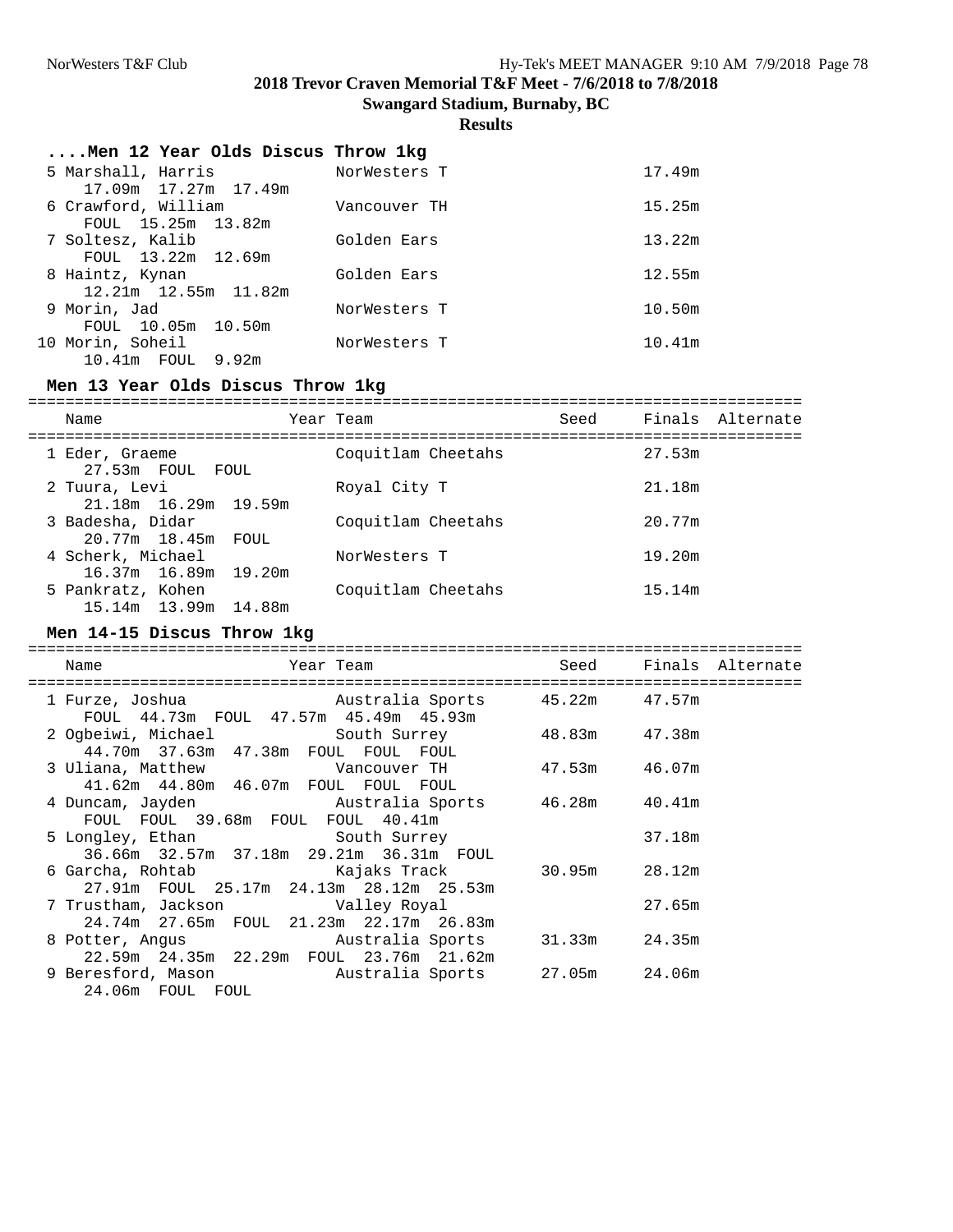#### **Swangard Stadium, Burnaby, BC**

#### **Results**

## **Men 16-17 Discus Throw 1.5kg**

| Name                                                                    | Year Team                                                                                          |               |        | Seed Finals Alternate |
|-------------------------------------------------------------------------|----------------------------------------------------------------------------------------------------|---------------|--------|-----------------------|
| 1 Jones, Samuel                                                         | Australia Sports 37.24m 38.50m<br>36.23m 36.76m 37.44m 36.99m 38.50m 38.13m                        |               |        |                       |
| 2 O'Flynn, Michael MorWesters T                                         | 33.80m 35.00m 33.78m 31.78m 32.76m 37.60m                                                          |               | 37.60m |                       |
| 3 Holloway, Ryan Noyal City T<br>30.19m FOUL 31.09m 31.94m FOUL 29.62m  |                                                                                                    | 31.50m 31.94m |        |                       |
| 4 Hoey, Caleb<br>FOUL FOUL 26.85m 29.97m FOUL 30.07m                    | NorWesters T                                                                                       |               | 30.07m |                       |
| Men 18-19 Discus Throw 1.75kg                                           |                                                                                                    |               |        |                       |
| Name                                                                    | Year Team                                                                                          |               |        | Seed Finals Alternate |
| 1 Ilicic, Luc<br>FOUL FOUL FOUL 36.35m 37.39m FOUL                      | Vancouver TH $44.42$ m 37.39m                                                                      |               |        |                       |
| Men 50-54 Discus Throw 1.5kg                                            |                                                                                                    |               |        |                       |
| Name                                                                    | Year Team                                                                                          |               |        | Seed Finals Alternate |
| 1 Czekajlo, Rafal                                                       | Unattached B 37.18m 33.55m<br>ekajlo, kalal<br>33.55m FOUL 31.30m FOUL 32.21m FOUL<br>Esiaks Track |               |        |                       |
| 2 Bhandal, Ranjit<br>Kajaks Track                                       |                                                                                                    |               | 33.27m |                       |
| 29.60m 32.25m FOUL 32.66m 32.75m 33.27m                                 |                                                                                                    |               |        |                       |
| Men 60-64 Discus Throw 1kg                                              |                                                                                                    |               |        |                       |
| Name                                                                    | Year Team                                                                                          |               |        | Seed Finals Alternate |
| 1 Kosierb, Marcel Chattached B<br>FOUL FOUL 45.05m 43.53m 41.87m 41.96m |                                                                                                    |               | 45.05m |                       |
| Men 65-69 Discus Throw 1kg                                              |                                                                                                    |               |        |                       |
| Name                                                                    | Year Team Need Finals Alternate                                                                    |               |        |                       |
| 1 Zapf-Gilje, Reidar     Greyhounds M                                   |                                                                                                    |               | 36.76m |                       |
| 36.76m 35.58m 34.70m 36.06m 35.60m FOUL                                 |                                                                                                    |               | 34.88m |                       |
| Men 70-74 Discus Throw 1kg                                              |                                                                                                    |               |        |                       |
| Name                                                                    | Year Team                                                                                          |               |        | Seed Finals Alternate |
| 1 Townsend, Ken                                                         | Unattached B<br>22.57m 24.93m 24.92m 25.16m 25.47m 25.09m                                          |               | 25.47m |                       |
| Men 12 Hammer Throw 3kg                                                 |                                                                                                    |               |        |                       |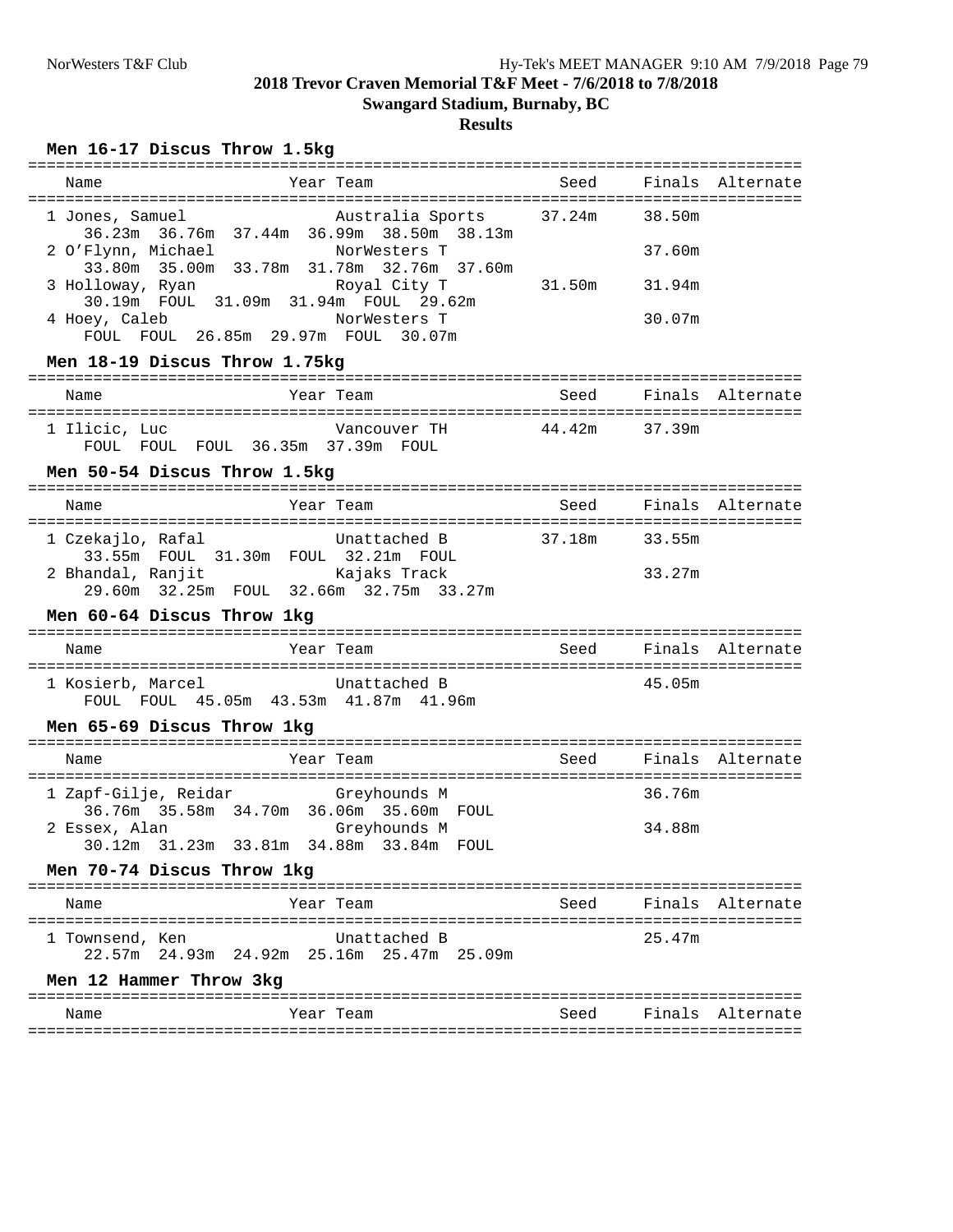**Swangard Stadium, Burnaby, BC**

#### **Results**

| Men 12 Hammer Throw 3kg<br>1 Marshall, Harris<br>17.97m 17.83m FOUL<br>Men 13 Hammer Throw 3kg | NorWesters T       |        | 17.97m           |
|------------------------------------------------------------------------------------------------|--------------------|--------|------------------|
| Name                                                                                           | Year Team          | Seed   | Finals Alternate |
| 1 Zabihi, Kian<br>48.91m FOUL 53.95m                                                           | Kamloops Tra       |        | 53.95m           |
| 2 Dhillon, Jovan<br>23.72m 24.31m 23.69m                                                       | Universal AT       |        | 24.31m           |
| Men 14-15 Hammer Throw 4kg                                                                     |                    |        |                  |
| Name                                                                                           | Year Team          | Seed   | Finals Alternate |
| 1 Uliana, Matthew<br>FOUL 47.20m 46.81m 46.17m FOUL 47.95m                                     | Vancouver TH       | 49.98m | 47.95m           |
| 2 Wesnoski, Rocco<br>46.06m  46.21m  FOUL  47.94m  FOUL  44.36m                                | Ocean Athletics    |        | 47.94m           |
| 3 Longley, Ethan<br>40.38m FOUL FOUL 36.11m FOUL FOUL                                          | South Surrey       |        | 40.38m           |
| 4 Herold, Lucas<br>FOUL FOUL 30.47m 37.15m FOUL 40.04m                                         | Kajaks Track       |        | 40.04m           |
| Men 16-17 Hammer Throw 5kg                                                                     |                    |        |                  |
| Name                                                                                           | Year Team          | Seed   | Finals Alternate |
| 1 Bhandal, Iqam<br>50.83m  52.37m  53.30m  FOUL  53.25m  FOUL                                  | Kajaks Track       |        | 53.30m           |
| Men 50-54 Hammer Throw 6kg                                                                     |                    |        |                  |
| Name                                                                                           | Year Team          | Seed   | Finals Alternate |
| 1 Bhandal, Ranjit<br>FOUL 30.12m 32.68m 31.66m FOUL 31.27m                                     | Kajaks Track       |        | 32.68m           |
| Men 65-69 Hammer Throw 5kg                                                                     |                    |        |                  |
| Name<br>===========                                                                            | Year Team          | Seed   | Finals Alternate |
| 1 Essex, Alan<br>27.98m  26.67m  26.72m  FOUL  FOUL  28.49m                                    | Greyhounds M       |        | 28.49m           |
| Men 10 Year Olds Javelin Throw 400g                                                            |                    |        |                  |
| Name                                                                                           | Year Team          | Seed   | Finals Alternate |
| 1 Mazziotti, Max<br>13.81m 16.75m 15.15m                                                       | Burnaby Stri       |        | 16.75m           |
| 2 Birsan, Alexander<br>15.98m FOUL<br>15.94m                                                   | Coquitlam Cheetahs |        | 15.98m           |
| 3 McLaren, Archer<br>12.20m<br>15.17m   13.46m                                                 | NorWesters T       |        | 15.17m           |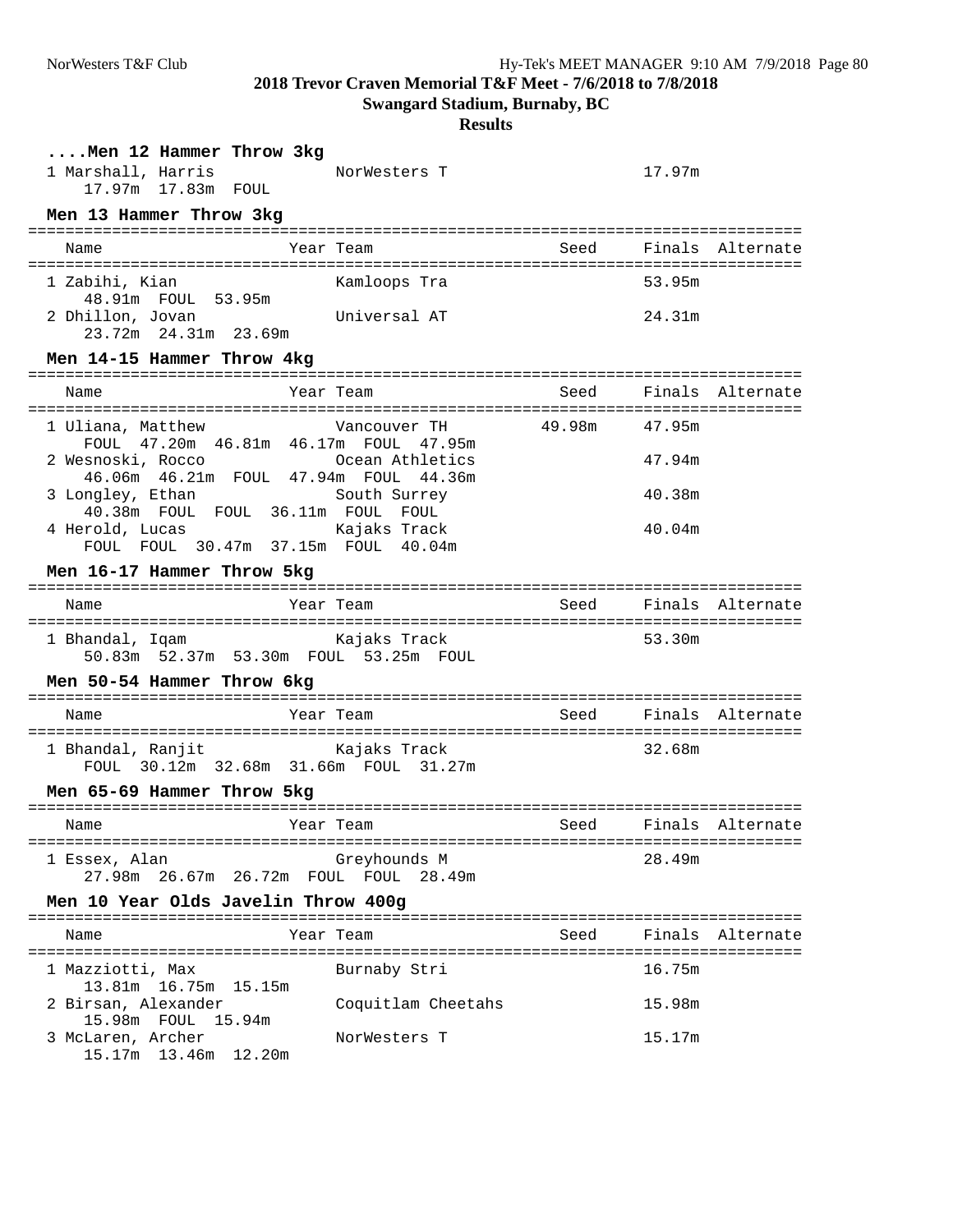**Swangard Stadium, Burnaby, BC**

#### **Results**

#### **....Men 10 Year Olds Javelin Throw 400g**

| 4 Franson, Charlie |                    | Valley Royal     | 10.73m |
|--------------------|--------------------|------------------|--------|
|                    | 9.62m 8.88m 10.73m |                  |        |
| 5 Longley, Chase   |                    | Langley Mustangs | 9.14m  |
|                    | 8.08m 9.14m 8.76m  |                  |        |

#### **Men 11 Year Olds Javelin Throw 400g**

===================================================================================

| Name                        | Year Team        | Seed   |        | Finals Alternate |
|-----------------------------|------------------|--------|--------|------------------|
| 1 Cole, Griffin             | Vancouver TH     | 33.72m | 29.13m |                  |
| 29.13m 26.05m 28.55m        |                  |        |        |                  |
| 2 Crego, Nolan              | Kajaks Track     |        | 28.32m |                  |
| 28.32m 27.47m FOUL          |                  |        |        |                  |
| 3 Kinch, Lucas              | Langley Mustangs |        | 24.99m |                  |
| 19.06m 19.32m 24.99m        |                  |        |        |                  |
| 4 Nesbitt, Nicholas         | Vancouver TH     |        | 20.48m |                  |
| 19.93m 18.72m 20.48m        |                  |        |        |                  |
| 5 Georgilas, Iossif (joe)   | Burnaby Stri     | 12.97m | 18.62m |                  |
| FOUL 14.59m 18.62m          |                  |        |        |                  |
| 6 Severin, Jack             | NorWesters T     |        | 13.41m |                  |
| $8.07m$ 13.41 $m$ 12.41 $m$ |                  |        |        |                  |

#### **Men 12 Year Olds Javelin Throw 500g**

=================================================================================== Name Year Team Seed Finals Alternate =================================================================================== Australia Sports 29.00m FOUL 25.75m 31.47m<br>ajarunas, Marty Coquitlam Cheetahs 2 Bajarunas, Marty Coquitlam Cheetahs 28.54m FOUL 28.54m 28.04m<br>3 Walker, Loch NorWesters T 22.20m 18.88m 21.14m 22.20m Vancouver TH 20.35m 18.48m 18.48m 15.84m 15.80m 5 Marshall, Harris 6 NorWesters T 18.12m 18.12m FOUL FOUL<br>6 Pankratz, Kael Coquitlam Cheetahs 17.40m FOUL 16.75m 17.40m<br>uku, Darin Esegemu Universal AT 7 Kuku, Darin Esegemu Universal AT 17.11m FOUL FOUL 17.11m 8 Fagbamiye, Iyimi Universal AT 16.24m FOUL 16.24m FOUL 9 Haintz, Kynan Golden Ears 15.89m 15.62m 14.27m 15.89m 10 Wright, Benjamin Valley Royal 15.24m FOUL FOUL 15.24m 11 Morin, Jad NorWesters T 14.54m 14.54m 13.24m 14.30m 12 Morin, Soheil NorWesters T 314.54m FOUL 14.54m 12.19m<br>13 Soltesz, Kalib Golden Ears 17.78m 12.92m 12.92m 11.33m FOUL<br>-- Robertson, Stuart Langley Mustangs 8.00m FOUL FOUL FOUL FOUL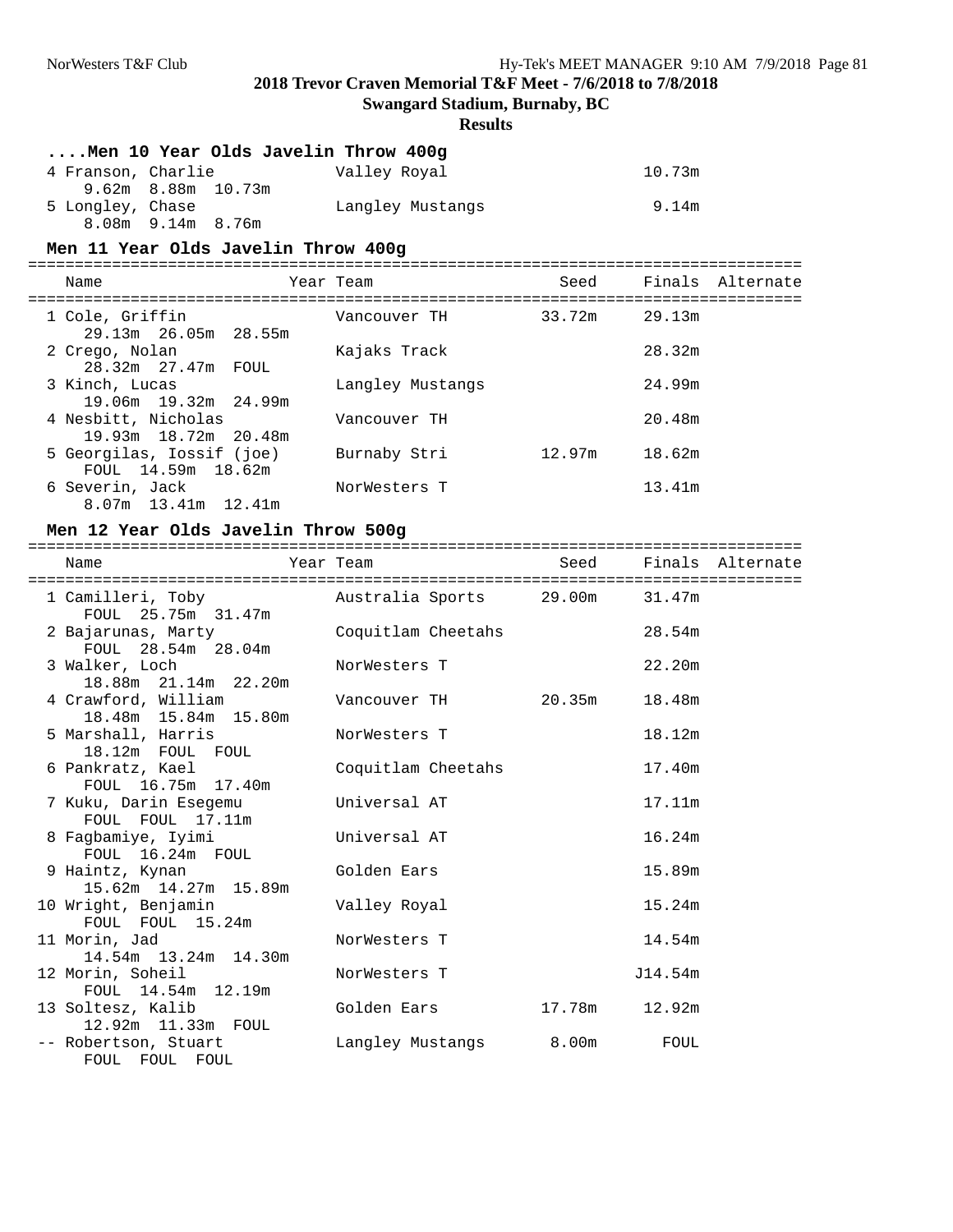**Swangard Stadium, Burnaby, BC**

# **Results**

#### **Men 13 Year Olds Javelin Throw 500g**

| Name                                     | Year Team          | Seed          | Finals Alternate |
|------------------------------------------|--------------------|---------------|------------------|
| 1 Turner, Aidan<br>29.12m 32.11m FOUL    | Ocean Athletics    | 35.35m 32.11m |                  |
| 2 Eder, Graeme<br>31.57m 29.07m 31.01m   | Coquitlam Cheetahs |               | 31.57m           |
| 3 Watson, Cody<br>$20.27m$ 13.09m 16.92m | Nanaimo & DI       |               | 20.27m           |
| 4 Lauritzen, Ethan<br>13.21m FOUL 16.44m | Royal City T       |               | 16.44m           |
| -- Tuura, Levi<br>FOUL FOUL FOUL         | Royal City T       |               | FOUL             |

#### **Men 14-15 Javelin Throw 600g**

| Name                                                            | Year Team        | Seed          | Finals Alternate |
|-----------------------------------------------------------------|------------------|---------------|------------------|
| 1 Duncam, Jayden<br>$32.37m$ $34.51m$ $39.15m$ $40.93m$         | Australia Sports | 36.20m 40.93m |                  |
| 2 Pavlovic, Nicholas<br>29.44m 31.74m 31.56m                    | Ocean Athletics  |               | 31.74m           |
| 3 Lockyer, Camron<br>27.58m 29.14m 28.48m 26.59m 30.22m 30.47m  | Langley Mustangs |               | 30.47m           |
| 4 Trustham, Jackson Walley Royal<br>23.24m 24.49m 23.52m 24.90m |                  |               | 24.90m           |
| 5 Beresford, Mason<br>22.39m 20.54m 21.99m 23.66m               | Australia Sports | 24.12m        | 23.66m           |

#### **Men 16-17 Javelin Throw 700g**

| Name          | Year Team                                                                                                                      |        | Seed Finals Alternate |
|---------------|--------------------------------------------------------------------------------------------------------------------------------|--------|-----------------------|
|               | --------------------------<br>1 Geringer, Tanner (Valley Royal<br>42.68m  47.43m  49.40m  FOUL  47.22m  49.45m                 | 49.45m |                       |
|               | 2 O'Flynn, Michael NorWesters T<br>42.22m 37.85m FOUL FOUL 37.74m 45.73m                                                       | 45.73m |                       |
|               | 3 Jones, Samuel <b>Material Australia</b> Sports 35.04m 37.64m<br>32.01m 36.07m 37.64m FOUL 37.06m 33.30m                      |        |                       |
|               | 4 Miller, James             Australia Sports     31.15m     36.70m<br>35.07m    32.39m    29.58m    34.40m    32.11m    36.70m |        |                       |
|               | 5 Fredericks, Hayden NorWesters T<br>31.77m 30.99m 31.98m 34.19m 33.11m 29.38m                                                 | 34.19m |                       |
|               | 6 Bonfield, Flynn Mustralia Sports 28.45m 30.37m<br>21.42m 23.04m FOUL 27.34m 25.83m 30.37m                                    |        |                       |
| 7 Hoey, Caleb | NorWesters T<br>21.23m FOUL 24.42m 20.57m 24.57m<br>FOUL                                                                       | 24.57m |                       |

#### **Men 18-19 Javelin Throw 800g**

| Name               |                                           | Year Team |                 | Seed |        | Finals Alternate |
|--------------------|-------------------------------------------|-----------|-----------------|------|--------|------------------|
| 1 Luccock, Dominic | 36.73m 35.46m 31.74m 35.59m 34.65m 34.48m |           | Ocean Athletics |      | 36.73m |                  |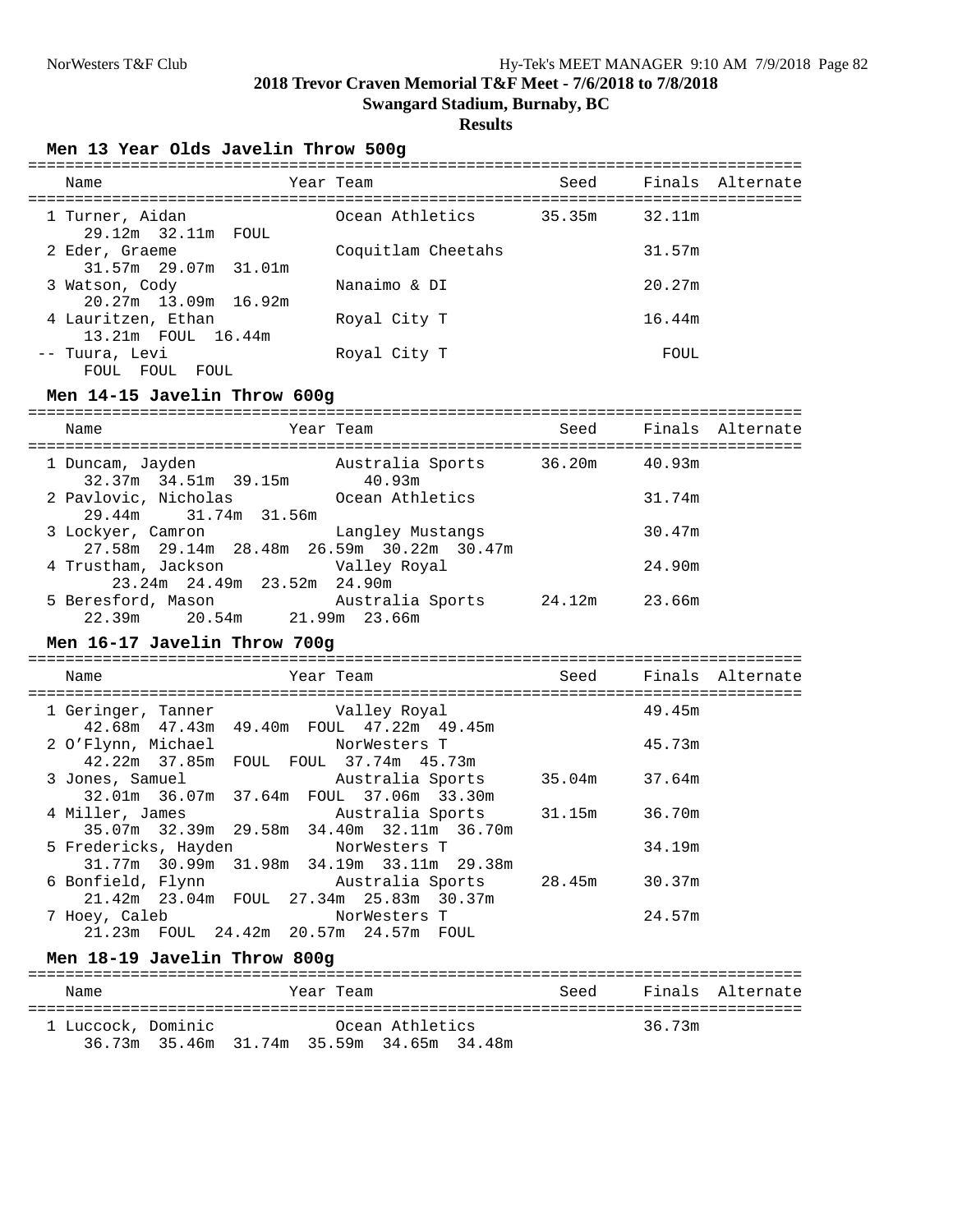**Swangard Stadium, Burnaby, BC**

#### **Results**

| Men 45-49 Javelin Throw 800g                                   |                                                          |                 |                  |                  |
|----------------------------------------------------------------|----------------------------------------------------------|-----------------|------------------|------------------|
| Name                                                           | Year Team                                                | Seed            | Finals Alternate |                  |
| 1 Beresford, Paul<br>FOUL FOUL FOUL FOUL FOUL 19.40m           | Australia Sports                                         | 24.26m          | 19.40m           |                  |
| Men 55-59 Javelin Throw 700g                                   |                                                          |                 |                  |                  |
| Name                                                           | Year Team                                                | Seed            | Finals Alternate |                  |
| 1 Carroll, Ray                                                 | Ultra Throw<br>36.35m 33.48m 36.53m 35.19m FOUL 34.14m   | 39.60m          | 36.53m           |                  |
| Men 60-64 Javelin Throw 600g                                   |                                                          |                 |                  |                  |
| Name                                                           | Year Team                                                | Seed            |                  | Finals Alternate |
| 1 Hodgson, John                                                | Ultra Throw<br>31.20m 34.16m 33.61m 34.16m 34.61m 33.70m |                 | 34.61m           |                  |
| Men 65-69 Javelin Throw 600g                                   |                                                          |                 |                  |                  |
| Name                                                           | Year Team                                                | Seed            |                  | Finals Alternate |
| 1 Zapf-Gilje, Reidar<br>apr-Gilje, Reidar<br>x x 33.96m 31.51m | Greyhounds M                                             | 36.00m          | 33.96m           |                  |
| 2 Essex, Alan<br>19.98m 18.99m                                 | Greyhounds M                                             |                 | 19.98m           |                  |
| Men 70-74 Javelin Throw 500g                                   |                                                          |                 |                  |                  |
| Name                                                           | Year Team                                                | Seed            | Finals Alternate |                  |
| 1 Townsend, Ken                                                | Unattached B                                             |                 | 28.56m           |                  |
| FOUL<br>2 Gee, Arthur<br>12.67m 15.58m                         | 24.79m  27.31m  28.17m  28.56m<br>Greyhounds M           | 19.50m   15.58m |                  |                  |
| Men 12 800 Meter Race Walk                                     |                                                          |                 |                  |                  |
| Name                                                           | Year Team                                                | Seed            |                  | Finals Alternate |
| 2 Robertson, Stuart<br>-- Morin, Jad                           | Langley Mustangs<br>NorWesters T                         | 6:00.00         | 7:11.21<br>DQ    | $230.4$ (a)      |
| Men 13 1500 Meter Race Walk                                    |                                                          |                 |                  |                  |
| Name                                                           | Year Team                                                | Seed            |                  | Finals Alternate |
| 1 Marshall, Jack<br>-- Scherk, Michael                         | NorWesters T<br>NorWesters T                             |                 | 9:00.18<br>DQ    | $230.7$ (a)      |
|                                                                |                                                          |                 |                  |                  |